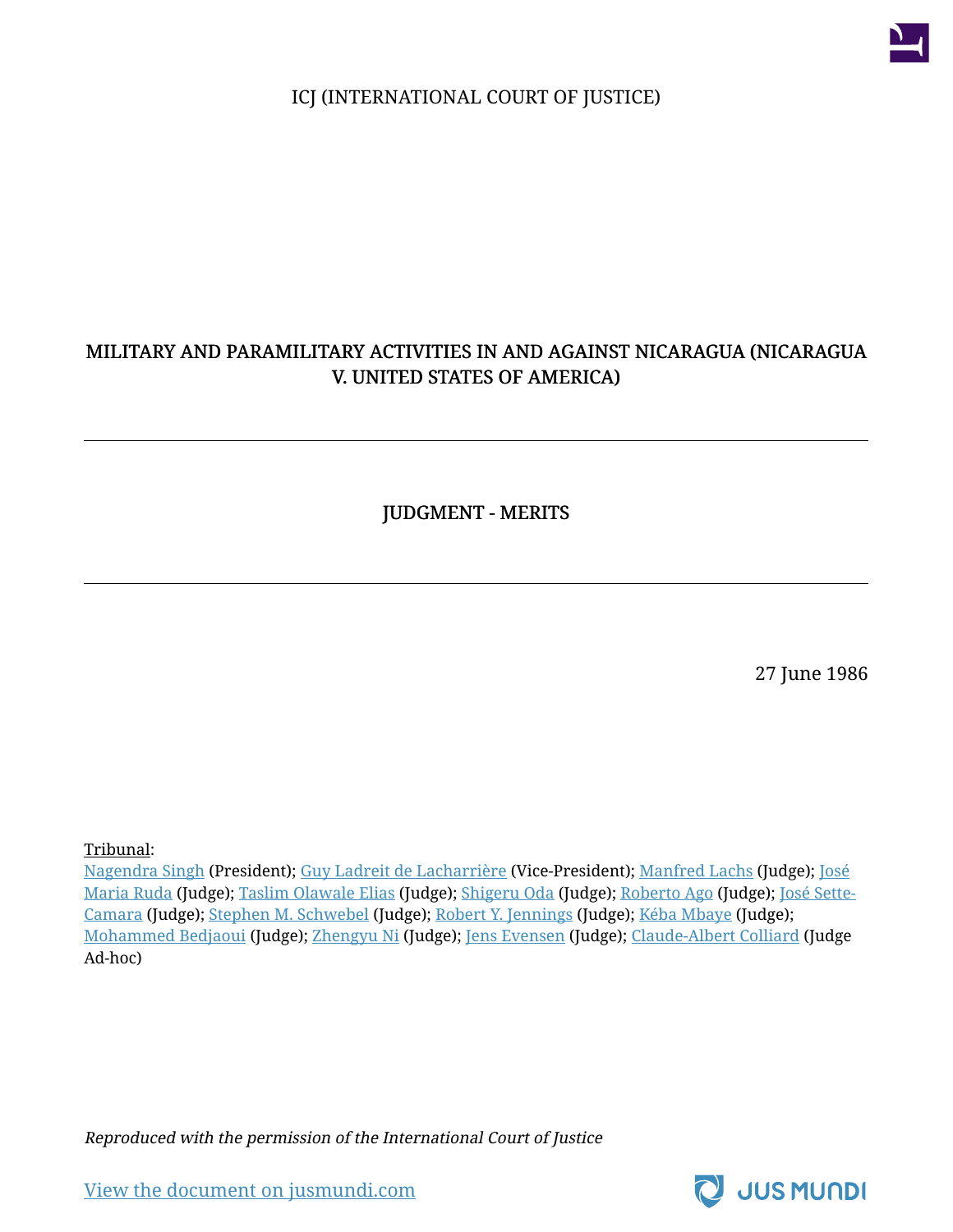### Table of Contents

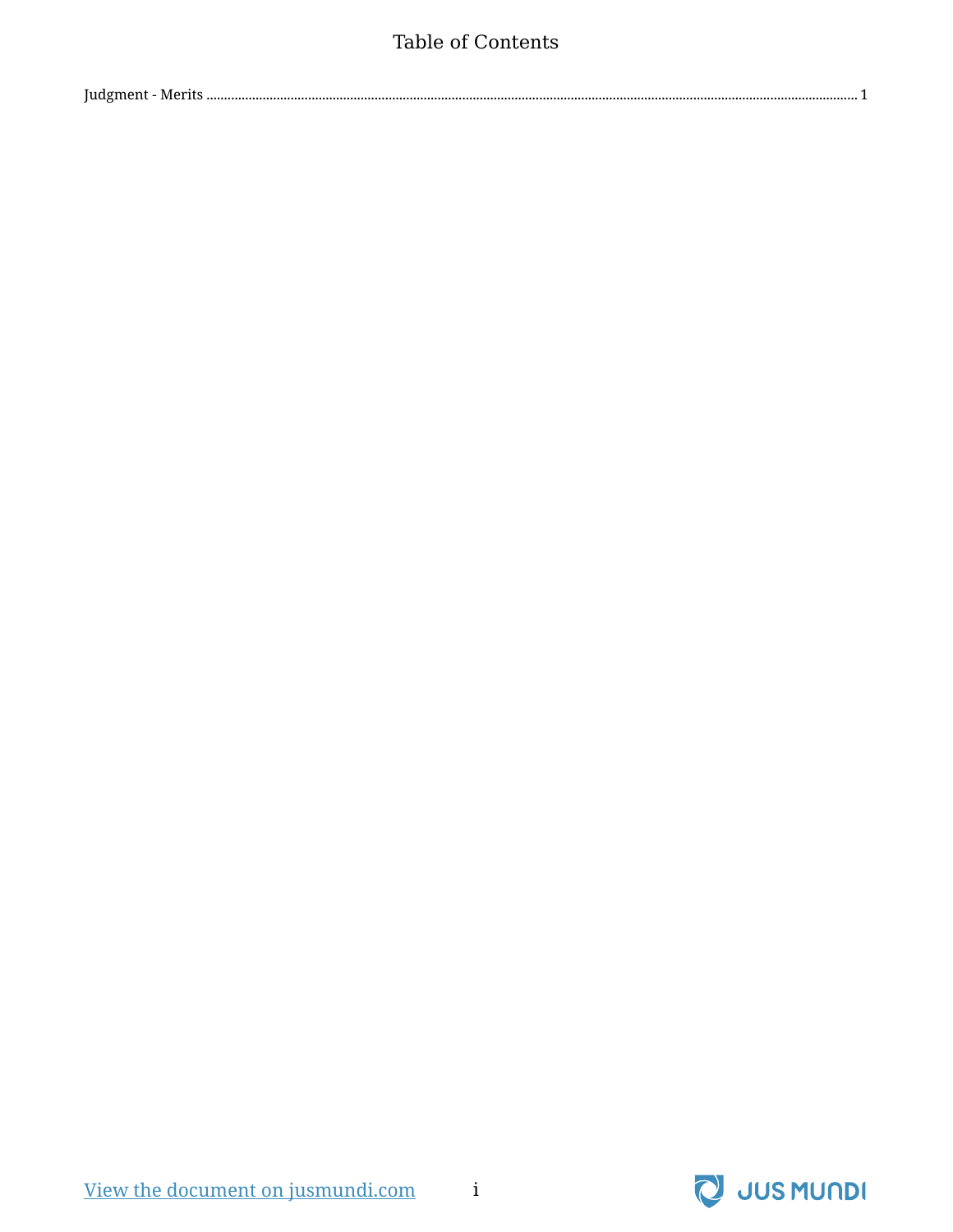# Judgment - Merits

- <span id="page-2-0"></span>1. On 9 April 1984 the Ambassador of the Republic of Nicaragua to the Netherlands filed in the Registry of the Court an Application instituting proceedings against the United States of America in respect of a dispute concerning responsibility for military and paramilitary activities in and against Nicaragua. In order to found the jurisdiction of the Court the Application relied on declarations made by the Parties accepting the compulsory jurisdiction of the Court under Article 36 of the Statute.
- 2. Pursuant to Article 40, paragraph 2, of the Statute, the Application was at once communicated to the Government of the United States of America. In accordance with paragraph 3 of that Article, all other States entitled to appear before the Court were notified of the Application.
- 3. At the same time as the Application was filed, the Republic of Nicaragua also filed a request for the indication of provisional measures under Article 41 of the Statute. By an Order dated 10 May 1984, the Court rejected a request made by the United States for removal of the case from the list, indicated, pending its final decision in the proceedings, certain provisional measures, and decided that, until the Court delivers its final judgment in the case, it would keep the matters covered by the Order continuously under review.
- 4. By the said Order of 10 May 1984, the Court further decided that the written proceedings in the case should first be addressed to the questions of the jurisdiction of the Court to entertain the dispute and of the admissibility of the Application. By an Order dated 14 May 1984, the President of the Court fixed 30 June 1984 as time-limit for the filing of a Memorial by the Republic of Nicaragua and 17 August 1984 as time-limit for the filing of a Counter-Memorial by the United States of America on the questions of jurisdiction and admissibility and these pleadings were duly filed within the timelimits fixed.
- 5. In its Memorial on jurisdiction and admissibility, the Republic of Nicaragua contended that, in addition to the basis of jurisdiction relied on in the Application, a Treaty of Friendship, Commerce and Navigation signed by the Parties in 1956 provides an independent basis for jurisdiction under Article 36, paragraph 1, of the Statute of the Court.
- 6. Since the Court did not include upon the bench a judge of Nicaraguan nationality, Nicaragua, by a letter dated 3 August 1984, exercised its right under Article 31, paragraph 2, of the Statute of the Court to choose a judge *ad hoc* to sit in the case. The person so designated was Professor Claude-Albert Colliard.
- 7. On 15 August 1984, two days before the closure of the written proceedings on the questions of jurisdiction and admissibility, the Republic of El Salvador filed a Declaration of Intervention in the case under Article 63 of the Statute. Having been supplied with the written observations of the Parties on the Declaration pursuant to Article 83 of the Rules of Court, the Court, by an Order dated 4 October 1984, decided not to hold a hearing on the Declaration of Intervention, and decided that

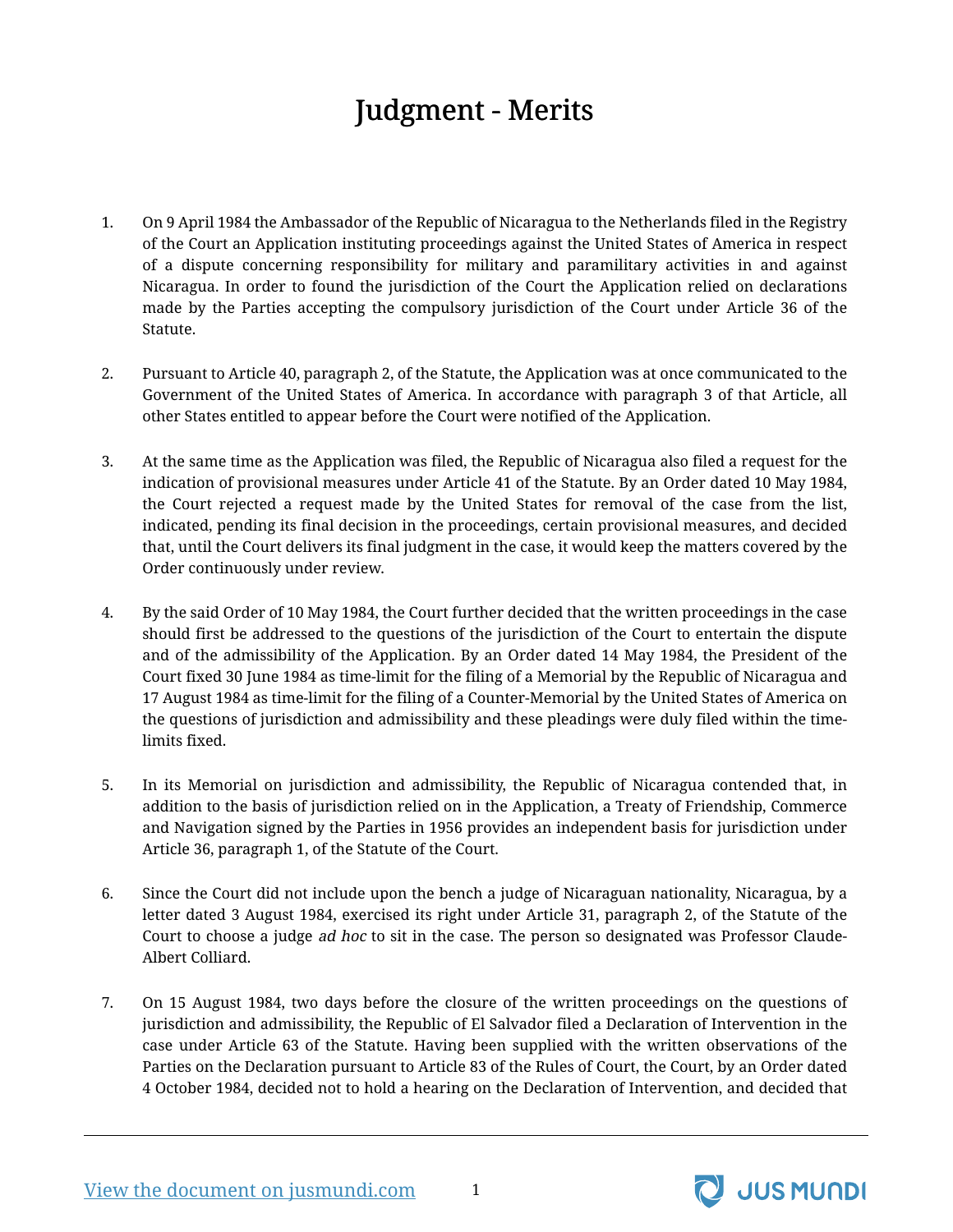that Declaration was inadmissible inasmuch as it related to the phase of the proceedings then current.

- 8. On 8-10 October and 15-18 October 1984 the Court held public hearings at which it heard the argument of the Parties on the questions of the jurisdiction of the Court to entertain the dispute and the admissibility of the Application.
- 9. By a Judgment dated 26 November 1984, the Court found that it had jurisdiction to entertain the Application on the basis of Article 36, paragraphs 2 and 5, of the Statute of the Court ; that it had jurisdiction to entertain the Application in so far as it relates to a dispute concerning the interpretation or application of the Treaty of Friendship, Commerce and Navigation between the United States and Nicaragua of 21 January 1956, on the basis of Article XXIV of that Treaty ; that it had jurisdiction to entertain the case ; and that the Application was admissible.
- 10. By a letter dated 18 January 1985 the Agent of the United States referred to the Court's Judgment of 26 November 1984 and informed the Court as follows : "the United States is constrained to conclude that the judgment of the Court was clearly and manifestly erroneous as to both fact and law. The United States remains firmly of the view, for the reasons given in its written and oral pleadings that the Court is without jurisdiction to entertain the dispute, and that the Nicaraguan application of 9 April 1984 is inadmissible. Accordingly, it is my duty to inform you that the United States intends not to participate in any further proceedings in connection with this case, and reserves its rights in respect of any decision by the Court regarding Nicaragua's claims."
- 11. By an Order dated 22 January 1985 the President of the Court, after referring to the letter from the United States Agent, fixed 30 April 1985 as time-limit for a Memorial of Nicaragua and 31 May 1985 as time-limit for a Counter-Memorial of the United States of America on the merits of the dispute. The Memorial of Nicaragua was filed within the time-limit so fixed ; no pleading was filed by the United States of America, nor did it make any request for extension of the time-limit. In its Memorial, communicated to the United States pursuant to Article 43 of the Statute of the Court, Nicaragua invoked Article 53 of the Statute and called upon the Court to decide the case despite the failure of the Respondent to appear and defend.
- 12. On 10 September 1985, immediately prior to the opening of the oral proceedings, the Agent of Nicaragua submitted to the Court a number of documents referred to as "Supplemental Annexes" to the Memorial of Nicaragua. In application of Article 56 of the Rules of Court, these documents were treated as "new documents" and copies were transmitted to the United States of America, which did not lodge any objection to their production.
- 13. On 12-13 and 16-20 September 1985 the Court held public hearings at which it was addressed by the following representatives of Nicaragua : H.E. Mr. Carlos Argüello Gômez, Hon. Abram Chayes, Mr. Paul S. Reichler, Mr. Ian Brownlie, and Mr. Alain Pellet. The United States was not represented at the hearing. The following witnesses were called by Nicaragua and gave evidence : Commander Luis Carrion, Vice-Minister of the Interior of Nicaragua (examined by Mr. Brownlie) ; Dr. David MacMichael, a former officer of the United States Central Intelligence Agency (CIA) (examined by Mr. Chayes) ; Professor Michael John Glennon (examined by Mr. Reichler) ; Father Jean Loison

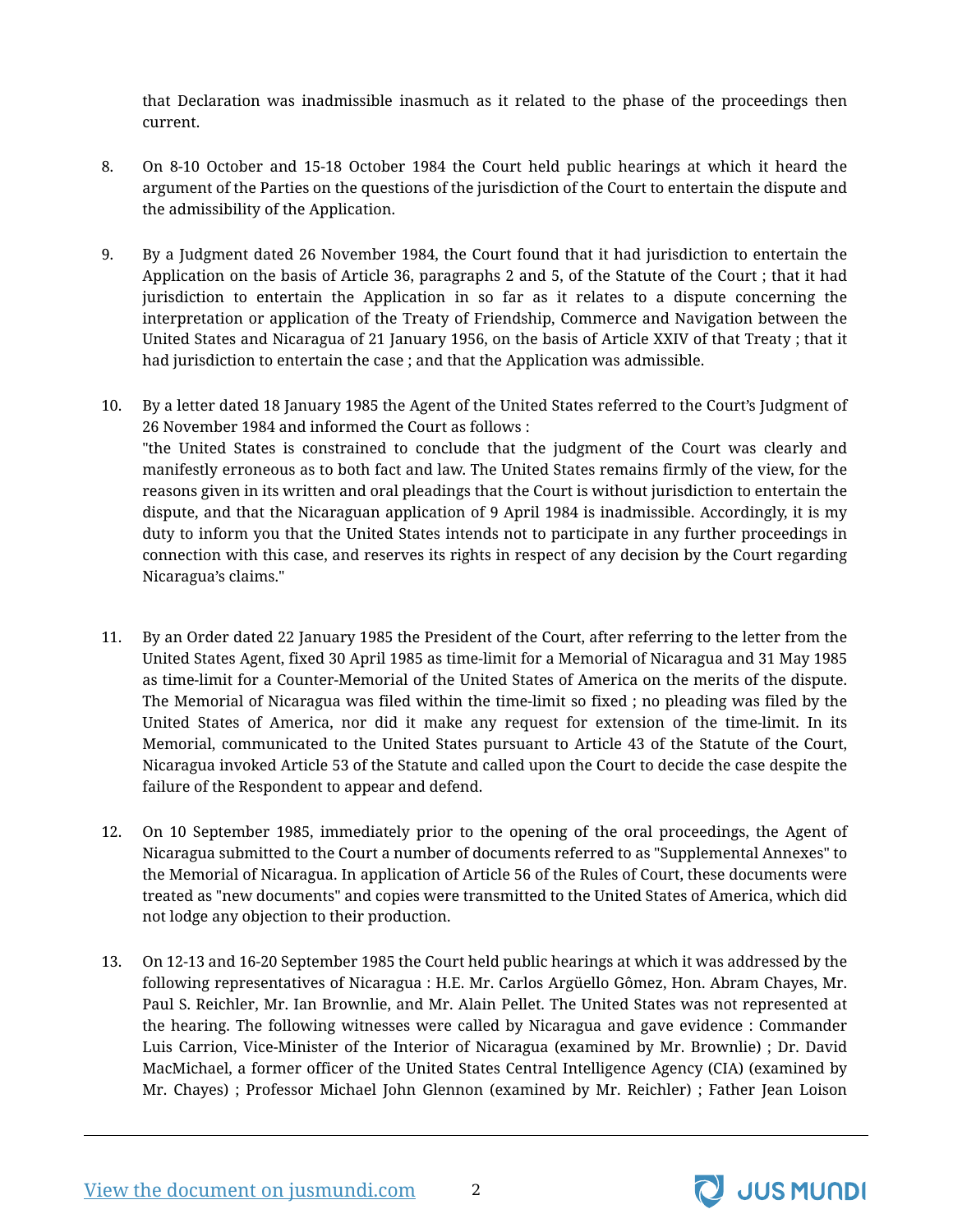(examined by Mr. Pellet) ; Mr. William Huper, Minister of Finance of Nicaragua (examined by Mr. Argüello Gômez). Questions were put by Members of the Court to the witnesses, as well as to the Agent and counsel of Nicaragua, and replies were given either orally at the hearing or subsequently in writing. On 14 October 1985 the Court requested Nicaragua to make available certain further information and documents, and one Member of the Court put a question to Nicaragua. The verbatim records of the hearings and the information and documents supplied in response to these requests were transmitted by the Registrar to the United States of America.

- 14. Pursuant to Article 53, paragraph 2, of the Rules of Court, the pleadings and annexed documents were made accessible to the public by the Court as from the date of opening of the oral proceedings.
- 15. In the course of the written proceedings, the following submissions were presented on behalf of the Government of Nicaragua : in the Application :

"Nicaragua, reserving the right to supplement or to amend this Application and subject to the presentation to the Court of the relevant evidence and legal argument, requests the Court to adjudge and declare as follows :

(a) That the United States, in recruiting, training, arming, equipping, financing, supplying and otherwise encouraging, supporting, aiding, and directing military and paramilitary actions in and against Nicaragua, has violated and is violating its express charter and treaty obligations to Nicaragua, and in particular, its charter and treaty obligations under :

- [Article 2 \(4\) of the United Nations Charter](https://jusmundi.com/en/document/h/QU40cHZUZkJRUURFNUNJWUNndHJFcWhNYjU4bjZhdUJzZHFrbFNOL1J5WEVMalpaUjBGY2dOWWJ3TDlBVndvL014ZVg4SXpoektzUSsyaUl4bS9nbWo5NU9TZm1SWlZGUE9RM3MzcmpuOGVJdHNsMlR6Nm1NTk5EaTE2TzJtZDk=) ;

- Articles 18 and 20 of the Charter of the Organization of American States ;

- Article 8 of the Convention on Rights and Duties of States ;

- Article I, Third, of the Convention concerning the Duties and Rights of States in the Event of Civil Strife.

(b) That the United States, in breach of its obligation under general and customary international law, has violated and is violating the sovereignty of Nicaragua by :

- armed attacks against Nicaragua by air, land and sea ;

- incursions into Nicaraguan territorial waters ;

- aerial trespass into Nicaraguan airspace ;

- efforts by direct and indirect means to coerce and intimidate the Government of Nicaragua.

(c) That the United States, in breach of its obligation under general and customary international law, has used and is using force and the threat of force against Nicaragua.

(d) That the United States, in breach of its obligation under general and customary international law, has intervened and is intervening in the internal affairs of Nicaragua.

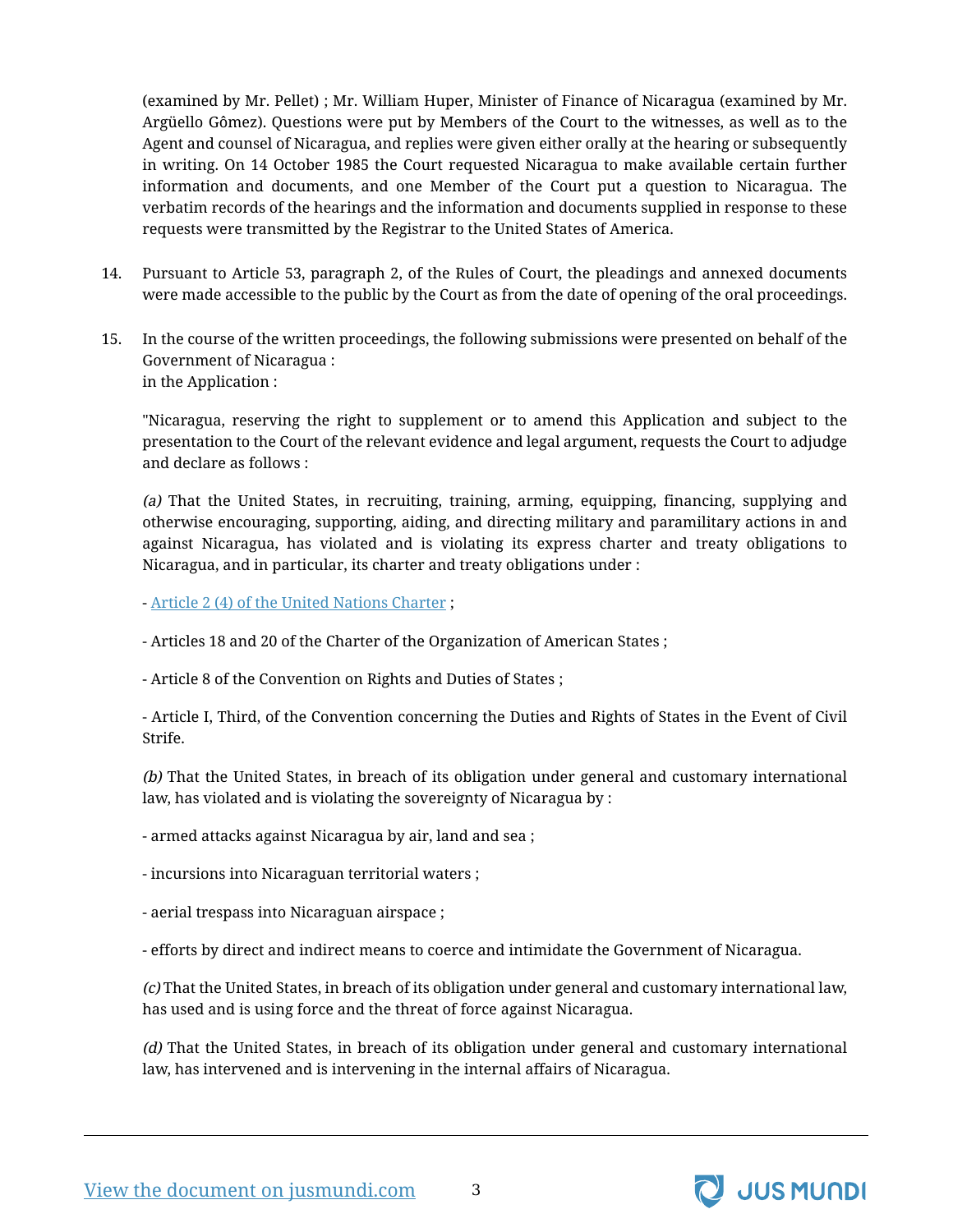(e) That the United States, in breach of its obligation under general and customary international law, has infringed and is infringing the freedom of the high seas and interrupting peaceful maritime commerce.

 $(f)$  That the United States, in breach of its obligation under general and customary international law, has killed, wounded and kidnapped and is killing, wounding and kidnapping citizens of Nicaragua.

 $(g)$  That, in view of its breaches of the foregoing legal obligations, the United States is under a particular duty to cease and desist immediately : from all use of force - whether direct or indirect, overt or covert -against Nicaragua, and from all threats of force against Nicaragua ;

from all violations of the sovereignty, territorial integrity or political independence of Nicaragua, including all intervention, direct or indirect, in the internal affairs of Nicaragua ;

from all support of any kind — including the provision of training, arms, ammunition, finances, supplies, assistance, direction or any other form of support - to any nation, group, organization, movement or individual engaged or planning to engage in military or paramilitary actions in or against Nicaragua ;

from all efforts to restrict, block or endanger access to or from Nicaraguan ports ;

and from all killings, woundings and kidnappings of Nicaraguan citizens.

 $(h)$  That the United States has an obligation to pay Nicaragua, in its own right and as *parens patriae* for the citizens of Nicaragua, reparations for damages to person, property and the Nicaraguan economy caused by the foregoing violations of international law in a sum to be determined by the Court. Nicaragua reserves the right to introduce to the Court a precise evaluation of the damages caused by the United States" ;

in the Memorial on the merits :

"The Republic of Nicaragua respectfully requests the Court to grant the following relief :

First : the Court is requested to adjudge and declare that the United States has violated the obligations of international law indicated in this Memorial, and that in particular respects the United States is in continuing violation of those obligations.

Second : the Court is requested to state in clear terms the obligation which the United States bears to bring to an end the aforesaid breaches of international law.

Third : the Court is requested to adjudge and declare that, in consequence of the violations of international law indicated in this Memorial, compensation is due to Nicaragua, both on its own behalf and in respect of wrongs inflicted upon its nationals ; and the Court is requested further to receive evidence and to determine, in a subsequent phase of the present proceedings, the quantum of damages to be assessed as the compensation due to the Republic of Nicaragua.

Fourth : without prejudice to the foregoing request, the Court is requested to award to the Republic of Nicaragua the sum of 370,200,000 United States dollars, which sum constitutes the minimum valuation of the direct damages, with the exception of damages for killing nationals of Nicaragua, resulting from the violations of international law indicated in the substance of this Memorial.

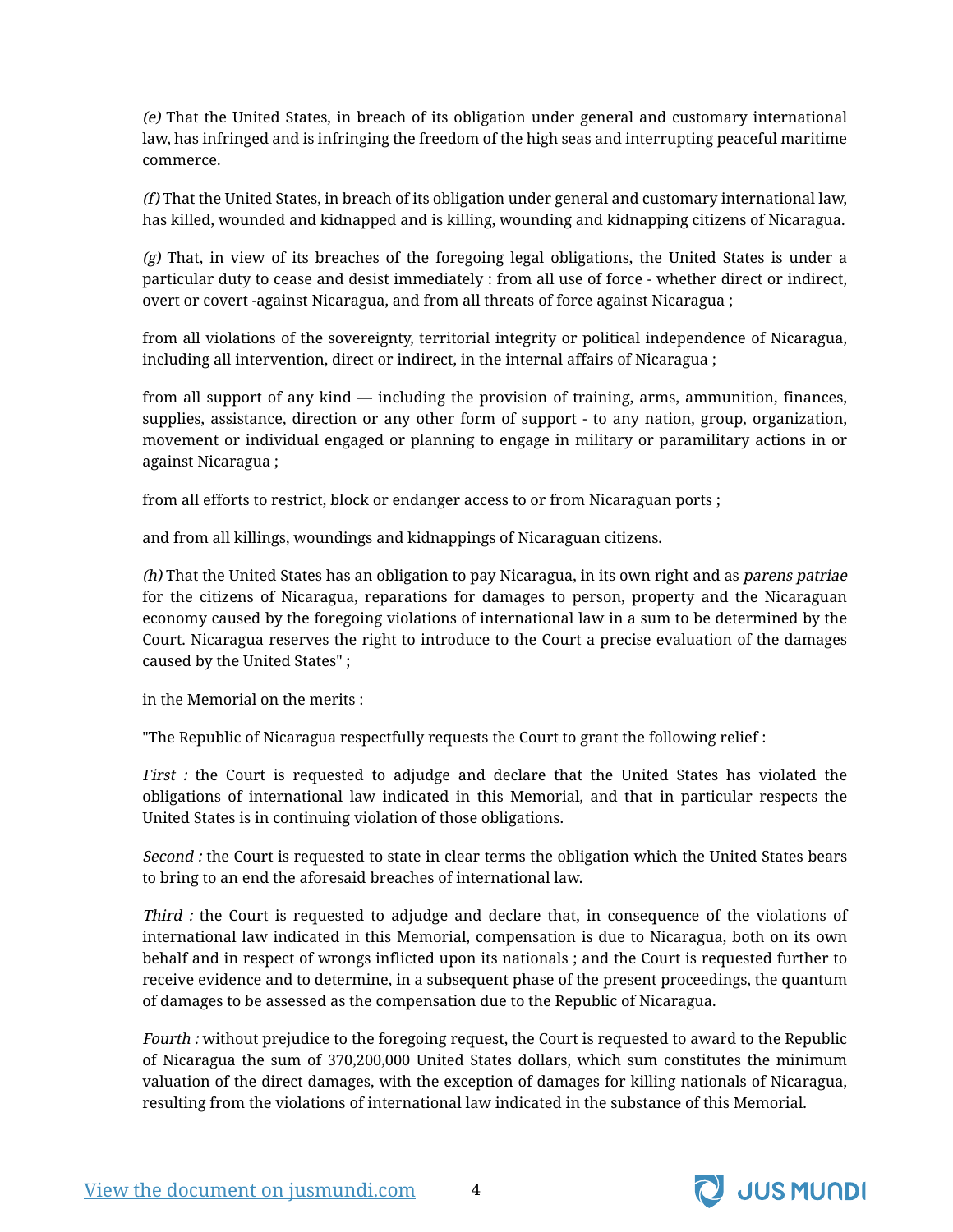With reference to the fourth request, the Republic of Nicaragua reserves the right to present evidence and argument, with the purpose of elaborating the minimum (and in that sense provisional) valuation of direct damages and, further, with the purpose of claiming compensation for the killing of nationals of Nicaragua and consequential loss in accordance with the principles of international law in respect of the violations of international law generally, in a subsequent phase of the present proceedings in case the Court accedes to the third request of the Republic of Nicaragua."

- 16. At the conclusion of the last statement made on behalf of Nicaragua at the hearing, the final submissions of Nicaragua were presented, which submissions were identical to those contained in the Memorial on the merits and set out above.
- 17. No pleadings on the merits having been filed by the United States of America, which was also not represented at the oral proceedings of September 1985, no submissions on the merits were presented on its behalf.
- 18. The dispute before the Court between Nicaragua and the United States concerns events in Nicaragua subsequent to the fall of the Government of President Anastasio Somoza Debayle in Nicaragua in July 1979, and activities of the Government of the United States in relation to Nicaragua since that time. Following the departure of President Somoza, a Junta of National Reconstruction and an 18-member government was installed by the body which had led the armed opposition to President Somoza, the Frente Sandinista de Liberaciôn Nacional (FSLN). That body had initially an extensive share in the new government, described as a "democratic coalition", and as a result of later resignations and reshuffles, became almost its sole component. Certain opponents of the new Government, primarily supporters of the former Somoza Government and in particular exmembers of the National Guard, formed themselves into irregular military forces, and commenced a policy of armed opposition, though initially on a limited scale.
- 19. The attitude of the United States Government to the "democratic coalition government" was at first favourable ; and a programme of economic aid to Nicaragua was adopted. However by 1981 this attitude had changed. United States aid to Nicaragua was suspended in January 1981 and terminated in April 1981. According to the United States, the reason for this change of attitude was reports of involvement of the Government of Nicaragua in logistical support, including provision of arms, for guerrillas in El Salvador. There was however no interruption in diplomatic relations, which have continued to be maintained up to the present time. In September 1981, according to testimony called by Nicaragua, it was decided to plan and undertake activities directed against Nicaragua.
- 20. The armed opposition to the new Government in Nicaragua, which originally comprised various movements, subsequently became organized into two main groups : the Fuerza Democrática Nicaragüense (FDN) and the Alianza Revolucionaria Democrática (ARDE). The first of these grew from 1981 onwards into a trained fighting force, operating along the borders with Honduras ; the second, formed in 1982, operated along the borders with Costa Rica. The precise extent to which, and manner in which, the United States Government contributed to bringing about these developments will be studied more closely later in the present Judgment. However, after an initial



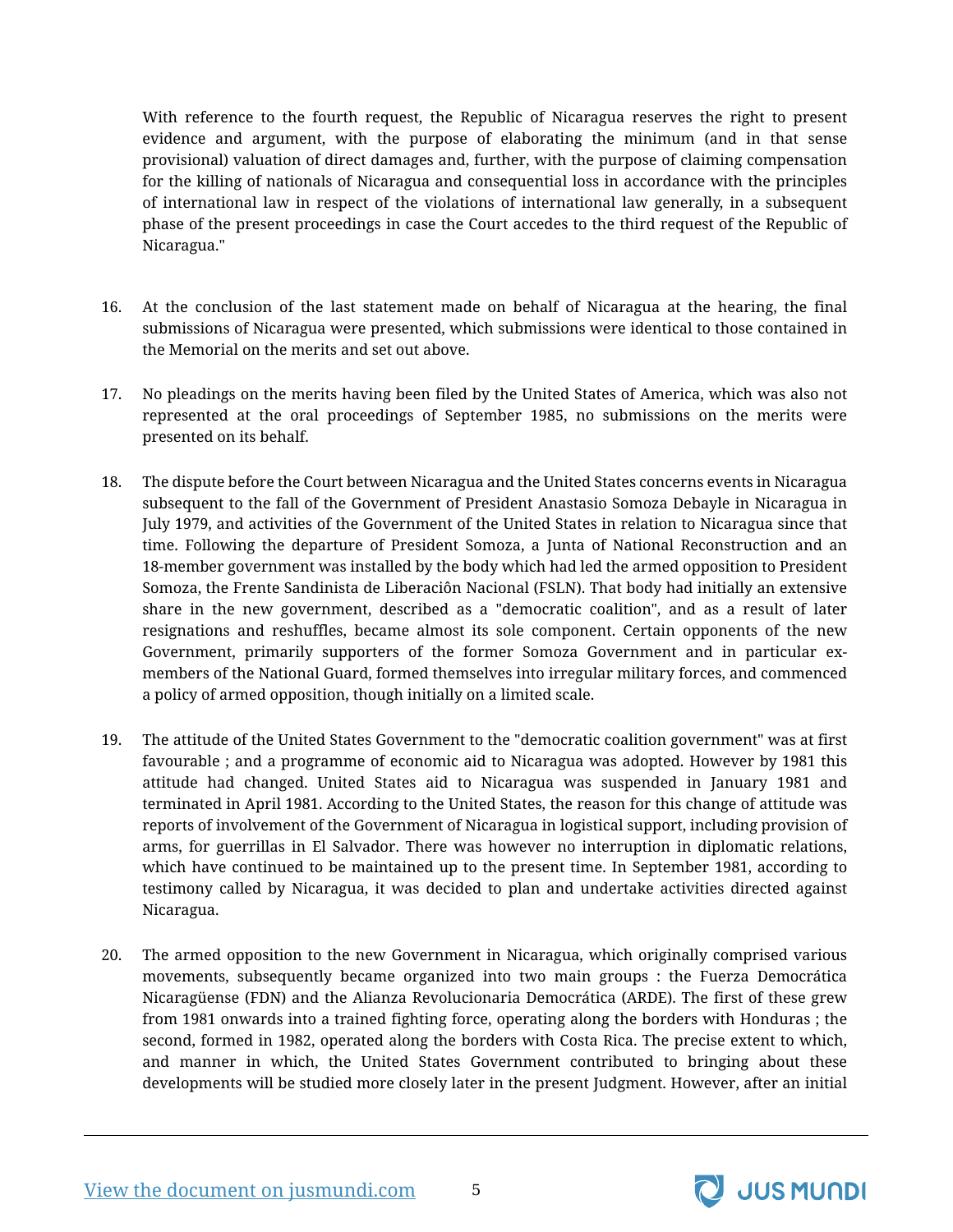period in which the "covert" operations of United States personnel and persons in their pay were kept from becoming public knowledge, it was made clear, not only in the United States press, but also in Congress and in official statements by the President and high United States officials, that the United States Government had been giving support to the *contras*, a term employed to describe those fighting against the present Nicaraguan Government. In 1983 budgetary legislation enacted by the United States Congress made specific provision for funds to be used by United States intelligence agencies for supporting "directly or indirectly, military or paramilitary operations in Nicaragua". According to Nicaragua, the *contras* have caused it considerable material damage and widespread loss of life, and have also committed such acts as killing of prisoners, indiscriminate killing of civilians, torture, rape and kidnapping. It is contended by Nicaragua that the United States Government is effectively in control of the *contras*, that it devised their strategy and directed their tactics, and that the purpose of that Government was, from the beginning, to overthrow the Government of Nicaragua.

- 21. Nicaragua claims furthermore that certain military or paramilitary operations against it were carried out, not by the contras, who at the time claimed responsibility, but by persons in the pay of the United States Government, and under the direct command of United States personnel, who also participated to some extent in the operations. These operations will also be more closely examined below in order to determine their legal significance and the responsibility for them ; they include the mining of certain Nicaraguan ports in early 1984, and attacks on ports, oil installations, a naval base, etc. Nicaragua has also complained of overflights of its territory by United States aircraft, not only for purposes of intelligencegathering and supply to the *contras* in the field, but also in order to intimidate the population.
- 22. In the economic field, Nicaragua claims that the United States has withdrawn its own aid to Nicaragua, drastically reduced the quota for imports of sugar from Nicaragua to the United States, and imposed a trade embargo ; it has also used its influence in the Inter-American Development Bank and the International Bank for Reconstruction and Development to block the provision of loans to Nicaragua.
- 23. As a matter of law, Nicaragua claims, *inter alia,* that the United States has acted in violation of [Article 2, paragraph 4, of the United Nations Charter,](https://jusmundi.com/en/document/h/QU40cHZUZkJRUURFNUNJWUNndHJFcWhNYjU4bjZhdUJzZHFrbFNOL1J5WEVMalpaUjBGY2dOWWJ3TDlBVndvL014ZVg4SXpoektzUSsyaUl4bS9nbWo5NU9TZm1SWlZGUE9RM3MzcmpuOGVJdHNsMlR6Nm1NTk5EaTE2TzJtZDk=) and of a customary international law obligation to refrain from the threat or use of force ; that its actions amount to intervention in the internal affairs of Nicaragua, in breach of the Charter of the Organization of American States and of rules of customary international law forbidding intervention ; and that the United States has acted in violation of the sovereignty of Nicaragua, and in violation of a number of other obligations established in general customary international law and in the inter-American system. The actions of the United States are also claimed by Nicaragua to be such as to defeat the object and purpose of a Treaty of Friendship, Commerce and Navigation concluded between the Parties in 1956, and to be in breach of provisions of that Treaty.
- 24. As already noted, the United States has not filed any pleading on the merits of the case, and was not represented at the hearings devoted thereto. It did however make clear in its Counter-Memorial on the questions of jurisdiction and admissibility that "by providing, upon request, proportionate and appropriate assistance to third States not before the Court" it claims to be acting in reliance on the inherent right of self-defence "guaranteed... by Article 51 of the Charter" of the United Nations, that is to say the right of collective self-defence.



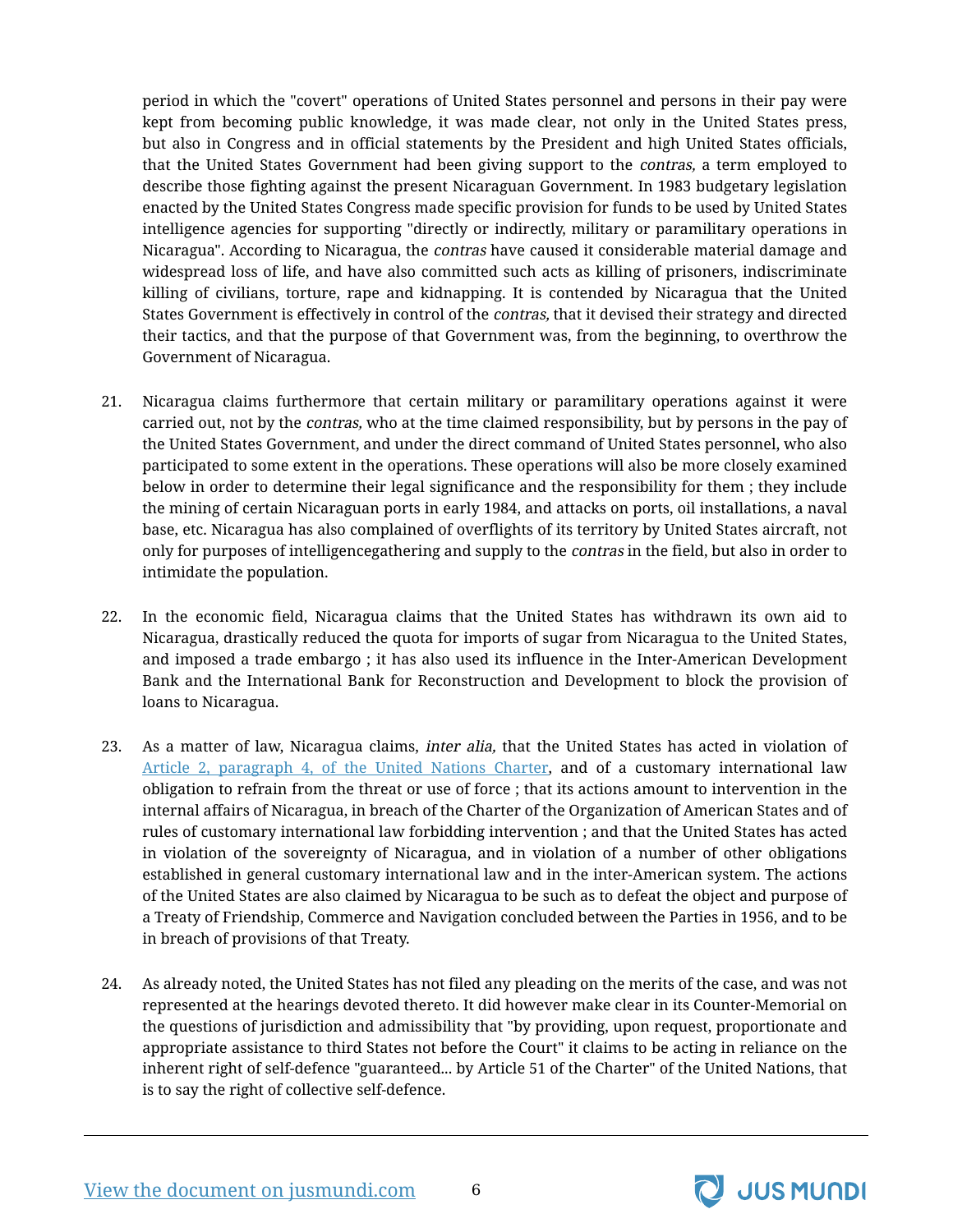- 25. Various elements of the present dispute have been brought before the United Nations Security Council by Nicaragua, in April 1984 (as the Court had occasion to note in its Order of 10 May 1984, and in its Judgment on jurisdiction and admissibility of 26 November 1984, I.C.J. Reports 1984, p. 432, para. 91), and on a number of other occasions. The subject-matter of the dispute also forms part of wider issues affecting Central America at present being dealt with on a regional basis in the context of what is known as the "Contadora Process" (I.C.J. Reports 1984, pp. 183-185, paras. 34-36 ; [pp. 438-441, paras. 102-108\)](https://jusmundi.com/en/document/h/RlNURGliOXJpbHVoVndLY0QvYUJkdG43RWlPU0RSM1ZjV3p5RzJDbXIvZ2NiNXpwZnA0VW9iR1o3NHkyYkdDWGhZYXZMQlBjREJhWmhUYktROTkrQ0tleFpjNUxXenppbU4xUHE1b1NJa3A2TlpsOENscis4SU5iTWVsbUg2QndaelpkNVhISFhoUldJeU1Zd21NRTgxNFh2Ylo5K2N6K1pxV3V6NzRvbHFKc0dJMTBRS2lxYU1ka2RicmhhT095TkFhdWZISm9QVm91aFE2b2FrQkR6NDU3R2RYYVZScy9oUlJaNXZUZUNTbEZiS1hpcEZDNEYyRUxiNEd5WXllQ1hKUExTTjlEeDY2WUVnTGdodjdZZVFnSVJVNjdJM2dpbmhCaVZzVG5kWnc9).
- 26. The position taken up by the Government of the United States of America in the present proceedings, since the delivery of the Court's Judgment of 26 November 1984, as defined in the letter from the United States Agent dated 18 January 1985, brings into operation Article 53 of the Statute of the Court, which provides that "Whenever one of the parties does not appear before the Court, or fails to defend its case, the other party may call upon the Court to decide in favour of its claim". Nicaragua, has, in its Memorial and oral argument, invoked Article 53 and asked for a decision in favour of its claim. A special feature of the present case is that the United States only ceased to take part in the proceedings after a Judgment had been given adverse to its contentions on jurisdiction and admissibility. Furthermore, it stated when doing so "that the judgment of the Court was clearly and manifestly erroneous as to both fact and law", that it "remains firmly of the view... that the Court is without jurisdiction to entertain the dispute" and that the United States "reserves its rights in respect of any decision by the Court regarding Nicaragua's claims".
- 27. When a State named as party to proceedings before the Court decides not to appear in the proceedings, or not to defend its case, the Court usually expresses regret, because such a decision obviously has a negative impact on the sound administration of justice (cf. Fisheries Jurisdiction, I.C.J. Reports 1973, p. 7, para. 12 ; p. 54, para. 13 ; I.C.J. Reports 1974, p. 9, para. 17 ; p. 181, para. 18 ; Nuclear Tests, I.C.J. Reports 1974, p. 257, para. 15 ; p. 461, para. 15 ; Aegean Sea Continental Shelf, I.C.J. Reports 1978, p. 7, para. 15 ; United States Diplomatic and Consular Staff in Tehran, I.C.J. Reports 1980, p. 18, para. 33). In the present case, the Court regrets even more deeply the decision of the respondent State not to participate in the present phase of the proceedings, because this decision was made after the United States had participated fully in the proceedings on the request for provisional measures, and the proceedings on jurisdiction and admissibility. Having taken part in the proceedings to argue that the Court lacked jurisdiction, the United States thereby acknowledged that the Court had the power to make a finding on its own jurisdiction to rule upon the merits. It is not possible to argue that the Court had jurisdiction only to declare that it lacked jurisdiction. In the normal course of events, for a party to appear before a court entails acceptance of the possibility of the court's finding against that party. Furthermore the Court is bound to emphasize that the nonparticipation of a party in the proceedings at any stage of the case cannot, in any circumstances, affect the validity of its judgment. Nor does such validity depend upon the acceptance of that judgment by one party. The fact that a State purports to "reserve its rights" in respect of a future decision of the Court, after the Court has determined that it has jurisdiction, is clearly of no effect on the validity of that decision. Under Article 36, paragraph 6, of its Statute, the Court has jurisdiction to determine any dispute as to its own jurisdiction, and its judgment on that matter, as on the merits, is final and binding on the parties under Articles 59 and 60 of the Statute (cf. Corfu Channel, Judgment of 15 December 1949, I.C.J. Reports 1949, p. 248).
- 28. When Article 53 of the Statute applies, the Court is bound to "satisfy itself, not only that it has jurisdiction in accordance with Articles 36 and 37, but also that the claim" of the party appearing is

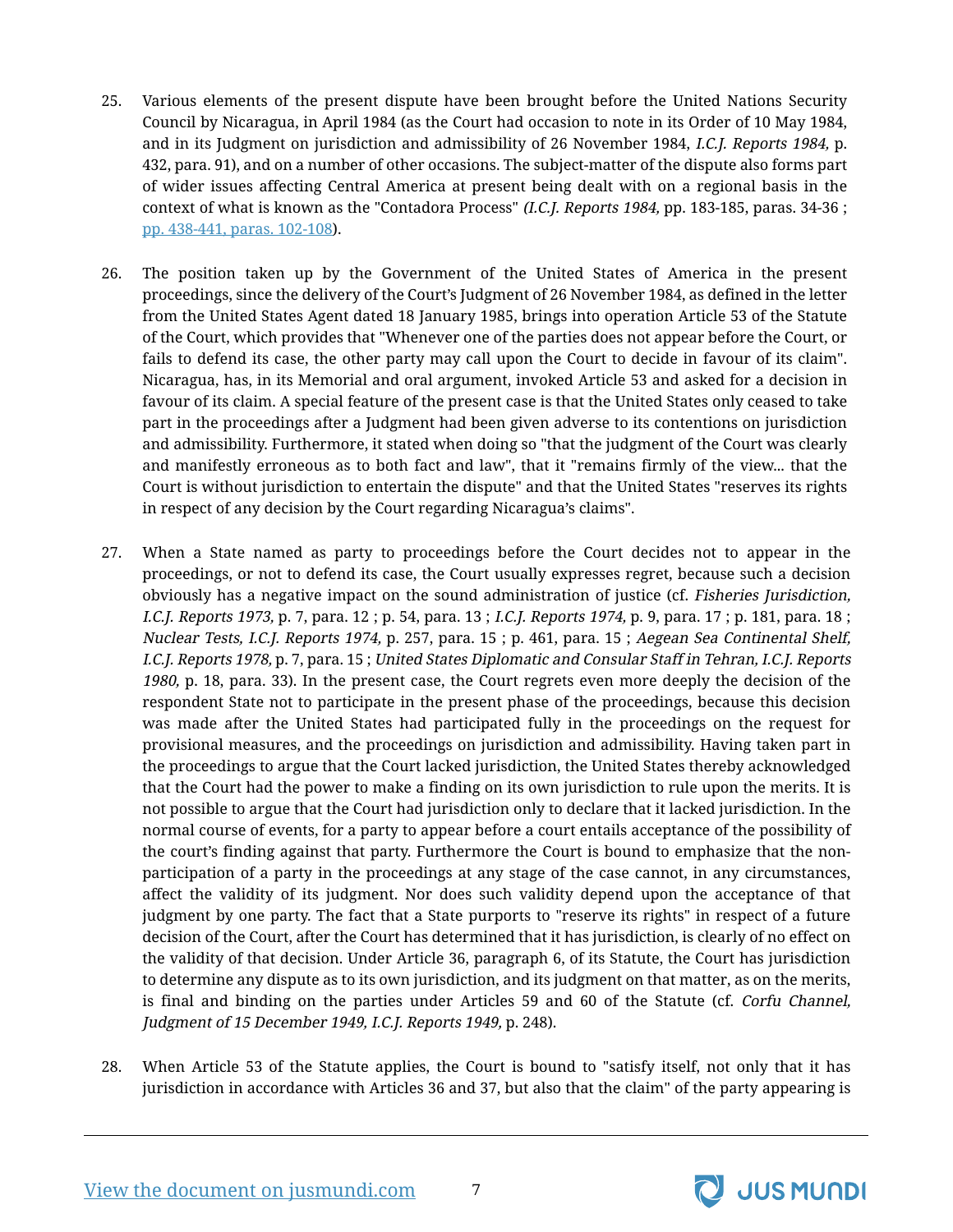well founded in fact and law. In the present case, the Court has had the benefit of both Parties pleading before it at the earlier stages of the procedure, those concerning the request for the indication of provisional measures and to the questions of jurisdiction and admissibility. By its Judgment of 26 November 1984, the Court found, inter alia, that it had jurisdiction to entertain the case ; it must however take steps to "satisfy itself" that the claims of the Applicant are "well founded in fact and law". The question of the application of Article 53 has been dealt with by the Court in a number of previous cases, referred to above, and the Court does not therefore find it necessary to recapitulate the content of these decisions. The reasoning adopted to dispose of the basic problems arising was essentially the same, although the words used may have differed slightly from case to case. Certain points of principle may however be restated here. A State which decides not to appear must accept the consequences of its decision, the first of which is that the case will continue without its participation ; the State which has chosen not to appear remains a party to the case, and is bound by the eventual judgment in accordance with Article 59 of the Statute. There is however no question of a judgment automatically in favour of the party appearing, since the Court is required, as mentioned above, to "satisfy itself" that that party's claim is well founded in fact and law.

29. The use of the term "satisfy itself" in the English text of the Statute (and in the French text the term "s'assurer") implies that the Court must attain the same degree of certainty as in any other case that the claim of the party appearing is sound in law, and, so far as the nature of the case permits, that the facts on which it is based are supported by convincing evidence. For the purpose of deciding whether the claim is well founded in law, the principle *jura novit curia* signifies that the Court is not solely dependent on the argument of the parties before it with respect to the applicable law (cf. "Lotus", P.C.I.J., Series A, No. 10, p. 31), so that the absence of one party has less impact. As the Court observed in the Fisheries Jurisdiction cases :

"The Court..., as an international judicial organ, is deemed to take judicial notice of international law, and is therefore required in a case falling under Article 53 of the Statute, as in any other case, to consider on its own initiative all rules of international law which may be relevant to the settlement of the dispute. It being the duty of the Court itself to ascertain and apply the relevant law in the given circumstances of the case, the burden of establishing or proving rules of international law cannot be imposed upon any of the parties, for the law lies within the judicial knowledge of the Court." (I.C.J. Reports 1974, p. 9, para. 17 ; p. 181, para. 18.)

Nevertheless the views of the parties to a case as to the law applicable to their dispute are very material, particularly, as will be explained below (paragraphs 184 and 185), when those views are concordant. In the present case, the burden laid upon the Court is therefore somewhat lightened by the fact that the United States participated in the earlier phases of the case, when it submitted certain arguments on the law which have a bearing also on the merits.

30. As to the facts of the case, in principle the Court is not bound to confine its consideration to the material formally submitted to it by the parties (cf. Brazilian Loans, P.C.I.J., Series A, No. 20/21, p. 124 ; Nuclear Tests, I.C.J. Reports 1974, pp. 263-264, paras. 31, 32). Nevertheless, the Court cannot by its own enquiries entirely make up for the absence of one of the Parties ; that absence, in a case of this kind involving extensive questions of fact, must necessarily limit the extent to which the Court is informed of the facts. It would furthermore be an over-simplification to conclude that the only detrimental consequence of the absence of a party is the lack of opportunity to submit argument and evidence in support of its own case. Proceedings before the Court call for vigilance by all. The

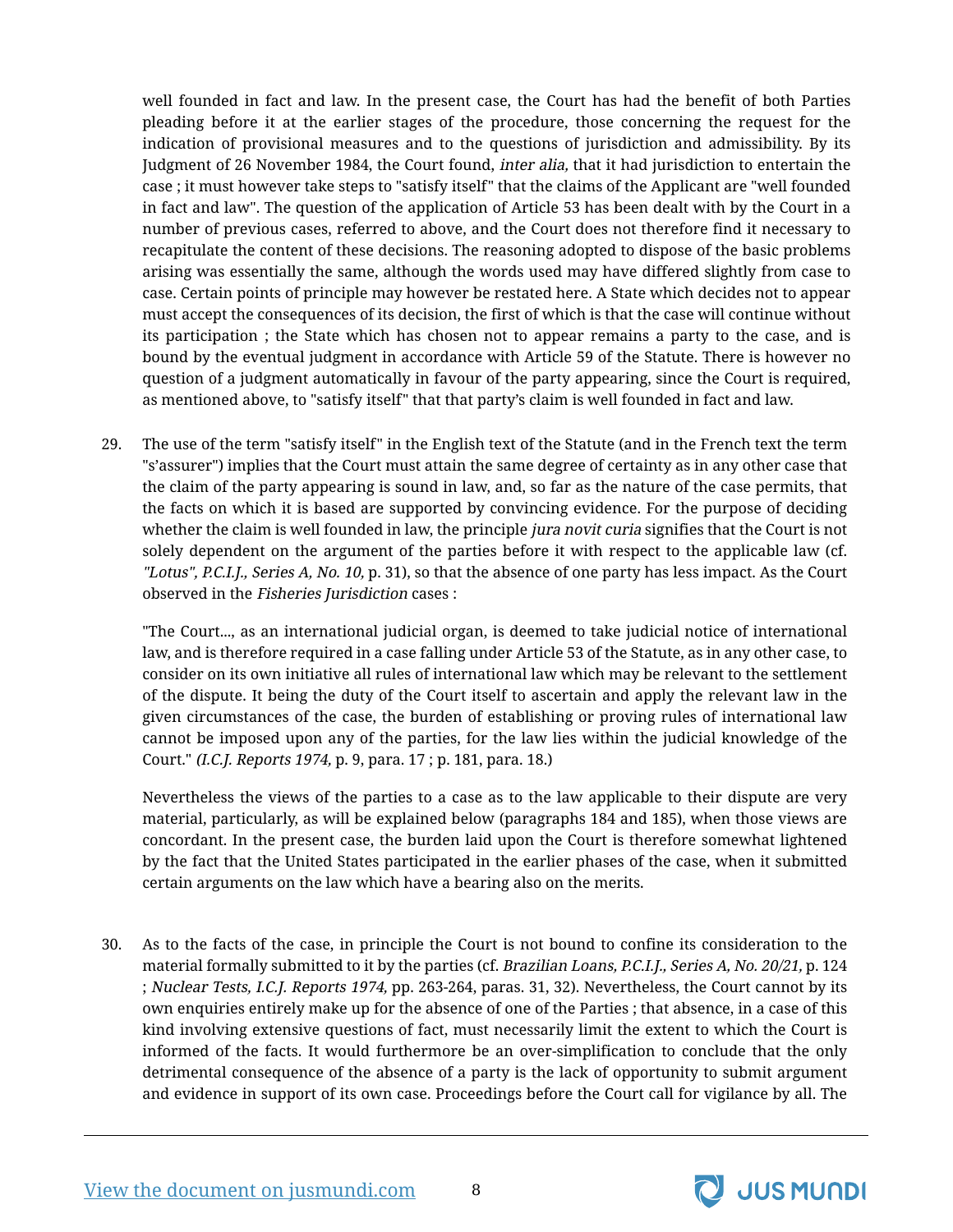absent party also forfeits the opportunity to counter the factual allegations of its opponent. It is of course for the party appearing to prove the allegations it makes, yet as the Court has held :

"While Article 53 thus obliges the Court to consider the submissions of the Party which appears, it does not compel the Court to examine their accuracy in all their details ; for this might in certain unopposed cases prove impossible in practice." (Corfu Channel, I.C.J. Reports 1949, p. 248.)

- 31. While these are the guiding principles, the experience of previous cases in which one party has decided not to appear shows that something more is involved. Though formally absent from the proceedings, the party in question frequently submits to the Court letters and documents, in ways and by means not contemplated by the Rules. The Court has thus to strike a balance. On the one hand, it is valuable for the Court to know the views of both parties in whatever form those views may have been expressed. Further, as the Court noted in 1974, where one party is not appearing "it is especially incumbent upon the Court to satisfy itself that it is in possession of all the available facts" (Nuclear Tests, I.C.J. Reports 1974, p. 263, para. 31 ; p. 468, para. 32). On the other hand, the Court has to emphasize that the equality of the parties to the dispute must remain the basic principle for the Court. The intention of Article 53 was that in a case of non-appearance neither party should be placed at a disadvantage ; therefore the party which declines to appear cannot be permitted to profit from its absence, since this would amount to placing the party appearing at a disadvantage. The provisions of the Statute and Rules of Court concerning the presentation of pleadings and evidence are designed to secure a proper administration of justice, and a fair and equal opportunity for each party to comment on its opponent's contentions. The treatment to be given by the Court to communications or material emanating from the absent party must be determined by the weight to be given to these different considerations, and is not susceptible of rigid definition in the form of a precise general rule. The vigilance which the Court can exercise when aided by the presence of both parties to the proceedings has a counterpart in the special care it has to devote to the proper administration of justice in a case in which only one party is present.
- 32. Before proceeding further, the Court considers it appropriate to deal with a preliminary question, relating to what may be referred to as the justiciability of the dispute submitted to it by Nicaragua. In its CounterMemorial on jurisdiction and admissibility the United States advanced a number of arguments why the claim should be treated as inadmissible : inter alia, again according to the United States, that a claim of unlawful use of armed force is a matter committed by the United Nations Charter and by practice to the exclusive competence of other organs, in particular the Security Council ; and that an "ongoing armed conflict" involving the use of armed force contrary to the Charter is one with which a court cannot deal effectively without overstepping proper judicial bounds. These arguments were examined by the Court in its Judgment of 26 November 1984, and rejected. No further arguments of this nature have been submitted to the Court by the United States, which has not participated in the subsequent proceedings. However the examination of the merits which the Court has now carried out shows the existence of circumstances as a result of which, it might be argued, the dispute, or that part of it which relates to the questions of use of force and collective self-defence, would be nonjusticiable.
- 33. In the first place, it has been suggested that the present dispute should be declared non-justiciable, because it does not fall into the category of "legal disputes" within the meaning of Article 36, paragraph 2, of the Statute. It is true that the jurisdiction of the Court under that provision is limited

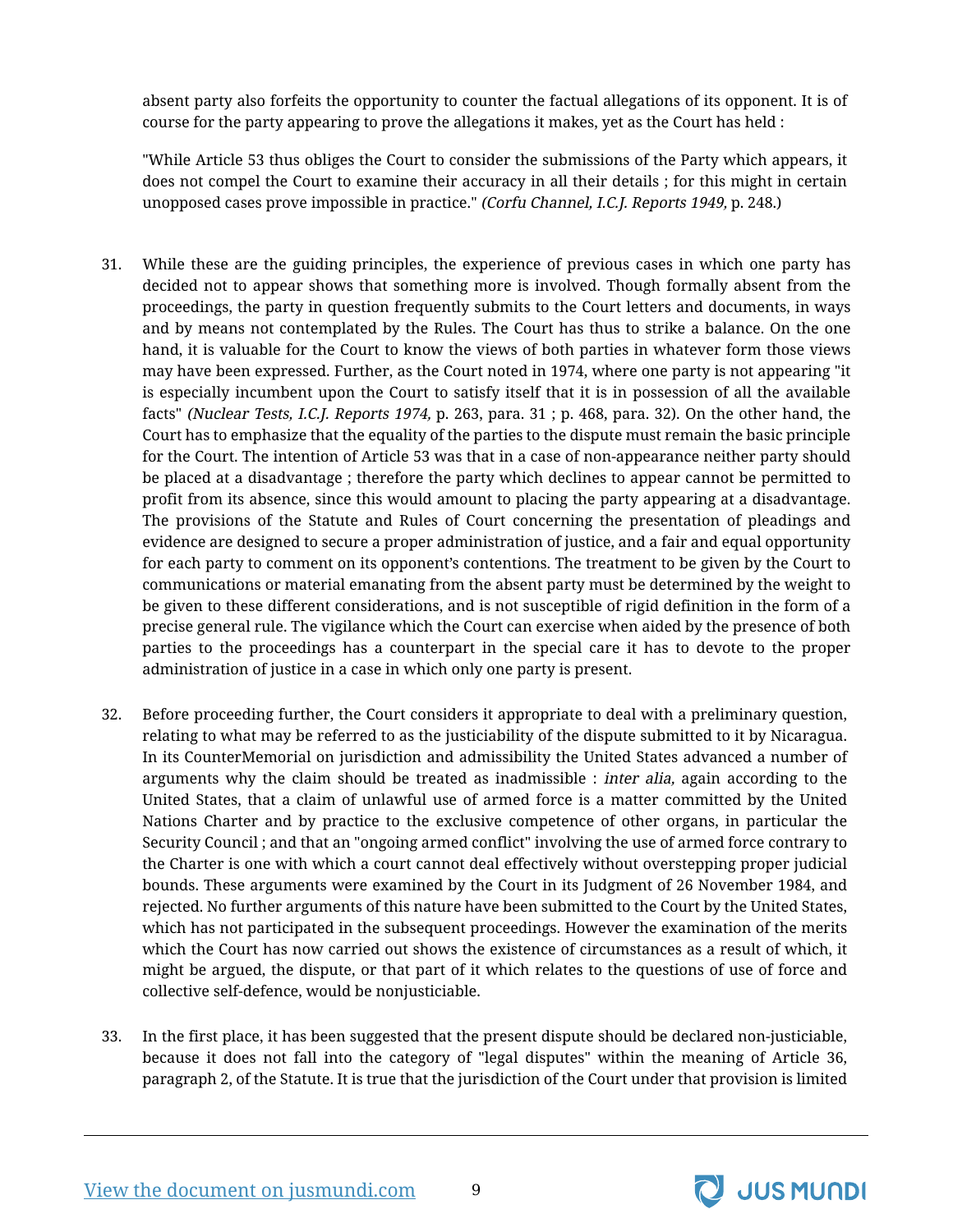to "legal disputes" concerning any of the matters enumerated in the text. The question whether a given dispute between two States is or is not a "legal dispute" for the purposes of this provision may itself be a matter in dispute between those two States ; and if so, that dispute is to be settled by the decision of the Court in accordance with paragraph 6 of Article 36. In the present case, however, this particular point does not appear to be in dispute between the Parties. The United States, during the proceedings devoted to questions of jurisdiction and admissibility, advanced a number of grounds why the Court should find that it had no jurisdiction, or that the claim was not admissible. It relied *inter alia* on proviso (c) to its own declaration of acceptance of jurisdiction under Article 36, paragraph 2, without ever advancing the more radical argument that the whole declaration was inapplicable because the dispute brought before the Court by Nicaragua was not a "legal dispute" within the meaning of that paragraph. As a matter of admissibility, the United States objected to the application of Article 36, paragraph 2, not because the dispute was not a "legal dispute", but because of the express allocation of such matters as the subject of Nicaragua's claims to the political organs under the United Nations Charter, an argument rejected by the Court in its [Judgment of 26 November 1984 \(](https://jusmundi.com/en/document/h/RlNURGliOXJpbHVoVndLY0QvYUJkdG43RWlPU0RSM1ZjV3p5RzJDbXIvZ2NiNXpwZnA0VW9iR1o3NHkyYkdDWGhZYXZMQlBjREJhWmhUYktROTkrQ0tleFpjNUxXenppbU4xUHE1b1NJa3A2TlpsOENscis4SU5iTWVsbUg2QndaelpkNVhISFhoUldJeU1Zd21NRTgxNFh2Ylo5K2N6K1pxV3V6NzRvbHFKc0dJMTBRS2lxYU1ka2RicmhhT095TkFhdWZISm9QVm91aFE2b2FrQkR6NDU3R2RYYVZScy9oUlJaNXZUZUNTbEZiS1hpcEZDNEYyRUxiNEd5WXllQ1hKUExTTjlEeDY2WUVnTGdodjdZZVphUXF3VTBORzBoeTNYVHRSb25yR0U9)I.C.J. Reports 1984, pp. 431-436). Similarly, while the United States contended that the nature of the judicial function precludes its application to the substance of Nicaragua's allegations in this case - an argument which the Court was again unable to uphold  $(ibid., pp. 436-438)$  —, it was careful to emphasize that this did not mean that it was arguing that international law was not relevant or controlling in a dispute of this kind. In short, the Court can see no indication whatsoever that, even in the view of the United States, the present dispute falls outside the category of "legal disputes" to which Article 36, paragraph 2, of the Statute applies. It must therefore proceed to examine the specific claims of Nicaragua in the light of the international law applicable.

- 34. There can be no doubt that the issues of the use of force and collective self-defence raised in the present proceedings are issues which are regulated both by customary international law and by treaties, in particular the United Nations Charter. Yet it is also suggested that, for another reason, the questions of this kind which arise in the present case are not justiciable, that they fall outside the limits of the kind of questions a court can deal with. It is suggested that the plea of collective self-defence which has been advanced by the United States as a justification for its actions with regard to Nicaragua requires the Court to determine whether the United States was legally justified in adjudging itself under a necessity, because its own security was in jeopardy, to use force in response to foreign intervention in El Salvador. Such a determination, it is said, involves a pronouncement on political and military matters, not a question of a kind that a court can usefully attempt to answer.
- 35. As will be further explained below, in the circumstances of the dispute now before the Court, what is in issue is the purported exercise by the United States of a right of collective self-defence in response to an armed attack on another State. The possible lawfulness of a response to the imminent threat of an armed attack which has not yet taken place has not been raised. The Court has therefore to determine first whether such attack has occurred, and if so whether the measures allegedly taken in selfdefence were a legally appropriate reaction as a matter of collective selfdefence. To resolve the first of these questions, the Court does not have to determine whether the United States, or the State which may have been under attack, was faced with a necessity of reacting. Nor does its examination, if it determines that an armed attack did occur, of issues relating to the collective character of the self-defence and the kind of reaction, necessarily involve it in any



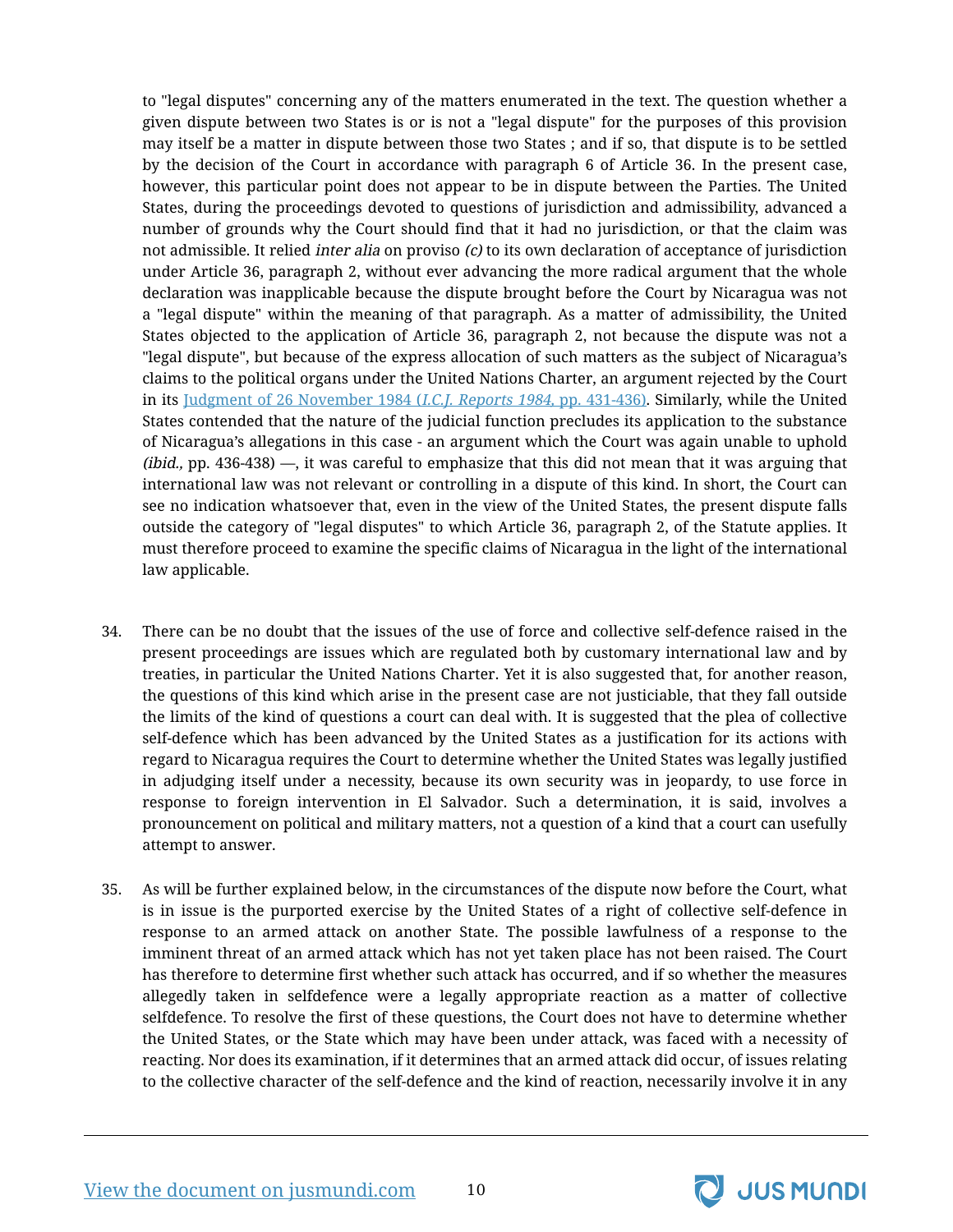evaluation of military considerations. Accordingly the Court can at this stage confine itself to a finding that, in the circumstances of the present case, the issues raised of collective selfdefence are issues which it has competence, and is equipped, to determine.

36. By its Judgment of 26 November 1984, the Court found that it had jurisdiction to entertain the present case, first on the basis of the United States declaration of acceptance of jurisdiction, under the optional clause of Article 36, paragraph 2, of the Statute, deposited on 26 August 1946 and secondly on the basis of Article XXIV of a Treaty of Friendship, Commerce and Navigation between the Parties, signed at Managua on 21 January 1956. The Court notes that since the institution of the present proceedings, both bases of jurisdiction have been terminated. On 1 May 1985 the United States gave written notice to the Government of Nicaragua to terminate the Treaty, in accordance with Article XXV, paragraph 3, thereof ; that notice expired, and thus terminated the treaty relationship, on 1 May 1986. On 7 October 1985 the United States deposited with the Secretary-General of the United Nations a notice terminating the declaration under the optional clause, in accordance with the terms of that declaration, and that notice expired on 7 April 1986. These circumstances do not however affect the jurisdiction of the Court under Article 36, paragraph 2, of the Statute, or its jurisdiction under Article XXIV, paragraph 2, of the Treaty to determine "any dispute between the Parties as to the interpretation or application" of the Treaty. As the Court pointed out in the Nottebohm case :

"When an Application is filed at a time when the law in force between the parties entails the compulsory jurisdiction of the Court... the filing of the Application is merely the condition required to enable the clause of compulsory jurisdiction to produce its effects in respect of the claim advanced in the Application. Once this condition has been satisfied, the Court must deal with the claim ; it has jurisdiction to deal with all its aspects, whether they relate to jurisdiction, to admissibility or to the merits. An extrinsic fact such as the subsequent lapse of the Declaration [or, as in the present case also, the Treaty containing a compromissory clause], by reason of the expiry of the period or by denunciation, cannot deprive the Court of the jurisdiction already established." (I.C.J. Reports 1953, p. 123.)

- 37. In the Judgment of 26 November 1984 the Court however also declared that one objection advanced by the United States, that concerning the exclusion from the United States acceptance of jurisdiction under the optional clause of "disputes arising under a multilateral treaty", raised "a question concerning matters of substance relating to the merits of the case", and concluded : "That being so, and since the procedural technique formerly available of joinder of preliminary objections to the merits has been done away with since the 1972 revision of the Rules of Court, the Court has no choice but to avail itself of Article 79, paragraph 7, of the present Rules of Court, and declare that the objection based on the multilateral treaty reservation of the United States Declaration of Acceptance does not possess, in the circumstances of the case, an exclusively preliminary character, and that consequently it does not constitute an obstacle for the Court to entertain the proceedings instituted by Nicaragua under the Application of 9 April 1984." (I.C.J. Reports 1984, pp. 425-426, para. 76.)
- 38. The present case is the first in which the Court has had occasion to exercise the power first provided for in the 1972 Rules of Court to declare that a preliminary objection "does not possess, in the circumstances of the case, an exclusively preliminary character". It may therefore be appropriate to

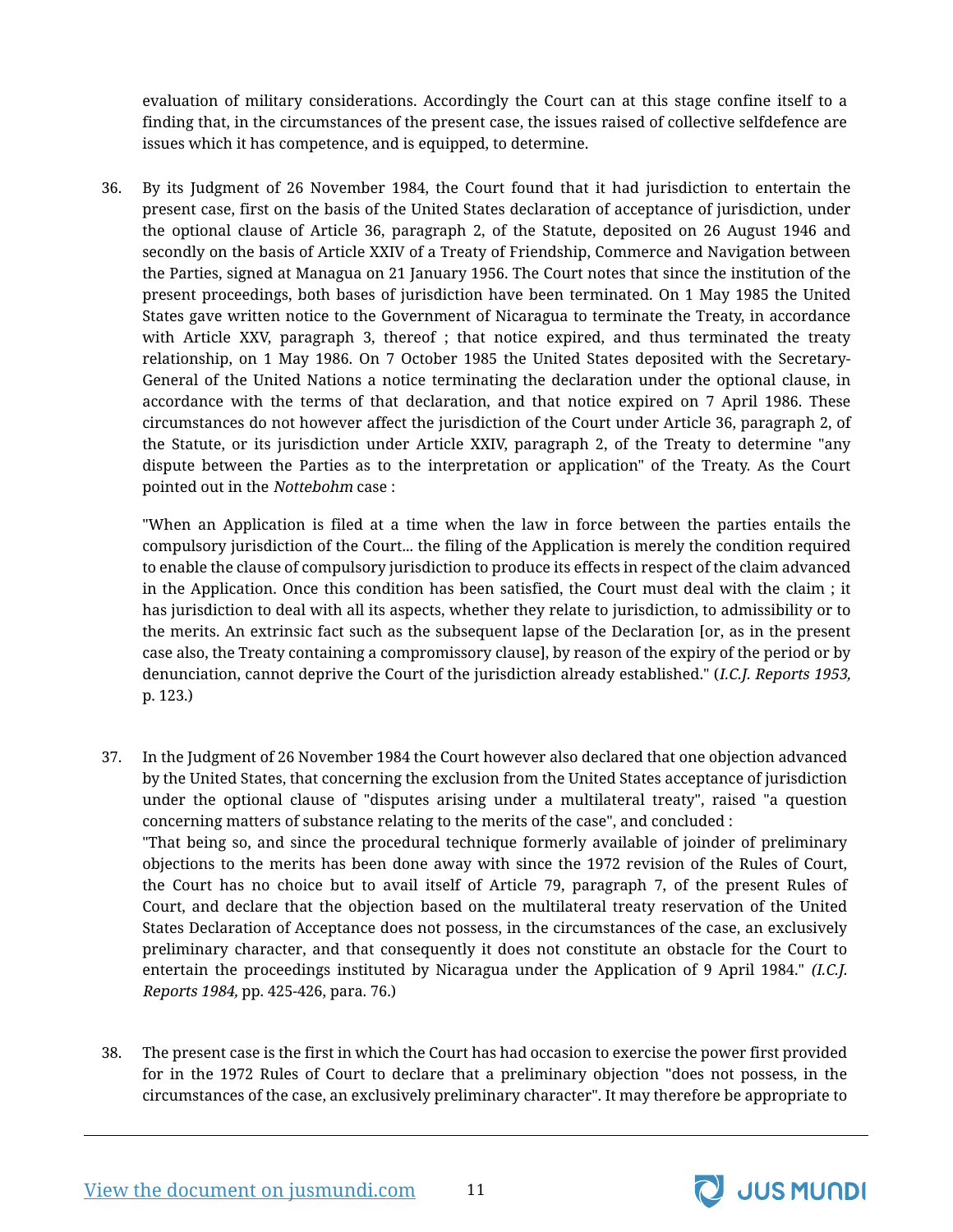take this opportunity to comment briefly on the rationale of this provision of the Rules, in the light of the problems to which the handling of preliminary objections has given rise. In exercising its rule-making power under Article 30 of the Statute, and generally in approaching the complex issues which may be raised by the determination of appropriate procedures for the settlement of disputes, the Court has kept in view an approach defined by the Permanent Court of International Justice. That Court found that it was at liberty to adopt

"the principle which it considers best calculated to ensure the administration of justice, most suited to procedure before an international tribunal and most in conformity with the fundamental principles of international law" (Mavrommatis Palestine Concessions, P.C.I.J., Series A, No. 2, p. 16).

- 39. Under the Rules of Court dating back to 1936 (which on this point reflected still earlier practice), the Court had the power to join an objection to the merits "whenever the interests of the good administration of justice require it" [\(Panevezys-Saldutiskis](https://jusmundi.com/en/document/h/UFFvZzVTV0l2elRJTkJoakVpTFdickF0T0lMWTM2QmpSWUpBanpqM0xMa2JkRXFSWHJOaVBuSEl2dXpFc2xSYUpxMkRXbmRPV2R5K0JTeXI2dWFUUmlBSERGTmp5aitnRWFjNENuKzF4T2pYNnBnUVowVmM1enY4b3JidUFWaDRBUXJnTjVZSklBa2NVWGJtd2tyVHJBPT0=) Railway, P.C.I.J., Series A/B, No. 75, p. 56), and in particular where the Court, if it were to decide on the objection, "would run the risk of adjudicating on questions which appertain to the merits of the case or of prejudging their solution" (ibid.). If this power was exercised, there was always a risk, namely that the Court would ultimately decide the case on the preliminary objection, after requiring the parties fully to plead the merits, and this did in fact occur (Barcelona Traction, Light and Power Company, Limited, Second Phase, I.C.J. Reports 1970, p. 3). The result was regarded in some quarters as an unnecessary prolongation of an expensive and time-consuming procedure.
- 40. Taking into account the wide range of issues which might be presented as preliminary objections, the question which the Court faced was whether to revise the Rules so as to exclude for the future the possibility of joinder to the merits, so that every objection would have to be resolved at the preliminary stage, or to seek a solution which would be more flexible. The solution of considering all preliminary objections immediately and rejecting all possibility of a joinder to the merits had many advocates and presented many advantages. In the Panevezys-Saldutiskis Railway case, the Permanent Court defined a preliminary objection as one

"submitted for the purpose of excluding an examination by the Court of the merits of the case, and being one upon which the Court can give a decision without in any way adjudicating upon the merits" (P.C.I.J., Series A/B, No. 76, p. 22).

If this view is accepted then of course every preliminary objection should be dealt with immediately without touching the merits, or involving parties in argument of the merits of the case. To find out, for instance, whether there is a dispute between the parties or whether the Court has jurisdiction, does not normally require an analysis of the merits of the case. However that does not solve all questions of preliminary objections, which may, as experience has shown, be to some extent bound up with the merits. The final solution adopted in 1972, and maintained in the 1978 Rules, concerning preliminary objections is the following : the Court is to give its decision

"by which it shall either uphold the objection, reject it, or declare that the objection does not possess, in the circumstances of the case, an exclusively preliminary character. If the Court rejects the objection, or declares that it does not possess an exclusively preliminary character, it shall fix timelimits for the further proceedings." (Art. 79, para. 7.)

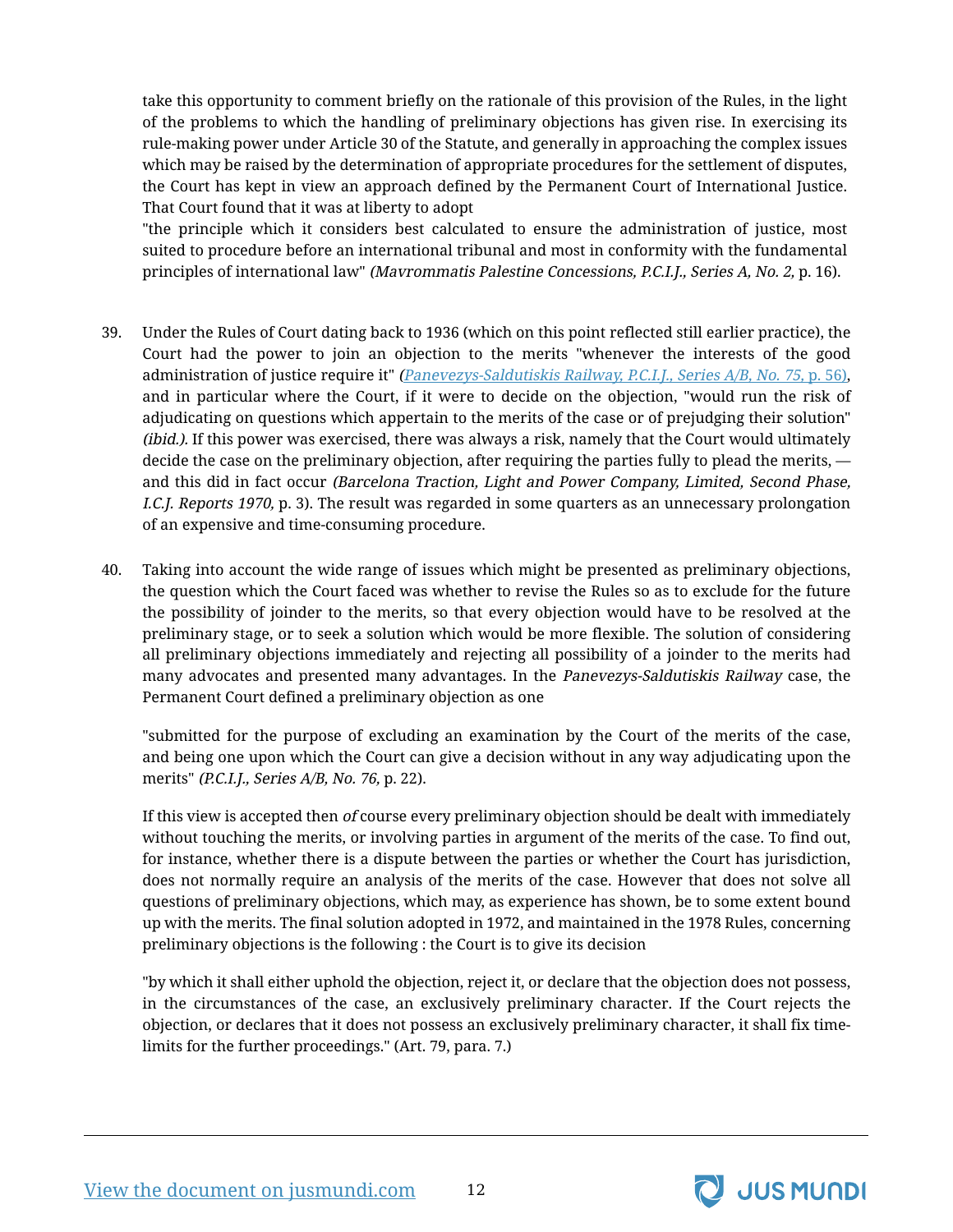41. While the variety of issues raised by preliminary objections cannot possibly be foreseen, practice has shown that there are certain kinds of preliminary objections which can be disposed of by the Court at an early stage without examination of the merits. Above all, it is clear that a question of jurisdiction is one which requires decision at the preliminary stage of the proceedings. The new rule enumerates the objections contemplated as follows :

"Any objection by the respondent to the jurisdiction of the Court or to the admissibility of the application, or other objection the decision upon which is requested before any further proceedings on the merits..." (Art. 79, para. 1.)

It thus presents one clear advantage : that it qualifies certain objections as preliminary, making it quite clear that when they are exclusively of that character they will have to be decided upon immediately, but if they are not, especially when the character of the objections is not exclusively preliminary because they contain both preliminary aspects and other aspects relating to the merits, they will have to be dealt with at the stage of the merits. This approach also tends to discourage the unnecessary prolongation of proceedings at the jurisdictional stage.

42. The Court must thus now rule upon the consequences of the United States multilateral treaty reservation for the decision which it has to give. It will be recalled that the United States acceptance of jurisdiction deposited on 26 August 1946 contains a proviso excluding from its application : "disputes arising under a multilateral treaty, unless (1) all parties to the treaty affected by the decision are also parties to the case before the Court, or (2) the United States of America specially agrees to jurisdiction".

The 1984 Judgment included pronouncements on certain aspects of that reservation, but the Court then took the view that it was neither necessary nor possible, at the jurisdictional stage of the proceedings, for it to take a position on all the problems posed by the reservation.

43. It regarded this as not necessary because, in its Application, Nicaragua had not confined its claims to breaches of multilateral treaties but had also invoked a number of principles of "general and customary international law", as well as the bilateral Treaty of Friendship, Commerce and Navigation of 1956. These principles remained binding as such, although they were also enshrined in treaty law provisions. Consequently, since the case had not been referred to the Court solely on the basis of multilateral treaties, it was not necessary for the Court, in order to consider the merits of Nicaragua's claim, to decide the scope of the reservation in question : "the claim... would not in any event be barred by the multilateral treaty reservation" (I.C.J. Reports 1984, p. 425, para. 73). Moreover, it was not found possible for the reservation to be definitively dealt with at the jurisdictional stage of the proceedings. To make a judgment on the scope of the reservation would have meant giving a definitive interpretation of the term "affected" in that reservation. In its 1984 Judgment, the Court held that the term "affected" applied not to multilateral treaties, but to the parties to such treaties. The Court added that if those parties wished to protect their interests "in so far as these are not already protected by Article 59 of the Statute", they "would have the choice of either instituting proceedings or intervening" during the merits phase. But at all events, according to the Court, "the determination of the States 'affected' could not be left to the parties but must be made by the Court" (*I.C.J. Reports 1984, p.* 425, para. 75). This process could however not be carried out at the stage of the proceedings in which the Court then found itself ; "it is only when the general lines of the judgment to be given become clear", the Court said, "that the States 'affected' could be



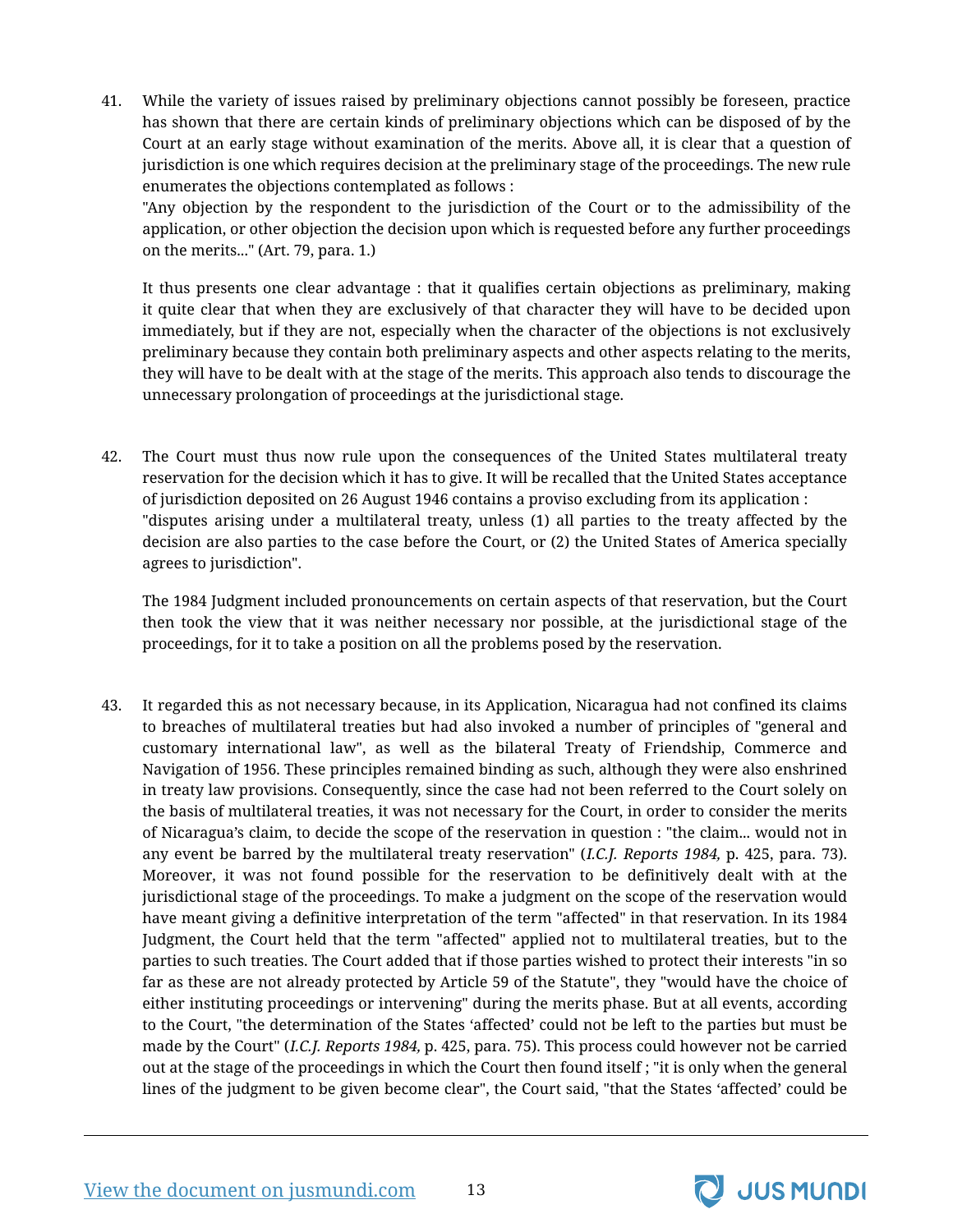identified" (ibid.). The Court thus concluded that this was "a question concerning matters of substance relating to the merits of the case" *(ibid.*, para. 76). Since "the question of what States may be 'affected' by the decision on the merits is not in itself a jurisdictional problem", the Court found that it

"has no choice but to avail itself of Article 79, paragraph 7, of the present Rules of Court, and declare that the objection based on the multilateral treaty reservation... does not possess, in the circumstances of the case, an exclusively preliminary character" (ibid., para. 76).

- 44. Now that the Court has considered the substance of the dispute, it becomes both possible and necessary for it to rule upon the points related to the United States reservation which were not settled in 1984. It is necessary because the Court's jurisdiction, as it has frequently recalled, is based on the consent of States, expressed in a variety of ways including declarations made under Article 36, paragraph 2, of the Statute. It is the declaration made by the United States under that Article which defines the categories of dispute for which the United States consents to the Court's jurisdiction. If therefore that declaration, because of a reservation contained in it, excludes from the disputes for which it accepts the Court's jurisdiction certain disputes arising under multilateral treaties, the Court must take that fact into account. The final decision on this point, which it was not possible to take at the jurisdictional stage, can and must be taken by the Court now when coming to its decision on the merits. If this were not so, the Court would not have decided whether or not the objection was well-founded, either at the jurisdictional stage, because it did not possess an exclusively preliminary character, or at the merits stage, because it did to some degree have such a character. It is now possible to resolve the question of the application of the reservation because, in the light of the Court's full examination of the facts of the case and the law, the implications of the argument of collective self-defence raised by the United States have become clear.
- 45. The reservation in question is not necessarily a bar to the United States accepting the Court's jurisdiction whenever a third State which may be affected by the decision is not a party to the proceedings. According to the actual text of the reservation, the United States can always disregard this fact if it "specially agrees to jurisdiction". Besides, apart from this possibility, as the Court recently observed : "in principle a State may validly waive an objection to jurisdiction which it might otherwise have been entitled to raise" (I.C.J. Reports 1985, p. 216, para. 43). But it is clear that the fact that the United States, having refused to participate at the merits stage, did not have an opportunity to press again at that stage the argument which, in the jurisdictional phase, it founded on its multilateral treaty reservation cannot be tantamount to a waiver of the argument drawn from the reservation. Unless unequivocally waived, the reservation constitutes a limitation on the extent of the jurisdiction voluntarily accepted by the United States ; and, as the Court observed in the Aegean Sea Continental Shelf case,

"It would not discharge its duty under Article 53 of the Statute if it were to leave out of its consideration a reservation, the invocation of which by the Respondent was properly brought to its notice earlier in the proceedings." (I.C.J. Reports 1978, p. 20, para. 47.)

The United States has not in the present phase submitted to the Court any arguments whatever, either on the merits proper or on the question - not exclusively preliminary — of the multilateral treaty reservation. The Court cannot therefore consider that the United States has waived the

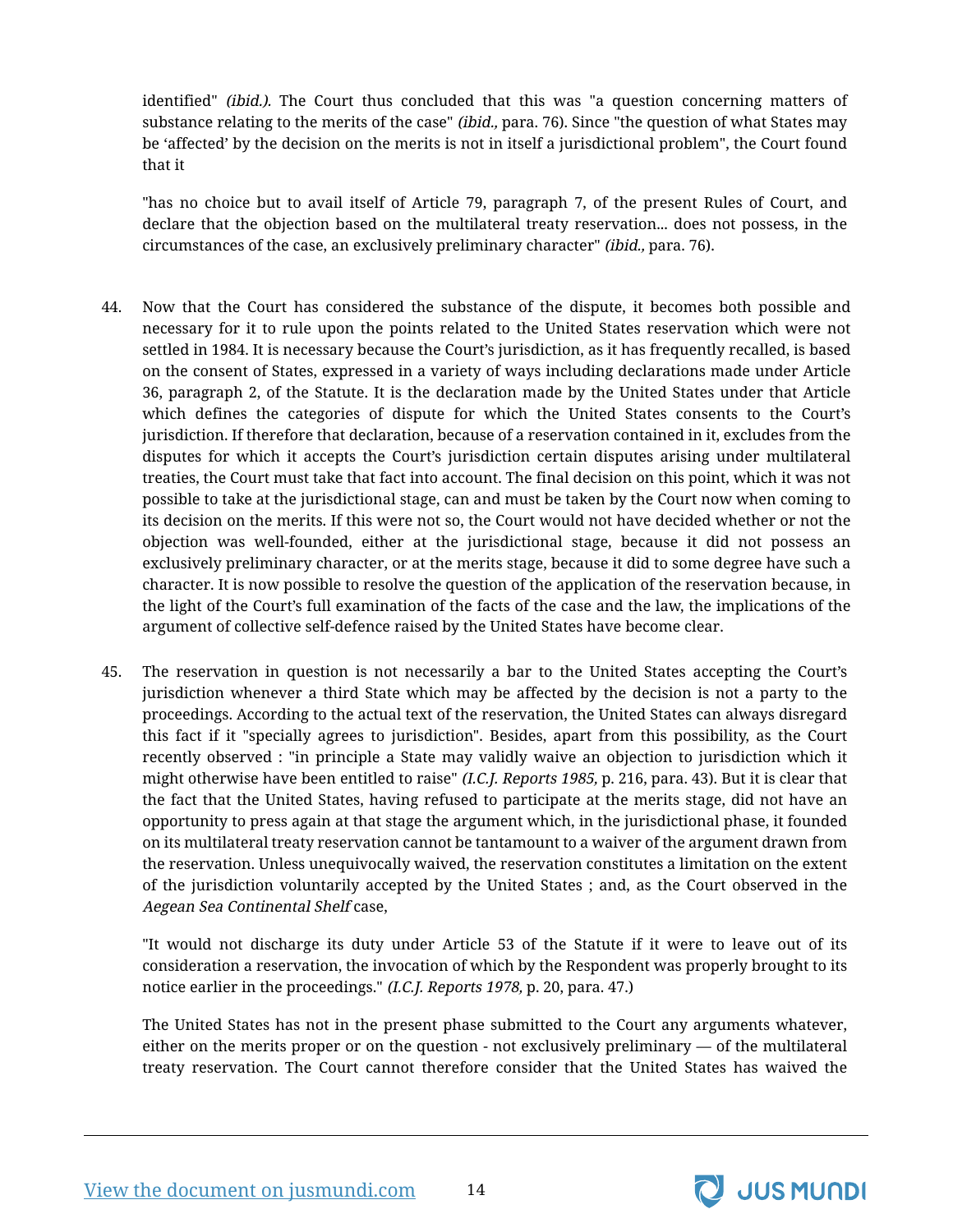reservation or no longer ascribes to it the scope which the United States attributed to it when last stating its position on this matter before the Court. This conclusion is the more decisive inasmuch as a respondent's non-participation requires the Court, as stated for example in the *Fisheries* Jurisdiction cases, to exercise "particular circumspection and... special care" (I.C.J. [Reports](https://jusmundi.com/en/document/h/Q2U1Q3VURkU1ZHNVQU5paERNNTBEVmdWZmMrdFlVc0RXYk5OSk91dXVob2l3VnN4dUF2OC8rMi9zTHFlSEc2T3BjdXgyRVR2NURnMW1LL3dDOUZBamNQTmg0WUYyWk5BTVNiNmVMUDhGU0poVEdJd1EwWC8vdE9FS3VXcE1GNzJLWWRuSGEzOXZYaEhlMENVY1Z0a0J6WEpUV1ltZzdrVmJGNUdvazRYR1R3dFBjWEZnVkF0dWdXWjdsN2pock9Oa2pmKzU2c0JRQkdRRWUyWjNwSjdUQT09) 1974, p. [10, para. 17,](https://jusmundi.com/en/document/h/Q2U1Q3VURkU1ZHNVQU5paERNNTBEVmdWZmMrdFlVc0RXYk5OSk91dXVob2l3VnN4dUF2OC8rMi9zTHFlSEc2T3BjdXgyRVR2NURnMW1LL3dDOUZBamNQTmg0WUYyWk5BTVNiNmVMUDhGU0poVEdJd1EwWC8vdE9FS3VXcE1GNzJLWWRuSGEzOXZYaEhlMENVY1Z0a0J6WEpUV1ltZzdrVmJGNUdvazRYR1R3dFBjWEZnVkF0dWdXWjdsN2pock9Oa2pmKzU2c0JRQkdRRWUyWjNwSjdUQT09) and [p. 181, para. 18](https://jusmundi.com/en/document/h/Q2U1Q3VURkU1ZHNVQU5paERNNTBEVmdWZmMrdFlVc0RXYk5OSk91dXVockJQa2pXMTdrZ1BwQ2ZaZjNyMkszN20ydWZ4YWVSc1RJWFlLVWw4WTZPZ2R0Rm1YbTI1cWY0aDM5Mzk5WHRENmxMczI0L0RVMzRLV3NwK2pwaE9oNnZpK3RlQXBXZmo1aVhnbVY2cVFEZ0VEbFBqUUhZR3lBdWRkNDMvd29TQmR3PQ==)).

- 46. It has also been suggested that the United States may have waived the multilateral treaty reservation by its conduct of its case at the jurisdictional stage, or more generally by asserting collective self-defence in accordance with the United Nations Charter as justification for its activities vis-à-vis Nicaragua. There is no doubt that the United States, during its participation in the proceedings, insisted that the law applicable to the dispute was to be found in multilateral treaties, particularly the United Nations Charter and the Charter of the Organization of American States ; indeed, it went so far as to contend that such treaties supervene and subsume customary law on the subject. It is however one thing for a State to advance a contention that the law applicable to a given dispute derives from a specified source ; it is quite another for that State to consent to the Court's having jurisdiction to entertain that dispute, and thus to apply that law to the dispute. The whole purpose of the United States argument as to the applicability of the United Nations and Organization of American States Charters was to convince the Court that the present dispute is one "arising under" those treaties, and hence one which is excluded from jurisdiction by the multilateral treaty reservation in the United States declaration of acceptance of jurisdiction. It is impossible to interpret the attitude of the United States as consenting to the Court's applying multilateral treaty law to resolve the dispute, when what the United States was arguing was that, for the very reason that the dispute "arises under" multilateral treaties, no consent to its determination by the Court has ever been given. The Court was fully aware, when it gave its 1984 Judgment, that the United States regarded the law of the two Charters as applicable to the dispute ; it did not then regard that approach as a waiver, nor can it do so now. The Court is therefore bound to ascertain whether its jurisdiction is limited by virtue of the reservation in question.
- 47. In order to fulfil this obligation, the Court is now in a position to ascertain whether any third States, parties to multilateral treaties invoked by Nicaragua in support of its claims, would be "affected" by the Judgment, and are not parties to the proceedings leading up to it. The multilateral treaties discussed in this connection at the stage of the proceedings devoted to jurisdiction were four in number : the Charter of the United Nations, the Charter of the Organization of American States, the Montevideo Convention on the Rights and Duties of States of 26 December 1933, and the Havana Convention on the Rights and Duties of States in the Event of Civil Strife of 20 February 1928 (cf. I.C.J. Reports 1984, p. 422, para. 68). However, Nicaragua has not placed any particular reliance on the latter two treaties in the present proceedings ; and in reply to a question by a Member of the Court on the point, the Nicaraguan Agent stated that while Nicaragua had not abandoned its claims under these two conventions, it believed "that the duties and obligations established by these conventions have been subsumed in the Organization of American States Charter". The Court therefore considers that it will be sufficient to examine the position under the two Charters, leaving aside the possibility that the dispute might be regarded as "arising" under either or both of the other two conventions.
- 48. The argument of the Parties at the jurisdictional stage was addressed primarily to the impact of the multilateral treaty reservation on Nicaragua's claim that the United States has used force against it

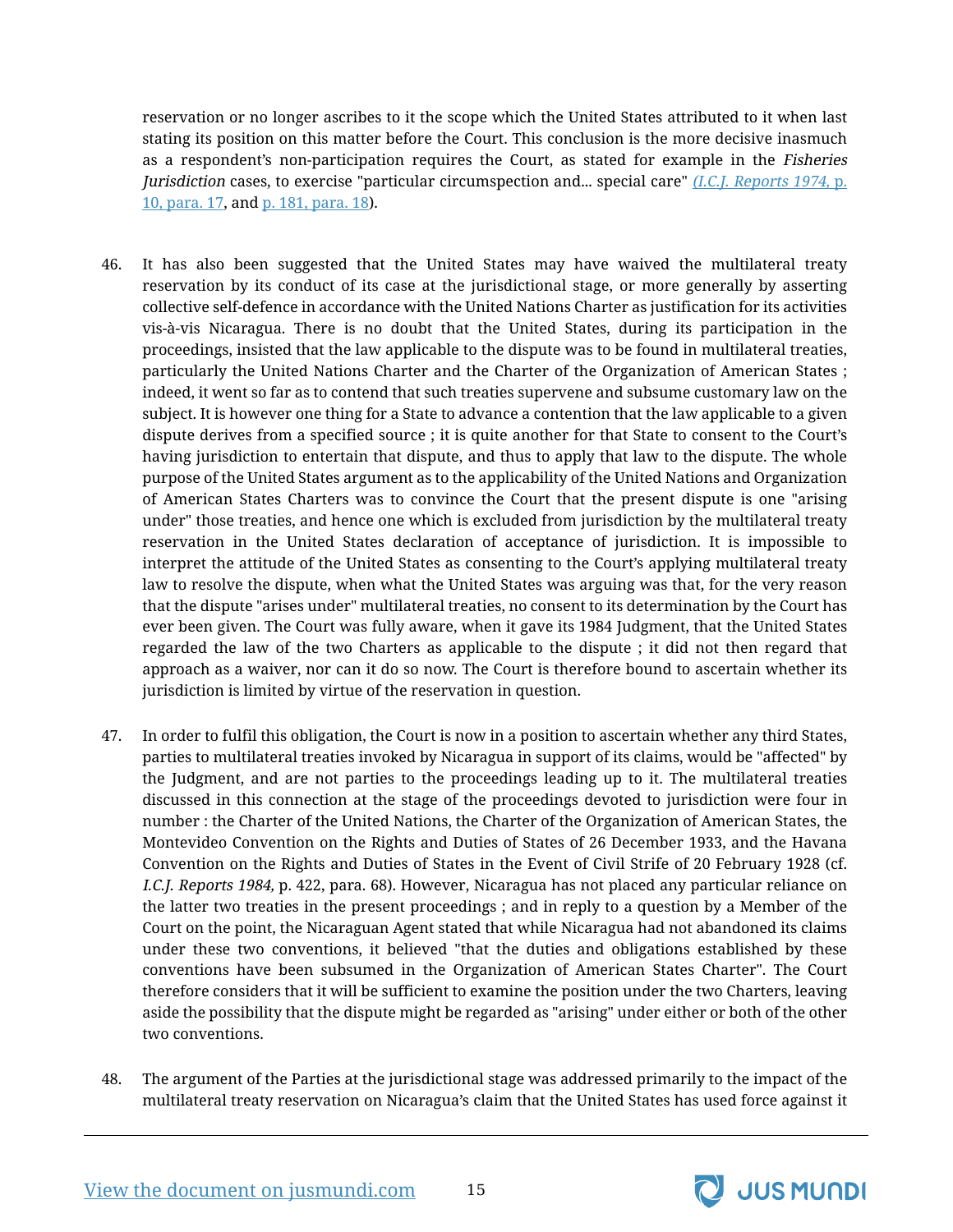in breach of the United Nations Charter and of the Charter of the Organization of American States, and the Court will first examine this aspect of the matter. According to the views presented by the United States during the jurisdictional phase, the States which would be "affected" by the Court's judgment were El Salvador, Honduras and Costa Rica. Clearly, even if only one of these States is found to be "affected", the United States reservation takes full effect. The Court will for convenience first take the case of El Salvador, as there are certain special features in the position of this State. It is primarily for the benefit of El Salvador, and to help it to respond to an alleged armed attack by Nicaragua, that the United States daims to be exercising a right of collective self-defence, which it regards as a justification of its own conduct towards Nicaragua. Moreover, El Salvador, confirming this assertion by the United States, told the Court in the Declaration of Intervention which it submitted on 15 August 1984 that it considered itself the victim of an armed attack by Nicaragua, and that it had asked the United States to exercise for its benefit the right of collective self-defence. Consequently, in order to rule upon Nicaragua's complaint against the United States, the Court would have to decide whether any justification for certain United States activities in and against Nicaragua can be found in the right of collective self-defence which may, it is alleged, be exercised in response to an armed attack by Nicaragua on El Salvador. Furthermore, reserving for the present the question of the content of the applicable customary international law, the right of self-defence is of course enshrined in the United Nations Charter, so that the dispute is, to this extent, a dispute "arising under a multilateral treaty" to which the United States, Nicaragua and El Salvador are parties.

49. As regards the Charter of the Organization of American States, the Court notes that Nicaragua bases two distinct claims upon this multilateral treaty : it is contended, first, that the use of force by the United States against Nicaragua in violation of the United Nations Charter is equally a violation of Articles 20 and 21 of the Organization of American States Charter, and secondly that the actions it complains of constitute intervention in the internal and external affairs of Nicaragua in violation of Article 18 of the Organization of American States Charter. The Court will first refer to the claim of use of force alleged to be contrary to Articles 20 and 21. Article 21 of the Organization of American States Charter provides :

"The American States bind themselves in their international relations not to have recourse to the use of force, except in the case of self-defense in accordance with existing treaties or in fulfillment thereof."

Nicaragua argues that the provisions of the Organization of American States Charter prohibiting the use of force are "coterminous with the stipulations of the United Nations Charter", and that therefore the violations by the United States of its obligations under the United Nations Charter also, and without more, constitute violations of Articles 20 and 21 of the Organization of American States Charter.

50. Both Article 51 of the United Nations Charter and Article 21 of the Organization of American States Charter refer to self-defence as an exception to the principle of the prohibition of the use of force. Unlike the United Nations Charter, the Organization of American States Charter does not use the expression "collective self-defence", but refers to the case of "self-defence in accordance with existing treaties or in fulfillment thereof", one such treaty being the United Nations Charter. Furthermore it is evident that if actions of the United States complied with all requirements of the United Nations Charter so as to constitute the exercise of the right of collective self-defence, it could not be argued that they could nevertheless constitute a violation of Article 21 of the Organization of



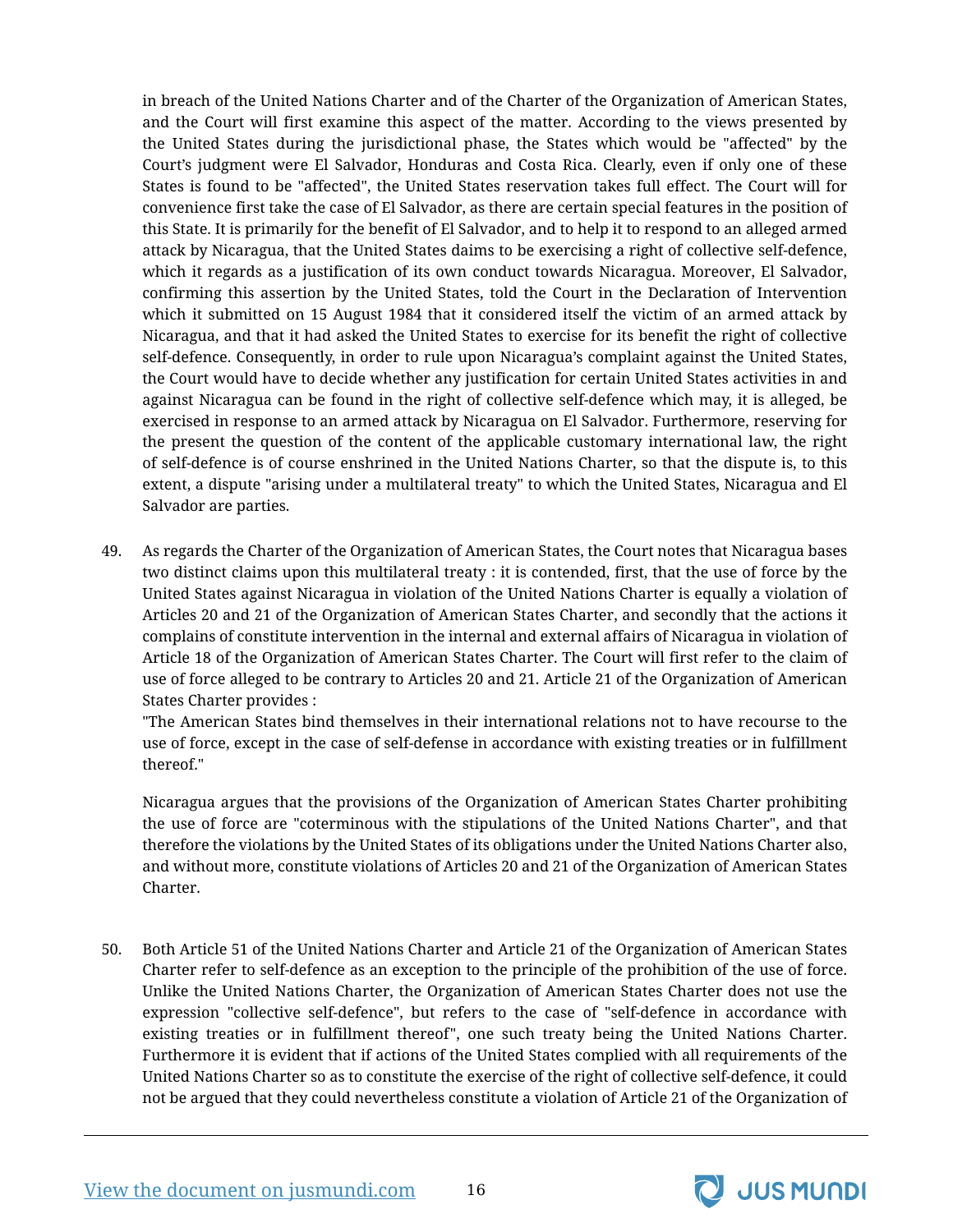American States Charter. It therefore follows that the situation of El Salvador with regard to the assertion by the United States of the right of collective self-defence is the same under the Organization of American States Charter as it is under the United Nations Charter.

- 51. In its Judgment of 26 November 1984, the Court recalled that Nicaragua's Application, according to that State, does not cast doubt on El Salvador's right to receive aid, military or otherwise, from the United States (I.C.J. Reports 1984, p. 430, para. 86). However, this refers to the direct aid provided to the Government of El Salvador on its territory in order to help it combat the insurrection with which it is faced, not to any indirect aid which might be contributed to this combat by certain United States activities in and against Nicaragua. The Court has to consider the consequences of a rejection of the United States justification of its actions as the exercise of the right of collective self-defence for the sake of El Salvador, in accordance with the United Nations Charter. A judgment to that effect would declare contrary to treaty-law the indirect aid which the United States Government considers itself entitled to give the Government of El Salvador in the form of activities in and against Nicaragua. The Court would of course refrain from any finding on whether El Salvador could lawfully exercise the right of individual self-defence ; but El Salvador would still be affected by the Court's decision on the lawfulness of resort by the United States to collective self-defence. If the Court found that no armed attack had occurred, then not only would action by the United States in purported exercise of the right of collective self-defence prove to be unjustified, but so also would any action which El Salvador might take or might have taken on the asserted ground of individual self-defence.
- 52. It could be argued that the Court, if it found that the situation does not permit the exercise by El Salvador of its right of self-defence, would not be "affecting" that right itself but the application of it by El Salvador in the circumstances of the present case. However, it should be recalled that the condition of the application of the multilateral treaty reservation is not that the "right" of a State be affected, but that the State itself be "affected" — a broader criterion. Furthermore whether the relations between Nicaragua and El Salvador can be qualified as relations between an attacker State and a victim State which is exercising its right of self-defence, would appear to be a question in dispute between those two States. But El Salvador has not submitted this dispute to the Court ; it therefore has a right to have the Court refrain from ruling upon a dispute which it has not submitted to it. Thus, the decision of the Court in this case would affect this right of El Salvador and consequently this State itself.
- 53. Nor is it only in the case of a decision of the Court rejecting the United States claim to be acting in self-defence that El Salvador would be "affected" by the decision. The multilateral treaty reservation does not require, as a condition for the exclusion of a dispute from the jurisdiction of the Court, that a State party to the relevant treaty be "adversely" or "prejudicially" affected by the decision, even though this is clearly the case primarily in view. In other situations in which the position of a State not before the Court is under consideration (cf. [Monetary](https://jusmundi.com/en/document/h/SGNLUVZzVzhPbGNSZDRUd1pvY09EaUVxT1llMnRGd09WbXVmS3A1K0I1YTk0aDNkYUFoWXVjdm5maVZFaENOc3ZqNmVlWmZWUzJEZ0tMSGoyR0hyMDYxY1I2NlEwTlFZVUhEOXIwcldOSWZsSWp0QTgrL3FsOURaN3hhY3owU0t5eHIvME94Q2taZVZjMDl3LzYrUFZETFJKcVJZa2pVcytKakJTSStiZEZWdHZKVWpMYlNLS0hlWk8walU4UWJNT2FCWk5zK25Fc1BjUWpGc2p0SkpoQ25wL2Z6b0VZaU4wWmo3S0JscmUvSHNZWi9SSmFEMml2WlpuWW1sak1hdENjR2VCUllrY0hpdVBPME1zcFJxQ0poREtrdUlnUnB1blpKcUpIOC9LOEU9) Gold Removed from Rome in 1943, I.C.J. [Reports](https://jusmundi.com/en/document/h/SGNLUVZzVzhPbGNSZDRUd1pvY09EaUVxT1llMnRGd09WbXVmS3A1K0I1YTk0aDNkYUFoWXVjdm5maVZFaENOc3ZqNmVlWmZWUzJEZ0tMSGoyR0hyMDYxY1I2NlEwTlFZVUhEOXIwcldOSWZsSWp0QTgrL3FsOURaN3hhY3owU0t5eHIvME94Q2taZVZjMDl3LzYrUFZETFJKcVJZa2pVcytKakJTSStiZEZWdHZKVWpMYlNLS0hlWk8walU4UWJNT2FCWk5zK25Fc1BjUWpGc2p0SkpoQ25wL2Z6b0VZaU4wWmo3S0JscmUvSHNZWi9SSmFEMml2WlpuWW1sak1hdENjR2VCUllrY0hpdVBPME1zcFJxQ0poREtrdUlnUnB1blpKcUpIOC9LOEU9) 1954, p. 32 ; Continental Shelf (Libyan Arab [Jamahiriya/Malta\),](https://jusmundi.com/en/document/h/dmI5VE1YelRrbWtPaGM2alpycVhkTHlwS1BnbjJTOStvU3FMVFlwYnJ0WHFWcFJnRU1LamY5NCtxL1JHOUs3aWdNWHoxRkd3NFVmYzFGMHYybWtoOEpQdGZ2MDc2RSs5b0NhNkFIZHpXTGlSbWFGSXNtbFRVVXl3T1lETFpZNTZLVmh4bGRLYS9Relh4b0lKMnlScFVIQ0NIRWtFN2pMbkt0Q3Nnc0xidTlSVkFONmR0bkdiREJOWGdOdUFrU25QcWRsSkJPZzZjTHZGQklrZkN1Y3VEdz09) Application to Intervene, Judgment, I.C.J. Reports 1984, [p. 20, para. 31\)](https://jusmundi.com/en/document/h/dmI5VE1YelRrbWtPaGM2alpycVhkTHlwS1BnbjJTOStvU3FMVFlwYnJ0WHFWcFJnRU1LamY5NCtxL1JHOUs3aWdNWHoxRkd3NFVmYzFGMHYybWtoOEpQdGZ2MDc2RSs5b0NhNkFIZHpXTGlSbWFGSXNtbFRVVXl3T1lETFpZNTZLVmh4bGRLYS9Relh4b0lKMnlScFVIQ0NIRWtFN2pMbkt0Q3Nnc0xidTlSVkFONmR0bkdiREJOWGdOdUFrU25QcWRsSkJPZzZjTHZGQklrZkN1Y3VEdz09) it is clearly impossible to argue that that State may be differently treated if the Court's decision will not necessarily be adverse to the interests of the absent State, but could be favourable to those interests. The multilateral treaty reservation bars any decision that would "affect" a third State party to the relevant treaty. Here also, it is not necessary to determine whether the decision will "affect" that State unfavourably or otherwise ; the condition of the reservation is met if the State will necessarily be "affected", in one way or the other.



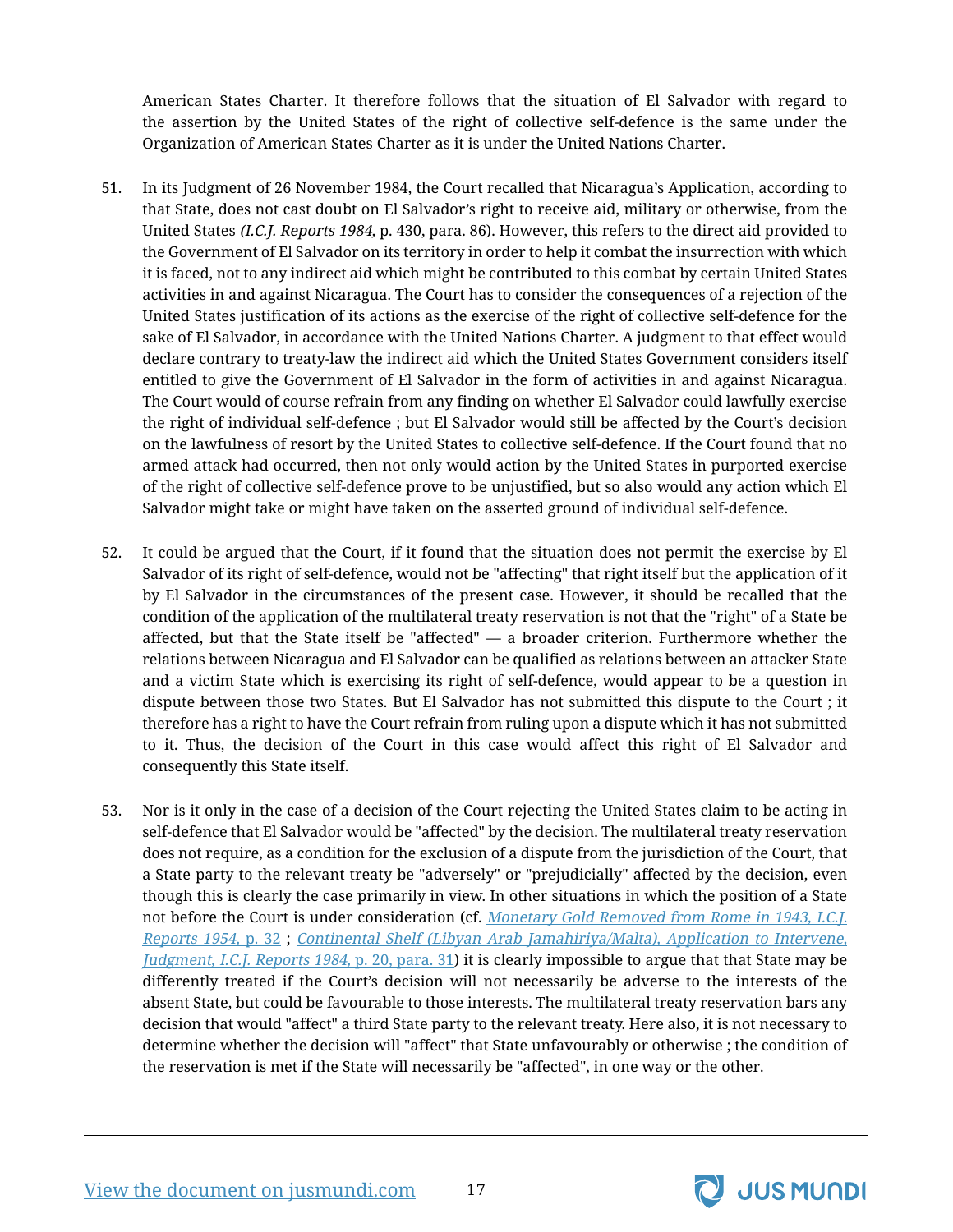- 54. There may of course be circumstances in which the Court, having examined the merits of the case, concludes that no third State could be "affected" by the decision : for example, as pointed out in the 1984 Judgment, if the relevant claim is rejected on the facts (I. C.J. Reports 1984, p. 425, para. 75). If the Court were to conclude in the present case, for example, that the evidence was not sufficient for a finding that the United States had used force against Nicaragua, the question of justification on the grounds of self-defence would not arise, and there would be no possibility of El Salvador being "affected" by the decision. In 1984 the Court could not, on the material available to it, exclude the possibility of such a finding being reached after fuller study of the case, and could not therefore conclude at once that El Salvador would necessarily be "affected" by the eventual decision. It was thus this possibility which prevented the objection based on the reservation from having an exclusively preliminary character.
- 55. As indicated in paragraph 49 above, there remains the claim of Nicaragua that the United States has intervened in the internal and external affairs of Nicaragua in violation of Article 18 of the Organization of American States Charter. That Article provides : "No State or group of States has the right to intervene, directly or indirectly, for any reason whatever, in the internal or external affairs of any other State. The foregoing principle prohibits not only armed force but also any other form of interference or attempted threat against the personality of the State or against its political, economic, and cultural elements."

The potential link, recognized by this text, between intervention and the use of armed force, is actual in the present case, where the same activities attributed to the United States are complained of under both counts, and the response of the United States is the same to each complaint - that it has acted in self-defence. The Court has to consider what would be the impact, for the States identified by the United States as likely to be "affected", of a decision whereby the Court would decline to rule on the alleged violation of Article 21 of the Organization of American States Charter, concerning the use of force, but passed judgment on the alleged violation of Article 18. The Court will not here enter into the question whether self-defence may justify an intervention involving armed force, so that it has to be treated as not constituting a breach either of the principle of non-use of force or of that of non-intervention. At the same time, it concludes that in the particular circumstances of this case, it is impossible to say that a ruling on the alleged breach by the United States of Article 18 of the Organization of American States Charter would not "affect" El Salvador.

- 56. The Court therefore finds that El Salvador, a party to the United Nations Charter and to the Charter of the Organization of American States, is a State which would be "affected" by the decision which the Court would have to take on the claims by Nicaragua that the United States has violated [Article](https://jusmundi.com/en/document/h/QU40cHZUZkJRUURFNUNJWUNndHJFcWhNYjU4bjZhdUJzZHFrbFNOL1J5WEVMalpaUjBGY2dOWWJ3TDlBVndvL014ZVg4SXpoektzUSsyaUl4bS9nbWo5NU9TZm1SWlZGUE9RM3MzcmpuOGVJdHNsMlR6Nm1NTk5EaTE2TzJtZDk=) [2, paragraph 4, of the United Nations Charter](https://jusmundi.com/en/document/h/QU40cHZUZkJRUURFNUNJWUNndHJFcWhNYjU4bjZhdUJzZHFrbFNOL1J5WEVMalpaUjBGY2dOWWJ3TDlBVndvL014ZVg4SXpoektzUSsyaUl4bS9nbWo5NU9TZm1SWlZGUE9RM3MzcmpuOGVJdHNsMlR6Nm1NTk5EaTE2TzJtZDk=) and Articles 18,20 and 21 of the Organization of American States Charter. Accordingly, the Court, which under Article 53 of the Statute has to be "satisfied" that it has jurisdiction to decide each of the claims it is asked to uphold, concludes that the jurisdiction conferred upon it by the United States declaration of acceptance of jurisdiction under Article 36, paragraph 2, of the Statute does not permit the Court to entertain these claims. It should however be recalled that, as will be explained further below, the effect of the reservation in question is confined to barring the applicability of the United Nations Charter and Organization of American States Charter as multilateral treaty law, and has no further impact on the sources of international law which Article 38 of the Statute requires the Court to apply
- 57. One of the Court's chief difficulties in the present case has been the determination of the facts

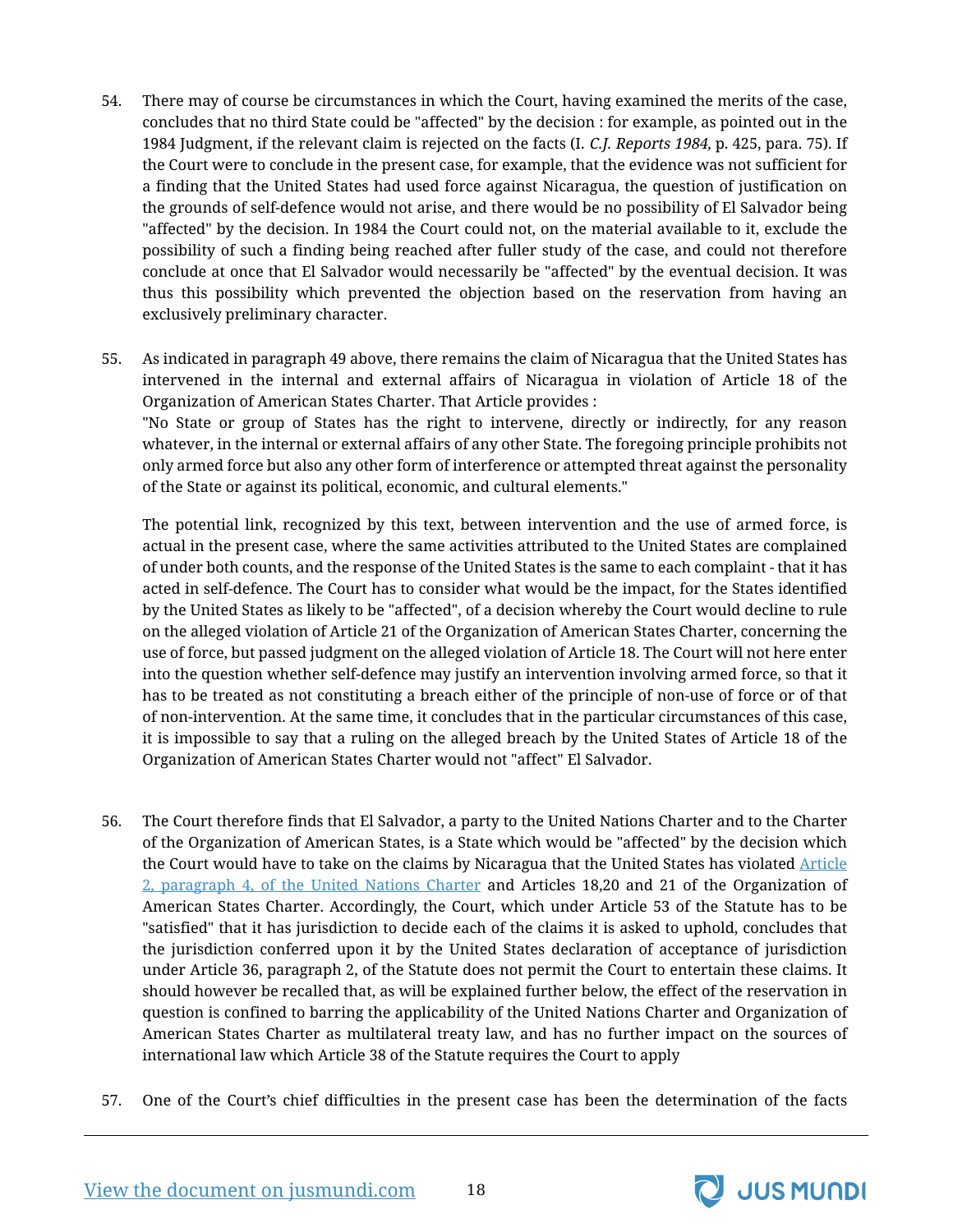relevant to the dispute. First of all, there is marked disagreement between the Parties not only on the interpretation of the facts, but even on the existence or nature of at least some of them. Secondly, the respondent State has not appeared during the present merits phase of the proceedings, thus depriving the Court of the benefit of its complete and fully argued statement regarding the facts. The Court's task was therefore necessarily more difficult, and it has had to pay particular heed, as said above, to the proper application of Article 53 of its Statute. Thirdly, there is the secrecy in which some of the conduct attributed to one or other of the Parties has been carried on. This makes it more difficult for the Court not only to decide on the imputability of the facts, but also to establish what are the facts. Sometimes there is no question, in the sense that it does not appear to be disputed, that an act was done, but there are conflicting reports, or a lack of evidence, as to who did it. The problem is then not the legal process of imputing the act to a particular State for the purpose of establishing responsibility, but the prior process of tracing material proof of the identity of the perpetrator. The occurrence of the act itself may however have been shrouded in secrecy. In the latter case, the Court has had to endeavour first to establish what actually happened, before entering on the next stage of considering whether the act (if proven) was imputable to the State to which it has been attributed.

58. A further aspect of this case is that the conflict to which it relates has continued and is continuing. It has therefore been necessary for the Court to decide, for the purpose of its definition of the factual situation, what period *of time*, beginning from the genesis of the dispute, should be taken into consideration. The Court holds that general principles as to the judicial process require that the facts on which its Judgment is based should be those occurring up to the close of the oral proceedings on the merits of the case. While the Court is of course very well aware, from reports in the international press, of the developments in Central America since that date, it cannot, as explained below (paragraphs 62 and 63), treat such reports as evidence, nor has it had the benefit of the comments or argument of either of the Parties on such reports. As the Court recalled in the Nuclear Tests cases, where facts, apparently of such a nature as materially to affect its decision, came to its attention after the close of the hearings :

"It would no doubt have been possible for the Court, had it considered that the interests of justice so required, to have afforded the Parties the opportunity, e.g., by reopening the oral proceedings, of addressing to the Court comments on the statements made since the close of those proceedings." [\(I.C.J. Reports 1974,](https://jusmundi.com/en/document/h/eTNFeXpiUHcrK29odC9jdjNhbDBNQWlGcmwwTCs4c090MlZYYkp0Vlp1NU1hTElIZlVqdTBwc2FCTmxqSS9vUkhLbWNWUjBEaGZzQ1prT3dldVArL1Nwd1ZHL01FN0d3ZG01ZHRldlViZEFvZ2xNbmZDRjUvcFN3UnU4TVZVemE=) p. 264, para. 33 ; [p. 468, para. 34.](https://jusmundi.com/en/document/h/eTNFeXpiUHcrK29odC9jdjNhbDBNSk52aU1sUGpXcE9GOCtXbzNnTnVlbVNQeVBNV3ZqZzQvSVV2TmIvekZFc2VBWEVGQSt2Nk01eVYxNDNYNGd6b3FZOGkyUk9FajRJTm5GTTJHaENGT1lDU2NyQndLVnd2Z3JvVVBDTUtzTkQ=))

Neither Party has requested such action by the Court ; and since the reports to which reference has been made do not suggest any profound modification of the situation of which the Court is seised, but rather its intensification in certain respects, the Court has seen no need to reopen the hearings.

59. The Court is bound by the relevant provisions of its Statute and its Rules relating to the system of evidence, provisions devised to guarantee the sound administration of justice, while respecting the equality of the parties. The presentation of evidence is governed by specific rules relating to, for instance, the observance of time-limits, the communication of evidence to the other party, the submission of observations on it by that party, and the various forms of challenge by each party of the other's evidence. The absence of one of the parties restricts this procedure to some extent. The Court is careful, even where both parties appear, to give each of them the same opportunities and chances to produce their evidence ; when the situation is complicated by the non-appearance of one of them, then a fortiori the Court regards it as essential to guarantee as perfect equality as possible



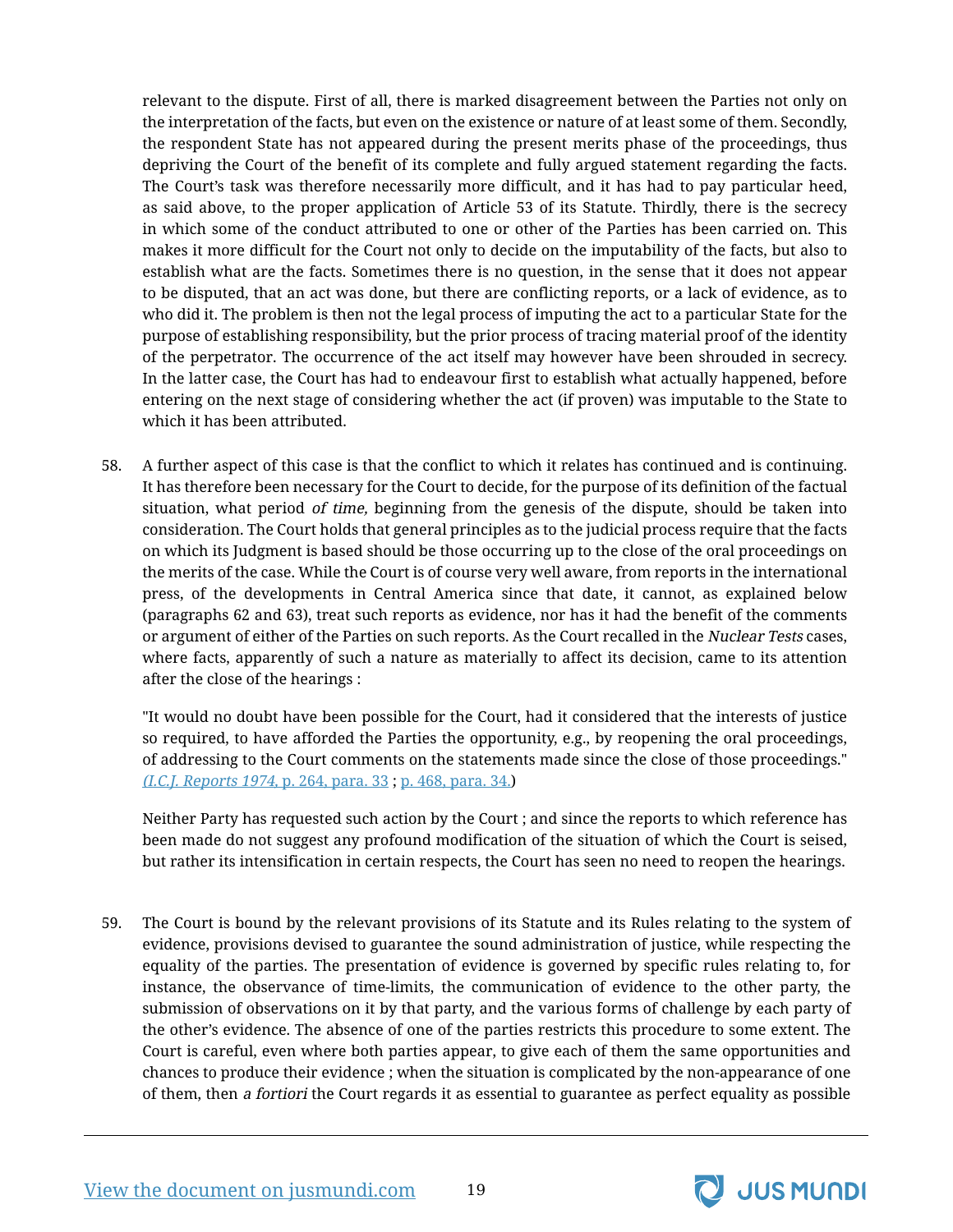between the parties. Article 53 of the Statute therefore obliges the Court to employ whatever means and resources may enable it to satisfy itself whether the submissions of the applicant State are well-founded in fact and law, and simultaneously to safeguard the essential principles of the sound administration of justice.

- 60. The Court should now indicate how these requirements have to be met in this case so that it can properly fulfil its task under that Article of its Statute. In so doing, it is not unaware that its role is not a passive one ; and that, within the limits of its Statute and Rules, it has freedom in estimating the value of the various elements of evidence, though it is clear that general principles of judicial procedure necessarily govern the determination of what can be regarded as proved.
- 61. In this context, the Court has the power, under Article 50 of its Statute, to entrust "any individual, body, bureau, commission or other organization that it may select, with the task of carrying out an enquiry or giving an expert opinion", and such a body could be a group of judges selected from among those sitting in the case. In the present case, however, the Court felt it was unlikely that an enquiry of this kind would be practical or desirable, particularly since such a body, if it was properly to perform its task, might have found it necessary to go not only to the applicant State, but also to several other neighbouring countries, and even to the respondent State, which had refused to appear before the Court.
- 62. At all events, in the present case the Court has before it documentary material of various kinds from various sources. A large number of documents has been supplied in the form of reports in press articles, and some also in the form of extracts from books. Whether these were produced by the applicant State, or by the absent Party before it ceased to appear in the proceedings, the Court has been careful to treat them with great caution ; even if they seem to meet high standards of objectivity, the Court regards them not as evidence capable of proving facts, but as material which can nevertheless contribute, in some circumstances, to corroborating the existence of a fact, i.e., as illustrative material additional to other sources of evidence.
- 63. However, although it is perfectly proper that press information should not be treated in itself as evidence for judicial purposes, public knowledge of a fact may nevertheless be established by means of these sources of information, and the Court can attach a certain amount of weight to such public knowledge. In the case of United States Diplomatic and Consular Staff in Tehran, the Court referred to facts which "are, for the most part, matters of public knowledge which have received extensive coverage in the world press and in radio and television broadcasts from Iran and other countries" (I.C.J. Reports 1980, p. 9, para. 12). On the basis of information, including press and broadcast material, which was "wholly consistent and concordant as to the main facts and circumstances of the case", the Court was able to declare that it was satisfied that the allegations of fact were wellfounded (ibid., p. 10, para. 13). The Court has however to show particular caution in this area. Widespread reports of a fact may prove on closer examination to derive from a single source, and such reports, however numerous, will in such case have no greater value as evidence than the original source. It is with this important reservation that the newspaper reports supplied to the Court should be examined in order to assess the facts of the case, and in particular to ascertain whether such facts were matters of public knowledge.
- 64. The material before the Court also includes statements by representatives of States, sometimes at the highest political level. Some of these statements were made before official organs of the State or

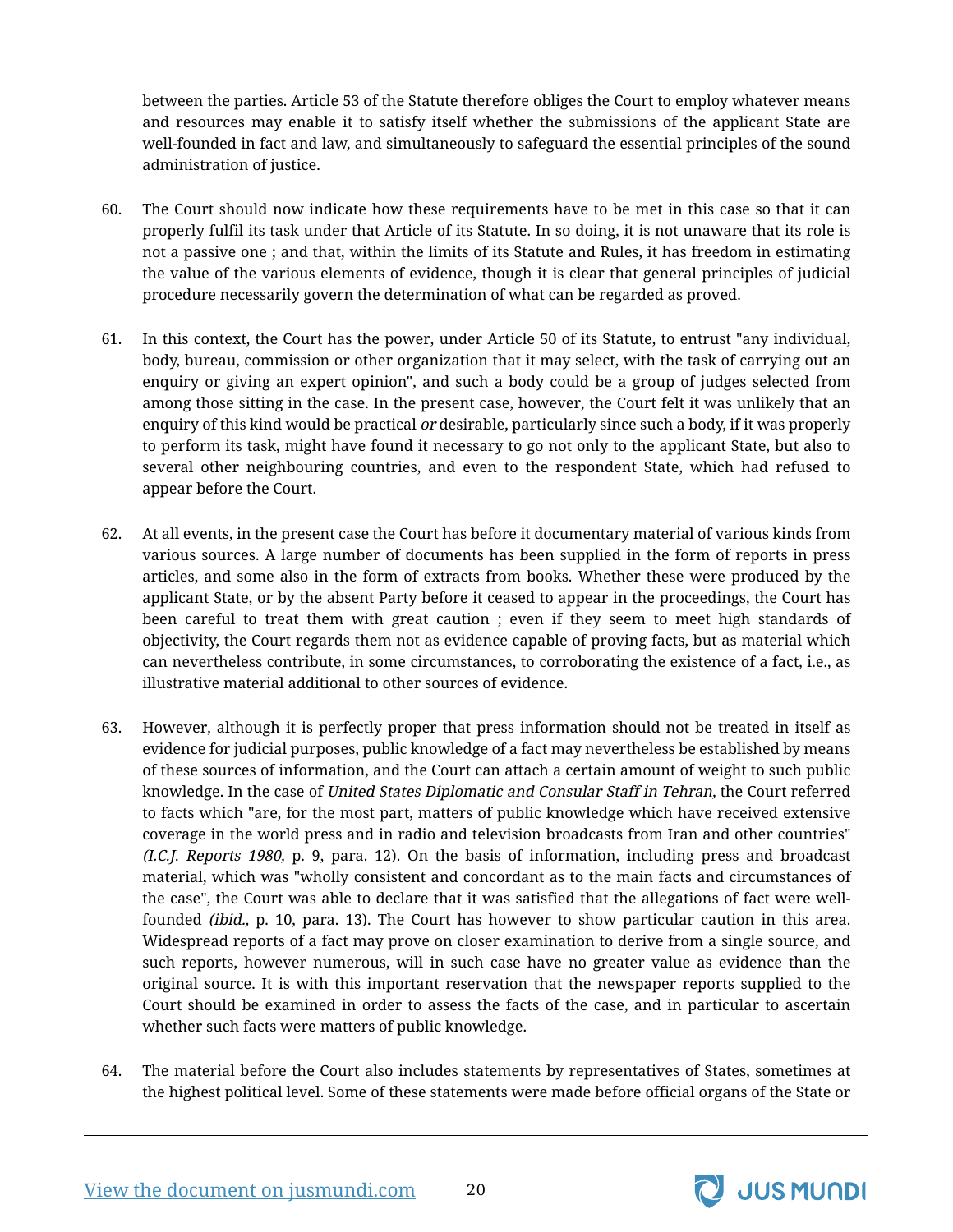of an international or regional organization, and appear in the official records of those bodies. Others, made during press conferences or interviews, were reported by the local or international press. The Court takes the view that statements of this kind, emanating from high-ranking official political figures, sometimes indeed of the highest rank, are of particular probative value when they acknowledge facts or conduct unfavourable to the State represented by the person who made them. They may then be construed as a form of admission.

- 65. However, it is natural also that the Court should treat such statements with caution, whether the official statement was made by an authority of the Respondent or of the Applicant. Neither Article 53 of the Statute, nor any other ground, could justify a selective approach, which would have undermined the consistency of the Court's methods and its elementary duty to ensure equality between the Parties. The Court must take account of the manner in which the statements were made public ; evidently, it cannot treat them as having the same value irrespective of whether the text is to be found in an official national or international publication, or in a book or newspaper. It must also take note whether the text of the official statement in question appeared in the language used by the author or on the basis of a translation (cf. I.C.J. Reports 1980, p. 10, para. 13). It may also be relevant whether or not such a statement was brought to the Court's knowledge by official communications filed in conformity with the relevant requirements of the Statute and Rules of Court. Furthermore, the Court has inevitably had sometimes to interpret the statements, to ascertain precisely to what degree they constituted acknowledgments of a fact.
- 66. At the hearings in this case, the applicant State called five witnesses to give oral evidence, and the evidence of a further witness was offered in the form of an affidavit "subscribed and sworn" in the United States, District of Columbia, according to the formal requirements in force in that place. A similar affidavit, sworn by the United States Secretary of State, was annexed to the Counter-Memorial of the United States on the questions of jurisdiction and admissibility. One of the witnesses presented by the applicant State was a national of the respondent State, formerly in the employ of a government agency the activity of which is of a confidential kind, and his testimony was kept strictly within certain limits ; the witness was evidently concerned not to contravene the legislation of his country of origin. In addition, annexed to the Nicaraguan Memorial on the merits were two declarations, entitled "affidavits", in the English language, by which the authors "certify and declare" certain facts, each with a notarial certificate in Spanish appended, whereby a Nicaraguan notary authenticates the signature to the document. Similar declarations had been filed by Nicaragua along with its earlier request for the indication of provisional measures.
- 67. As regards the evidence of witnesses, the failure of the respondent State to appear in the merits phase of these proceedings has resulted in two particular disadvantages. First, the absence of the United States meant that the evidence of the witnesses presented by the Applicant at the hearings was not tested by cross-examination ; however, those witnesses were subjected to extensive questioning from the bench. Secondly, the Respondent did not itself present any witnesses of its own. This latter disadvantage merely represents one aspect, and a relatively secondary one, of the more general disadvantage caused by the non-appearance of the Respondent.
- 68. The Court has not treated as evidence any part of the testimony given which was not a statement of fact, but a mere expression of opinion as to the probability or otherwise of the existence of such facts, not directly known to the witness. Testimony of this kind, which may be highly subjective, cannot take the place of evidence. An opinion expressed by a witness is a mere personal and



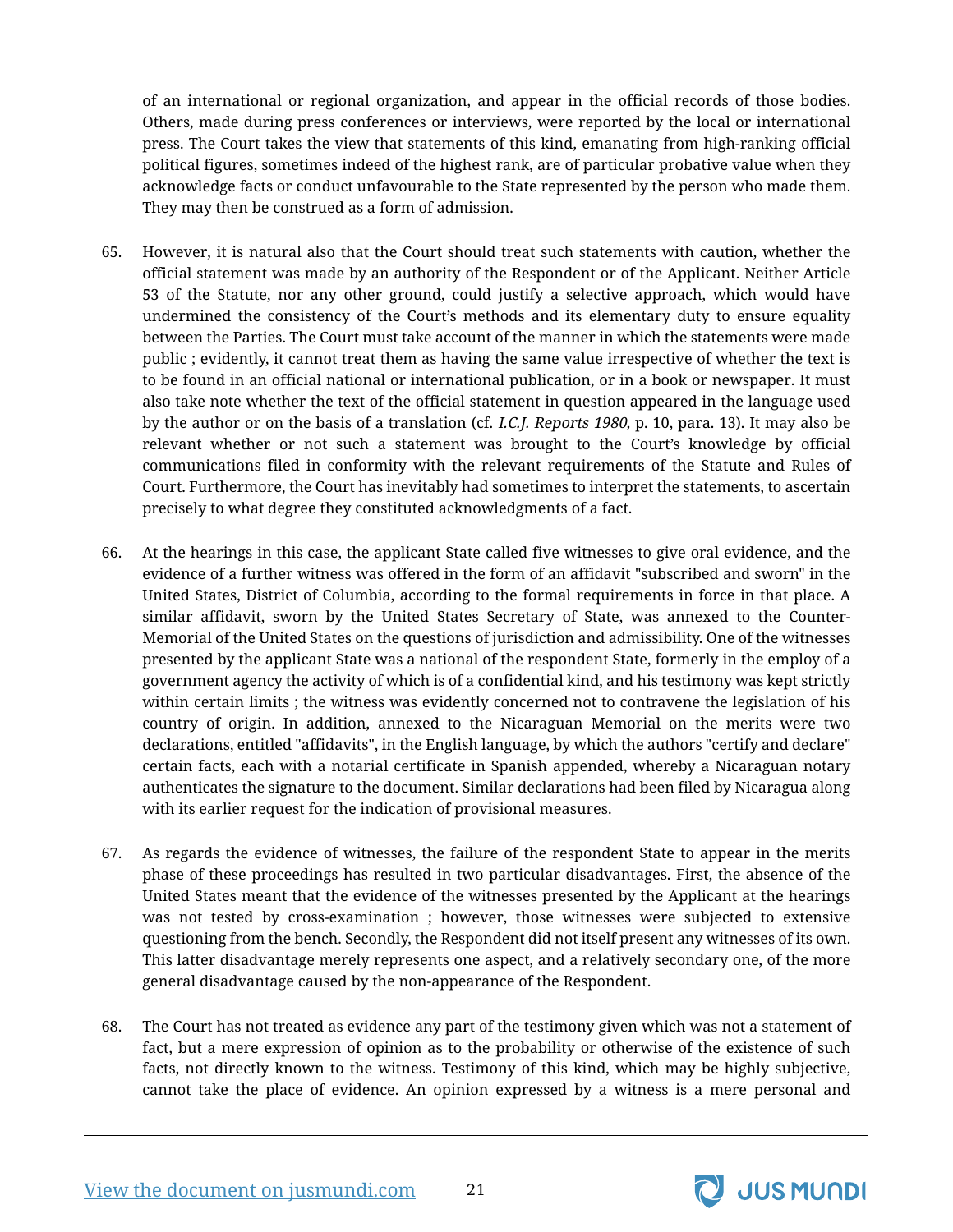subjective evaluation of a possibility, which has yet to be shown to correspond to a fact ; it may, in conjunction with other material, assist the Court in determining a question of fact, but is not proof in itself. Nor is testimony of matters not within the direct knowledge of the witness, but known to him only from hearsay, of much weight ; as the Court observed in relation to a particular witness in the Corfu Channel case :

"The statements attributed by the witness... to third parties, of which the Court has received no personal and direct confirmation, can be regarded only as allegations falling short of conclusive evidence." (I.C.J. Reports 1949, pp. 16-17.)

- 69. The Court has had to attach considerable significance to the declarations made by the responsible authorities of the States concerned in view of the difficulties which it has had to face in determining the facts. Nevertheless, the Court was still bound to subject these declarations to the necessary critical scrutiny. A distinctive feature of the present case was that two of the witnesses called to give oral evidence on behalf of Nicaragua were members of the Nicaraguan Government, the Vice-Minister of the Interior (Commander Carrion), and the Minister of Finance (Mr. Huper). The Vice-Minister of the Interior was also the author of one of the two declarations annexed to the Nicaraguan Memorial on the merits, the author of the other being the Minister for Foreign Affairs. On the United States side, an affidavit was filed sworn by the Secretary of State. These declarations at ministerial level on each side were irreconcilable as to their statement of certain facts. In the view of the Court, this evidence is of such a nature as to be placed in a special category. In the general practice of courts, two forms of testimony which are regarded as prima facie of superior credibility are, first the evidence of a disinterested witness — one who is not a party to the proceedings and stands to gain or lose nothing from its outcome — and secondly so much of the evidence of a party as is against its own interest. Indeed the latter approach was invoked in this case by counsel for Nicaragua.
- 70. A member of the government of a State engaged, not merely in international litigation, but in litigation relating to armed conflict, will probably tend to identify himself with the interests of his country, and to be anxious when giving evidence to say nothing which could prove adverse to its cause. The Court thus considers that it can certainly retain such parts of the evidence given by Ministers, orally or in writing, as may be regarded as contrary to the interests or contentions of the State to which the witness owes allegiance, or as relating to matters not controverted. For the rest, while in no way impugning the honour or veracity of the Ministers of either Party who have given evidence, the Court considers that the special circumstances of this case require it to treat such evidence with great reserve. The Court believes this approach to be the more justified in view of the need to respect the equality of the parties in a case where one of them is no longer appearing ; but this should not be taken to mean that the nonappearing party enjoys a priori a presumption in its favour.
- 71. However, before outlining the limits of the probative effect of declarations by the authorities of the States concerned, the Court would recall that such declarations may involve legal effects, some of which it has defined in previous decisions (Nuclear Tests, United States Diplomatic and Consular Staff in Tehran cases). Among the legal effects which such declarations may have is that they may be regarded as evidence of the truth of facts, as evidence that such facts are attributable to the States the authorities of which are the authors of these declarations and, to a lesser degree, as evidence for the legal qualification of these facts. The Court is here concerned with the significance of the official declarations as evidence of specific facts and of their imputability to the States in question.

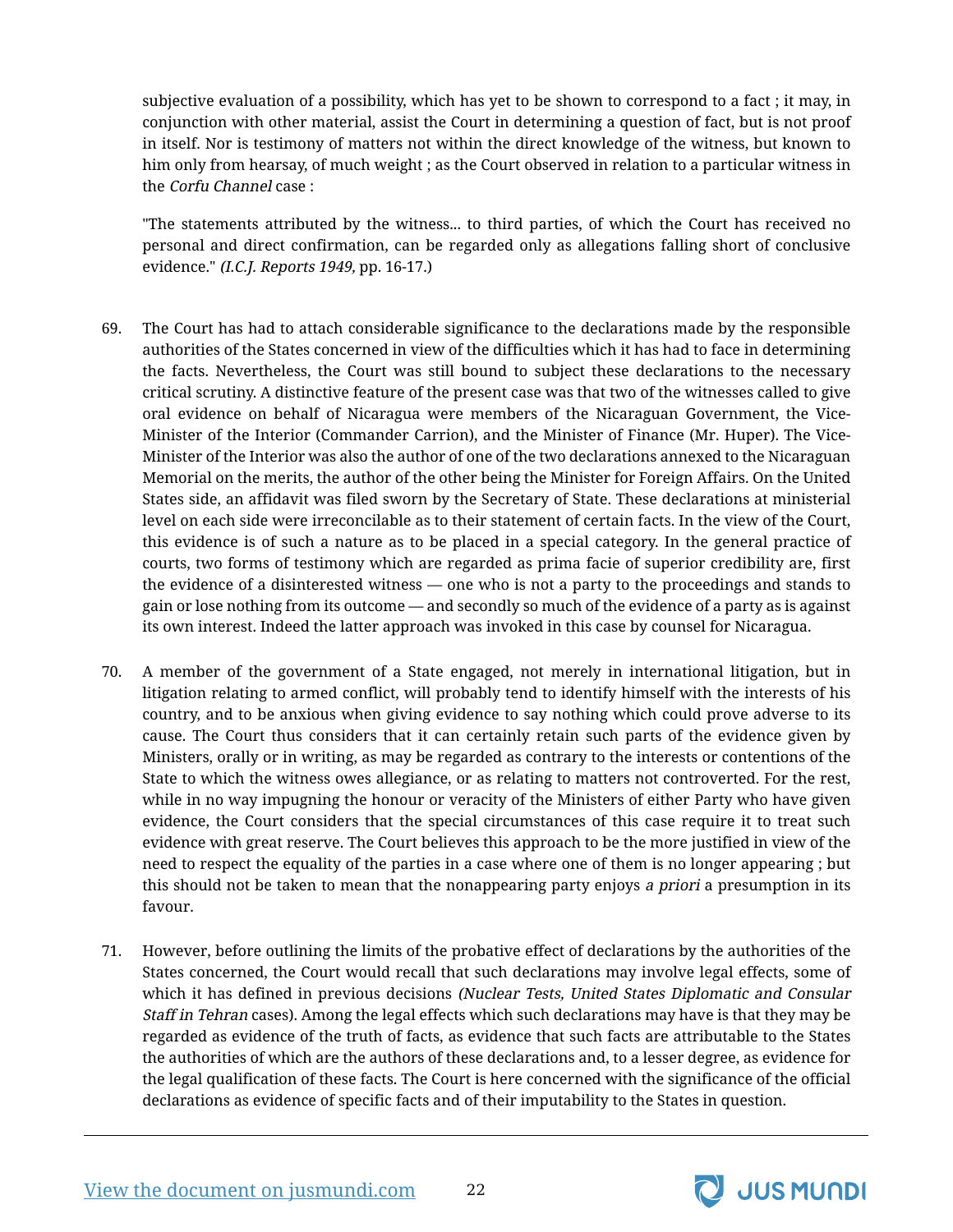- 72. The declarations to which the Court considers it may refer are not limited to those made in the pleadings and the oral argument addressed to it in the successive stages of the case, nor are they limited to statements made by the Parties. Clearly the Court is entitled to refer, not only to the Nicaraguan pleadings and oral argument, but to the pleadings and oral argument submitted to it by the United States before it withdrew from participation in the proceedings, and to the Declaration of Intervention of El Salvador in the proceedings. It is equally clear that the Court may take account of public declarations to which either Party has specifically drawn attention, and the text, or a report, of which has been filed as documentary evidence. But the Court considers that, in its quest for the truth, it may also take note of statements of representatives of the Parties (or of other States) in international organizations, as well as the resolutions adopted or discussed by such organizations, in so far as factually relevant, whether or not such material has been drawn to its attention by a Party.
- 73. In addition, the Court is aware of the existence and the contents of a publication of the United States State Department entitled "Revolution Beyond Our Borders", Sandinista Intervention in Central America intended to justify the policy of the United States towards Nicaragua. This publication was issued in September 1985, and on 6 November 1985 was circulated as an official document of the United Nations General Assembly and the Security Council, at the request of the United States (A/40/ 858 ; S/17612) ; Nicaragua had circulated in reply a letter to the Secretary-General, annexing inter alia an extract from its Memorial on the Merits and an extract from the verbatim records of the hearings in the case (A/40/907 ; S/17639). The United States publication was not submitted to the Court in any formal manner contemplated by the Statute and Rules of Court, though on 13 September 1985 the United States Information Office in The Hague sent copies to an official of the Registry to be made available to anyone at the Court interested in the subject. The representatives of Nicaragua before the Court during the hearings were aware of the existence of this publication, since it was referred to in a question put to the Agent of Nicaragua by a Member of the Court. They did not attempt to refute before the Court what was said in that publication, pointing out that materials of this kind "do not constitute evidence in this case", and going on to suggest that it "cannot properly be considered by the Court". The Court however considers that, in view of the special circumstances of this case, it may, within limits, make use of information in such a publication.
- 74. In connection with the question of proof of facts, the Court notes that Nicaragua has relied on an alleged implied admission by the United States. It has drawn attention to the invocation of collective self-defence by the United States, and contended that "the use of the justification of collective selfdefence constitutes a major admission of direct and substantial United States involvement in the military and paramilitary operations" directed against Nicaragua. The Court would observe that the normal purpose of an invocation of self-defence is to justify conduct which would otherwise be wrongful. If advanced as a justification in itself, not coupled with a denial of the conduct alleged, it may well imply both an admission of that conduct, and of the wrongfulness of that conduct in the absence of the justification of self-defence. This reasoning would do away with any difficulty in establishing the facts, which would have been the subject of an implicit overall admission by the United States, simply through its attempt to justify them by the right of self-defence. However, in the present case the United States has not listed the facts or described the measures which it claims to have taken in self-defence ; nor has it taken the stand that it is responsible for all the activities of which Nicaragua accuses it but such activities were justified by the right of self-defence. Since it has not done this, the United States cannot be taken to have admitted all the activities, or any of them ; the recourse to the right of self-defence thus does not make possible a firm and complete definition



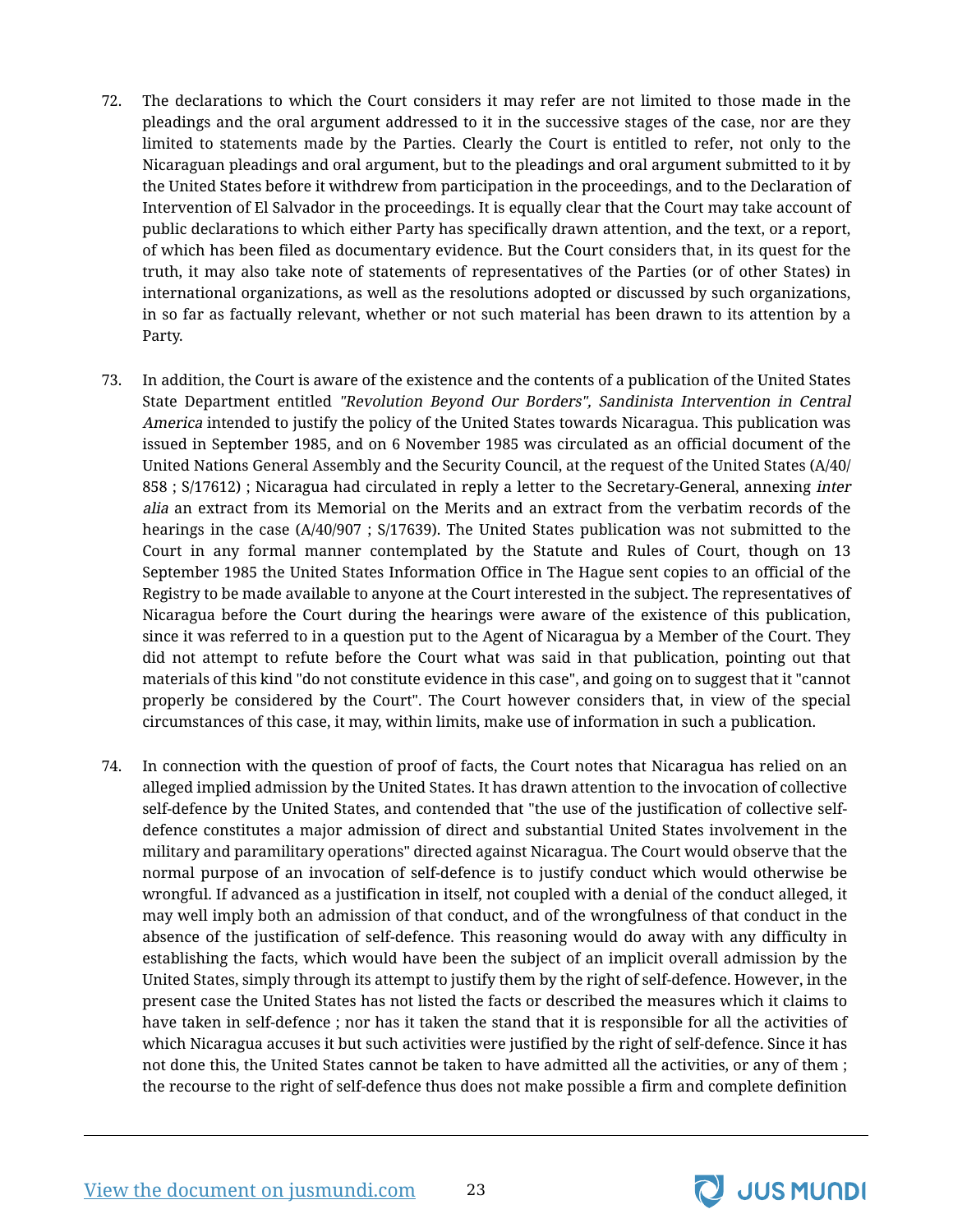of admitted facts. The Court thus cannot consider reliance on self-defence to be an implicit general admission on the part of the United States ; but it is certainly a recognition as to the imputability of some of the activities complained of.

- 75. Before examining the complaint of Nicaragua against the United States that the United States is responsible for the military capacity, if not the very existence, of the contra forces, the Court will first deal with events which, in the submission of Nicaragua, involve the responsibility of the United States in a more direct manner. These are the mining of Nicaraguan ports or waters in early 1984 ; and certain attacks on, in particular, Nicaraguan port and oil installations in late 1983 and early 1984. It is the contention of Nicaragua that these were not acts committed by members of the *contras* with the assistance and support of United States agencies. Those directly concerned in the acts were, it is claimed, not Nicaraguan nationals or other members of the FDN or ARDE, but either United States military personnel or persons of the nationality of unidentified Latin American countries, paid by, and acting on the direct instructions of. United States military or intelligence personnel. (These persons were apparently referred to in the vocabulary of the CIA as "UCLAs" -"Unilaterally Controlled Latino Assets", and this acronym will be used, purely for convenience, in what follows.) Furthermore, Nicaragua contends that such United States personnel, while they may have refrained from themselves entering Nicaraguan territory or recognized territorial waters, directed the operations and gave very close logistic, intelligence and practical support. A further complaint by Nicaragua which does not relate to *contra* activity is that of overflights of Nicaraguan territory and territorial waters by United States military aircraft. These complaints will now be examined.
- 76. On 25 February 1984, two Nicaraguan fishing vessels struck mines in the Nicaraguan port of El Bluff, on the Atlantic coast. On 1 March 1984 the Dutch dredger Geoponte, and on 7 March 1984 the Panamanian vessel Los Caraïbes were damaged by mines at Corinto. On 20 March 1984 the Soviet tanker Lugansk was damaged by a mine in Puerto Sandino. Further vessels were damaged or destroyed by mines in Corinto on 28, 29 and 30 March. The period for which the mines effectively closed or restricted access to the ports was some two months. Nicaragua claims that a total of 12 vessels or fishing boats were destroyed or damaged by mines, that 14 people were wounded and two people killed. The exact position of the mines — whether they were in Nicaraguan internal waters or in its territorial sea — has not been made clear to the Court : some reports indicate that those at Corinto were not in the docks but in the access channel, or in the bay where ships wait for a berth. Nor is there any direct evidence of the size and nature of the mines ; the witness Commander Carrion explained that the Nicaraguan authorities were never able to capture an unexploded mine. According to press reports, the mines were laid on the sea-bed and triggered either by contact, acoustically, magnetically or by water pressure ; they were said to be small, causing a noisy explosion, but unlikely to sink a ship. Other reports mention mines of varying size, some up to 300 pounds of explosives. Press reports quote United States administration officials as saying that mines were constructed by the CIA with the help of a United States Navy Laboratory.
- 77. According to a report in *Lloyds List and Shipping Gazette,* responsibility for mining was claimed on 2 March 1984 by the ARDE. On the other hand, according to an affidavit by Mr. Edgar Chamorro, a former political leader of the FDN, he was instructed by a CIA official to issue a press release over the clandestine radio on 5 January 1984, claiming that the FDN had mined several Nicaraguan harbours. He also stated that the FDN in fact played no role in the mining of the harbours, but did not state who was responsible. According to a press report, the *contras* announced on 8 January 1984, that they were mining all Nicaraguan ports, and warning all ships to stay away from them ;



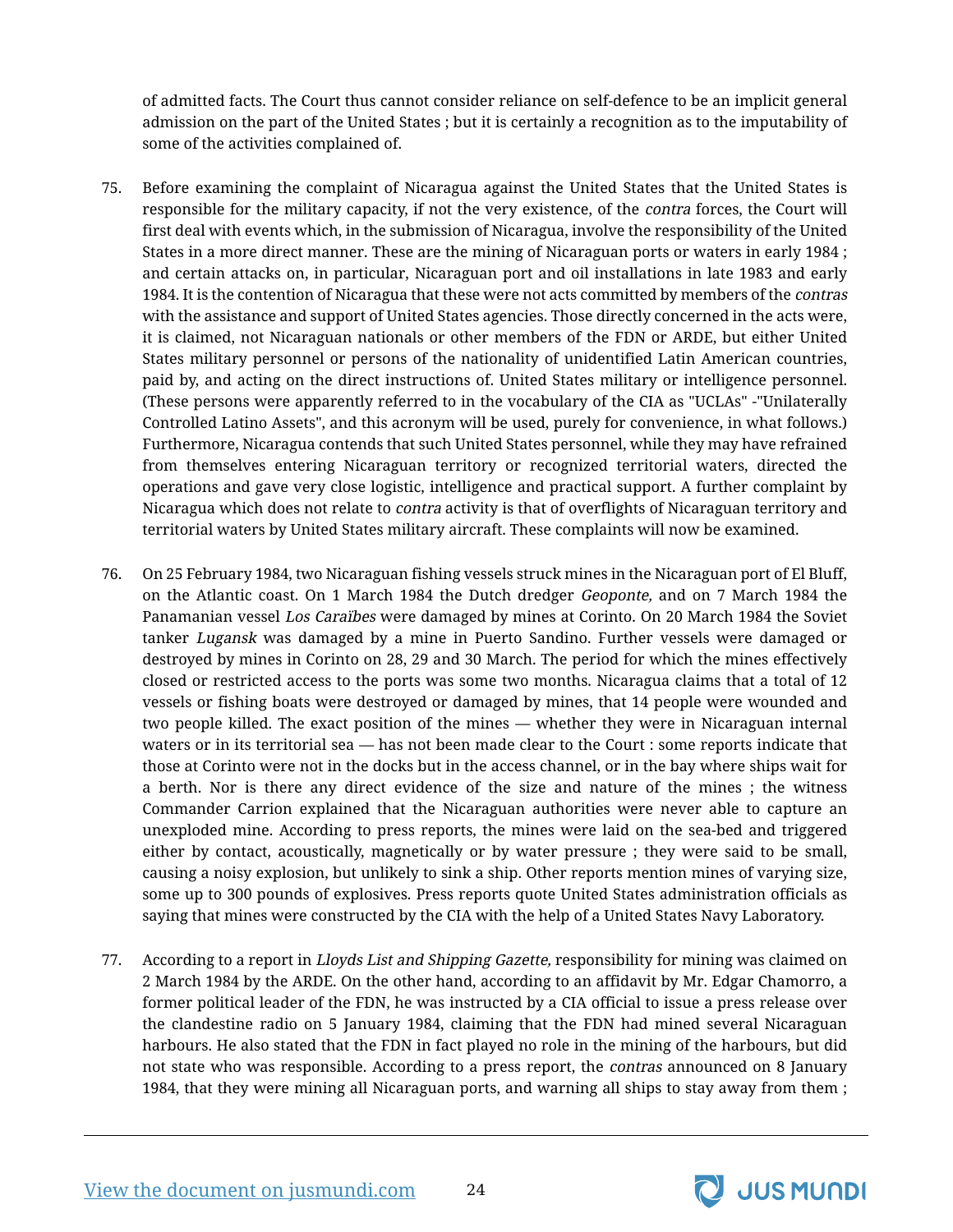but according to the same report, nobody paid much attention to this announcement. It does not appear that the United States Government itself issued any warning or notification to other States of the existence and location of the mines.

78. It was announced in the United States Senate on 10 April 1984 that the Director of the CIA had informed the Senate Select Committee on Intelligence that President Reagan had approved a CIA plan for the mining of Nicaraguan ports ; press reports state that the plan was approved in December 1983, but according to a member of that Committee, such approval was given in February 1984. On 10 April 1984, the United States Senate voted that

"it is the sense of the Congress that no funds... shall be obligated or expended for the purpose of planning, directing, executing or supporting the mining of the ports or territorial waters of Nicaragua".

During a televised interview on 28 May 1984, of which the official transcript has been produced by Nicaragua, President Reagan, when questioned about the mining of ports, said "Those were homemade mines... that couldn't sink a ship. They were planted in those harbors... by the Nicaraguan rebels." According to press reports quoting sources in the United States administration, the laying of mines was effected from speed boats, not by members of the ARDE or FDN, but by the "UCLAs". The mother ships used for the operation were operated, it is said, by United States nationals ; they are reported to have remained outside the 12-mile limit of Nicaraguan territorial waters recognized by the United States. Other less sophisticated mines may, it appears, have been laid in ports and in Lake Nicaragua by contras operating separately ; a Nicaraguan military official was quoted in the press as stating that "most" of the mining activity was directed by the United States.

- 79. According to Nicaragua, vessels of Dutch, Panamanian, Soviet, Liberian and Japanese registry, and one (Homin) of unidentified registry, were damaged by mines, though the damage to the Homin has also been attributed by Nicaragua rather to gunfire from minelaying vessels. Other sources mention damage to a British or a Cuban vessel. No direct evidence is available to the Court of any diplomatic protests by a State whose vessel had been damaged ; according to press reports, the Soviet Government accused the United States of being responsible for the mining, and the British Government indicated to the United States that it deeply deplored the mining, as a matter of principle. Nicaragua has also submitted evidence to show that the mining of the ports caused a rise in marine insurance rates for cargo to and from Nicaragua, and that some shipping companies stopped sending vessels to Nicaraguan ports.
- 80. On this basis, the Court finds it established that, on a date in late 1983 or early 1984, the President of the United States authorized a United States government agency to lay mines in Nicaraguan ports ; that in early 1984 mines were laid in or close to the ports of El Bluff, Corinto and Puerto Sandino, either in Nicaraguan internal waters or in its territorial sea or both, by persons in the pay and acting on the instructions of that agency, under the supervision and with the logistic support of United States agents ; that neither before the laying of the mines, nor subsequently, did the United States Government issue any public and official warning to international shipping of the existence and location of the mines ; and that personal and material injury was caused by the explosion of the mines, which also created risks causing a rise in marine insurance rates.

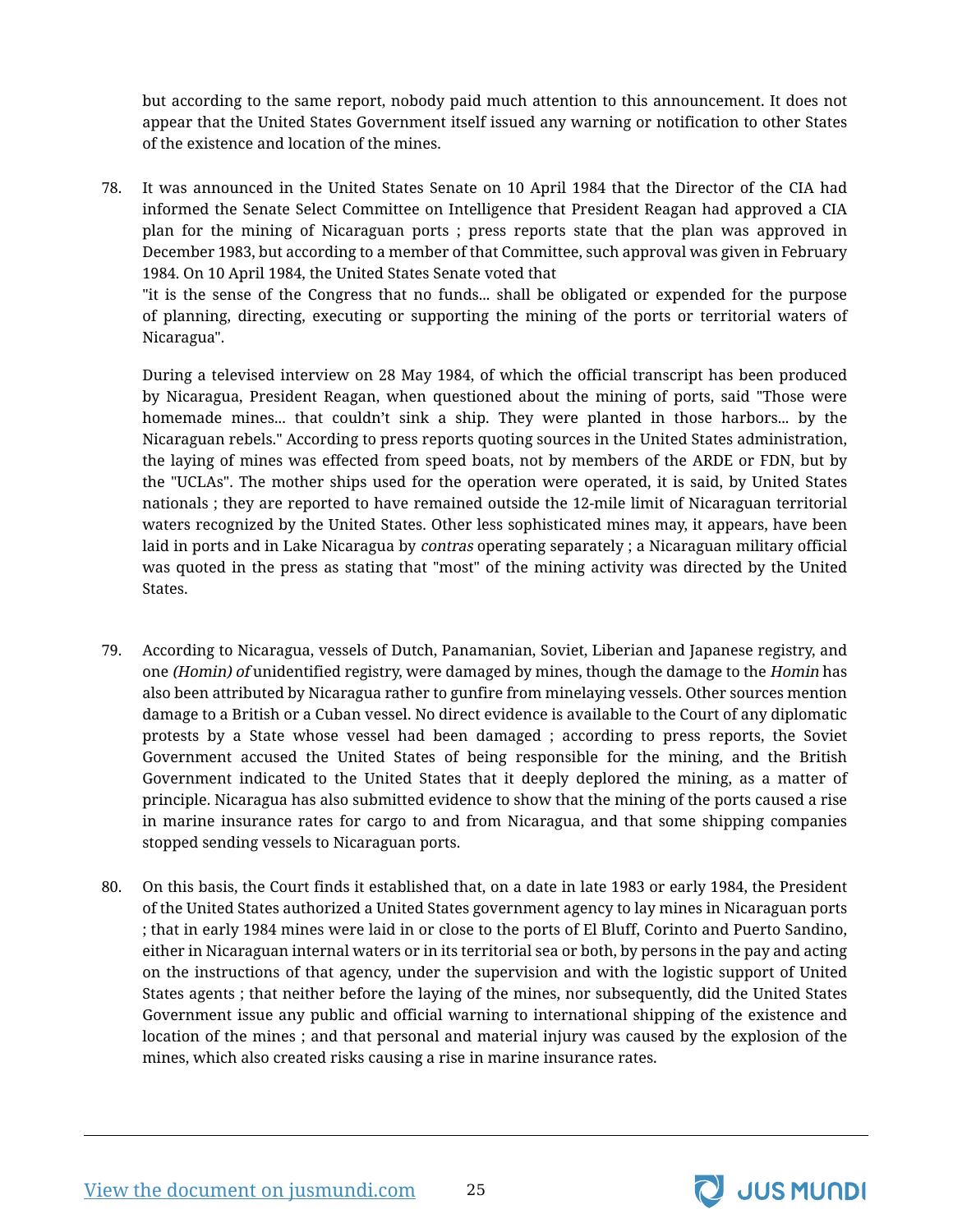81. The operations which Nicaragua attributes to the direct action of United States personnel or "UCLAs", in addition to the mining of ports, are apparently the following : (i) 8 September 1983 : an attack was made on Sandino international airport in Managua by a Cessna

aircraft, which was shot down ;

(ii) 13 September 1983 : an underwater oil pipeline and part of the oil terminal at Puerto Sandino were blown up ;

(iii) 2 October 1983 : an attack was made on oil storage facilities at Benjamin Zeledon on the Atlantic coast, causing the loss of a large quantity of fuel ;

(iv) 10 October 1983 : an attack was made by air and sea on the port of Corinto, involving the destruction of five oil storage tanks, the loss of millions of gallons of fuel, and the evacuation of large numbers of the local population ;

(v) 14 October 1983 : the underwater oil pipeline at Puerto Sandino was again blown up ;

(vi) 4/5 January 1984 : an attack was made by speedboats and helicopters using rockets against the Potosi Naval Base ;

(vii) 24/25 February 1984 : an incident at El Bluff listed under this date appears to be the mine explosion already mentioned in paragraph 76 ;

(viii) 7 March 1984 : an attack was made on oil and storage facility at San Juan del Sur by speedboats and helicopters ;

(ix) 28/30 March 1984 : clashes occurred at Puerto Sandino between speedboats, in the course of minelaying operations, and Nicaraguan patrol boats ; intervention by a helicopter in support of the speedboats ;

(x) 9 April 1984 : a helicopter allegedly launched from a mother ship in international waters provided fire support for an ARDE attack on San Juan del Norte.

- 82. At the time these incidents occurred, they were considered to be acts of the *contras,* with no greater degree of United States support than the many other military and paramilitary activities of the contras. The declaration of Commander Carrion lists the incidents numbered (i), (ii), (iv) and (vi) above in the catalogue of activities of "mercenaries", without distinguishing these items from the rest ; it does not mention items (iii), (v) and (vii) to (x). According to a report in the New York Times (13 October 1983), the Nicaraguan Government, after the attack on Corinto (item (iv) above) protested to the United States Ambassador in Managua at the aid given by the United States to the contras, and addressed a diplomatic note in the same sense to the United States Secretary of State. The Nicaraguan Memorial does not mention such a protest, and the Court has not been supplied with the text of any such note.
- 83. On 19 October 1983, thus nine days after the attack on Corinto, a question was put to President Reagan at a press conference. Nicaragua has supplied the Court with the official transcript which, so far as relevant, reads as follows :

"Question : Mr. President, regarding the recent rebel attacks on a Nicaraguan oil depot, is it proper

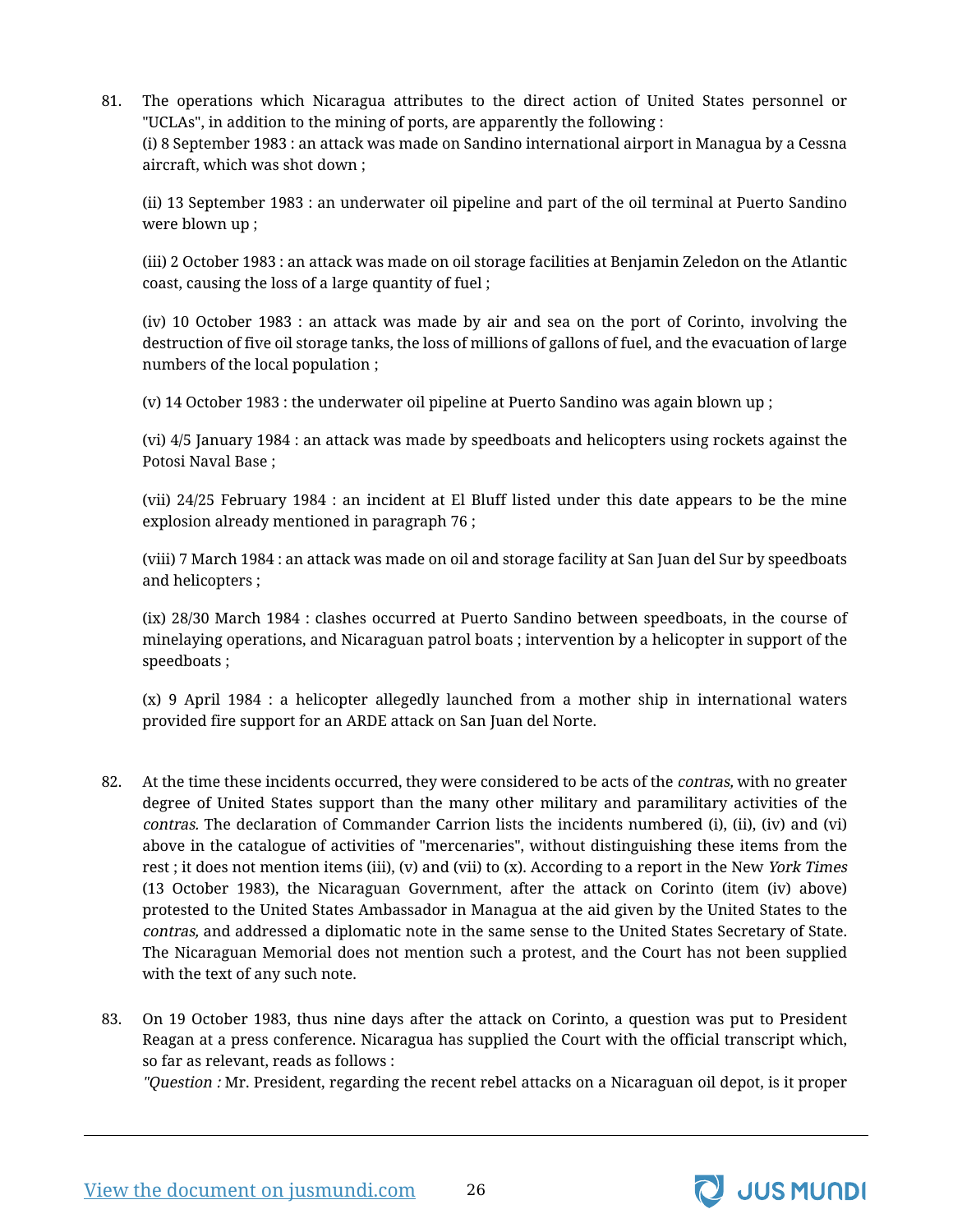for the CIA to be involved in planning such attacks and supplying equipment for air raids ? And do the American people have a right to be informed about any CIA role ?

The President : I think covert actions have been a part of government and a part of government's responsibilities for as long as there has been a government. I'm not going to comment on what, if any, connection such activities might have had with what has been going on, or with some of the specific operations down there.

But I do believe in the right of a country when it believes that its interests are best served to practice covert activity and then, while your people may have a right to know, you can't let your people know without letting the wrong people know, those that are in opposition to what you're doing."

Nicaragua presents this as one of a series of admissions "that the United States was habitually and systematically giving aid to mercenaries carrying out military operations against the Government of Nicaragua". In the view of the Court, the President's refusal to comment on the connection between covert activities and "what has been going on, or with some of the specific operations down there" can, in its context, be treated as an admission that the United States had something to do with the Corinto attack, but not necessarily that United States personnel were directly involved.

- 84. The evidence available to the Court to show that the attacks listed above occurred, and that they were the work of United States personnel or "UCLAs", other than press reports, is as follows. In his declaration, Commander Carriôn lists items (i), (ii), (iv) and (vi), and in his oral evidence before the Court he mentioned items (ii) and (iv). Items (vi) to (x) were listed in what was said to be a classified CIA internal memorandum or report, excerpts from which were published in the Wall Street Journal on 6 March 1985 ; according to the newspaper, "intelligence and congressional officials" had confirmed the authenticity of the document. So far as the Court is aware, no denial of the report was made by the United States administration. The affidavit of the former FDN leader Edgar Chamorro states that items (ii), (iv) and (vi) were the work of UCLAs despatched from a CIA "mother ship", though the FDN was told by the CIA to claim responsibility. It is not however clear what the source of Mr. Chamorro's information was ; since there is no suggestion that he participated in the operation (he states that the FDN "had nothing whatsoever to do" with it), his evidence is probably strictly hearsay, and at the date of his affidavit, the same allegations had been published in the press. Although he did not leave the FDN until the end of 1984, he makes no mention of the attacks listed above of January to April 1984.
- 85. The Court considers that it should eliminate from further consideration under this heading the following items :

- the attack of 8 September 1983 on Managua airport (item (i)) : this was claimed by the ARDE ; a press report is to the effect that the ARDE purchased the aircraft from the CIA, but there is no evidence of CIA planning, or the involvement of any United States personnel or UCLAs ;

- the attack on Benjamin Zeledon on 2 October 1983 (item (iii)) : there is no evidence of the involvement of United States personnel or UCLAs ;

- the incident of 24-25 February 1984 (item vii), already dealt with under the heading of the mining of ports.

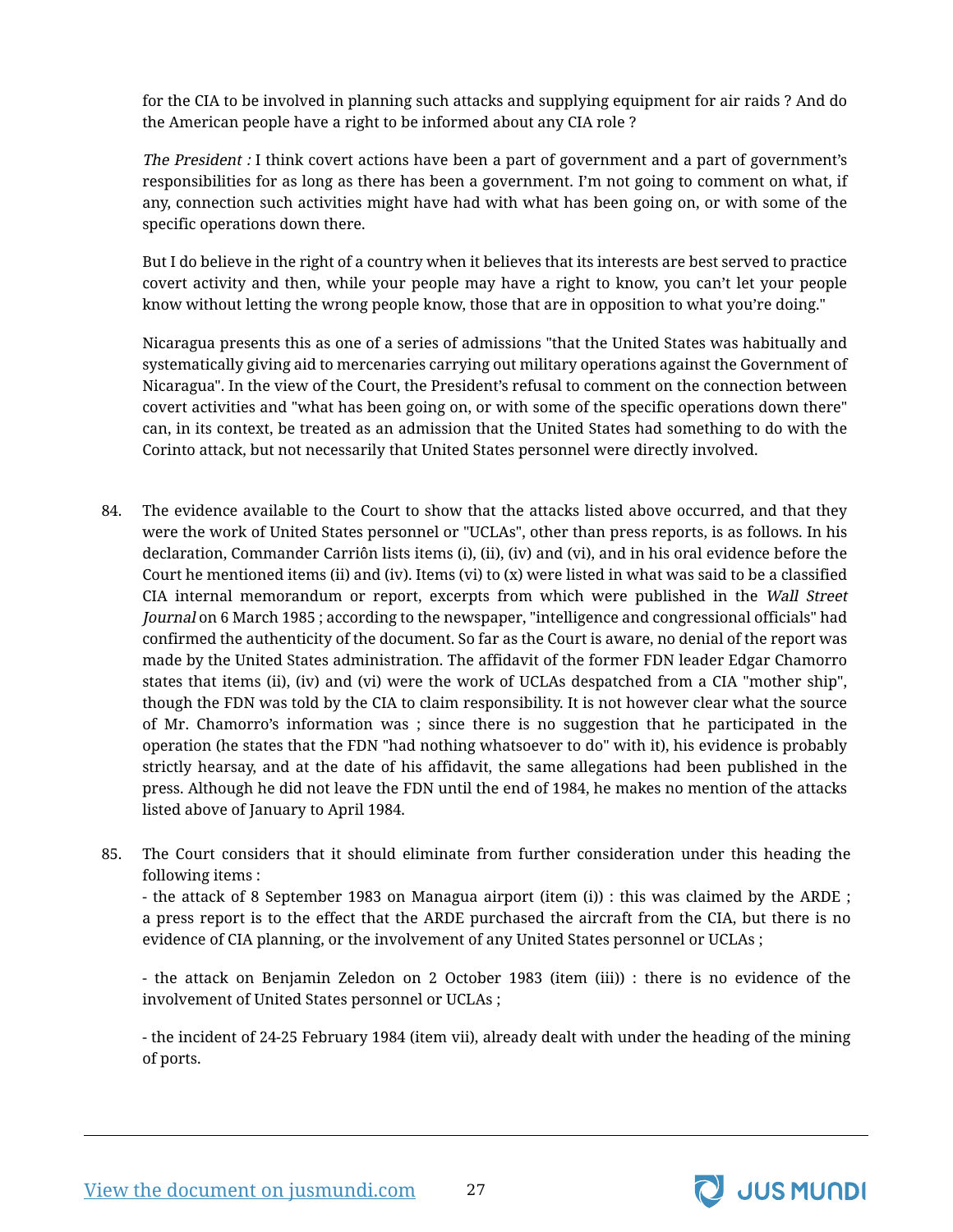- 86. On the other hand the Court finds the remaining incidents listed in paragraph 81 to be established. The general pattern followed by these attacks appears to the Court, on the basis of that evidence and of press reports quoting United States administration sources, to have been as follows. A "mother ship" was supplied (apparently leased) by the CIA ; whether it was of United States registry does not appear. Speedboats, guns and ammunition were supplied by the United States administration, and the actual attacks were carried out by "UCLAs". Helicopters piloted by Nicaraguans and others piloted by United States nationals were also involved on some occasions. According to one report the pilots were United States civilians under contract to the CIA. Although it is not proved that any United States military personnel took a direct part in the operations, agents of the United States participated in the planning, direction, support and execution of the operations. The execution was the task rather of the "UCLAs", while United States nationals participated in the planning, direction and support. The imputability to the United States of these attacks appears therefore to the Court to be established.
- 87. Nicaragua complains of infringement of its airspace by United States military aircraft. Apart from a minor incident on 11 January 1984 involving a helicopter, as to which, according to a press report, it was conceded by the United States that it was possible that the aircraft violated Nicaraguan airspace, this claim refers to overflights by aircraft at high altitude for intelligence reconnaissance purposes, or aircraft for supply purposes to the contras in the field, and aircraft producing "sonic booms". The Nicaraguan Memorial also mentions low-level reconnaissance flights by aircraft piloted by United States personnel in 1983, but the press report cited affords no evidence that these flights, along the Honduran border, involved any invasion of airspace. In addition Nicaragua has made a particular complaint of the activities of a United States SR-71 plane between 7 and 11 November 1984, which is said to have flown low over several Nicaraguan cities "producing loud sonic booms and shattering glass windows, to exert psychological pressure on the Nicaraguan Government and population".
- 88. The evidence available of these overflights is as follows. During the proceedings on jurisdiction and admissibility, the United States Government deposited with the Court a "Background Paper" published in July 1984, incorporating eight aerial photographs of ports, camps, an airfield, etc., in Nicaragua, said to have been taken between November 1981 and June 1984. According to a press report, Nicaragua made a diplomatic protest to the United States in March 1982 regarding overflights, but the text of such protest has not been produced. In the course of a Security Council debate on 25 March 1982, the United States representative said that

"It is true that once we became aware of Nicaragua's intentions and actions, the United States Government undertook overflights to safeguard our own security and that of other States which are threatened by the Sandinista Government",

#### and continued

"These overflights, conducted by unarmed, high-flying planes, for the express and sole purpose of verifying reports of Nicaraguan intervention, are no threat to regional peace and stability; quite the contrary." (S/PV.2335, p. 48, emphasis added.)

The use of the present tense may be taken to imply that the overflights were continuing at the time of the debate. Press reports of 12 November 1984 confirm the occurrence of sonic booms at that period, and report the statement of Nicaraguan Defence Ministry officials that the plane responsible



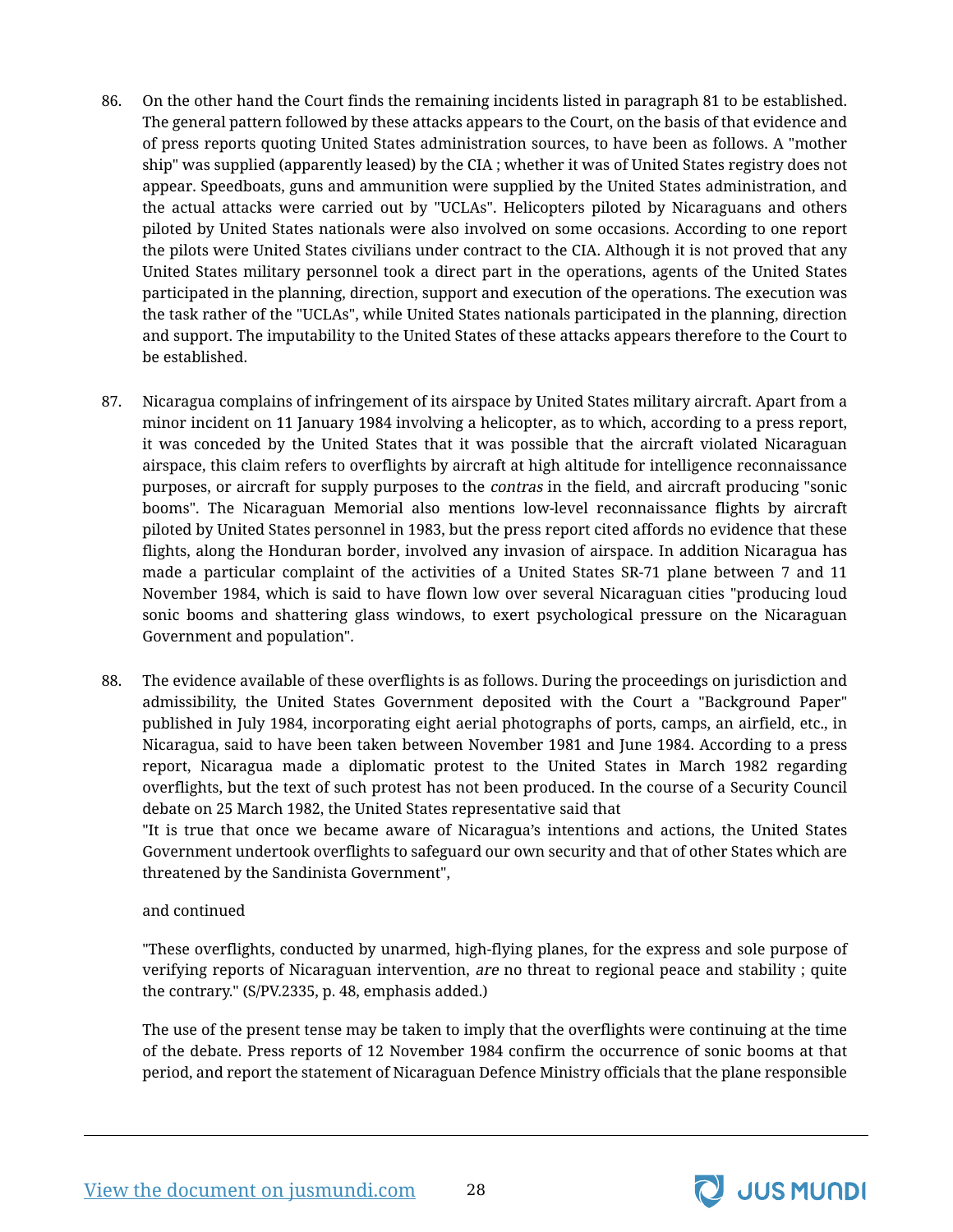was a United States SR-71.

- 89. The claim that sonic booms were caused by United States aircraft in November 1984 rests on assertions by Nicaraguan Defence Ministry officials, reported in the United States press ; the Court is not however aware of any specific denial of these flights by the United States Government. On 9 November 1984 the representative of Nicaragua in the Security Council asserted that United States SR-71 aircraft violated Nicaraguan airspace on 7 and 9 November 1984 ; he did not specifically mention sonic booms in this respect (though he did refer to an earlier flight by a similar aircraft, on 31 October 1984, as having been "accompanied by loud explosions" (S/PV. 2562, pp. 8-10)). The United States representative in the Security Council did not comment on the specific incidents complained of by Nicaragua but simply said that "the allegation which is being advanced against the United States" was "without foundation" (ibid., p. 28).
- 90. As to low-level reconnaissance flights by United States aircraft, or flights to supply the *contras* in the field, Nicaragua does not appear to have offered any more specific evidence of these ; and it has supplied evidence that United States agencies made a number of planes available to the *contras* themselves for use for supply and low-level reconnaissance purposes. According to Commander Carriôn, these planes were supplied after late 1982, and prior to the contras receiving the aircraft, they had to return at frequent intervals to their base camps for supplies, from which it may be inferred that there were at that time no systematic overflights by United States planes for supply purposes.
- 91. The Court concludes that, as regards the high-altitude overflights for reconnaissance purposes, the statement admitting them made in the Security Council is limited to the period up to March 1982. However, not only is it entitled to take into account that the interest of the United States in "verifying reports of Nicaraguan intervention" — the justification offered in the Security Council for these flights — has not ceased or diminished since 1982, but the photographs attached to the 1984 Background Paper are evidence of at least sporadic overflights subsequently. It sees no reason therefore to doubt the assertion of Nicaragua that such flights have continued. The Court finds that the incidents of overflights causing "sonic booms" in November 1984 are to some extent a matter of public knowledge. As to overflights of aircraft for supply purposes, it appears from Nicaragua's evidence that these were carried out generally, if not exclusively, by the *contras* themselves, though using aircraft supplied to them by the United States. Whatever other responsibility the United States may have incurred in this latter respect, the only violations of Nicaraguan airspace which the Court finds imputable to the United States on the basis of the evidence before it are first of all, the highaltitude reconnaissance flights, and secondly the low-altitude flights of 7 to 11 November 1984, complained of as causing "sonic booms".
- 92. One other aspect of activity directly carried out by the United States in relation to Nicaragua has to be mentioned here, since Nicaragua has attached a certain significance to it. Nicaragua claims that the United States has on a number of occasions carried out military manoeuvres jointly with Honduras on Honduran territory near the Honduras/Nicaragua frontier ; it alleges that much of the military equipment flown in to Honduras for the joint manoeuvres was turned over to the *contras* when the manoeuvres ended, and that the manoeuvres themselves formed part of a general and sustained policy of force intended to intimidate the Government of Nicaragua into accepting the

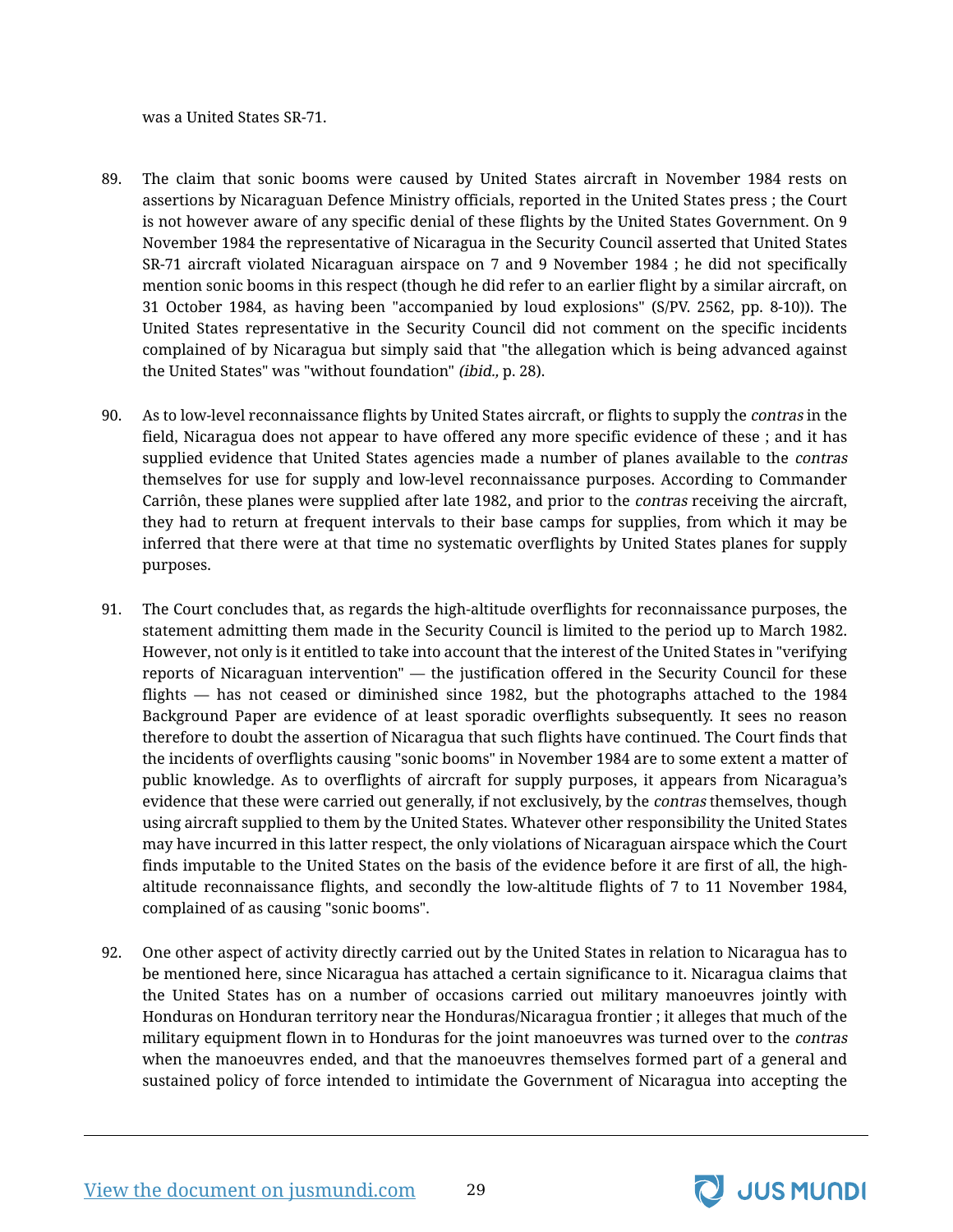political demands of the United States Government. The manoeuvres in question are stated to have been carried out in autumn 1982 ; February 1983 ("Ahuas Tara I") ; August 1983 ("Ahuas Tara II"), during which American warships were, it is said, sent to patrol the waters off both Nicaragua's coasts ; November 1984, when there were troop movements in Honduras and deployment of warships off the Atlantic coast of Nicaragua ; February 1985 ("Ahuas Tara III") ; March 1985 ("Universal Trek '85") ; June 1985, paratrooper exercises. As evidence of these manoeuvres having taken place, Nicaragua has offered newspaper reports ; since there was no secrecy about the holding of the manoeuvres, the Court considers that it may treat the matter as one of public knowledge, and as such, sufficiently established.

93. The Court must now examine in more detail the genesis, development and activities of the *contra* force, and the role of the United States in relation to it, in order to determine the legal significance of the conduct of the United States in this respect. According to Nicaragua, the United States "conceived, created and organized a mercenary army, the *contra* force". However, there is evidence to show that some armed opposition to the Government of Nicaragua existed in 1979-1980, even before any interference or support by the United States. Nicaragua dates the beginning of the activity of the United States to "shortly after" 9 March 1981, when, it was said, the President of the United States made a formal presidential finding authorizing the CIA to undertake "covert activities" directed against Nicaragua. According to the testimony of Commander Carriôn, who stated that the "organized military and paramilitary activities" began in December 1981, there were Nicaraguan "anti-government forces" prior to that date, consisting of

"just a few small bands very poorly armed, scattered along the northern border of Nicaragua and... composed mainly of exmembers of the Somoza's National Guard. They did not have any military effectiveness and what they mainly did was rustling cattle and killing some civilians near the borderlines."

These bands had existed in one form or another since the fall of the Somoza government : the affidavit of Mr. Edgar Chamorro refers to "the exNational Guardsmen who had fled to Honduras when the Somoza government fell and had been conducting sporadic raids on Nicaraguan border positions ever since". According to the Nicaraguan Memorial, the CIA initially conducted military and paramilitary activities against Nicaragua soon after the presidential finding of 9 March 1981, "through the existing armed bands" ; these activities consisted of "raids on civilian settlements, local militia outposts and army patrols". The weapons used were those of the former National Guard. In the absence of evidence, the Court is unable to assess the military effectiveness of these bands at that time ; but their existence is in effect admitted by the Nicaraguan Government.

94. According to the affidavit of Mr. Chamorro, there was also a political opposition to the Nicaraguan Government, established outside Nicaragua, from the end of 1979 onward, and in August 1981 this grouping merged with an armed opposition force called the 15th of September Legion, which had itself incorporated the previously disparate armed opposition bands, through mergers arranged by the CIA. It was thus that the FDN is said to have come into being. The other major armed opposition group, the ARDE, was formed in 1982 by Alfonso Robelo Callejas, a former member of the original 1979 Junta and Edén Pastora Gômez, a Sandinista military commander, leader of the FRS (Sandino Revolutionary Front) and later Vice-Minister in the Sandinista government. Nicaragua has not alleged that the United States was involved in the formation of this body. Even on the face of the evidence offered by the Applicant, therefore, the Court is unable to find that the United States



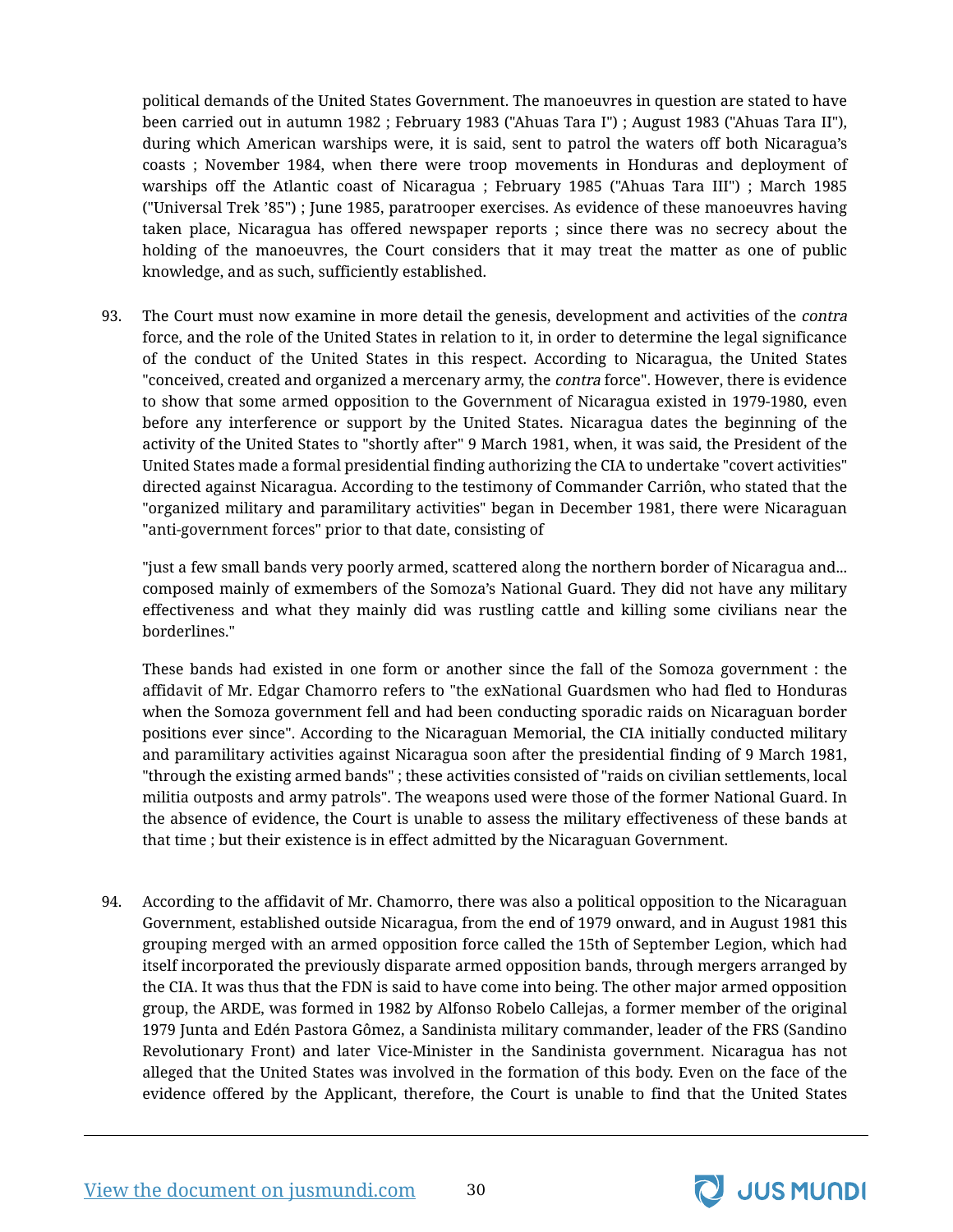created an armed opposition in Nicaragua. However, according to press articles citing official sources close to the United States Congress, the size of the *contra* force increased dramatically once United States financial and other assistance became available : from an initial body of 500 men (plus, according to some reports, 1,000 Miskito Indians) in December 1981, the force grew to 1,000 in February 1982, 1,500 in August 1982,4,000 in December 1982, 5,500 in February 1983, 8,000 in June 1983 and 12,000 in November 1983. When (as explained below) United States aid other than "humanitarian assistance" was cut off in September 1984, the size of the force was reported to be over 10,000 men.

95. The financing by the United States of the aid to the contras was initially undisclosed, but subsequently became the subject of specific legislative provisions and ultimately the stake in a conflict between the legislative and executive organs of the United States. Initial activities in 1981 seem to have been financed out of the funds available to the CIA for "covert" action ; according to subsequent press reports quoted by Nicaragua, \$19.5 million was allocated to these activities. Subsequently, again according to press sources, a further \$ 19 million was approved in late 1981 for the purpose of the CIA plan for military and paramilitary operations authorized by National Security Decision Directive 17. The budgetary arrangements for funding subsequent operations up to the end of 1983 have not been made clear, though a press report refers to the United States Congress as having approved "about \$20 million" for the fiscal year to 30 September 1983, and from a Report of the Permanent Select Committee on Intelligence of the House of Representatives (hereinafter called the "Intelligence Committee") it appears that the covert programme was funded by the Intelligence Authorization Act relating to that fiscal year, and by the Defense Appropriations Act, which had been amended by the House of Representatives so as to prohibit "assistance for the purpose of overthrowing the Government of Nicaragua". In May 1983, this Committee approved a proposal to amend the Act in question so as to prohibit United States support for military or paramilitary operations in Nicaragua. The proposal was designed to have substituted for these operations the provision of open security assistance to any friendly Central American country so as to prevent the transfer of military equipment from or through Cuba or Nicaragua. This proposal was adopted by the House of Representatives, but the Senate did not concur ; the executive in the meantime presented a request for \$45 million for the operations in Nicaragua for the fiscal year to 30 September 1984. Again conflicting decisions emerged from the Senate and House of Representatives, but ultimately a compromise was reached. In November 1983, legislation was adopted, coming into force on 8 December 1983, containing the following provision :

"During fiscal year 1984, not more than \$24,000,000 of the funds available to the Central Intelligence Agency, the Department of Defense, or any other agency or entity of the United States involved in intelligence activities may be obligated or expended for the purpose or which would have the effect of supporting, directly or indirectly, military or paramilitary operations in Nicaragua by any nation, group, organization, movement, or individual." (Intelligence Authorization Act 1984, Section 108.)

96. In March 1984, the United States Congress was asked for a supplemental appropriation of \$21 million "to continue certain activities of the Central Intelligence Agency which the President has determined are important to the national security of the United States", i.e., for further support for the *contras*. The Senate approved the supplemental appropriation, but the House of Representatives did not. In the Senate, two amendments which were proposed but not accepted were : to prohibit the funds appropriated from being provided to any individual or group known to have as one of its intentions the violent overthrow of any Central American government ; and to prohibit the funds

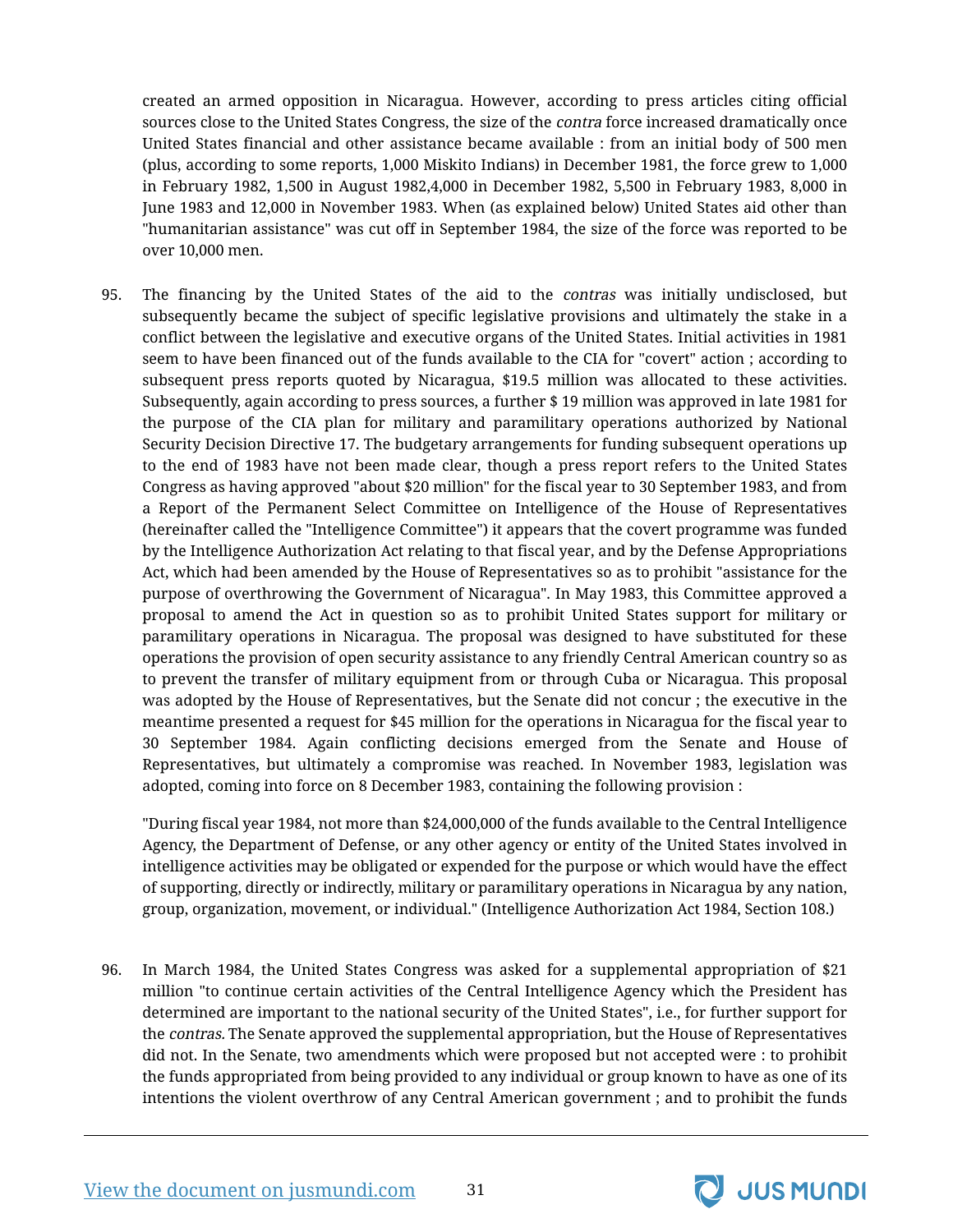being used for acts of terrorism in or against Nicaragua. In June 1984, the Senate took up consideration of the executive's request for \$28 million for the activities in Nicaragua for the fiscal year 1985. When the Senate and the House of Representatives again reached conflicting decisions, a compromise provision was included in the Continuing Appropriations Act 1985 (Section 8066). While in principle prohibiting the use of funds during the fiscal year to 30 September 1985

"for the purpose or which would have the effect of supporting, directly or indirectly, military or paramilitary operations in Nicaragua by any nation, group, organization, movement or individual",

the Act provided \$14 million for that purpose if the President submitted a report to Congress after 28 February 1985 justifying such an appropriation, and both Chambers of Congress voted affirmatively to approve it. Such a report was submitted on 10 April 1985 ; it defined United States objectives toward Nicaragua in the following terms :

"United States policy toward Nicaragua since the Sandinistas' ascent to power has consistently sought to achieve changes in Nicaraguan government policy and behavior. We have not sought to overthrow the Nicaraguan Government nor to force on Nicaragua a specific system of government."

The changes sought were stated to be :

"- termination of all forms of Nicaraguan support for insurgencies or subversion in neighboring countries ;

- reduction of Nicaragua's expanded military/security apparatus to restore military balance in the region ;

- severance of Nicaragua's military and security ties to the Soviet Bloc and Cuba and the return to those countries of their military and security advisers now in Nicaragua ; and

- implementation of Sandinista commitment to the Organization of American States to political pluralism, human rights, free elections, non-alignment, and a mixed economy."

At the same time the President of the United States, in a press conference, referred to an offer of a cease-fire in Nicaragua made by the opponents of the Nicaraguan Government on 1 March 1984, and pledged that the \$14 million appropriation, if approved, would not be used for arms or munitions, but for "food, clothing and medicine and other support for survival" during the period "while the cease-fire offer is on the table". On 23 and 24 April 1985, the Senate voted for, and the House of Representatives against, the \$14 million appropriation.

97. In June 1985, the United States Congress was asked to approve the appropriation of \$38 million to fund military or paramilitary activities against Nicaragua during the fiscal years 1985 and 1986 (ending 30 September 1986). This appropriation was approved by the Senate on 7 June 1985. The House of Representatives, however, adopted a proposal for an appropriation of \$27 million, but solely for humanitarian assistance to the *contras*, and administration of the funds was to be taken out of the hands of the CIA and the Department of Defense. The relevant legislation, as ultimately agreed by the Senate and House of Representatives after submission to a Conference Committee, provided

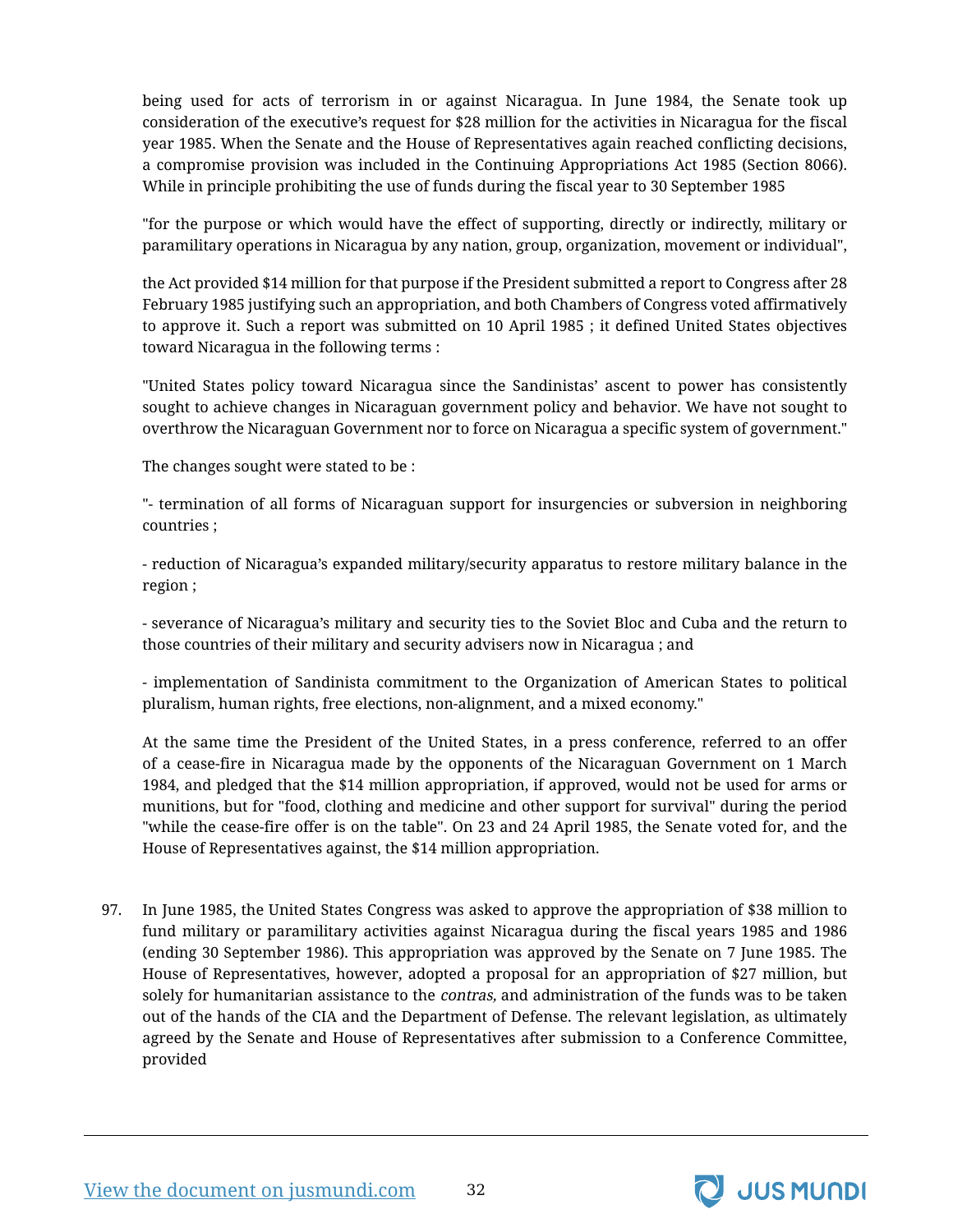"\$27,000,000 for humanitarian assistance to the Nicaraguan democratic resistance. Such assistance shall be provided in such department or agency of the United States as the President shall designate, except the Central Intelligence Agency or the Department of Defense...

As used in this subsection, the term 'humanitarian assistance' means the provision of food, clothing, medicine, and other humanitarian assistance, and it does not include the provision of weapons, weapons systems, ammunition, or other equipment, vehicles, or material which can be used to inflict serious bodily harm or death."

The Joint Explanatory Statement of the Conference Committee noted that while the legislation adopted

"does proscribe these two agencies [CIA and DOD] from administering the funds and from providing any military training or advice to the democratic resistance... none of the prohibitions on the provision of military or paramilitary assistance to the democratic resistance prevents the sharing of intelligence information with the democratic resistance".

In the House of Representatives, it was stated that an assurance had been given by the National Security Council and the White House that

"neither the [CIA] reserve for contingencies nor any other funds available [would] be used for any material assistance other than that authorized... for humanitarian assistance for the Nicaraguan democratic resistance, unless authorized by a future act of Congress".

Finance for supporting the military and paramilitary activities of the *contras* was thus available from the budget of the United States Government from some time in 1981 until 30 September 1984 ; and finance limited to "humanitarian assistance" has been available since that date from the same source and remains authorized until 30 September 1986.

- 98. It further appears, particularly since the restriction just mentioned was imposed, that financial and other assistance has been supplied from private sources in the United States, with the knowledge of the Government. So far as this was earmarked for "humanitarian assistance", it was actively encouraged by the United States President. According to press reports, the State Department made it known in September 1984 that the administration had decided "not to discourage" private American citizens and foreign governments from supporting the *contras*. The Court notes that this statement was prompted by an incident which indicated that some private assistance of a military nature was being provided.
- 99. The Court finds at all events that from 1981 until 30 September 1984 the United States Government was providing funds for military and paramilitary activities by the *contras* in Nicaragua, and thereafter for "humanitarian assistance". The most direct evidence of the specific purposes to which it was intended that these funds should be put was given by the oral testimony of a witness called by Nicaragua : Mr. David MacMichael, formerly in the employment of the CIA as a Senior Estimates Officer with the Analytic Group of the National Intelligence Council. He informed the Court that in 1981 he participated in that capacity in discussion of a plan relating to Nicaragua, excerpts from which were subsequently published in the Washington Post, and he confirmed that, with the exception of a detail (here omitted), these excerpts gave an accurate account of the plan, the

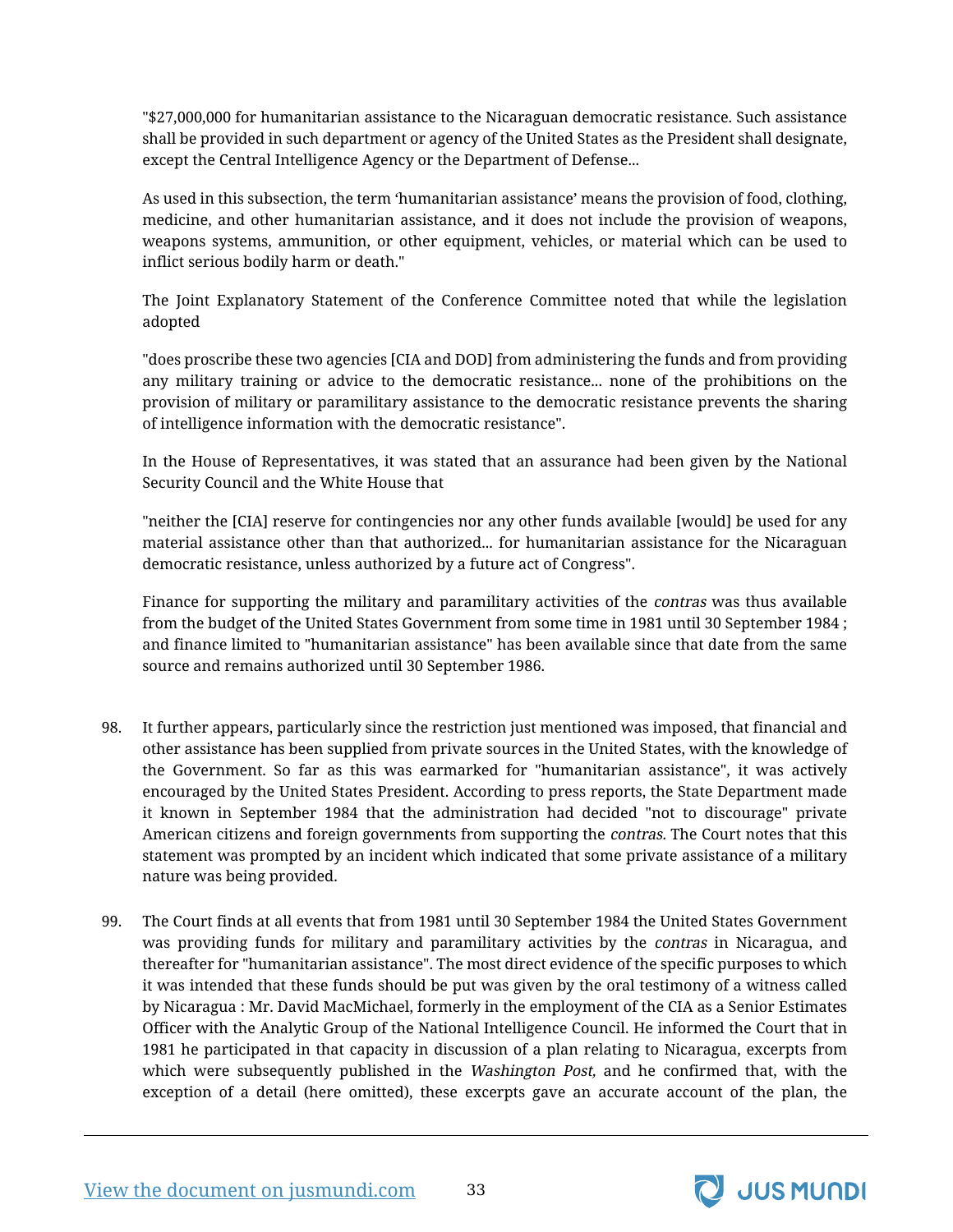purposes of which they described as follows :

"Covert operations under the CIA proposal, according to the NSC records, are intended to :

'Build popular support in Central America and Nicaragua for an opposition front that would be nationalistic, anti-Cuban and anti-Somoza.

Support the opposition front through formation and training of action teams to collect intelligence and engage in paramilitary and political operations in Nicaragua and elsewhere.

Work primarily through non-Americans' to achieve these covert objectives..."

- 100. Evidence of how the funds appropriated were spent, during the period up to autumn 1984, has been provided in the affidavit of the former FDN leader, Mr. Chamorro ; in that affidavit he gives considerable detail as to the assistance given to the FDN. The Court does not however possess any comparable direct evidence as to support for the ARDE, though press reports suggest that such support may have been given at some stages. Mr. Chamorro states that in 1981 former National Guardsmen in exile were offered regular salaries from the CIA, and that from then on arms (FAL and AK-47 assault rifles and mortars), ammunition, equipment and food were supplied by the CIA. When he worked full time for the FDN, he himself received a salary, as did the other FDN directors. There was also a budget from CIA funds for communications, assistance to Nicaraguan refugees or family members of FDN combatants, and a military and logistics budget ; however, the latter was not large since all arms, munitions and military equipment, including uniforms, boots and radio equipment, were acquired and delivered by the CIA.
- 101. According to Mr. Chamorro, training was at the outset provided by Argentine military officers, paid by the CIA, gradually replaced by CIA personnel. The training given was in "guerrilla warfare, sabotage, demolitions, and in the use of a variety of weapons, including assault rifles, machine guns, mortars, grenade launchers, and explosives, such as Claymore mines... also... in field communications, and the CIA taught us how to use certain sophisticated codes that the Nicaraguan Government forces would not be able to decipher".

The CIA also supplied the FDN with intelligence, particularly as to Nicaraguan troop movements, derived from radio and telephonic interception, code-breaking, and surveillance by aircraft and satellites. Mr Chamorro also refers to aircraft being supplied by the CIA ; from press reports it appears that those were comparatively small aircraft suitable for reconnaissance and a certain amount of supply-dropping, not for offensive operations. Helicopters with Nicaraguan crews are reported to have taken part in certain operations of the "UCLAs" (see paragraph 86 above), but there is nothing to show whether these belonged to the *contras* or were lent by United States agencies.

102. It appears to be recognized by Nicaragua that, with the exception of some of the operations listed in paragraph 81 above, operations on Nicaraguan territory were carried out by the contras alone, all United States trainers or advisers remaining on the other side of the frontier, or in international waters. It is however claimed by Nicaragua that the United States Government has devised the strategy and directed the tactics of the *contra* force, and provided direct combat support for its military operations.

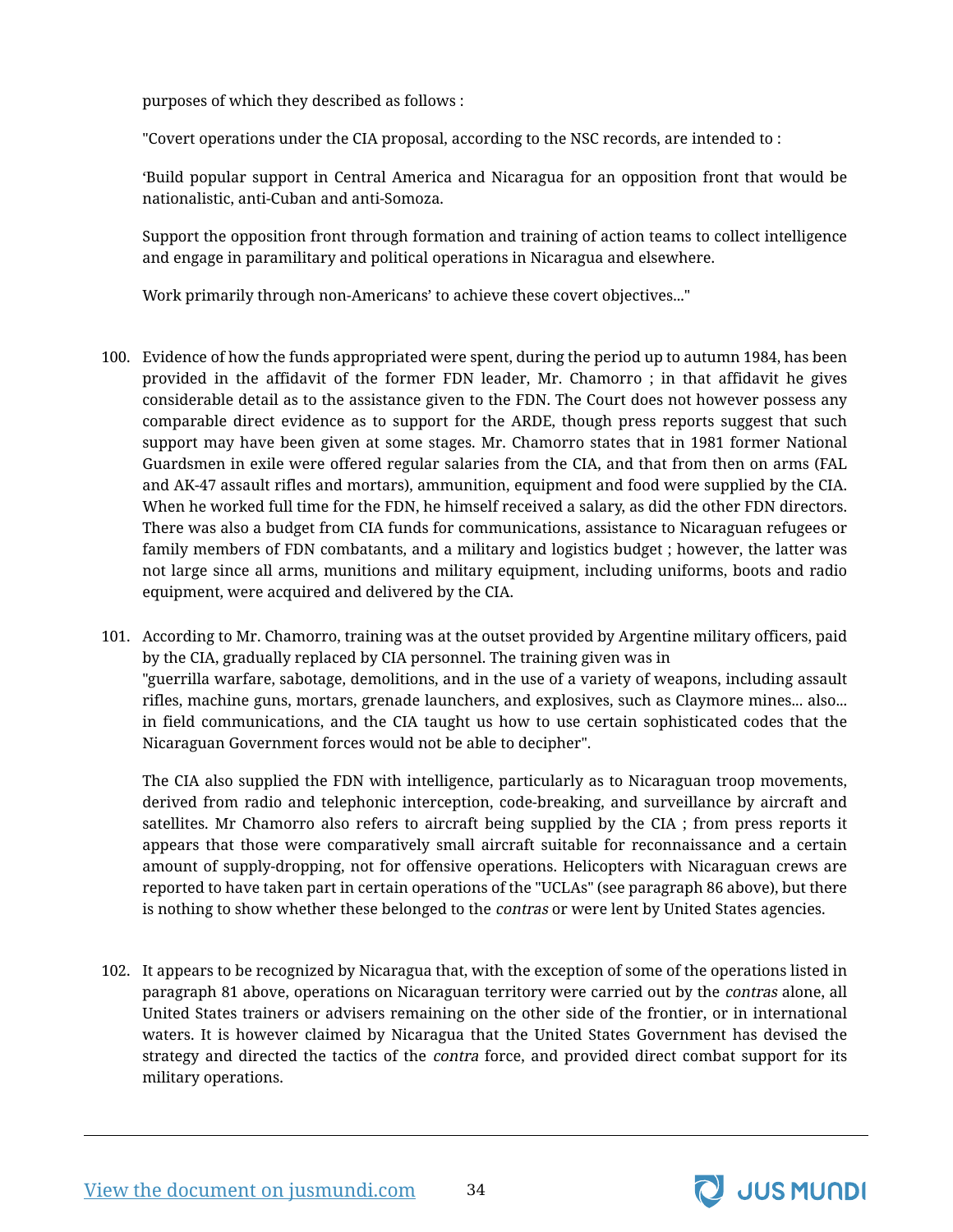- 103. In support of the claim that the United States devised the strategy and directed the tactics of the contras, counsel for Nicaragua referred to the successive stages of the United States legislative authorization for funding the contras (outlined in paragraphs 95 to 97 above), and observed that every offensive by the *contras* was preceded by a new infusion of funds from the United States. From this, it is argued, the conclusion follows that the timing of each of those offensives was determined by the United States. In the sense that an offensive could not be launched until the funds were available, that may well be so ; but, in the Court's view, it does not follow that each provision of funds by the United States was made in order to set in motion a particular offensive, and that that offensive was planned by the United States.
- 104. The evidence in support of the assertion that the United States devised the strategy and directed the tactics of the contras appears to the Court to be as follows. There is considerable material in press reports of statements by FDN officials indicating participation of CIA advisers in planning and the discussion of strategy or tactics, confirmed by the affidavit of Mr. Chamorro. Mr. Chamorro attributes virtually a power of command to the CIA operatives : he refers to them as having "ordered" or "instructed" the FDN to take various action. The specific instances of influence of United States agents on strategy or tactics which he gives are as follows : the CIA, he says, was at the end of 1982 "urging" the FDN to launch an offensive designed to take and hold Nicaraguan territory. After the failure of that offensive, the CIA told the FDN to move its men back into Nicaragua and keep fighting. The CIA in 1983 gave a tactical directive not to destroy farms and crops, and in 1984 gave a directive to the opposite effect. In 1983, the CIA again indicated that they wanted the FDN to launch an offensive to seize and hold Nicaraguan territory. In this respect, attention should also be drawn to the statement of Mr. Chamorro (paragraph 101 above) that the CIA supplied the FDN with intelligence, particularly as to Nicaraguan troop movements, and small aircraft suitable for reconnaissance and a certain amount of supply-dropping. Emphasis has been placed, by Mr. Chamorro, by Commander Carrion, and by counsel for Nicaragua, on the impact on contra tactics of the availability of intelligence assistance and, still more important, supply aircraft.
- 105. It has been contended by Nicaragua that in 1983 a "new strategy" for *contra* operations in and against Nicaragua was adopted at the highest level of the United States Government. From the evidence offered in support of this, it appears to the Court however that there was, around this time, a change in contra strategy, and a new policy by the United States administration of more overt support for the *contras*, culminating in the express legislative authorization in the Department of Defense Appropriations Act, 1984, section 775, and the Intelligence Authorization Act for Fiscal Year 1984, section 108. The new contra strategy was said to be to attack "economic targets like electrical plants and storage facilities" and fighting in the cities.
- 106. In the light of the evidence and material available to it, the Court is not satisfied that all the operations launched by the contra force, at every stage of the conflict, reflected strategy and tactics wholly devised by the United States. However, it is in the Court's view established that the support of the United States authorities for the activities of the contras took various forms over the years, such as logistic support, the supply of information on the location and movements of the Sandinista troops, the use of sophisticated methods of communication, the deployment of field broadcasting networks, radar coverage, etc. The Court finds it clear that a number of military and paramilitary operations by this force were decided and planned, if not actually by United States advisers, then at least in close collaboration with them, and on the basis of the intelligence and logistic support which the United States was able to offer, particularly the supply aircraft provided to the contras by the



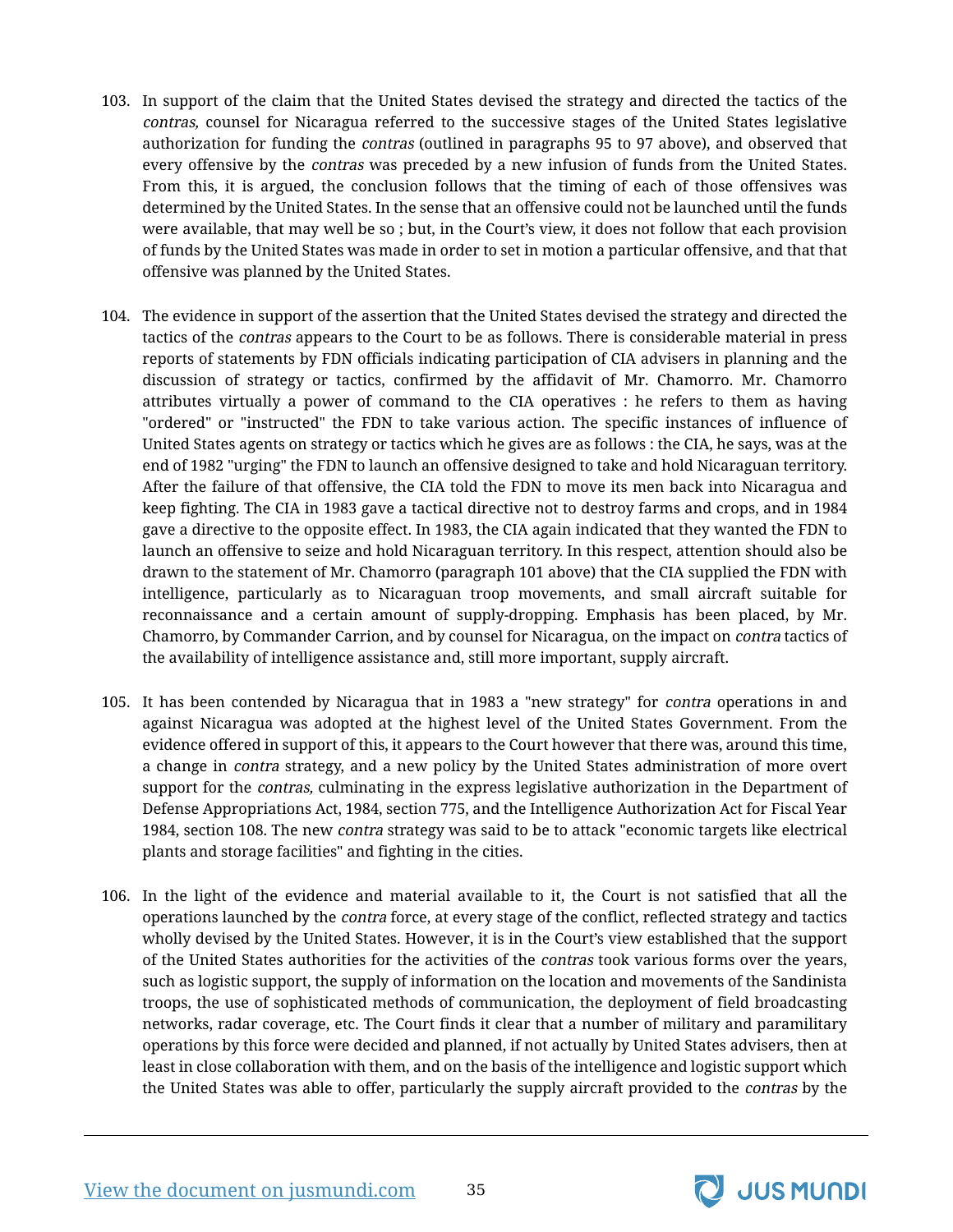United States.

- 107. To sum up, despite the secrecy which surrounded it, at least initially, the financial support given by the Government of the United States to the military and paramilitary activities of the contras in Nicaragua is a fully established fact. The legislative and executive bodies of the respondent State have moreover, subsequent to the controversy which has been sparked off in the United States, openly admitted the nature, volume and frequency of this support. Indeed, they clearly take responsibility for it, this government aid having now become the major element of United States foreign policy in the region. As to the ways in which such financial support has been translated into practical assistance, the Court has been able to reach a general finding.
- 108. Despite the large quantity of documentary evidence and testimony which it has examined, the Court has not been able to satisfy itself that the respondent State "created" the *contra* force in Nicaragua. It seems certain that members of the former Somoza National Guard, together with civilian opponents to the Sandinista régime, withdrew from Nicaragua soon after that régime was installed in Managua, and sought to continue their struggle against it, even if in a disorganized way and with limited and ineffectual resources, before the Respondent took advantage of the existence of these opponents and incorporated this fact into its policies vis-à-vis the régime of the Applicant. Nor does the evidence warrant a finding that the United States gave "direct and critical combat support", at least if that form of words is taken to mean that this support was tantamount to direct intervention by the United States combat forces, or that all *contra* operations reflected strategy and tactics wholly devised by the United States. On the other hand, the Court holds it established that the United States authorities largely financed, trained, equipped, armed and organized the FDN.
- 109. What the Court has to determine at this point is whether or not the relationship of the *contras* to the United States Government was so much one of dependence on the one side and control on the other that it would be right to equate the contras, for legal purposes, with an organ of the United States Government, or as acting on behalf of that Government. Here it is relevant to note that in May 1983 the assessment of the Intelligence Committee, in the Report referred to in paragraph 95 above, was that the contras "constitute[d] an independent force" and that the "only element of control that could be exercised by the United States" was "cessation of aid". Paradoxically this assessment serves to underline, a contrario, the potential for control inherent in the degree of the contras' dependence on aid. Yet despite the heavy subsidies and other support provided to them by the United States, there is no clear evidence of the United States having actually exercised such a degree of control in all fields as to justify treating the contras as acting on its behalf.
- 110. So far as the potential control constituted by the possibility of cessation of United States military aid is concerned, it may be noted that after 1 October 1984 such aid was no longer authorized, though the sharing of intelligence, and the provision of "humanitarian assistance" as defined in the abovecited legislation (paragraph 97) may continue. Yet, according to Nicaragua's own case, and according to press reports, *contra* activity has continued. In sum, the evidence available to the Court indicates that the various forms of assistance provided to the *contras* by the United States have been crucial to the pursuit of their activities, but is insufficient to demonstrate their complete dependence on United States aid. On the other hand, it indicates that in the initial years of United States assistance the *contra* force was so dependent. However, whether the United States Government at any stage devised the strategy and directed the tactics of the *contras* depends on the extent to which the United States made use of the potential for control inherent in that dependence. The Court already



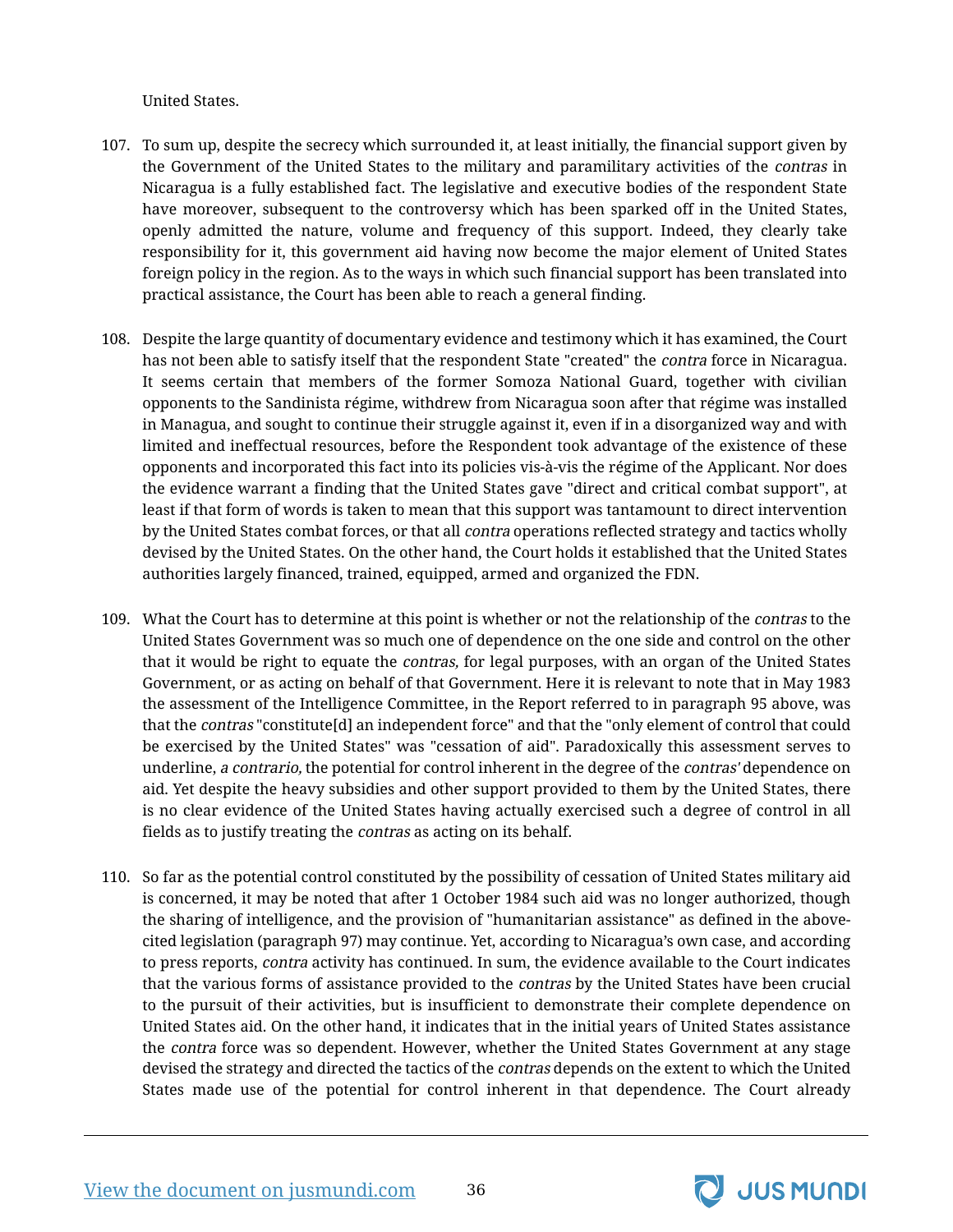indicated that it has insufficient evidence to reach a finding on this point. It is a fortiori unable to determine that the contra force may be equated for legal purposes with the forces of the United States. This conclusion, however, does not of course suffice to resolve the entire question of the responsibility incurred by the United States through its assistance to the contras.

- 111. In the view of the Court it is established that the contra force has, at least at one period, been so dependent on the United States that it could not conduct its crucial or most significant military and paramilitary activities without the multi-faceted support of the United States. This finding is fundamental in the present case. Nevertheless, adequate direct proof that all or the great majority of contra activities during that period received this support has not been, and indeed probably could not be, advanced in every respect. It will suffice the Court to stress that a degree of control by the United States Government, as described above, is inherent in the position in which the contra force finds itself in relation to that Government.
- 112. To show the existence of this control, the Applicant argued before the Court that the political leaders of the *contra* force had been selected, installed and paid by the United States ; it also argued that the purpose herein was both to guarantee United States control over this force, and to excite sympathy for the Government's policy within Congress and among the public in the United States. According to the affidavit of Mr. Chamorro, who was directly concerned, when the FDN was formed "the name of the organization, the members of the political junta, and the members of the general staff were all chosen or approved by the CIA" ; later the CIA asked that a particular person be made head of the political directorate of the FDN, and this was done. However, the question of the selection, installation and payment of the leaders of the contra force is merely one aspect among others of the degree of dependency of that force. This partial dependency on the United States authorities, the exact extent of which the Court cannot establish, may certainly be inferred inter alia from the fact that the leaders were selected by the United States. But it may also be inferred from other factors, some of which have been examined by the Court, such as the organization, training and equipping of the force, the planning of operations, the choosing of targets and the operational support provided.
- 113. The question of the degree of control of the *contras* by the United States Government is relevant to the claim of Nicaragua attributing responsibility to the United States for activities of the contras whereby the United States has, it is alleged, violated an obligation of international law not to kill, wound or kidnap citizens of Nicaragua. The activities in question are said to represent a tactic which includes "the spreading of terror and danger to non-combatants as an end in itself with no attempt to observe humanitarian standards and no reference to the concept of military necessity". In support of this, Nicaragua has catalogued numerous incidents, attributed to "CIA-trained mercenaries" or "mercenary forces", of kidnapping, assassination, torture, rape, killing of prisoners, and killing of civilians not dictated by military necessity. The declaration of Commander Carriôn annexed to the Memorial lists the first such incident in December 1981, and continues up to the end of 1984. Two of the witnesses called by Nicaragua (Father Loison and Mr. Glennon) gave oral evidence as to events of this kind. By way of examples of evidence to provide "direct proof of the tactics adopted by the contras under United States guidance and control", the Memorial of Nicaragua offers a statement, reported in the press, by the ex-FDN leader Mr. Edgar Chamorro, repeated in the latter's affidavit, of assassinations in Nicaraguan villages ; the alleged existence of a classified Defence Intelligence Agency report of July 1982, reported in the New York Times on 21 October 1984, disclosing that the contras were carrying out assassinations ; and the preparation by the CIA in 1983 of a manual of



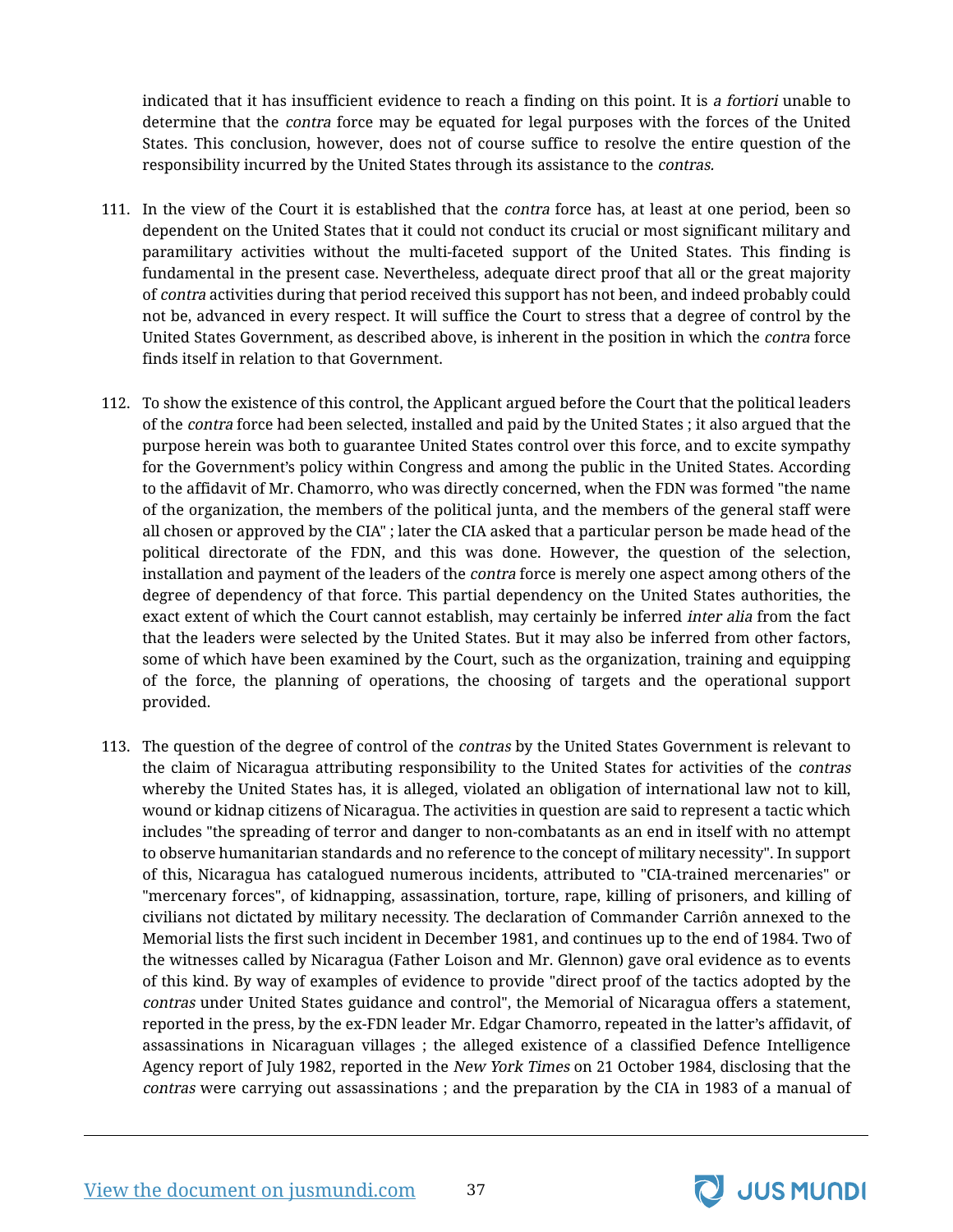psychological warfare. At the hearings, reliance was also placed on the affidavit of Mr. Chamorro.

- 114. In this respect, the Court notes that according to Nicaragua, the *contras* are no more than bands of mercenaries which have been recruited, organized, paid and commanded by the Government of the United States. This would mean that they have no real autonomy in relation to that Government. Consequently, any offences which they have committed would be imputable to the Government of the United States, like those of any other forces placed under the latter's command. In the view of Nicaragua, "stricto sensu, the military and paramilitary attacks launched by the United States against Nicaragua do not constitute a case of civil strife. They are essentially the acts of the United States." If such a finding of the imputability of the acts of the *contras* to the United States were to be made, no question would arise of mere complicity in those acts, or of incitement of the contras to commit them.
- 115. The Court has taken the view (paragraph 110 above) that United States participation, even if preponderant or decisive, in the financing, organizing, training, supplying and equipping of the contras, the selection of its military or paramilitary targets, and the planning of the whole of its operation, is still insufficient in itself, on the basis of the evidence in the possession of the Court, for the purpose of attributing to the United States the acts committed by the contras in the course of their military or paramilitary operations in Nicaragua. All the forms of United States participation mentioned above, and even the general control by the respondent State over a force with a high degree of dependency on it, would not in themselves mean, without further evidence, that the United States directed or enforced the perpetration of the acts contrary to human rights and humanitarian law alleged by the applicant State. Such acts could well be committed by members of the contras without the control of the United
- 116. States. For this conduct to give rise to legal responsibility of the United States, it would in principle have to be proved that that State had effective control of the military or paramilitary operations in the course of which the alleged violations were committed.
- 117. The Court does not consider that the assistance given by the United States to the *contras* warrants the conclusion that these forces are subject to the United States to such an extent that any acts they have committed are imputable to that State. It takes the view that the *contras* remain responsible for their acts, and that the United States is not responsible for the acts of the *contras*, but for its own conduct vis-à-vis Nicaragua, including conduct related to the acts of the contras. What the Court has to investigate is not the complaints relating to alleged violations of humanitarian law by the contras, regarded by Nicaragua as imputable to the United States, but rather unlawful acts for which the United States may be responsible directly in connection with the activities of the contras. The lawfulness or otherwise of such acts of the United States is a question different from the violations of humanitarian law of which the *contras* may or may not have been guilty. It is for this reason that the Court does not have to determine whether the violations of humanitarian law attributed to the contras were in fact committed by them. At the same time, the question whether the United States Government was, or must have been, aware at the relevant time that allegations of breaches of humanitarian law were being made against the contras is relevant to an assessment of the lawfulness of the action of the United States. In this respect, the material facts are primarily those connected with the issue in 1983 of a manual of psychological operations.

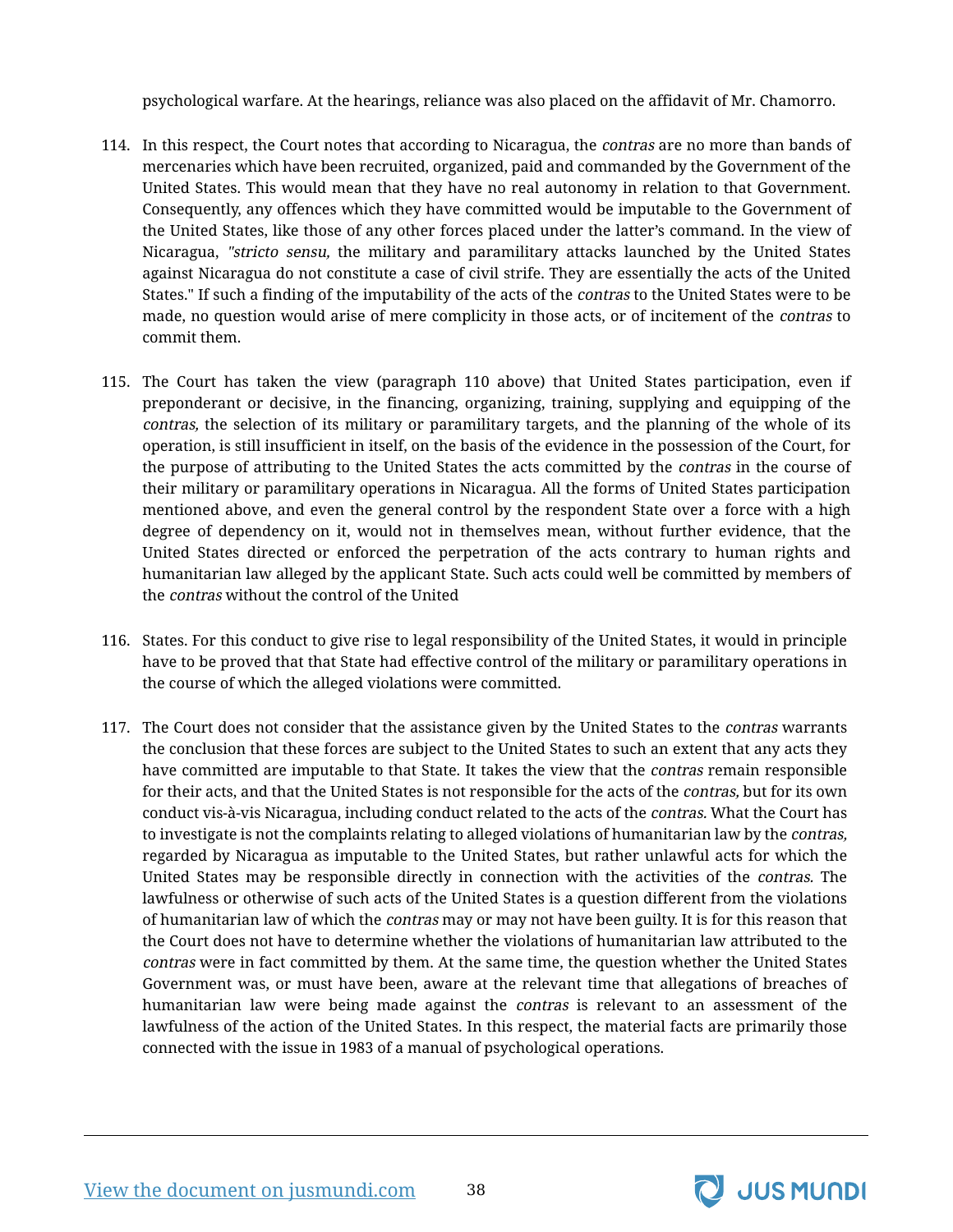Nicaragua has in fact produced in evidence before the Court two publications which it claims were prepared by the CIA and supplied to the *contras* in 1983. The first of these, in Spanish, is entitled "Operaciones sicolôgicas en guerra de guerrillas" (Psychological Operations in Guerrilla Warfare), by "Tayacân" ; the certified copy supplied to the Court carries no publisher's name or date. In its Preface, the publication is described as

"a manual for the training of guerrillas in psychological operations, and its application to the concrete case of the Christian and democratic crusade being waged in Nicaragua by the Freedom Commandos".

The second is entitled the Freedom Fighter's Manual, with the subtitle "Practical guide to liberating Nicaragua from oppression and misery by paralyzing the military-industrial complex of the traitorous marxist state without having to use special tools and with minimal risk for the combatant". The text is printed in English and Spanish, and illustrated with simple drawings : it consists of guidance for elementary sabotage techniques. The only indications available to the Court of its authorship are reports in the New York Times, quoting a United States Congressman and Mr. Edgar Chamorro as attributing the book to the CIA. Since the evidence linking the Freedom Fighter's Manual to the CIA is no more than newspaper reports the Court will not treat its publication as an act imputable to the United States Government for the purposes of the present case.

118. The Court will therefore concentrate its attention on the other manual, that on "Psychological Operations". That this latter manual was prepared by the CIA appears to be clearly established : a report published in January 1985 by the Intelligence Committee contains a specific statement to that effect. It appears from this report that the manual was printed in several editions ; only one has been produced and it is of that text that the Court will take account. The manual is devoted to techniques for winning the minds of the population, defined as including the guerrilla troops, the enemy troops and the civilian population. In general, such parts of the manual as are devoted to military rather than political and ideological matters are not in conflict with general humanitarian law ; but there are marked exceptions. A section on "Implicit and Explicit Terror", while emphasizing that "the guerrillas should be careful not to become an explicit terror, because this would result in a loss of popular support", and stressing the need for good conduct toward the population, also includes directions to destroy military or police installations, cut lines of communication, kidnap officials of the Sandinista government, etc. Reference is made to the possibility that "it should be necessary... to fire on a citizen who was trying to leave the town", to be justified by the risk of his informing the enemy. Furthermore, a section on "Selective Use of Violence for Propagandistic Effects" begins with the words :

"It is possible to neutralize carefully selected and planned targets, such as court judges, mesta judges, police and State Security officials, CDS chiefs, etc. For psychological purposes it is necessary to take extreme precautions, and it is absolutely necessary to gather together the population affected, so that they will be present, take part in the act, and formulate accusations against the oppressor."

In a later section on "Control of mass concentrations and meetings", the following guidance is given (inter alia) :

"If possible, professional criminals will be hired to carry out specific selective 'jobs'.

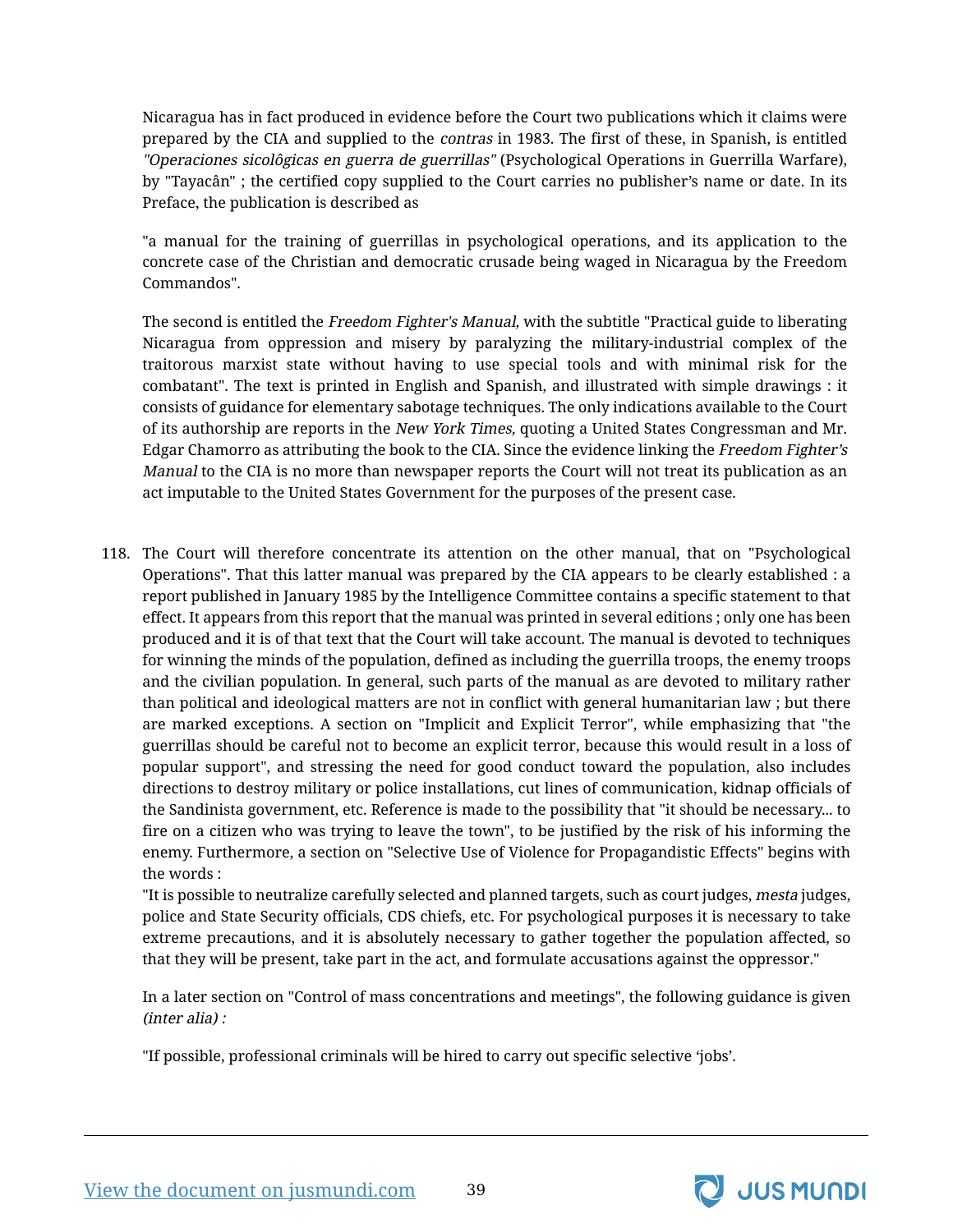Specific tasks will be assigned to others, in order to create a 'martyr' for the cause, taking the demonstrators to a confrontation with the authorities, in order to bring about uprisings or shootings, which will cause the death of one or more persons, who would become the martyrs, a situation that should be made use of immediately against the régime, in order to create greater conflicts."

- 119. According to the affidavit of Mr. Chamorro, about 2,000 copies of the manual were distributed to members of the FDN, but in those copies Mr. Chamorro had arranged for the pages containing the last two passages quoted above to be torn out and replaced by expurgated pages. According to some press reports, another edition of 3,000 copies was printed (though according to one report Mr. Chamorro said that he knew of no other edition), of which however only some 100 are said to have reached Nicaragua, attached to balloons. He was quoted in a press report as saying that the manual was used to train "dozens of guerrilla leaders" for some six months from December 1983 to May 1984. In another report he is quoted as saying that "people did not read it" and that most of the copies were used in a special course on psychological warfare for middle-level commanders. In his affidavit, Mr. Chamorro reports that the attitude of some unit commanders, in contrast to that recommended in the manual, was that "the best way to win the loyalty of the civilian population was to intimidate it" — by murders, mutilations, etc. — "and make it fearful of us".
- 120. A question examined by the Intelligence Committee was whether the preparation of the manual was a contravention of United States legislation and executive orders ; inter alia, it examined whether the advice on "neutralizing" local officials contravened Executive Order 12333. This Executive Order, re-enacting earlier directives, was issued by President Reagan in December 1981 ; it provides that

"2.11. No person employed by or acting on behalf of the United States Government shall engage in or conspire to engage in, assassination.

2.12. No agency of the Intelligence Community shall participate in or request any person to undertake activities forbidden by this Order." (US Code, Congressional and Administrative News, 97th Congress, First Session, 1981, p. B.114.)

The manual was written, according to press reports, by "a low-level contract employee" of the CIA ; the Report of the Intelligence Committee concluded :

"The Committee believes that the manual has caused embarrassment to the United States and should never have been released in any of its various forms. Specific actions it describes are repugnant to American values.

The original purpose of the manual was to provide training to moderate FDN behavior in the field. Yet, the Committee believes that the manual was written, edited, distributed and used without adequate supervision. No one but its author paid much attention to the manual. Most CIA officials learned about it from news accounts.

The Committee was told that CIA officers should have reviewed the manual and did not. The Committee was told that all CIA officers should have known about the Executive Order's ban on

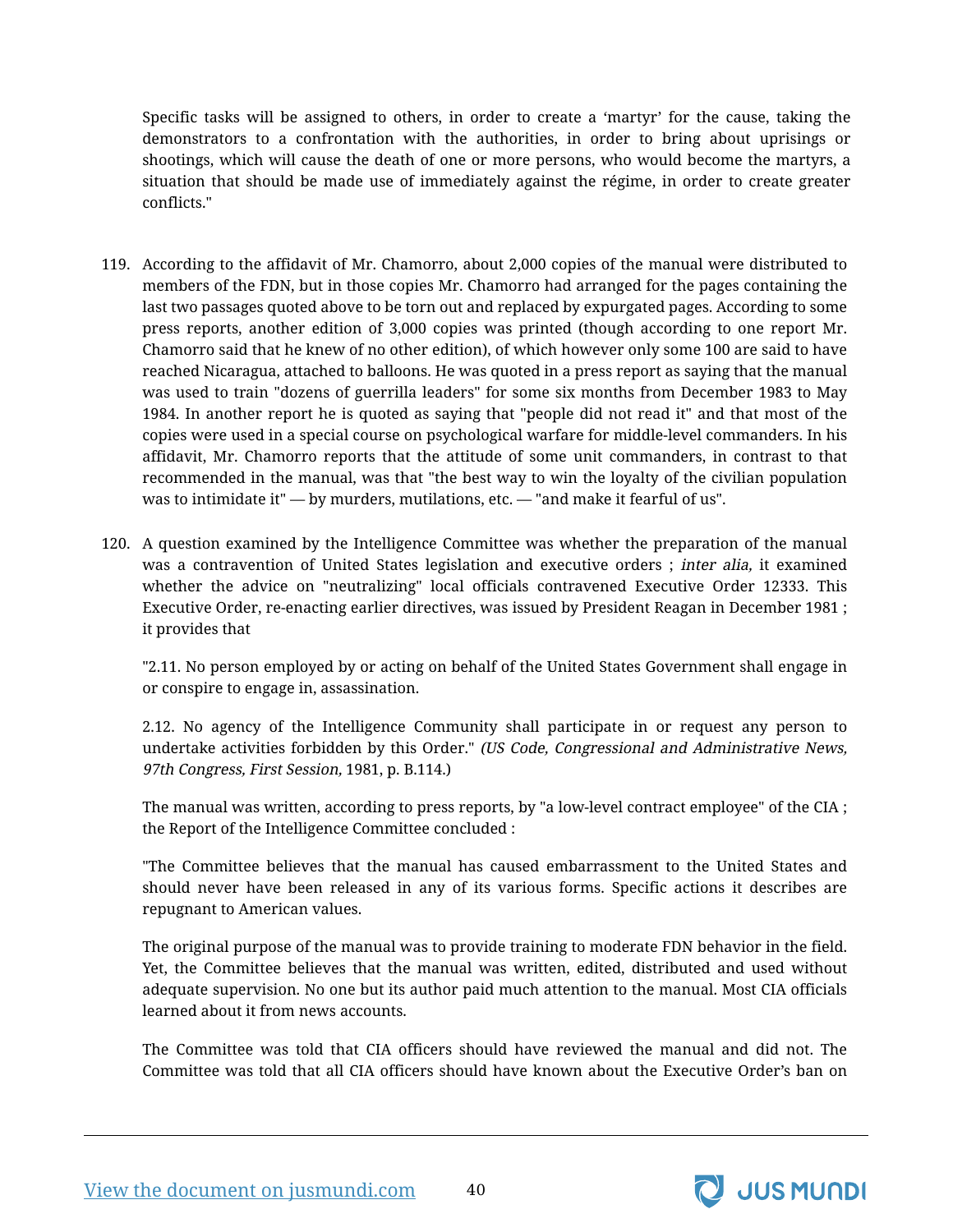assassination... but some did not. The entire publication and distribution of the manual was marked within the Agency by confusion about who had authority and responsibility for the manual. The incident of the manual illustrates once again to a majority of the Committee that the CIA did not have adequate command and control of the entire Nicaraguan covert action...

CIA officials up the chain of command either never read the manual or were never made aware of it. Negligence, not intent to violate the law, marked the manual's history.

The Committee concluded that there was no intentional violation of Executive Order 12333."

When the existence of the manual became known at the level of the United States Congress, according to one press report, "the CIA urged rebels to ignore all its recommendations and began trying to recall copies of the document".

- 121. When the Intelligence Committee investigated the publication of the psychological operations manual, the question of the behaviour of the contras in Nicaragua became of considerable public interest in the United States, and the subject of numerous press reports. Attention was thus drawn to allegations of terrorist behaviour or atrocities said to have been committed against civilians, which were later the subject of reports by various investigating teams, copies of which have been supplied to the Court by Nicaragua. According to the press, CIA officials presented to the Intelligence Committee in 1984 evidence of such activity, and stated that this was the reason why the manual was prepared, it being intended to "moderate the rebels' behaviour". This report is confirmed by the finding of the Intelligence Committee that "The original purpose of the manual was to provide training to moderate FDN behaviour in the field". At the time the manual was prepared, those responsible were aware of, at the least, allegations of behaviour by the *contras* inconsistent with humanitarian law.
- 122. The Court concludes that in 1983 an agency of the United States Government supplied to the FDN a manual on psychological guerrilla warfare which, while expressly discouraging indiscriminate violence against civilians, considered the possible necessity of shooting civilians who were attempting to leave a town ; and advised the "neutralization" for propaganda purposes of local judges, officials or notables after the semblance of trial in the presence of the population. The text supplied to the *contras* also advised the use of professional criminals to perform unspecified "jobs", and the use of provocation at mass demonstrations to produce violence on the part of the authorities so as to make "martyrs".
- 123. Nicaragua has complained to the Court of certain measures of an economic nature taken against it by the Government of the United States, beginning with the cessation of economic aid in April 1981, which it regards as an indirect form of intervention in its internal affairs. According to information published by the United States Government, it provided more than \$100 million in economic aid to Nicaragua between July 1979 and January 1981 ; however, concern in the United States Congress about certain activities attributed to the Nicaraguan Government led to a requirement that, before disbursing assistance to Nicaragua, the President certify that Nicaragua was not "aiding, abetting or supporting acts of violence or terrorism in other countries" (Special Central American Assistance Act, 1979, Sec. 536 (g)). Such a certification was given in September 1980 (45 Federal Register 62779), to the effect that



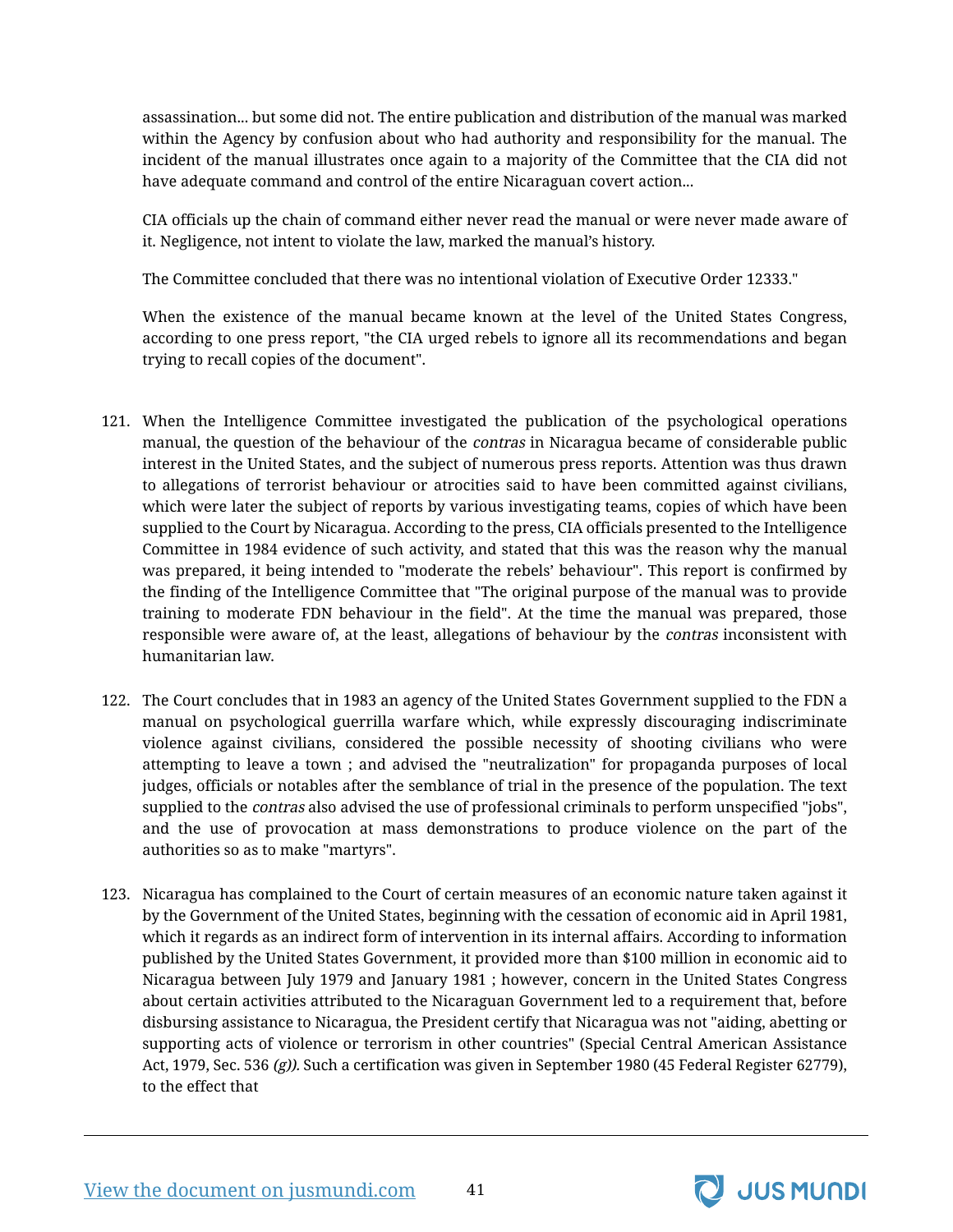"on the basis of an evaluation of the available evidence, that the Government of Nicaragua 'has not co-operated with or harbors any international terrorist organization or is aiding, abetting or supporting acts of violence or terrorism in other countries' ".

An official White House press release of the same date stated that

"The certification is based upon a careful consideration and evaluation of all the relevant evidence provided by the intelligence community and by our Embassies in the field... Our intelligence agencies as well as our Embassies in Nicaragua and neighboring countries were fully consulted, and the diverse information and opinions from all sources were carefully weighed."

On 1 April 1981 however a determination was made to the effect that the United States could no longer certify that Nicaragua was not engaged in support for "terrorism" abroad, and economic assistance, which had been suspended in January 1981, was thereby terminated. According to the Nicaraguan Minister of Finance, this also affected loans previously contracted, and its economic impact was more than \$36 million per annum. Nicaragua also claims that, at the multilateral level, the United States has acted in the Bank for International Reconstruction and Development and the Inter-American Development Bank to oppose or block loans to Nicaragua.

- 124. On 23 September 1983, the President of the United States made a proclamation modifying the system of quotas for United States imports of sugar, the effect of which was to reduce the quota attributed to Nicaragua by 90 per cent. The Nicaraguan Finance Minister assessed the economic impact of the measure at between \$15 and \$18 million, due to the preferential system of prices that sugar has in the market of the United States.
- 125. On 1 May 1985, the President of the United States made an Executive Order, which contained a finding that "the policies and actions of the Government of Nicaragua constitute an unusual and extraordinary threat to the national security and foreign policy of the United States" and declared a "national emergency". According to the President's message to Congress, this emergency situation had been created by "the Nicaraguan Government's aggressive activities in Central America". The Executive Order declared a total trade embargo on Nicaragua, prohibiting all imports from and exports to that country, barring Nicaraguan vessels from United States ports and excluding Nicaraguan aircraft from air transportation to and from the United States.
- 126. The Court has before it, in the Counter-Memorial on jurisdiction and admissibility filed by the United States, the assertion that the United States, pursuant to the inherent right of individual and collective selfdefence, and in accordance with the Inter-American Treaty of Reciprocal Assistance, has responded to requests from El Salvador, Honduras and Costa Rica, for assistance in their selfdefence against aggression by Nicaragua. The Court has therefore to ascertain, so far as possible, the facts on which this claim is or may be based, in order to determine whether collective selfdefence constitutes a justification of the activities of the United States here complained of. Furthermore, it has been suggested that, as a result of certain assurances given by the Nicaraguan "Junta of the Government of National Reconstruction" in 1979, the Government of Nicaragua is bound by international obligations as regards matters which would otherwise be matters of purely domestic policy, that it is in breach of those obligations, and that such breach might justify the action of the United States. The Court will therefore examine the facts underlying this suggestion also.



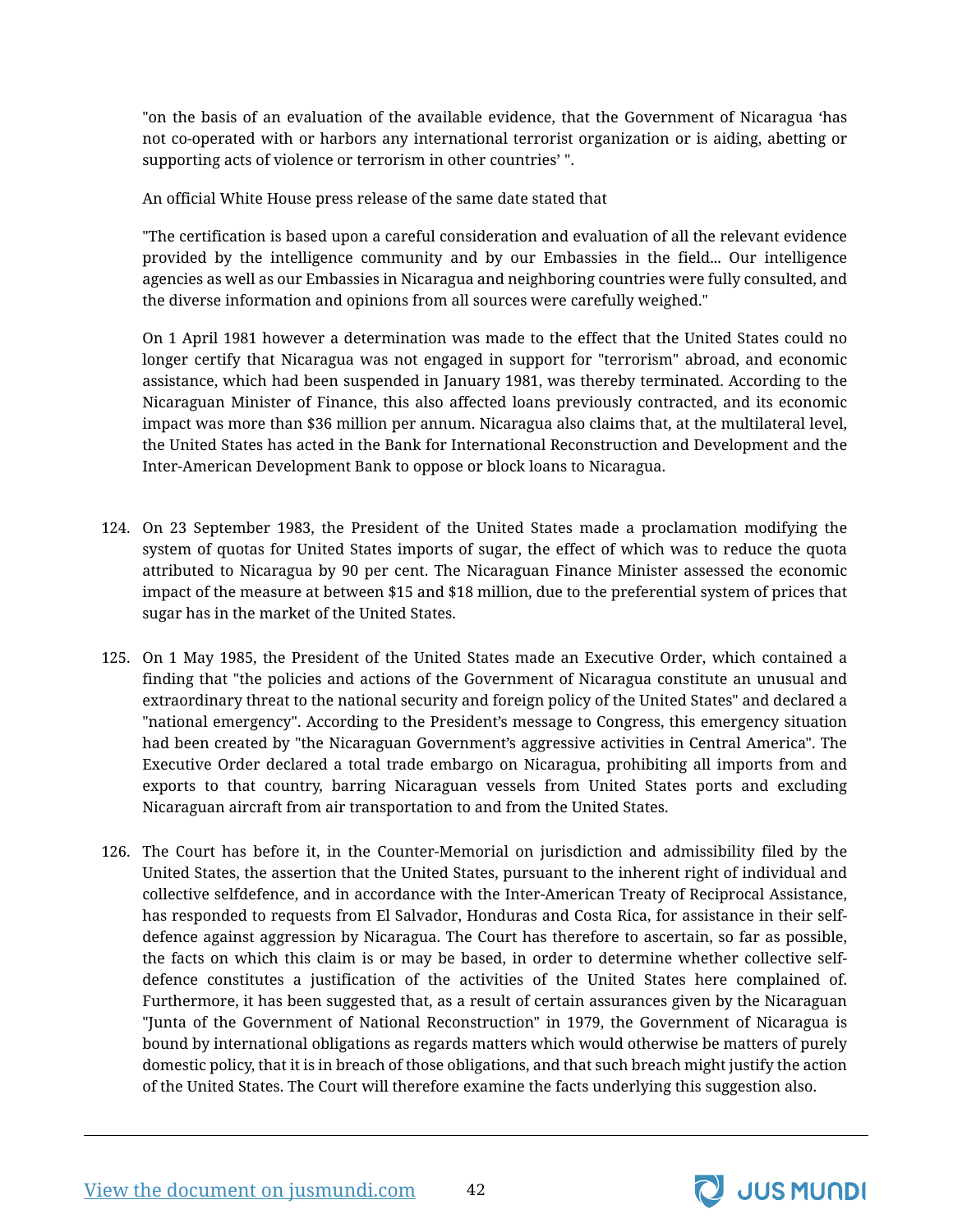- 127. Nicaragua claims that the references made by the United States to the justification of collective selfdefence are merely "pretexts" for the activities of the United States. It has alleged that the true motive for the conduct of the United States is unrelated to the support which it accuses Nicaragua of giving to the armed opposition in El Salvador, and that the real objectives of United States policy are to impose its will upon Nicaragua and force it to comply with United States demands. In the Court's view, however, if Nicaragua has been giving support to the armed opposition in El Salvador, and if this constitutes an armed attack on El Salvador and the other appropriate conditions are met, collective self-defence could be legally invoked by the United States, even though there may be the possibility of an additional motive, one perhaps even more decisive for the United States, drawn from the political orientation of the present Nicaraguan Government. The existence of an additional motive, other than that officially proclaimed by the United States, could not deprive the latter of its right to resort to collective self-defence. The conclusion to be drawn is that special caution is called for in considering the allegations of the United States concerning conduct by Nicaragua which may provide a sufficient basis for self-defence.
- 128. In its Counter-Memorial on jurisdiction and admissibility, the United States claims that Nicaragua has "promoted and supported guerrilla violence in neighboring countries", particularly in El Salvador ; and has openly conducted cross-border military attacks on its neighbours, Honduras and Costa Rica. In support of this, it annexed to the CounterMemorial an affidavit by Secretary of State George P. Shultz. In his affidavit, Mr. Shultz declares, inter alia, that:

"The United States has abundant evidence that the Government of Nicaragua has actively supported armed groups engaged in military and paramilitary activities in and against El Salvador, providing such groups with sites in Nicaragua for communications facilities, command and control headquarters, training and logistics support. The Government of Nicaragua is directly engaged with these armed groups in planning ongoing military and paramilitary activities conducted in and against El Salvador. The Government of Nicaragua also participates directly in the procurement, and transshipment through Nicaraguan territory, of large quantities of ammunition, supplies and weapons for the armed groups conducting military and paramilitary activities in and against El Salvador.

In addition to this support for armed groups operating in and against El Salvador, the Government of Nicaragua has engaged in similar support, albeit on a smaller scale, for armed groups engaged, or which have sought to engage, in military or paramilitary activities in and against the Republic of Costa Rica, the Republic of Honduras, and the Republic of Guatemala. The regular military forces of Nicaragua have engaged in several direct attacks on Honduran and Costa Rican territory, causing casualties among the armed forces and civilian populations of those States."

In connection with this declaration, the Court would recall the observations it has already made (paragraphs 69 and 70) as to the evidential value of declarations by ministers of the government of a State engaged in litigation concerning an armed conflict.

129. In addition, the United States has quoted Presidents Magana and Duarte of El Salvador, press reports, and United States Government publications. With reference to the claim as to cross-border military attacks, the United States has quoted a statement of the Permanent Representative of Honduras to the Security Council, and diplomatic protests by the Governments of Honduras and Costa Rica to the Government of Nicaragua. In the subsequent United States Government



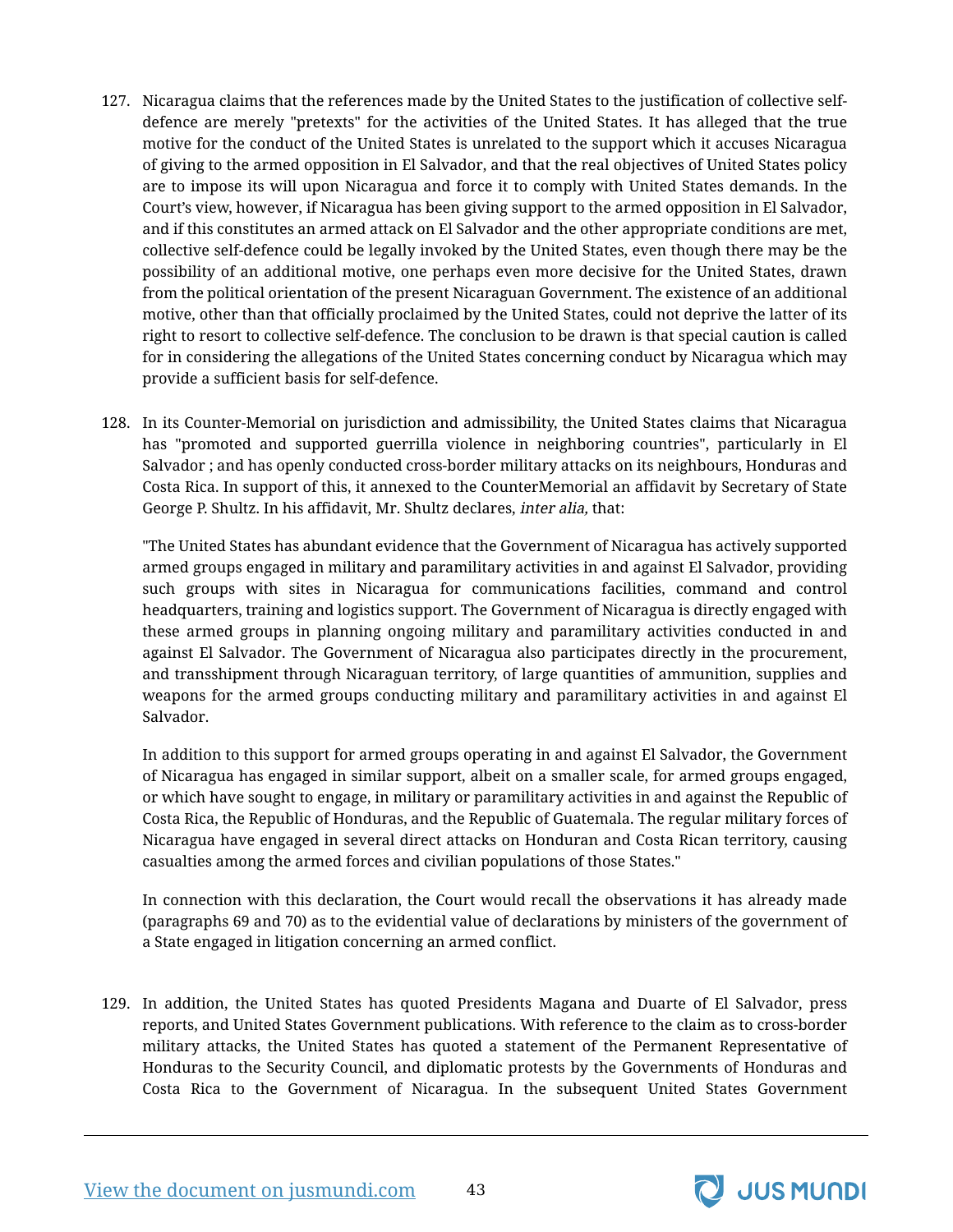publication "Revolution Beyond Our Borders", referred to in paragraph 73 above, these claims are brought up to date with further descriptive detail. Quoting "Honduran government records", this publication asserts that there were 35 border incursions by the Sandinista People's Army in 1981 and 68 in 1982.

130. In its pleading at the jurisdictional stage, the United States asserted the justification of collective self-defence in relation to alleged attacks on El Salvador, Honduras and Costa Rica. It is clear from the material laid before the Court by Nicaragua that, outside the context of the present judicial proceedings, the United States administration has laid the greatest stress on the question of arms supply and other forms of support to opponents of the Government in El Salvador. In 1983, on the proposal of the Intelligence Committee, the covert programme of assistance to the contras "was to be directed only at the interdiction of arms to El Salvador". Nicaragua's other neighbours have not been lost sight of, but the emphasis has continued to be on El Salvador : the United States Continuing Appropriations Act 1985, Section 8066 (b) (1) (A), provides for aid for the military or paramilitary activities in Nicaragua to be resumed if the President reports inter alia that

"the Government of Nicaragua is providing material or monetary support to anti-government forces engaged in military or paramilitary operations in El Salvador or other Central American countries".

- 131. In the proceedings on the merits, Nicaragua has addressed itself primarily to refuting the claim that it has been supplying arms and other assistance to the opponents of the Government of El Salvador ; it has not specifically referred to the allegations of attacks on Honduras or Costa Rica. In this it is responding to what is, as noted above, the principal justification announced by the United States for its conduct. In ascertaining whether the conditions for the exercise by the United States of the right of collective self-defence are satisfied, the Court will accordingly first consider the activities of Nicaragua in relation to El Salvador, as established by the evidence and material available to the Court. It will then consider whether Nicaragua's conduct in relation to Honduras or Costa Rica may justify the exercise of that right ; in that respect it will examine only the allegations of direct crossborder attacks, since the affidavit of Mr. Shultz claims only that there was support by the provision of arms and supplies for military and paramilitary activities "on a smaller scale" in those countries than in El Salvador.
- 132. In its Declaration of Intervention dated 15 August 1984, the Government of El Salvador stated that : "The reality is that we are the victims of aggression and armed attack from Nicaragua and have been since at least 1980." (Para. IV.) The statements of fact in that Declaration are backed by a declaration by the Acting Minister for Foreign Affairs of El Salvador, similar in form to the declarations by Nicaraguan Ministers annexed to its pleadings. The Declaration of Intervention asserts that "terrorists" seeking the overthrow of the Government of El Salvador were "directed, armed, supplied and trained by Nicaragua" (para. III) ; that Nicaragua provided "houses, hideouts and communication facilities" (para. VI), and training centres managed by Cuban and Nicaraguan military personnel (para. VII). On the question of arms supply, the Declaration states that "Although the quantities of arms and supplies, and the routes used, vary, there has been a continuing flow of arms, ammunition, medicines, and clothing from Nicaragua to our country." (Para. VIII.)
- 133. In its observations, dated 10 September 1984, on the Declaration of Intervention of El Salvador,

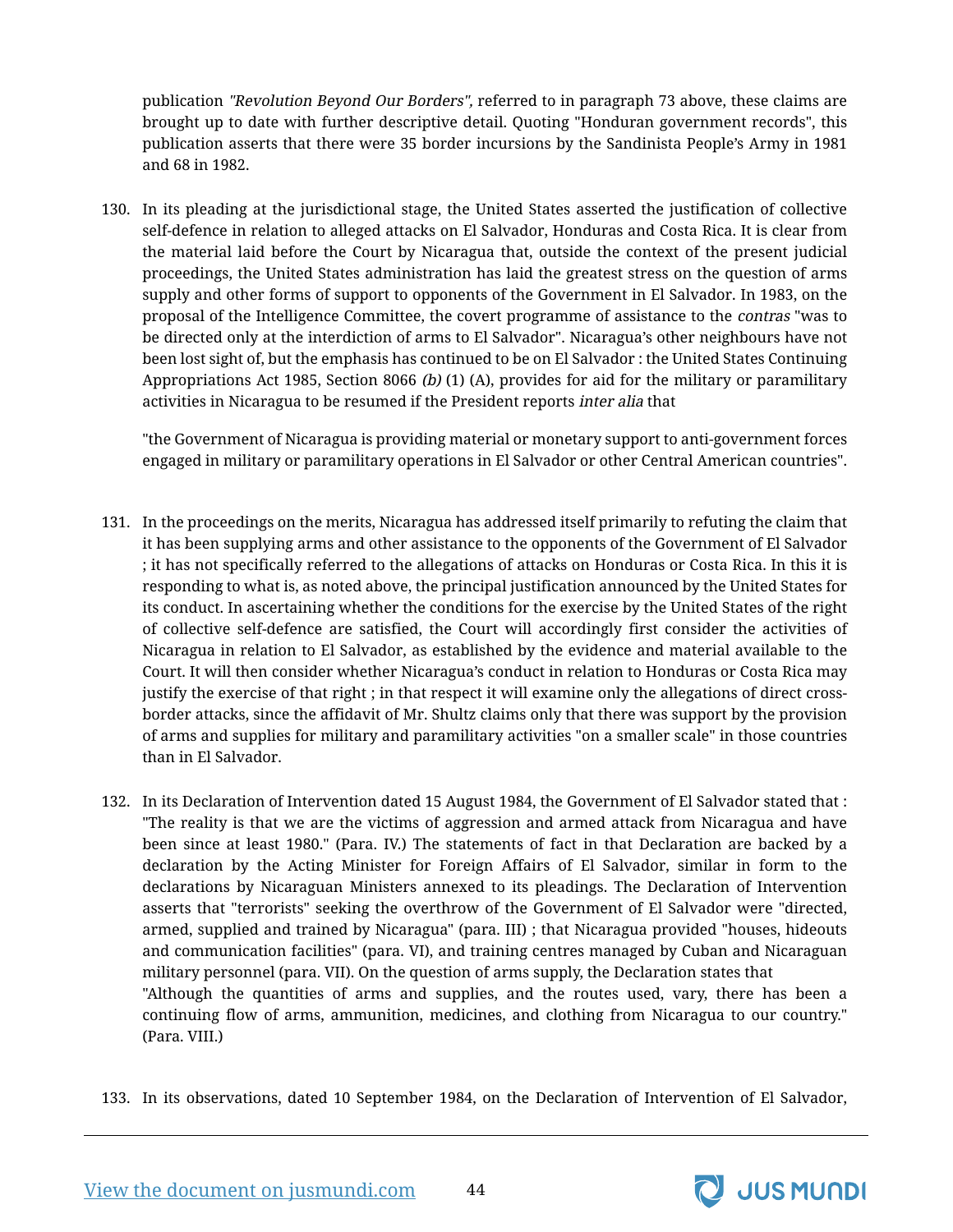Nicaragua stated as follows :

"The Declaration includes a series of paragraphs alleging activities by Nicaragua that El Salvador terms an 'armed attack'. The Court should know that this is the first time El Salvador has asserted it is under armed attack from Nicaragua. None of these allegations, which are properly addressed to the merits phase of the case, is supported by proof or evidence of any kind. Nicaragua denies each and every one of them, and stands behind the affidavit of its Foreign Minister, Father Miguel d'Escoto Brockmann, in which the Foreign Minister affirms that the Government of Nicaragua has not supplied arms or other materials of war to groups fighting against the Government of El Salvador or provided financial support, training or training facilities to such groups or their members."

134. Reference has also to be made to the testimony of one of the witnesses called by Nicaragua. Mr. David MacMichael (paragraph 99 above) said in evidence that he was in the full time employment of the CIA from March 1981 to April 1983, working for the most part on Inter-American affairs. During his examination by counsel for Nicaragua, he stated as follows :

"[Question :] In your opinion, if the Government of Nicaragua was sending arms to rebels in El Salvador, could it do so without detection by United States intelligence-gathering capabilities?

[Answer :] In any significant manner over this long period of time I do not believe they could have done so.

Q. : And there was in fact no such detection during the period that you served in the Central Intelligence Agency?

 $A.$ : No.

Q. : In your opinion, if arms in significant quantities were being sent from Nicaraguan territory to the rebels in El Salvador — with or without the Government's knowledge or consent - could these shipments have been accomplished without detection by United States intelligence capabilities ?

A. : If you say in significant quantities over any reasonable period of time, no I do not believe so.

Q. : And there was in fact no such detection during your period of service with the Agency ?

 $A.$ : No.

Q. : Mr. MacMichael, up to this point we have been talking about the period when you were employed by the CIA — 6 March 1981 to 3 April 1983. Now let me ask you without limit of time : did you see any evidence of arms going to the Salvadorian rebels from Nicaragua at any time ?

A. : Yes, I did.

Q. : When was that ?

A. : Late 1980 to very early 1981."

Mr. MacMichael indicated the sources of the evidence he was referring to, and his examination continued :

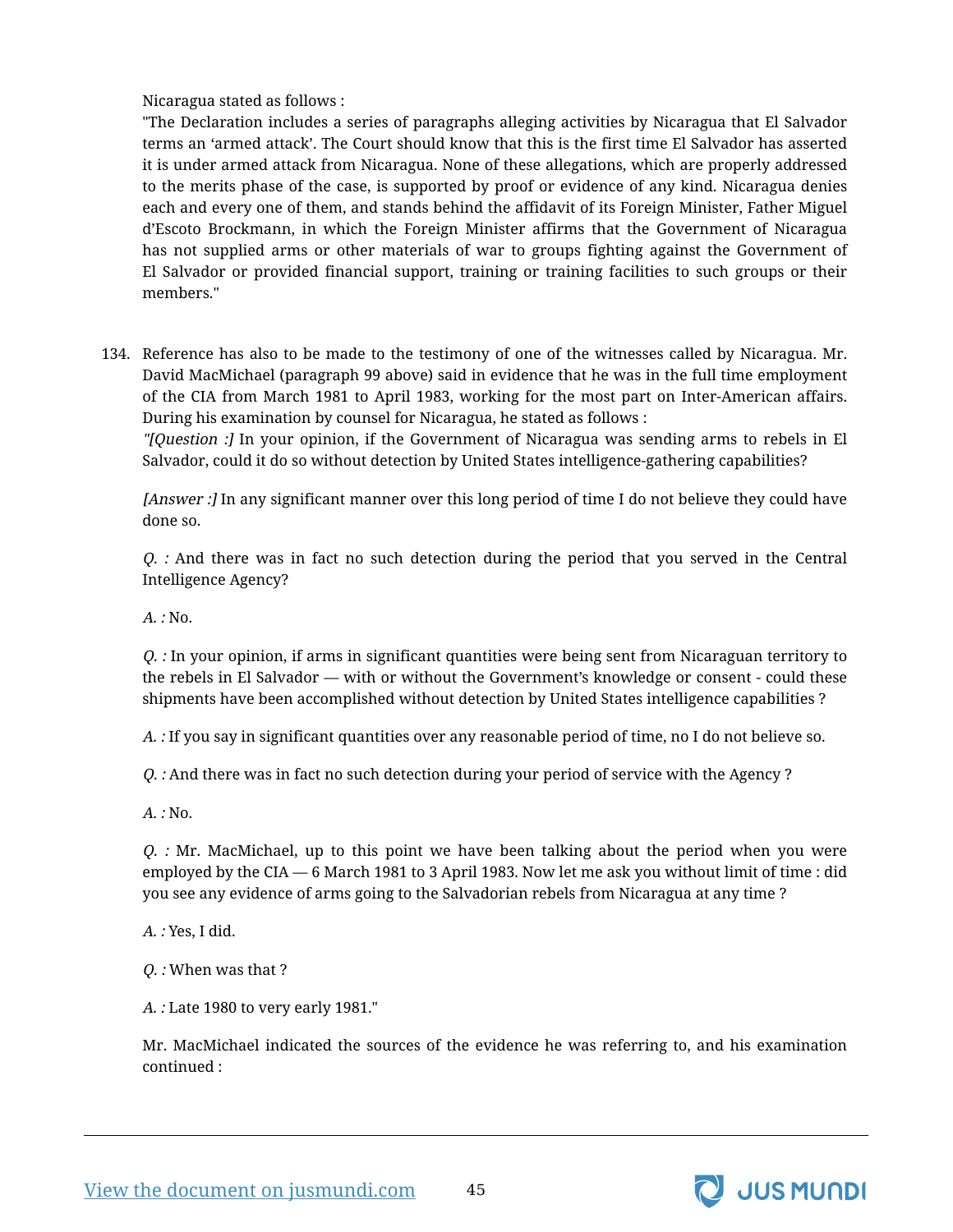"[Question :] Does the evidence establish that the Government of Nicaragua was involved during this period ?

[Answer:] No, it does not establish it. but I could not rule it out."

135. After counsel for Nicaragua had completed his examination of the witness, Mr. MacMichael was questioned from the bench, and in this context he stated (inter alia) as follows :

"[Question :] Thus if the Government of Nicaragua had shipped arms to El Salvador before March 1981, for example in 1980 and early 1981, in order to arm the big January offensive of the insurgents in El Salvador, you would not be in a position to know that ; is that correct ?

[Answer :] I think I have testified, your honour, that I reviewed the immediate past intelligence material at that time, that dealt with that period, and I have stated today that there was credible evidence and that on the basis of my reading of it I could not rule out a finding that the Nicaraguan Government had been involved during that period.

Q. : Would you rule it 'in' ?

A. : I prefer to stay with my answer that 1 could not rule it out, but to answer you as directly as 1 can my inclination would be more towards ruling 'in' than ruling 'out'.

Q. : I understand you to be saying, Mr. MacMichael, that you believe that it could be taken as a fact that at least in late 1980/early 1981 the Nicaraguan Government was involved in the supply of arms to the Salvadorian insurgency. Is that the conclusion I can draw from your remarks ?

A. : I hate to have it appear that you are drawing this from me like a nail out of a block of wood but, yes, that is my opinion."

In short, the Court notes that the evidence of a witness called by Nicaragua in order to negate the allegation of the United States that the Government of Nicaragua had been engaged in the supply of arms to the armed opposition in El Salvador only partly contradicted that allegation.

136. Some confirmation of the situation in 1981 is afforded by an internal Nicaraguan Government report, made available by the Government of Nicaragua in response to a request by the Court, of a meeting held in Managua on 12 August 1981 between Commander Ortega, Co-ordinator of the Junta of the Government of Nicaragua and Mr. Enders, Assistant Secretary of State for Inter-American Affairs of the United States. According to this report, the question of the flow of "arms, munitions and other forms of military aid" to El Salvador, was raised by Mr. Enders as one of the "major problems" (problemas principales). At one point he is reported to have said :

"On your part, you could take the necessary steps to ensure that the flow of arms to El Salvador is again halted as in March of this year. We do not seek to involve ourselves in deciding how and with whom this object should be achieved, but we may well monitor the results."

Later in the course of the discussion, the following exchange is recorded :

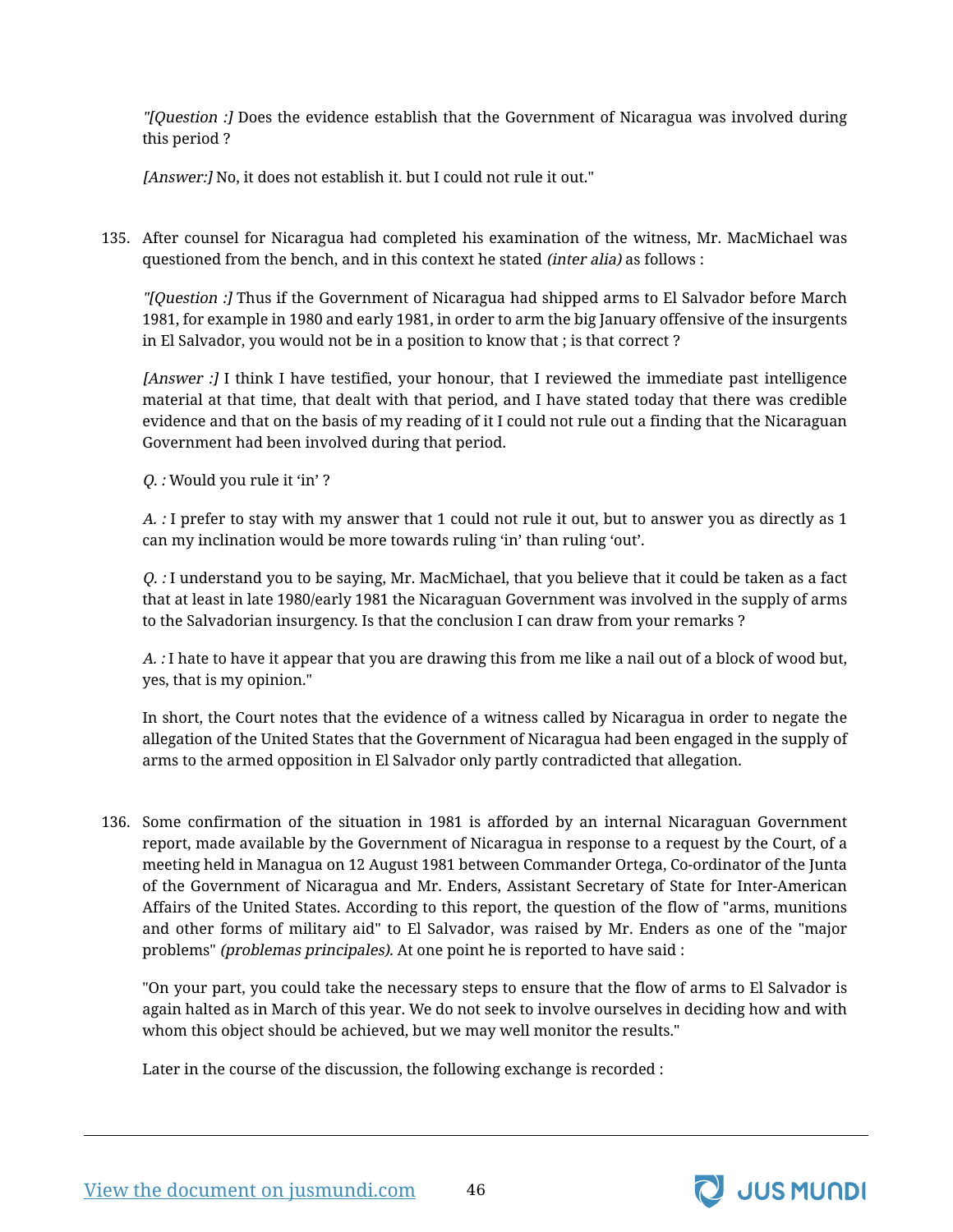"[Ortega :] As for the flow of arms to El Salvador, what must be stated is that as far as we have been informed by you, efforts have been made to stop it ; however, I want to make clear that there is a great desire here to collaborate with the Salvadorian people, also among members of our armed forces, although our Junta and the National Directorate have a decision that activities of this kind should not be permitted. We would ask you to give us reports about that flow to help us control it.

[Enders :] You have succeeded in doing so in the past and I believe you can do so now. We are not in a position to supply you with intelligence reports. We would compromise our sources, and our nations have not yet reached the necessary level to exchange intelligence reports."

137. As regards the question, raised in this discussion, of the picture given by United States intelligence sources, further evidence is afforded by the 1983 Report of the Intelligence Committee (paragraphs 95,109 above). In that Report, dated 13 May 1983, it was stated that "The Committee has regularly reviewed voluminous intelligence material on Nicaraguan and Cuban support for leftist insurgencies since the 1979 Sandinista victory in Nicaragua."

The Committee continued :

"At the time of the filing of this report, the Committee believes that the intelligence available to it continues to support the following judgments with certainty :

A major portion of the arms and other material sent by Cuba and other communist countries to the Salvadorian insurgents transits Nicaragua with the permission and assistance of the Sandinistas.

The Salvadorian insurgents rely on the use of sites in Nicaragua, some of which are located in Managua itself, for communications, command-and-control, and for the logistics to conduct their financial, material and propaganda activities.

The Sandinista leadership sanctions and directly facilitates all of the above functions.

Nicaragua provides a range of other support activities, including secure transit of insurgents to and from Cuba, and assistance to the insurgents in planning their activities in El Salvador.

In addition, Nicaragua and Cuba have provided - and appear to continue providing - training to the Salvadorian insurgents."

The Court is not aware of the contents of any analogous report of a body with access to United States intelligence material covering a more recent period. It notes however that the Resolution adopted by the United States Congress on 29 July 1985 recorded the expectation of Congress from the Government of Nicaragua of :

"the end to Sandinista support for insurgencies in other countries in the region, including the cessation of military supplies to the rebel forces fighting the democratically elected government in El Salvador".

138. In its Declaration of Intervention, El Salvador alleges that "Nicaraguan officials have publicly admitted their direct involvement in waging war on us" (para. IX). It asserts that the Foreign

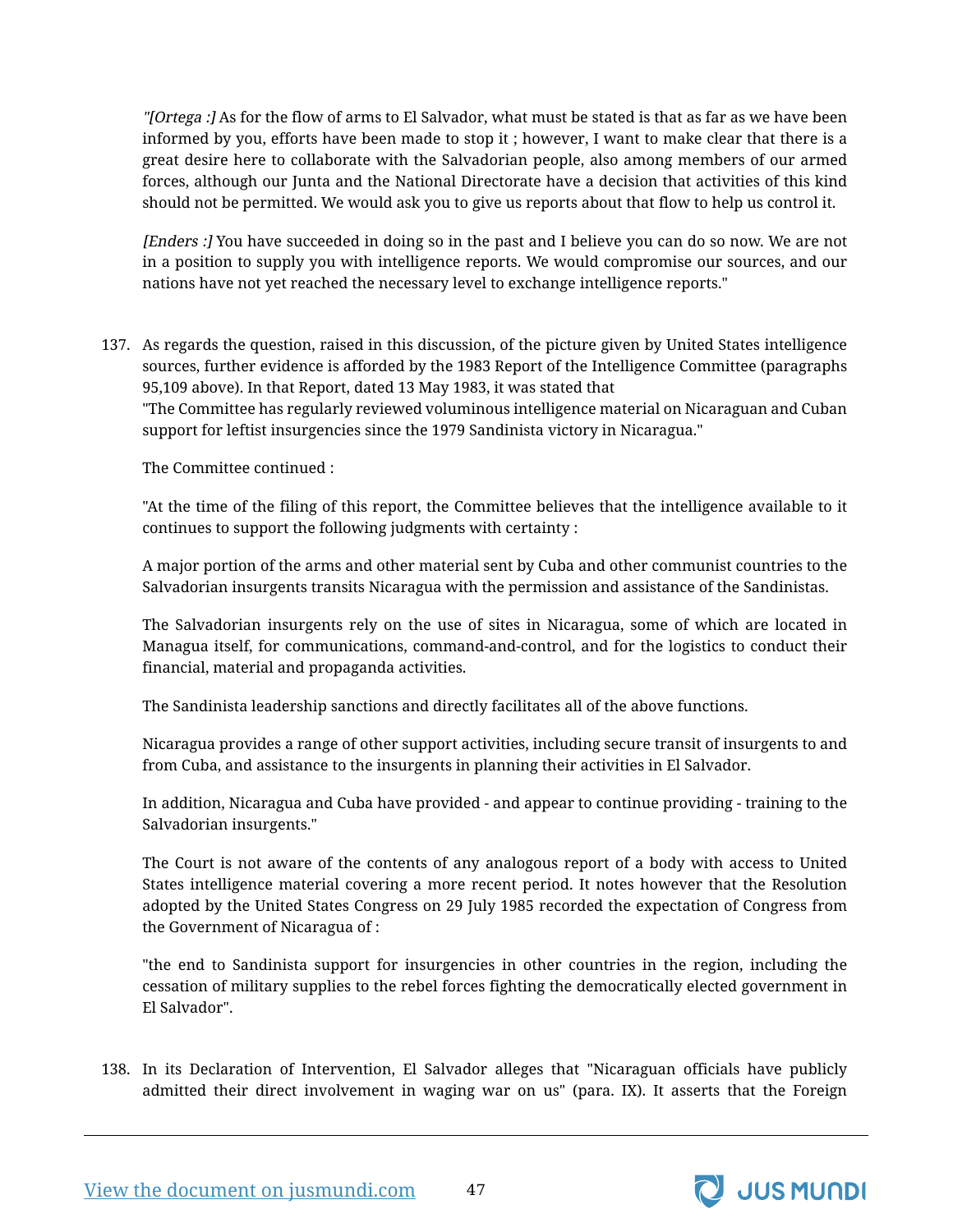Minister of Nicaragua admitted such support at a meeting of the Foreign Ministers of the Contadora Group in July 1983. Setting this against the declaration by the Nicaraguan Foreign Minister annexed to the Nicaraguan Memorial, denying any involvement of the Nicaraguan Government in the provision of arms or other supplies to the opposition in El Salvador, and in view of the fact that the Court has not been informed of the exact words of the alleged admission, or with any corroborative testimony from others present at the meeting, the Court cannot regard as conclusive the assertion in the Declaration of Intervention. Similarly, the public statement attributed by the Declaration of Intervention (para. XIII) to Commander Ortega, referring to "the fact of continuing support to the Salvadorian guerrillas" cannot, even assuming it to be accurately quoted, be relied on as proof that that support (which, in the form of political support, is openly admitted by the Nicaraguan Government) takes any specific material form, such as the supply of arms.

139. The Court has taken note of four draft treaties prepared by Nicaragua in 1983, and submitted as an official proposal within the framework of the Contadora process, the text of which was supplied to the Court with the Nicaraguan Application. These treaties, intended to be "subscribed to by all nations that desire to contribute to the peaceful solution of the present armed conflict in the Republic of El Salvador" (p. 58), contained the following provisions : "Article One

The High Contracting Parties promise to not offer and, should such be the case, to suspend military assistance and training and the supply and trafficking of arms, munitions and military equipment that may be made directly to the contending forces or indirectly through third States.

## Article Two

The High Contracting Parties promise to adopt in their respective territories whatever measures may be necessary to impede all supply and trafficking of arms, munitions and military equipment and military assistance to and training of the contending forces in the Republic of El Salvador." (P. 60.)

In the Introduction to its proposal the Nicaraguan Government stated that it was ready to enter into an agreement of this kind immediately, even if only with the United States, "in order that the Government of that country cease justifying its interventionist policy in El Salvador on the basis of supposed actions by Nicaragua" (p. 58).

140. When filing its Counter-Memorial on the questions of jurisdiction and admissibility, the United States deposited a number of documents in the Registry of the Court, two of which are relevant to the questions here under examination. The first is a publication of the United States Department of State dated 23 February 1981, entitled Communist Interference in El Salvador, reproducing a number of documents (in Spanish with English translation) stated to have been among documents in "two particularly important document caches... recovered from the Communist Party of El Salvador (PCS) in November 1980 and the People's Revolutionary Army (ERP) in January 1981". A summary of the documents is also to be found in an attachment to the 1983 Report of the Intelligence Committee, filed by Nicaragua. The second is a "Background Paper" published by the United States Department of State and Department of Defense in July 1984, entitled Nicaragua's Military Build-Up and Support for Central American Subversion.



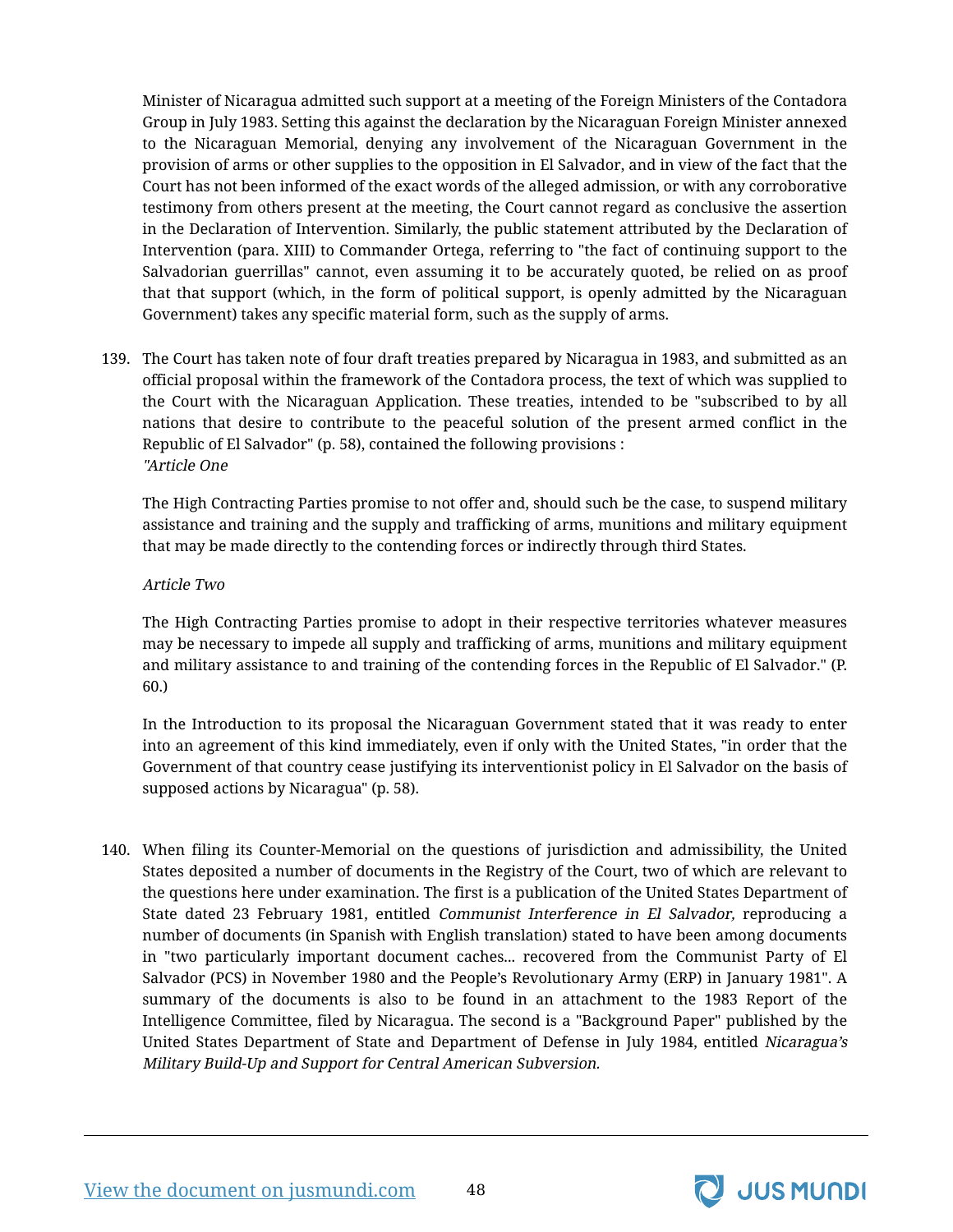- 141. The full significance of the documents reproduced in the first of these publications, which are "written using cryptic language and abbreviations", is not readily apparent, without further assistance from United States experts, who might have been called as witnesses had the United States appeared in the proceedings. For example, there are frequent references to "Lagos" which, according to the United States, is a code-name for Nicaragua ; but without such assistance the Court cannot judge whether this interpretation is correct. There is also however some specific reference in an undated document to aid to the armed opposition "which all would pass through Nicaragua" no code-name being here employed — which the Court must take into account for what it is worth.
- 142. The second document, the Background Paper, is stated to be based on "Sandinista documents, press reports, and interviews with captured guerrillas and defectors" as well as information from "intelligence sources" ; specific intelligence reports are not cited "because of the potential consequences of revealing sources and methods". The only material evidence included is a number of aerial photographs (already referred to in paragraph 88 above), and a map said to have been captured in a guerrilla camp in El Salvador, showing arms transport routes ; this map does not appear of itself to indicate that arms enter El Salvador from Nicaraguan territory.
- 143. The Court's attention has also been drawn to various press reports of statements by diplomats, by leaders of the armed opposition in El Salvador, or defectors from it, supporting the view that Nicaragua was involved in the arms supply. As the Court has already explained, it regards press reports not as evidence capable of proving facts, but considers that they can nevertheless contribute, in some circumstances, to corroborating the existence of a particular fact (paragraph 62 above). The press reports here referred to will therefore be taken into account only to that extent.
- 144. In an interview published in English in the *New York Times Magazine* on 28 April 1985, and in Spanish in ABC, Madrid, on 12 May 1985 given by Daniel Ortega Saavedra, President of the Junta of Nicaragua, he is reported to have said :

"We've said that we're willing to send home the Cubans, the Russians, the rest of the advisers. We're willing to stop the movement of military aid, or any other kind of aid, through Nicaragua to El Salvador, and were willing to accept international verification. In return, we're asking for one thing : that they don't attack us, that the United States stop arming and financing... the gangs that kill our people, burn our crops and force us to divert enormous human and economic resources into war when we desperately need them for development." ("Hemos dicho que estamos dispuestos a sacar a los cubanos, soviéticos y demâs asesores ; a suspender todo trânsito por nuestro territorio de ayuda militar <sup>u</sup> otra <sup>a</sup> los salvadorenos, hajo verification internacional. Hemos dicho que lo ünico que pedimos es que no nos agredan y que Estados Unidos no arme y financie... a las bandas que entran a matarnos, a quemar las cosechas, y que nos obligan a distraer énormes recursos humanos y econômicos que nos hacen una falta angustiosa para el desarrollo.")

The Court has to consider whether this press report can be treated as evidence of an admission by the Nicaraguan Head of State that the Nicaraguan Government is in a position to stop the movement of military or other aid through Nicaraguan territory to El Salvador ; and whether it can be deduced from this (in conjunction with other material) that the Nicaraguan Government is responsible for the supply or transit of such aid.

145. Clearly the remarks attributed to President Ortega raise questions as to his meaning, namely as to

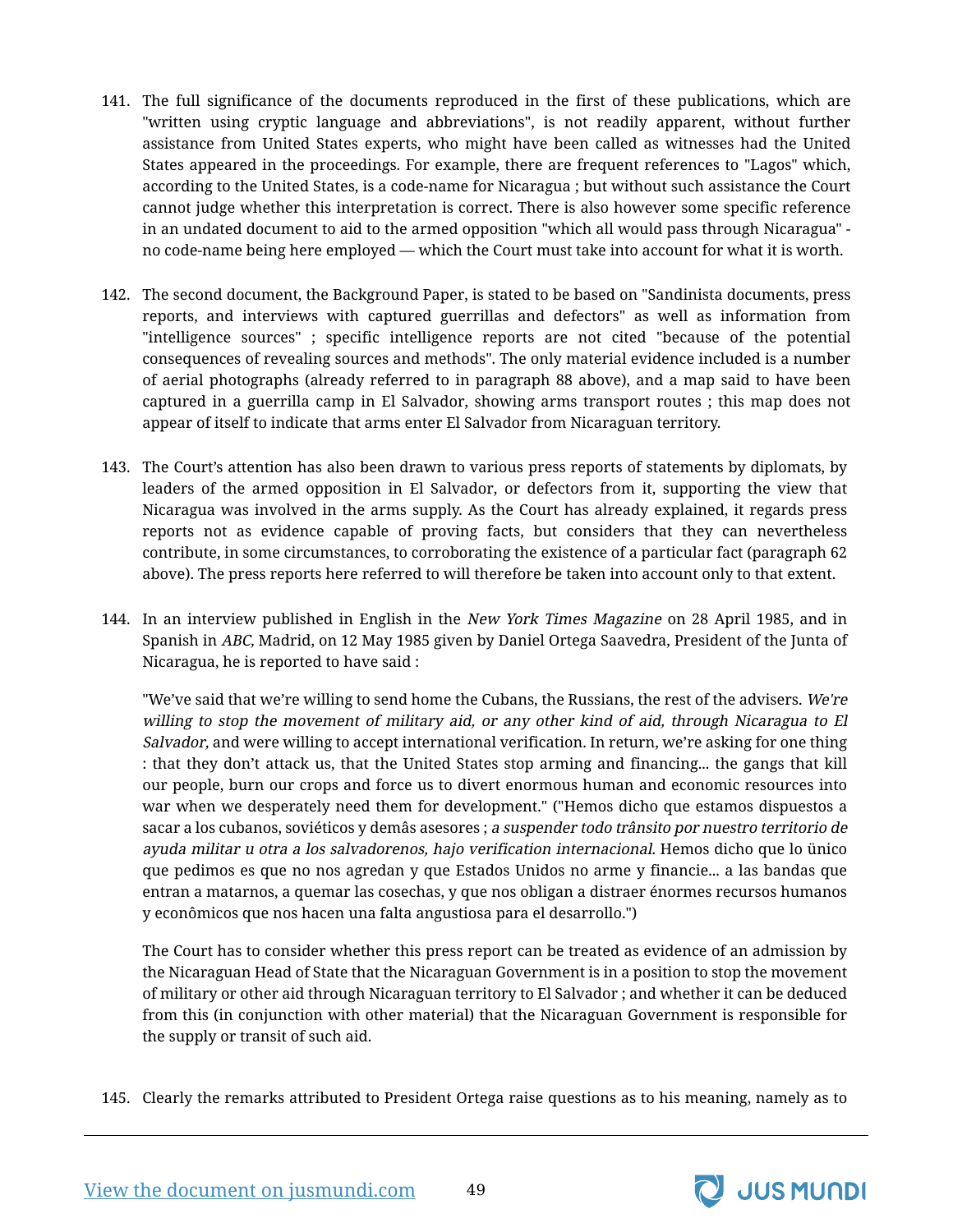what exactly the Nicaraguan Government was offering to stop. According to Nicaragua's own evidence. President Ortega had offered during the meeting of 12 August 1981 to stop the arms flow if the United States would supply the necessary information to enable the Nicaraguan Government to track it down ; it may in fact be the interview of 12 August 1981 that President Ortega was referring to when he spoke of what had been said to the United States Government. At all events, against the background of the firm denial by the Nicaraguan Government of complicity in an arms flow to El Salvador, the Court cannot regard remarks of this kind as an admission that that Government was in fact doing what it had already officially denied and continued subsequently to deny publicly.

- 146. Reference was made during the hearings to the testimony of defectors from Nicaragua or from the armed opposition in El Salvador ; the Court has no such direct testimony before it. The only material available in this respect is press reports, some of which were annexed to the United States Counter-Memorial on the questions of jurisdiction and admissibility. With appropriate reservations, the Court has to consider what the weight is of such material, which includes allegations of arms supply and of the training of Salvadoreans at a base near Managua. While the Court is not prepared totally to discount this material, it cannot find that it is of any great weight in itself. Still less can statements attributed in the press to unidentified diplomats stationed in Managua be regarded as evidence that the Nicaraguan Government was continuing to supply aid to the opposition in El Salvador.
- 147. The evidence or material offered by Nicaragua in connection with the allegation of arms supply has to be assessed bearing in mind the fact that, in responding to that allegation, Nicaragua has to prove a negative. Annexed to the Memorial was a declaration dated 21 April 1984 of Miguel d'Escoto Brockmann, the Foreign Minister of Nicaragua. In this respect the Court has, as in the case of the affidavit of the United States Secretary of State, to recall the observations it has already made (paragraphs 69 and 70) as to the evidential value of such declarations. In the declaration, the Foreign Minister states that the allegations made by the United States, that the Nicaraguan Government "is sending arms, ammunition, communications equipment and medical supplies to rebels conducting a civil war against the Government of El Salvador, are false". He continues :

"In truth, my government is not engaged, and has not been engaged, in the provision of arms or other supplies to either of the factions engaged in the civil war in El Salvador... Since my government came to power on July 19, 1979, its policy and practice has been to prevent our national territory from being used as a conduit for arms or other military supplies intended for other governments or rebel groups. In fact, on numerous occasions the security forces of my government have intercepted clandestine arms shipments, apparently destined for El Salvador, and confiscated them."

The Foreign Minister explains the geographical difficulty of patrolling Nicaragua's frontiers :

"Nicaragua's frontier with Honduras, to the north, is 530 kilometers long. Most of it is characterized by rugged mountains, or remote and dense jungles. Most of this border area is inaccessible by motorized land transport and simply impossible to patrol. To the south, Nicaragua's border with Costa Rica extends for 220 kilometers. This area is also characterized by dense and remote jungles and is also virtually inaccessible by land transport. As a small underdeveloped country with extremely limited resources, and with no modern or sophisticated detection equipment, it is not easy for us to seal off our borders to all unwanted and illegal traffic."

He then points out the complication of the presence of the *contras* along the northern and southern

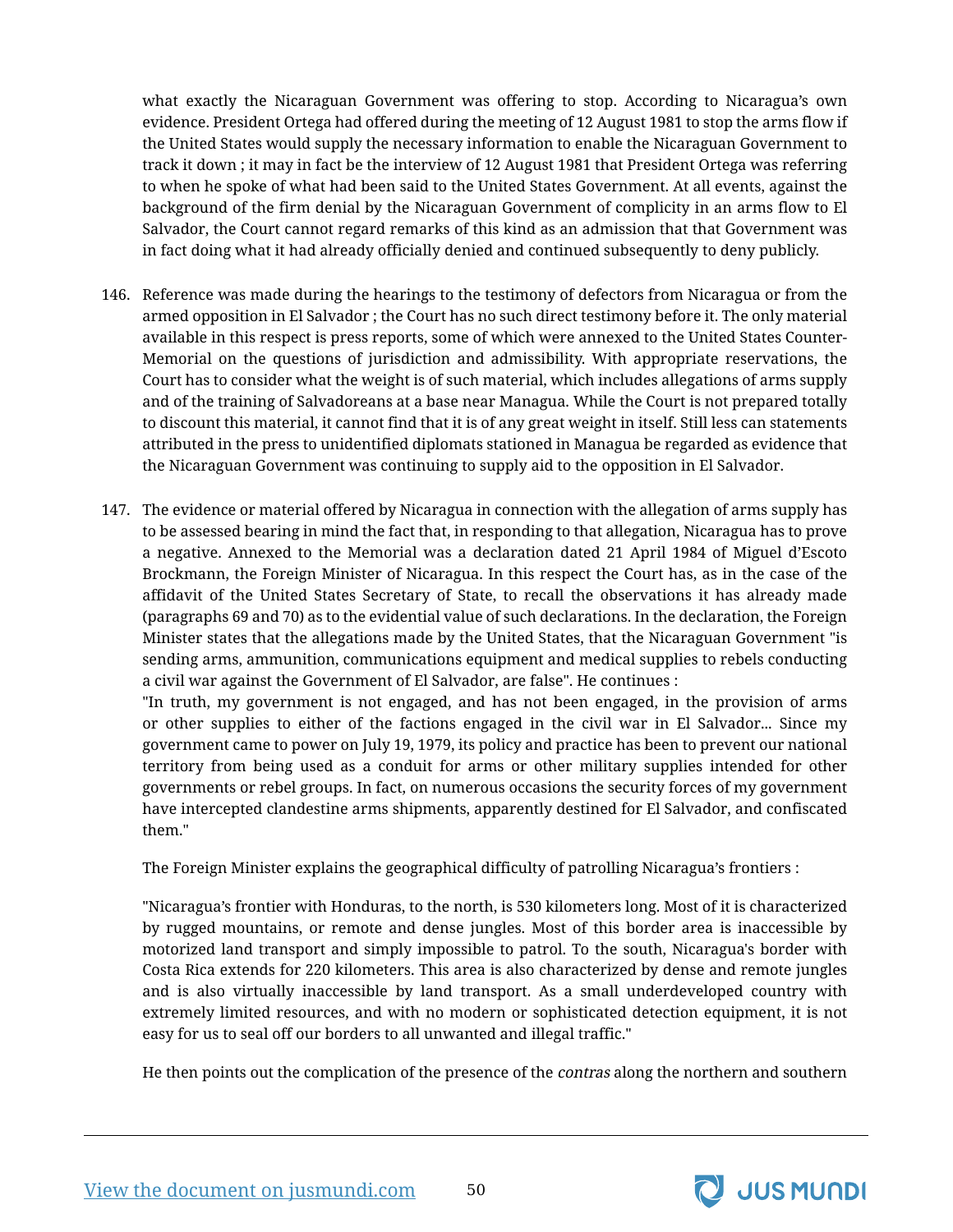borders, and describes efforts by Nicaragua to obtain verifiable international agreements for halting all arms traffic in the region.

- 148. Before turning to the evidence offered by Nicaragua at the hearings, the Court would note that the action of the United States Government itself, on the basis of its own intelligence reports, does not suggest that arms supply to El Salvador from the territory of Nicaragua was continuous from July 1979, when the new régime took power in Managua, and the early months of 1981. The presidential Determination of 12 September 1980, for the purposes of the Special Central American Assistance Act 1979, quoted in paragraph 123 above, officially certified that the Government of Nicaragua was not aiding, abetting or supporting acts of violence or terrorism in other countries, and the press release of the same date emphasized the "careful consideration and evaluation of all the relevant evidence provided by the intelligence community and by our Embassies in the field" for the purposes of the Determination. The 1983 Report of the Intelligence Committee, on the other hand, referring to its regular review of intelligence since "the 1979 Sandinista victory in Nicaragua", found that the intelligence available to it in May 1983 supported "with certainty" the judgment that arms and material supplied to "the Salvadorian insurgents transits Nicaragua with the permission and assistance of the Sandinistas" (see paragraph 137 above).
- 149. During the oral proceedings Nicaragua offered the testimony of Mr. MacMichael, already reviewed above (paragraphs 134 and 135) from a different aspect. The witness, who was well placed to judge the situation from United States intelligence, stated that there was no detection by United States intelligence capabilities of arms traffic from Nicaraguan territory to El Salvador during the period of his service (March 1981 to April 1983). He was questioned also as to his opinion, in the light of official statements and press reports, on the situation after he left the CIA and ceased to have access to intelligence material, but the Court considers it can attach little weight to statements of opinion of this kind (cf. paragraph 68 above).
- 150. In weighing up the evidence summarized above, the Court has to determine also the significance of the context of, or background to, certain statements or indications. That background includes, first, the ideological similarity between two movements, the Sandinista movement in Nicaragua and the armed opposition to the present government in El Salvador ; secondly the consequent political interest of Nicaragua in the weakening or overthrow of the government in power in El Salvador ; and finally, the sympathy displayed in Nicaragua, including among members of the army, towards the armed opposition in El Salvador. At the meeting of 12 August 1981 (paragraph 136 above), for example, Commander Ortega told the United States representative, Mr. Enders, that "we are interested in seeing the guerrillas in El Salvador and Guatemala triumph...", and that "there is a great desire here to collaborate with the Salvadorian people...". Against this background, various indications which, taken alone, cannot constitute either evidence or even a strong presumption of aid being given by Nicaragua to the armed opposition in El Salvador, do at least require to be examined meticulously on the basis that it is probable that they are significant.
- 151. It is in this light, for example, that one indirect piece of evidence acquires particular importance. From the record of the meeting of 12 August 1981 in Managua, mentioned in the preceding paragraph, it emerges that the Nicaraguan authorities may have immediately taken steps, at the request of the United States, to bring to a halt or prevent various forms of support to the armed

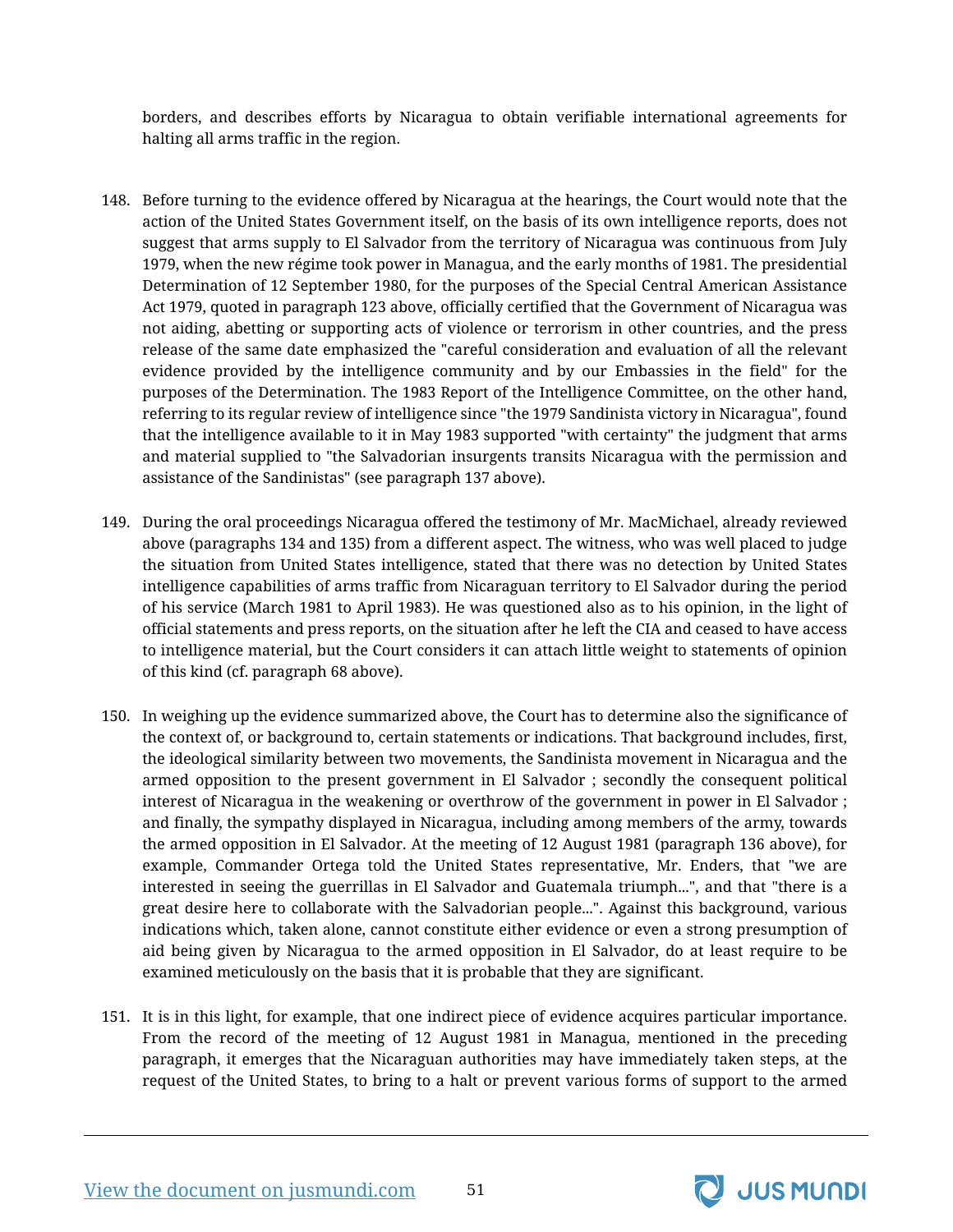opposition in El Salvador. The United States representative is there reported to have referred to steps taken by the Government of Nicaragua in March 1981 to halt the flow of arms to El Salvador, and his statement to that effect was not contradicted. According to a New York Times report (17 September 1985) Commander Ortega stated that around this time measures were taken to prevent an airstrip in Nicaragua from continuing to be used for these types of activities. This, in the Court's opinion, is an admission of certain facts, such as the existence of an airstrip designed to handle small aircraft, probably for the transport of weapons, the likely destination being El Salvador, even if the Court has not received concrete proof of such transport. The promptness with which the Nicaraguan authorities closed off this channel is a strong indication that it was in fact being used, or had been used for such a purpose.

- 152. The Court finds, in short, that support for the armed opposition in El Salvador from Nicaraguan territory was a fact up to the early months of 1981. While the Court does not possess full proof that there was aid, or as to its exact nature, its scale and its continuance until the early months of 1981, it cannot overlook a number of concordant indications, many of which were provided moreover by Nicaragua itself, from which it can reasonably infer the provision of a certain amount of aid from Nicaraguan territory. The Court has already explained (paragraphs 64, 69 and 70) the precise degree to which it intended to take account, as regards factual evidence, of statements by members of the governments of the States concerned, including those of Nicaragua. It will not return to this point.
- 153. After the early months of 1981, evidence of military aid from or through Nicaragua remains very weak. This is so despite the deployment by the United States in the region of extensive technical resources for tracking, monitoring and intercepting air, sea and land traffic, described in evidence by Mr. MacMichael and its use of a range of intelligence and information sources in a political context where, moreover, the Government had declared and recognized surveillance of Nicaragua as a "high priority". The Court cannot of course conclude from this that no transborder traffic in arms existed, although it does not seem particularly unreasonable to believe that traffic of this kind, had it been persistent and on a significant scale, must inevitably have been discovered, in view of the magnitude of the resources used for that purpose. The Court merely takes note that the allegations of arms-trafficking are not solidly established ; it has not, in any event, been able to satisfy itself that any continuing flow on a significant scale took place after the early months of 1981.
- 154. In this connection, it was claimed in the Declaration of Intervention by El Salvador that there was a "continuing flow of arms, ammunition, medicines, and clothing from Nicaragua to our country" (para. VIII), and El Salvador also affirmed the existence of "land infiltration routes between Nicaragua and El Salvador". Had evidence of this become available, it is not apparent why El Salvador, given full knowledge of an arms-flow and the routes used, could not have put an end to the traffic, either by itself or with the assistance of the United States, which has deployed such powerful resources. There is no doubt that the United States and El Salvador are making considerable effort to prevent any infiltration of weapons and any form of support to the armed opposition in El Salvador from the direction of Nicaragua. So far as the Court has been informed, however, they have not succeeded in tracing and intercepting this infiltration and these various forms of support. Consequently, it can only interpret the lack of evidence of the transborder armsflow in one of the following two ways : either this flow exists, but is neither as frequent nor as considerable as alleged by the respondent State ; or it is being carried on without the knowledge, and against the will, of a government which would rather put a stop to it. If this latter conclusion is at all valid with regard to El Salvador and the United States it must therefore be at least equally



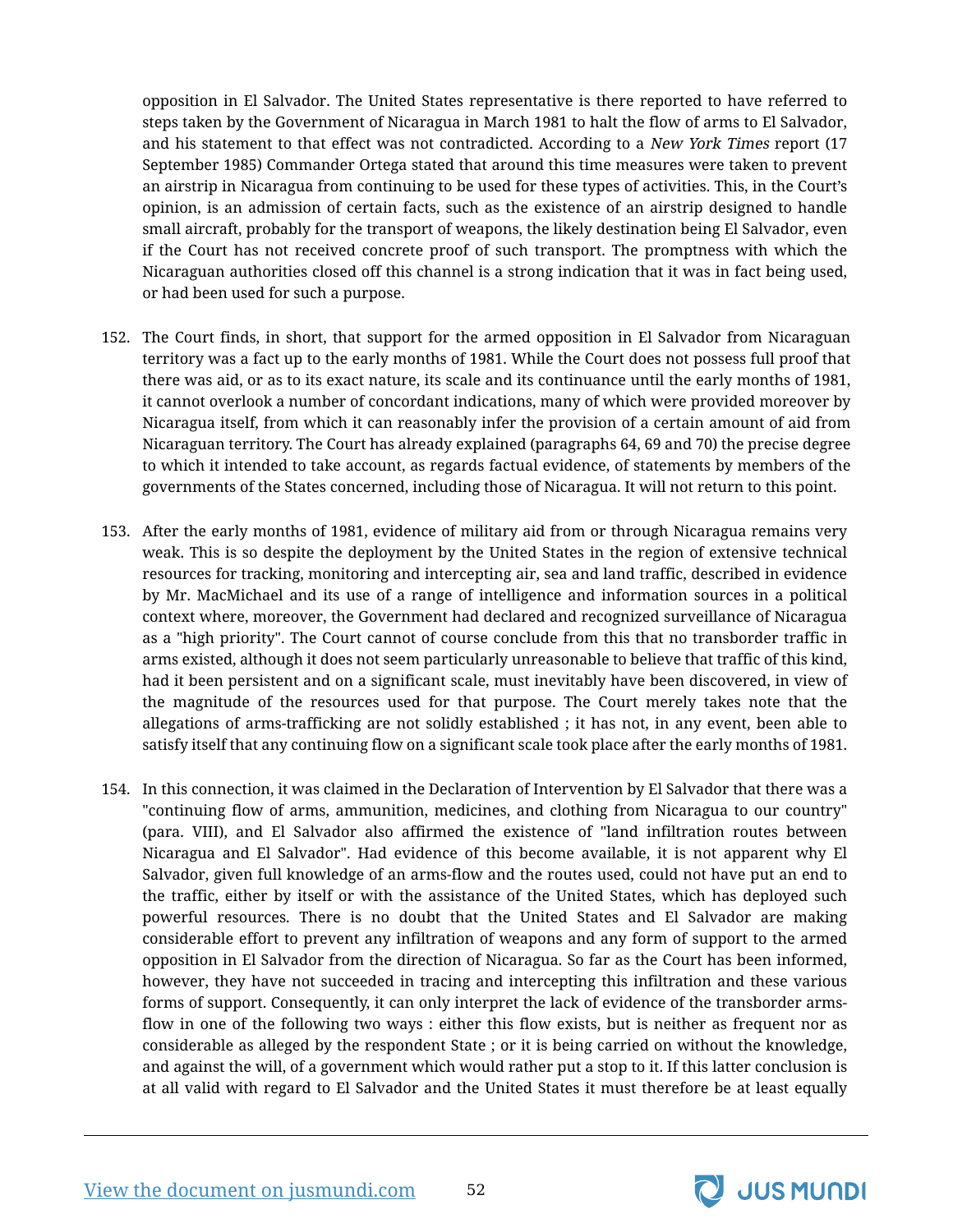valid with regard to Nicaragua.

155. Secondly, even supposing it well established that military aid is reaching the armed opposition in El Salvador from the territory of Nicaragua, it still remains to be proved that this aid is imputable to the authorities of the latter country. Indeed, the applicant State has in no way sought to conceal the possibility of weapons en route to the armed opposition in El Salvador crossing its territory but it denies that this is the result of any deliberate official policy on its part. As the Court observed in 1949 :

"it cannot be concluded from the mere fact of the control exercised by a State over its territory and waters that that State necessarily knew, or ought to have known, of any unlawful act perpetrated therein, nor yet that it necessarily knew, or should have known, the authors. This fact, by itself and apart from other circumstances, neither involves *prima facie* responsibility nor shifts the burden of proof." (Corfu Channel, I.C.J. Reports 1949, p. 18.)

Here it is relevant to bear in mind that there is reportedly a strong will for collaboration and mutual support between important elements of the populations of both El Salvador and Nicaragua, not least among certain members of the armed forces in Nicaragua. The Court sees no reason to dismiss these considerations, especially since El Salvador itself recognizes the existence in Nicaraguan coastal areas of "traditional smugglers" (Declaration, para. VIII, H), because Nicaragua is accused not so much of delivering weapons itself as of allowing them to transit through its territory ; and finally because evidence has been provided, in the report of the meeting of 12 August 1981 referred to in paragraph 136 above, of a degree of co-operation between the United States and Nicaragua for the purpose of putting a stop to these arms deliveries. The continuation of this cooperation does not seem to have depended solely on the Government of Nicaragua, for the Government of the United States, which in 1981 again raised with it the question of this traffic, this time refused to provide the Nicaraguan authorities, as it had on previous occasions, with the specific information and details that would have enabled them to call a halt to it. Since the Government of the United States has justified its refusal by claiming that any disclosure would jeopardize its sources of information, the Court has no means of assessing the reality or cogency of the undivulged evidence which the United States claimed to possess.

- 156. In passing, the Court would remark that, if this evidence really existed, the United States could be expected to have taken advantage of it in order to forestall or disrupt the traffic observed ; it could presumably for example arrange for the deployment of a strong patrol force in El Salvador and Honduras, along the frontiers of these States with Nicaragua. It is difficult to accept that it should have continued to carry out military and paramilitary activities against Nicaragua if their only purpose was, as alleged, to serve as a riposte in the exercise of the right of collective self-defence. If, on the other hand, this evidence does not exist, that, as the Court has pointed out, implies that the arms traffic is so insignificant and casual that it escapes detection even by the sophisticated techniques employed for the purpose, and that, a fortiori, it could also have been carried on unbeknown to the Government of Nicaragua, as that Government claims. These two conclusions mutually support each other.
- 157. This second hypothesis would provide the Court with a further reason for taking Nicaragua's affirmation into consideration, in that, if the flow of arms is in fact reaching El Salvador without either Honduras or El Salvador or the United States succeeding in preventing it, it would clearly be unreasonable to demand of the Government of Nicaragua a higher degree of diligence than is

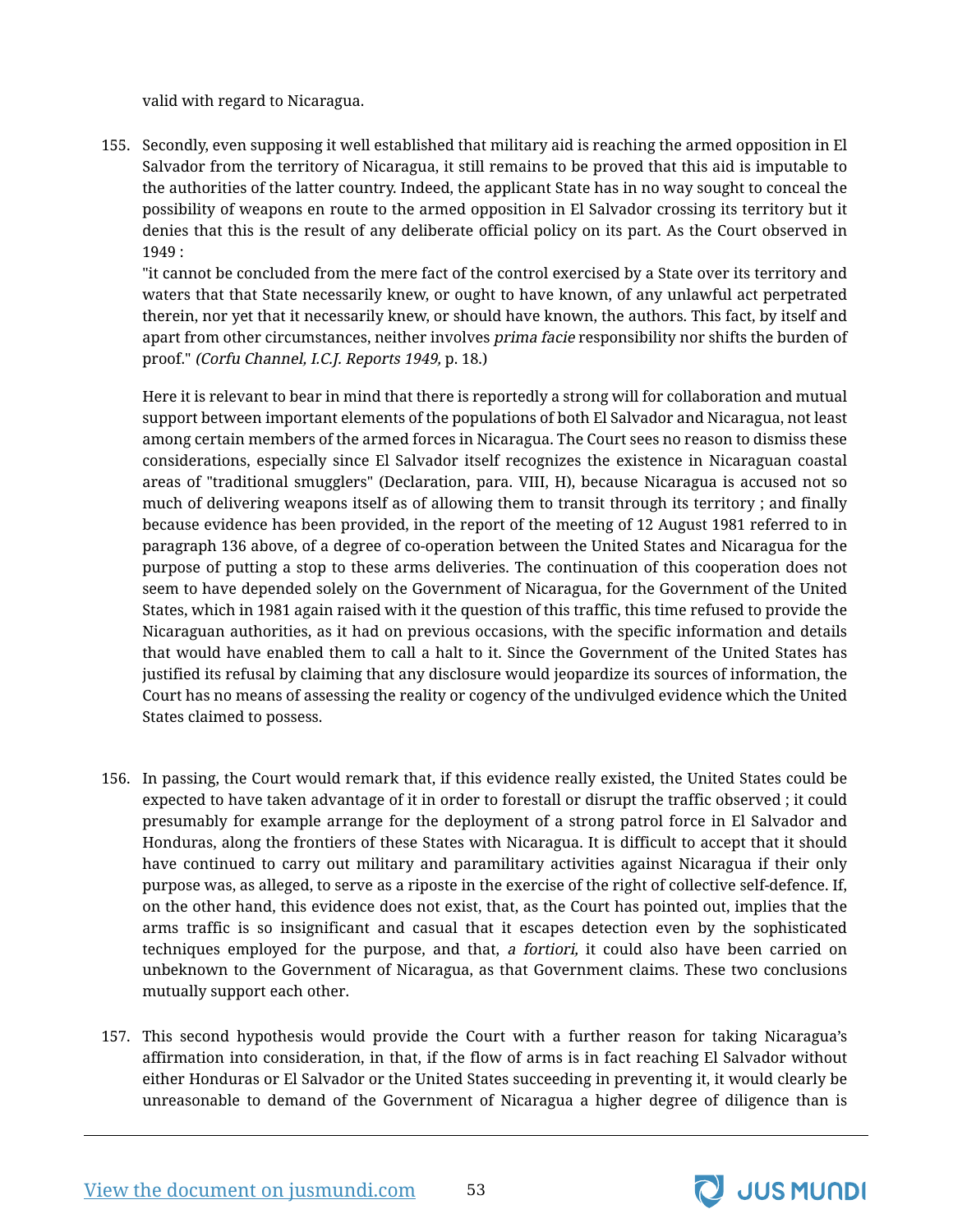achieved by even the combined efforts of the other three States. In particular, when Nicaragua is blamed for allowing consignments of arms to cross its territory, this is tantamount, where El Salvador is concerned, to an admission of its inability to stem the flow. This is revealing as to the predicament of any government, including that of Nicaragua, faced with this arms traffic : its determination to put a stop to it would be likely to fail. More especially, to the extent that some of this aid is said to be successfully routed through Honduras, this accusation against Nicaragua would also signify that Honduras, which is not suspected of seeking to assist the armed opposition in El Salvador, is providing involuntary proof that it is by no means certain that Nicaragua can combat this clandestine traffic any better than Honduras. As the means at the disposal of the governments in the region are roughly comparable, the geographical obstacles, and the intrinsic character of any clandestine arms traffic, simply show that this traffic may be carried on successfully without any complicity from governmental authorities, and even when they seek to put a stop to it. Finally, if it is true that the exceptionally extensive resources deployed by the United States have been powerless to prevent this traffic from keeping the Salvadorian armed opposition supplied, this suggests even more clearly how powerless Nicaragua must be with the much smaller resources at its disposal for subduing this traffic if it takes place on its territory and the authorities endeavour to put a stop to it.

- 158. Confining itself to the regional States concerned, the Court accordingly considers that it is scarcely possible for Nicaragua's responsibility for an arms traffic taking place on its territory to be automatically assumed while the opposite assumption is adopted with regard to its neighbours in respect of similar traffic. Having regard to the circumstances characterizing this part of Central America, the Court considers it more realistic, and consistent with the probabilities, to recognize that an activity of that nature, if on a limited scale, may very well be pursued unbeknown to the territorial government.
- 159. It may be objected that the Nicaraguan authorities are alleged to have declared on various occasions that military assistance to the armed opposition in El Salvador was part of their official policy. The Court has already indicated that it is unable to give weight to alleged statements to that effect of which there is insufficient evidence. In the report of the diplomatic talks held on 12 August 1981 at Managua, Commander Ortega did not in any sense promise to cease sending arms, but, on the contrary, said on the one hand that Nicaragua had taken immediate steps to put a stop to it once precise information had been given and, on the other hand, expressed inability to take such steps where Nicaragua was not provided with information enabling that traffic to be located. The Court would further observe that the four draft treaties submitted by Nicaragua within the Contadora process in 1983 (quoted in paragraph 139 above) do not constitute an admission by Nicaragua of the supply of assistance to the armed opposition in El Salvador, but simply make provision for the future in the context of the inter-American system, in which a State is prohibited from assisting the armed opposition within another State.
- 160. On the basis of the foregoing, the Court is satisfied that, between July 1979, the date of the fall of the Somoza régime in Nicaragua, and the early months of 1981, an intermittent flow of arms was routed via the territory of Nicaragua to the armed opposition in El Salvador. On the other hand, the evidence is insufficient to satisfy the Court that, since the early months of 1981, assistance has continued to reach the Salvadorian armed opposition from the territory of Nicaragua on any significant scale, or that the Government of Nicaragua was responsible for any flow of arms at either period.

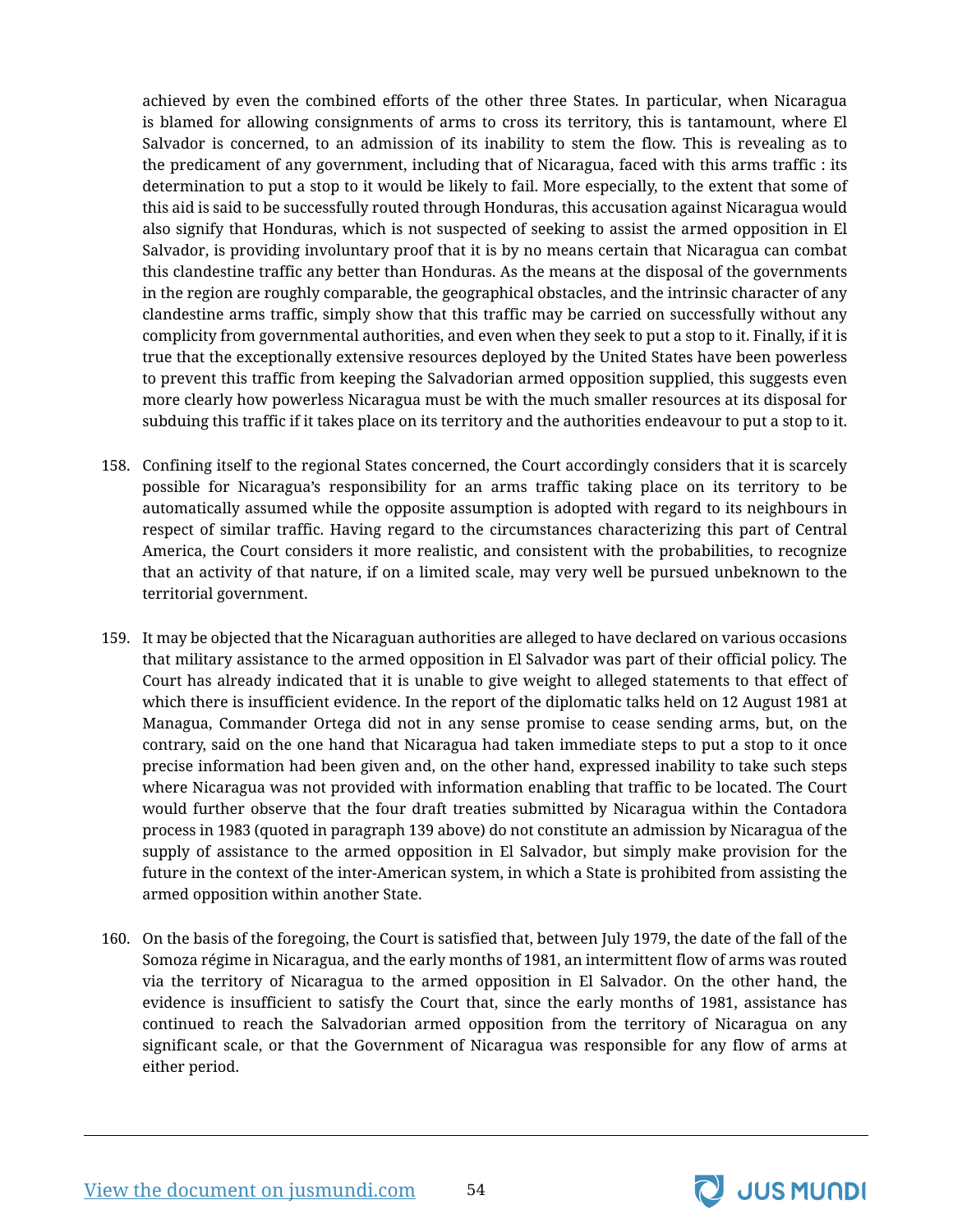- 161. The Court therefore turns to the claim that Nicaragua has been responsible for cross-border military attacks on Honduras and Costa Rica. The United States annexed to its Counter-Memorial on jurisdiction, *inter alia*, a document entitled "Resumé of Sandinista Aggression in Honduran Territory in 1982" issued by the Press and Information Officer of the Honduran Ministry of Foreign Relations on 23 August 1982. That document listed 35 incidents said to involve violations of Honduran territory, territorial waters or airspace, attacks on and harassment of the Honduran population or Honduran patrols, between 30 January 1982 and 21 August 1982. Also attached to the Counter-Memorial were copies of diplomatic Notes from Honduras to Nicaragua protesting at other incidents stated to have occurred in June/July 1983 and July 1984. The Court has no information as to whether Nicaragua replied to these communications, and if so in what terms.
- 162. With regard to Costa Rica, the United States has supplied the text of diplomatic Notes of protest from Costa Rica to Nicaragua concerning incidents in September 1983, February 1984 and April 1984, and a Note from Costa Rica to the Foreign Ministers of Colombia, Mexico, Panama and Venezuela, referring to an incident of 29 April 1984, and requesting the sending of a mission of observers. Again, the Court has no information as to the contemporary reaction of Nicaragua to these allegations ; from press reports it appears that the matter was later amicably settled.
- 163. As the Court has already observed (paragraphs 130 to 131 above), both the Parties have addressed themselves primarily to the question of aid by the Government of Nicaragua to the armed opposition in El Salvador, and the question of aggression directed against Honduras and Costa Rica has fallen somewhat into the background. Nevertheless the allegation that such aggression affords a basis for the exercise by the United States of the right of collective self-defence remains on the record ; and the Court has to note that Nicaragua has not taken the opportunity during the proceedings of expressly refuting the assertion that it has made cross-border military attacks on the territory of those two States. At the opening of the hearings in 1984 on the questions of jurisdiction and admissibility, the Agent of Nicaragua referred to the "supposed armed attacks of Nicaragua against its neighbours", and proceeded to "reiterate our denial of these accusations which in any case we will amply address in the merits phase of these proceedings". However, the declaration of the Nicaraguan Foreign Minister annexed to the Memorial on the merits filed on 30 April 1985, while repudiating the accusation of support for the armed opposition in El Salvador, did not refer at all to the allegation of border incidents involving Honduras and Costa Rica.
- 164. The Court, while not as fully informed on the question as it would wish to be, therefore considers as established the fact that certain transborder military incursions into the territory of Honduras and Costa Rica are imputable to the Government of Nicaragua. The Court is also aware of the fact that the FDN operates along the Nicaraguan border with Honduras, and the ARDE operates along the border with Costa Rica.
- 165. In view of the assertion by the United States that it has acted in exercise of the right of collective self-defence for the protection of El Salvador, Honduras and Costa Rica, the Court has also to consider the evidence available on the question whether those States, or any of them, made a request for such protection. In its Counter-Memorial on jurisdiction and admissibility, the United States informed the Court that

"El Salvador, Honduras, and Costa Rica have each sought outside assistance, principally from the United States, in their self-defense against Nicaragua's aggression. Pursuant to the inherent right

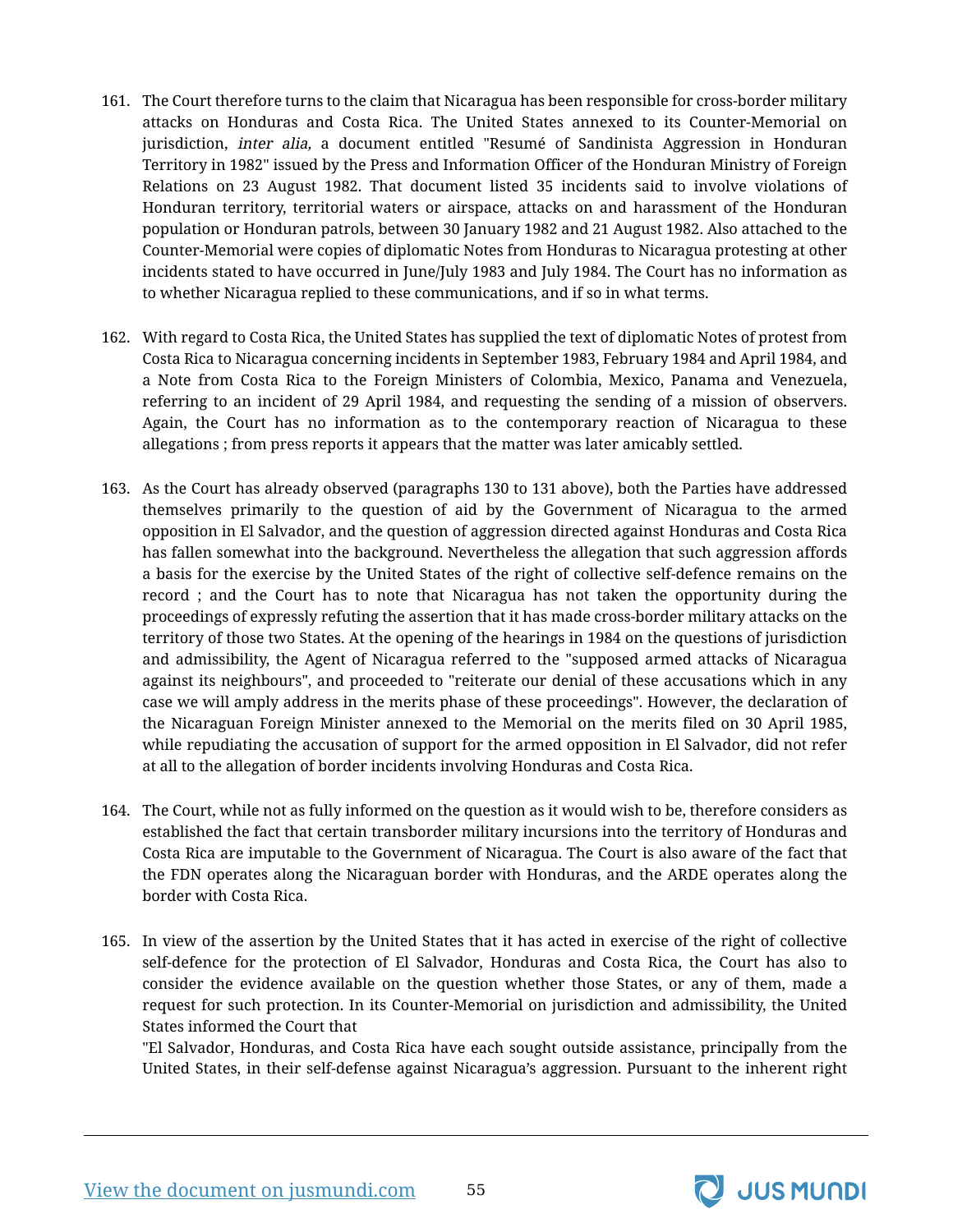of individual and collective self-defense, and in accordance with the terms of the Inter-American Treaty of Reciprocal Assistance, the United States has responded to these requests."

No indication has however been given of the dates on which such requests for assistance were made. The affidavit of Mr. Shultz, Secretary of State, dated 14 August 1984 and annexed to the United States CounterMemorial on jurisdiction and admissibility, while asserting that the United States is acting in accord with the provisions of the United Nations Charter, and pursuant to the inherent right of self defence, makes no express mention of any request for assistance by the three States named. El Salvador, in its Declaration of Intervention in the present proceedings of 15 August 1984, stated that, faced with Nicaraguan aggression,

"we have been called upon to defend ourselves, but our own economic and military capability is not sufficient to face any international apparatus that has unlimited resources at its disposal, and we have, therefore, requested support and assistance from abroad. It is our natural, inherent right under Article 51 of the Charter of the United Nations to have recourse to individual and collective acts of selfdefence. It was with this in mind that President Duarte, during a recent visit to the United States and in discussions with United States congressmen, reiterated the importance of this assistance for our defence from the United States and the democratic nations of the world." (Para. XII.)

Again, no dates are given, but the Declaration continues "This was also done by the Revolutionary Junta of Government and the Government of President Magana", i.e., between October 1979 and December 1980, and between April 1982 and June 1984.

166. The Court however notes that according to the report, supplied by the Agent of Nicaragua, of the meeting on 12 August 1981 between President Ortega of Nicaragua and Mr. Enders, the latter is reported to have referred to action which the United States might take "if the arms race in Central America is built up to such a point that some of your [sc. Nicaragua's] neighbours in Central America seek protection from us under the Inter-American Treaty [of Reciprocal Assistance]".

This remark might be thought to carry the implication that no such request had yet been made. Admittedly, the report of the meeting is a unilateral one, and its accuracy cannot be assumed as against the United States. In conjunction with the lack of direct evidence of a formal request for assistance from any of the three States concerned to the United States, the Court considers that this report is not entirely without significance.

167. Certain events which occurred at the time of the fall of the régime of President Somoza have next to be mentioned, since reliance has been placed on them to support a contention that the present Government of Nicaragua is in violation of certain alleged assurances given by its immediate predecessor, the Government of National Reconstruction, in 1979. From the documents made available to the Court, at its request, by Nicaragua, it appears that what occurred was as follows. On 23 June 1979, the Seventeenth Meeting of Consultation of Ministers of Foreign Affairs of the Organization of American States adopted by majority, over the negative vote of, inter alios, the representative of the Somoza government of Nicaragua, a resolution on the subject of Nicaragua. By that resolution after declaring that "the solution of the serious problem is exclusively within the



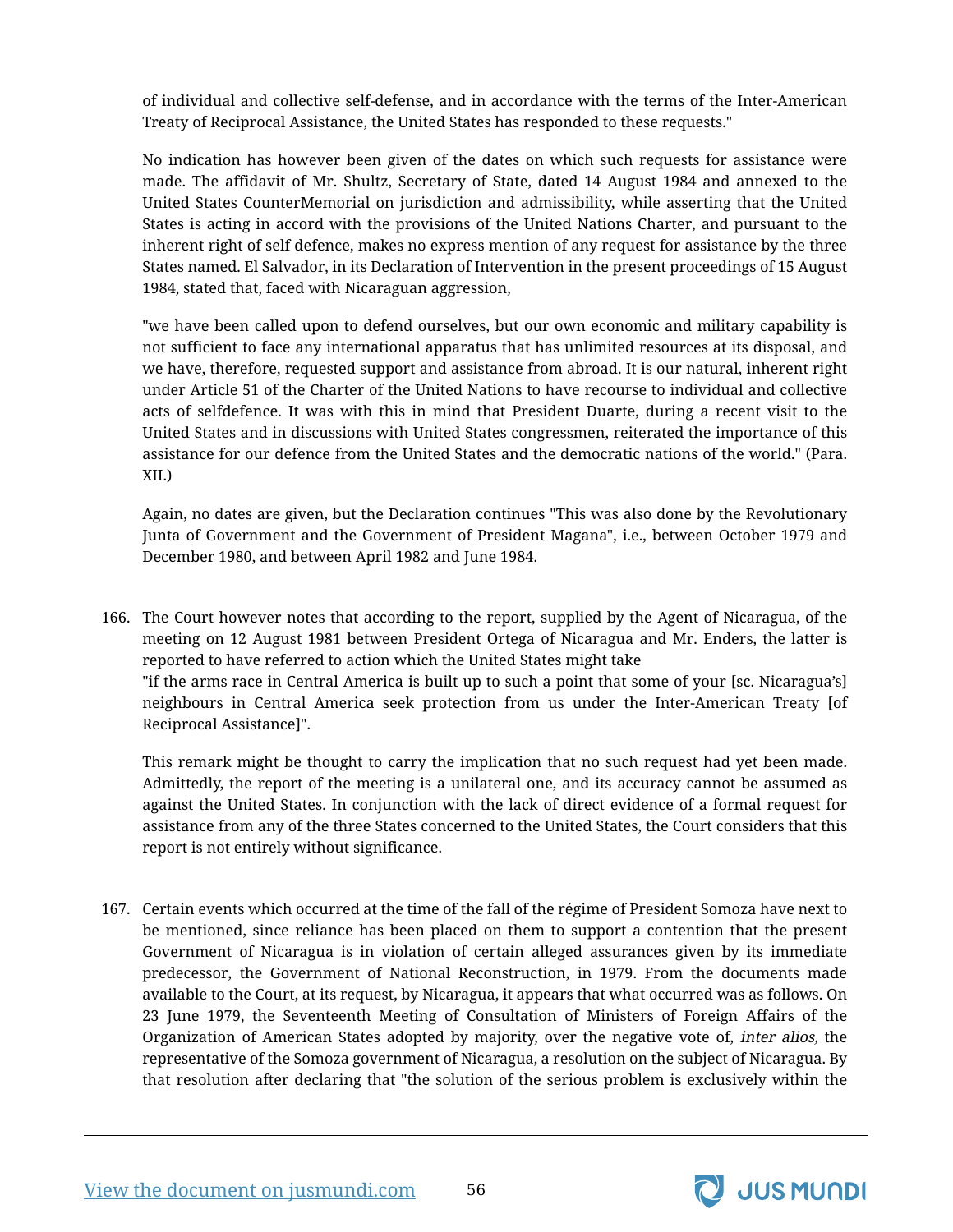jurisdiction of the people of Nicaragua", the Meeting of Consultation declared

"That in the view of the Seventeenth Meeting of Consultation of Ministers of Foreign Affairs this solution should be arrived at on the basis of the following :

1. Immediate and definitive replacement of the Somoza régime.

2. Installation in Nicaraguan territory of a democratic government, the composition of which should include the principal representative groups which oppose the Somoza régime and which reflects the free will of the people of Nicaragua.

3. Guarantee of the respect for human rights of all Nicaraguans without exception.

4. The holding of free elections as soon as possible, that will lead to the establishment of a truly democratic government that guarantees peace, freedom, and justice."

On 12 July 1979, the five members of the Nicaraguan "Junta of the Government of National Reconstruction" sent from Costa Rica a telegram to the Secretary-General of the Organization of American States, communicating the "Plan of the Government of National Reconstruction to Secure Peace". The telegram explained that the plan had been developed on the basis of the Resolution of the Seventeenth Meeting of Consultation ; in connection with that plan, the Junta members stated that they wished to "ratify" (ratificar) some of the "goals that have inspired their government". These included, first

"our firm intention to establish full observance of human rights in our country in accordance with the United Nations Universal Declaration of the Rights of Man *[sic]*, and the Charter on Human Rights of the Organization of American States" ;

the Inter-American Commission on Human Rights was invited "to visit our country as soon as we are installed in our national territory". A further goal was

"the plan to call the first free elections our country has known in this century, so that Nicaraguans can elect their representatives to the city councils and to a constituent assembly, and later elect the country's highest authorities".

The Plan to Secure Peace provided for the Government of National Reconstruction, as soon as established, to decree a Fundamental Statute and an Organic Law, and implement the Program of the Government of National Reconstruction. Drafts of these texts were appended to the Plan ; they were enacted into law on 20 July 1979 and 21 August 1979.

168. In this connection, the Court notes that, since thus announcing its objectives in 1979, the Nicaraguan Government has in fact ratified a number of international instruments on human rights. At the invitation of the Government of Nicaragua, the Inter-American Commission on Human Rights visited Nicaragua and compiled two reports (OEA/Ser.L/ V/11.53 and 62). A state of emergency was declared by the Nicaraguan Government (and notified to the United Nations Secretary-General) in July 1979, and was re-declared or extended on a number of subsequent occasions. On 4 November 1984, presidential and legislative elections were held, in the presence of foreign observers ; seven political parties took part in the election, while three parties abstained from taking part on the ground that the conditions were unsatisfactory.

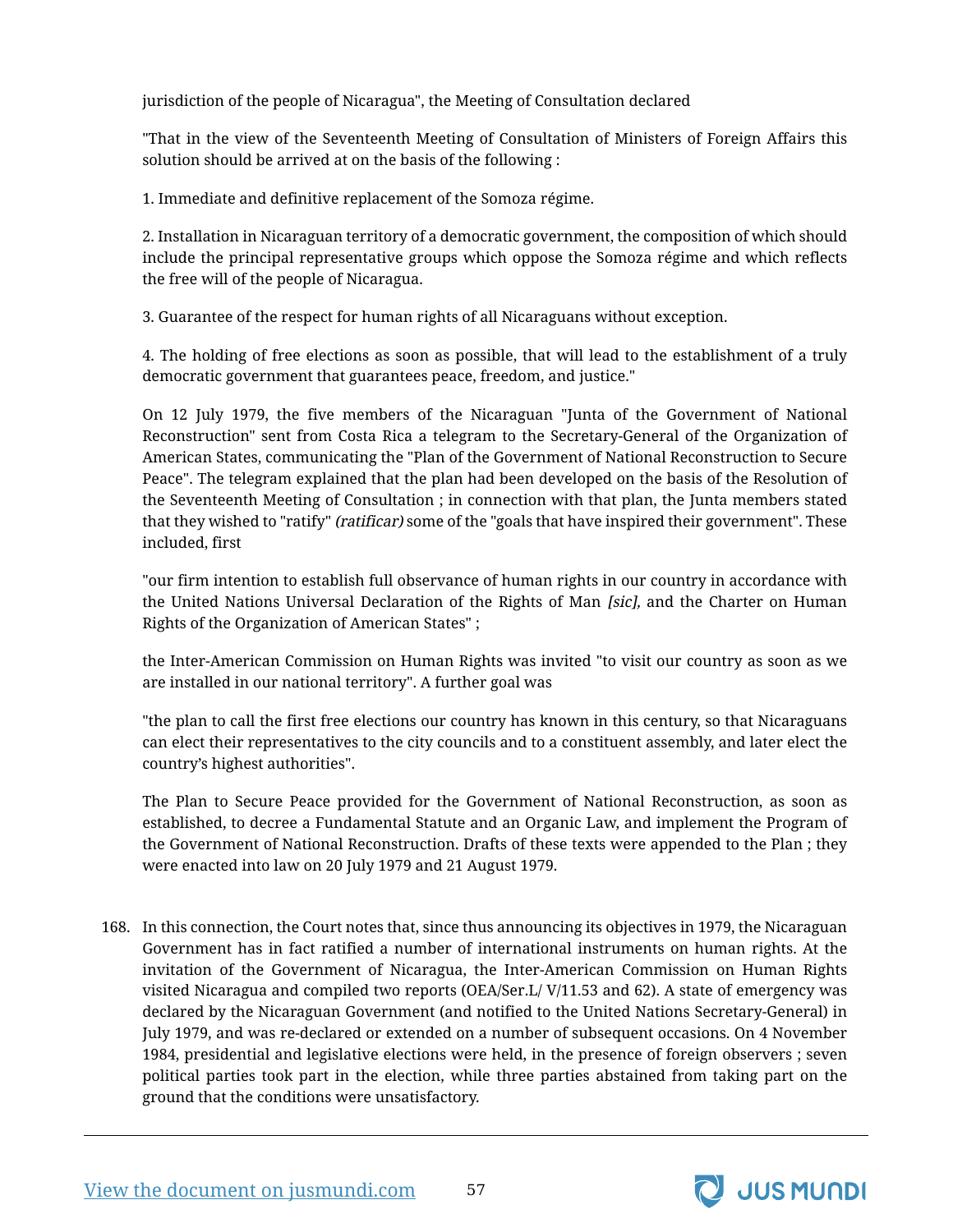169. The view of the United States as to the legal effect of these events is reflected in, for example, a Report submitted to Congress by President Reagan on 10 April 1985 in connection with finance for the *contras*. It was there stated that one of the changes which the United States was seeking from the Nicaraguan Government was :

"implementation of Sandinista commitment to the Organization of American States to political pluralism, human rights, free elections, non-alignment, and a mixed economy".

A fuller statement of those views is contained in a formal finding by Congress on 29 July 1985, to the following effect :

"(A) the Government of National Reconstruction of Nicaragua formally accepted the June 23,1979, resolution as a basis for resolving the Nicaraguan conflict in its 'Plan to Achieve Peace' which was submitted to the Organization of American States on July 12, 1979 ;

(B) the June 23, 1979, resolution and its acceptance by the Government of National Reconstruction of Nicaragua was the formal basis for the removal of the Somoza régime and the installation of the Government of National Reconstruction ;

(C) the Government of National Reconstruction, now known as the Government of Nicaragua and controlled by the Frente Sandinista (the FSLN), has flagrantly violated the provisions of the June 23, 1979, resolution, the rights of the Nicaraguan people, and the security of the nations in the region, in that it —

(i) no longer includes the democratic members of the Government of National Reconstruction in the political process ;

(ii) is not a government freely elected under conditions of freedom of the press, assembly, and organization, and is not recognized as freely elected by its neighbors, Costa Rica, Honduras, and El Salvador ;

(iii) has taken significant steps towards establishing a totalitarian Communist dictatorship, including the formation of FSLN neighborhood watch committees and the enactment of laws that violate human rights and grant undue executive power ;

(iv) has committed atrocities against its citizens as documented in reports by the Inter-American Commission on Human Rights of the Organization of American States ;

(v) has aligned itself with the Soviet Union and Soviet allies, including the German Democratic Republic, Bulgaria, Libya, and the Palestine Liberation Organization;

(vi) has committed and refuses to cease aggression in the form of armed subversion against its neighbors in violation of the Charter of the United Nations, the Charter of the Organization of American States, the Inter-American Treaty of Reciprocal Assistance, and the 1965 United Nations General Assembly Declaration on Intervention ; and

(vii) has built up an army beyond the needs of immediate selfdefense, at the expense of the needs of the Nicaraguan people and about which the nations of the region have expressed deepest concern."

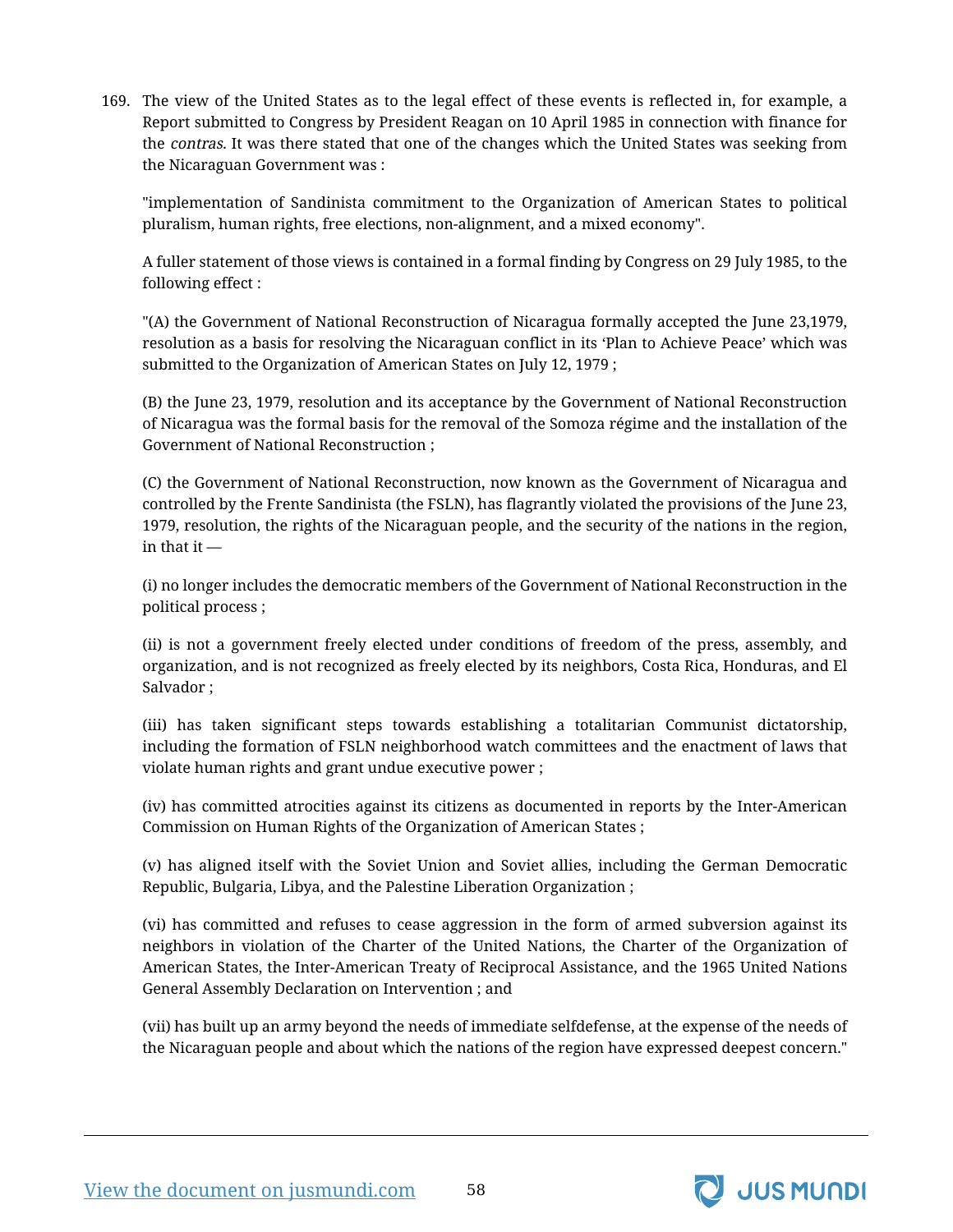170. The resolution goes on to note the belief expressed by Costa Rica, El Salvador and Honduras that "their peace and freedom is not safe so long as the Government of Nicaragua excludes from power most of Nicaragua's political leadership and is controlled by a small sectarian party, without regard to the will of the majority of Nicaraguans"

## and adds that

"the United States, given its role in the installation of the current Government of Nicaragua, has a special responsibility regarding the implementation of the commitments made by that Government in 1979, especially to those who fought against Somoza to bring democracy to Nicaragua with United States support".

Among the findings as to the "Resolution of the Conflict" is the statement that the Congress

"supports the Nicaraguan democratic resistance in its efforts to peacefully resolve the Nicaraguan conflict and to achieve the fulfillment of the Government of Nicaragua's solemn commitments to the Nicaraguan people, the United States, and the Organization of American States".

From the transcripts of speeches and press conferences supplied to the Court by Nicaragua, it is clear that the resolution of Congress expresses a view shared by the President of the United States, who is constitutionally responsible for the foreign policy of the United States.

- 171. The question whether the alleged violations by the Nicaraguan Government of the 1979 Resolution of the Organization of American States Meeting of Consultation, listed in paragraph 169, are relied on by the United States Government as legal justifications of its conduct towards Nicaragua, or merely as political arguments, will be examined later in the present Judgment. It may however be observed that the resolution clearly links United States support for the contras to the breaches of what the United States regards as the "solemn commitments" of the Government of Nicaragua.
- 172. The Court has now to turn its attention to the question of the law applicable to the present dispute. In formulating its view on the significance of the United States multilateral treaty reservation, the Court has reached the conclusion that it must refrain from applying the multilateral treaties invoked by Nicaragua in support of its claims, without prejudice either to other treaties or to the other sources of law enumerated in Article 38 of the Statute. The first stage in its determination of the law actually to be applied to this dispute is to ascertain the consequences of the exclusion of the applicability of the multilateral treaties for the definition of the content of the customary international law which remains applicable.
- 173. According to the United States, these consequences are extremely wide-ranging. The United States has argued that :

"Just as Nicaragua's claims allegedly based on 'customary and general international law' cannot be determined without recourse to the United Nations Charter as the principal source of that law, they also cannot be determined without reference to the 'particular international law' established by multilateral conventions in force among the parties."

The United States contends that the only general and customary international law on which Nicaragua can base its claims is that of the Charter : in particular, the Court could not, it is said,

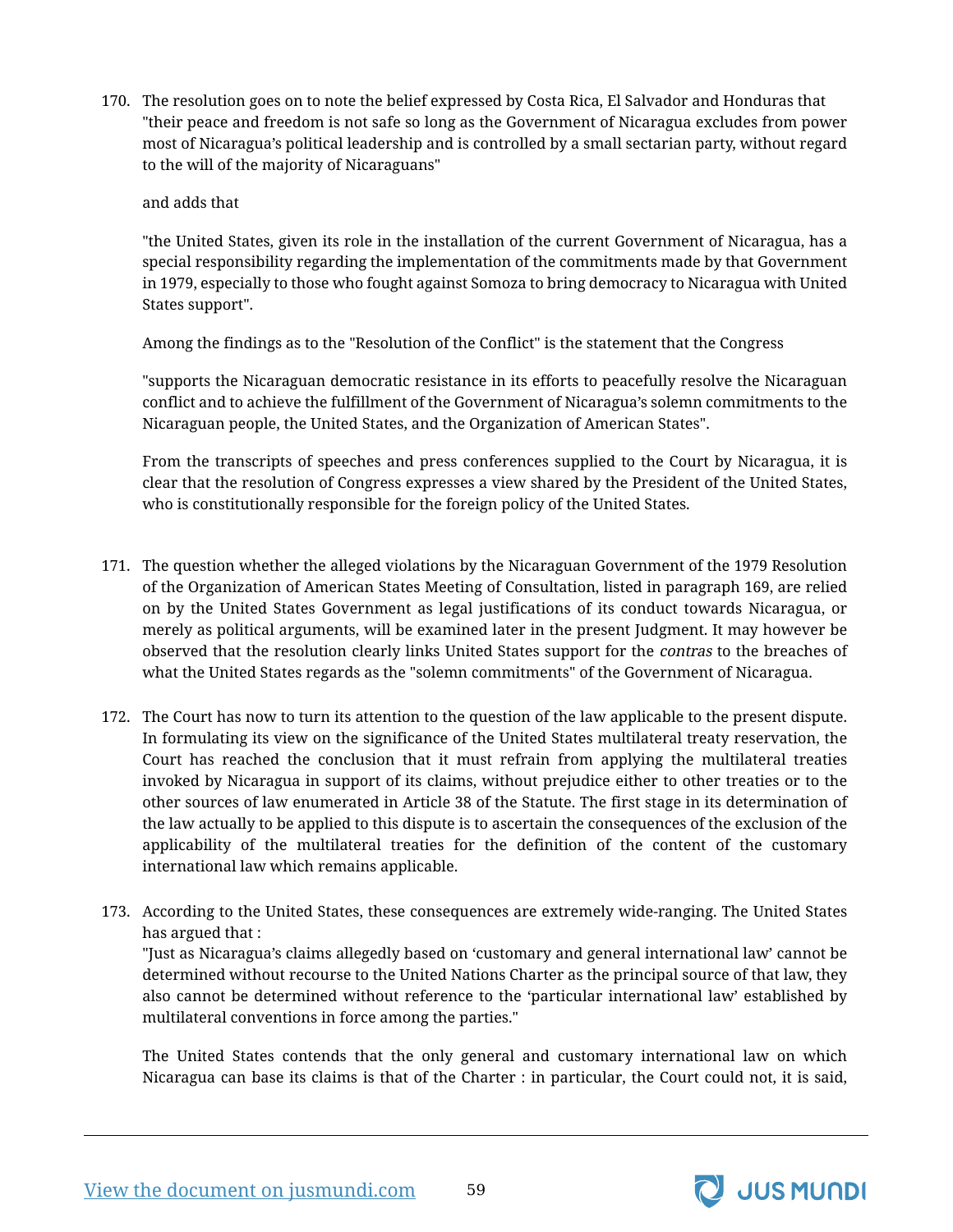consider the lawfulness of an alleged use of armed force without referring to the "principal source of the relevant international law", namely, [Article 2, paragraph 4, of the United Nations Charter](https://jusmundi.com/en/document/h/QU40cHZUZkJRUURFNUNJWUNndHJFcWhNYjU4bjZhdUJzZHFrbFNOL1J5WEVMalpaUjBGY2dOWWJ3TDlBVndvL014ZVg4SXpoektzUSsyaUl4bS9nbWo5NU9TZm1SWlZGUE9RM3MzcmpuOGVJdHNsMlR6Nm1NTk5EaTE2TzJtZDk=). In brief, in a more general sense "the provisions of the United Nations Charter relevant here subsume and supervene related principles of customary and general international law". The United States concludes that "since the multilateral treaty reservation bars adjudication of claims based on those treaties, it bars all of Nicaragua's claims". Thus the effect of the reservation in question is not, it is said, merely to prevent the Court from deciding upon Nicaragua's claims by applying the multilateral treaties in question ; it further prevents it from applying in its decision any rule of customary international law the content of which is also the subject of a provision in those multilateral treaties.

174. In its Judgment of 26 November 1984, the Court has already commented briefly on this line of argument. Contrary to the views advanced by the United States, it affirmed that it "cannot dismiss the claims of Nicaragua under principles of customary and general international law, simply because such principles have been enshrined in the texts of the conventions relied upon by Nicaragua. The fact that the above-mentioned principles, recognized as such, have been codified or embodied in multilateral conventions does not mean that they cease to exist and to apply as principles of customary law, even as regards countries that are parties to such conventions. Principles such as those of the non-use of force, nonintervention, respect for the independence and territorial integrity of States, and the freedom of navigation, continue to be binding as part of customary international law, despite the operation of provisions of conventional law in which they have been incorporated." (I.C.J. Reports 1984, p. 424, para. 73.)

Now that the Court has reached the stage of a decision on the merits, it must develop and refine upon these initial remarks. The Court would observe that, according to the United States argument, it should refrain from applying the rules of customary international law because they have been "subsumed" and "supervened" by those of international treaty law, and especially those of the United Nations Charter. Thus the United States apparently takes the view that the existence of principles in the United Nations Charter precludes the possibility that similar rules might exist independently in customary international law, either because existing customary rules had been incorporated into the Charter, or because the Charter influenced the later adoption of customary rules with a corresponding content.

175. The Court does not consider that, in the areas of law relevant to the present dispute, it can be claimed that all the customary rules which may be invoked have a content exactly identical to that of the rules contained in the treaties which cannot be applied by virtue of the United States reservation. On a number of points, the areas governed by the two sources of law do not exactly overlap, and the substantive rules in which they are framed are not identical in content. But in addition, even if a treaty norm and a customary norm relevant to the present dispute were to have exactly the same content, this would not be a reason for the Court to take the view that the operation of the treaty process must necessarily deprive the customary norm of its separate applicability. Nor can the multilateral treaty reservation be interpreted as meaning that, once applicable to a given dispute, it would exclude the application of any rule of customary international law the content of which was the same as, or analogous to, that of the treaty-law rule which had caused the reservation to become effective.



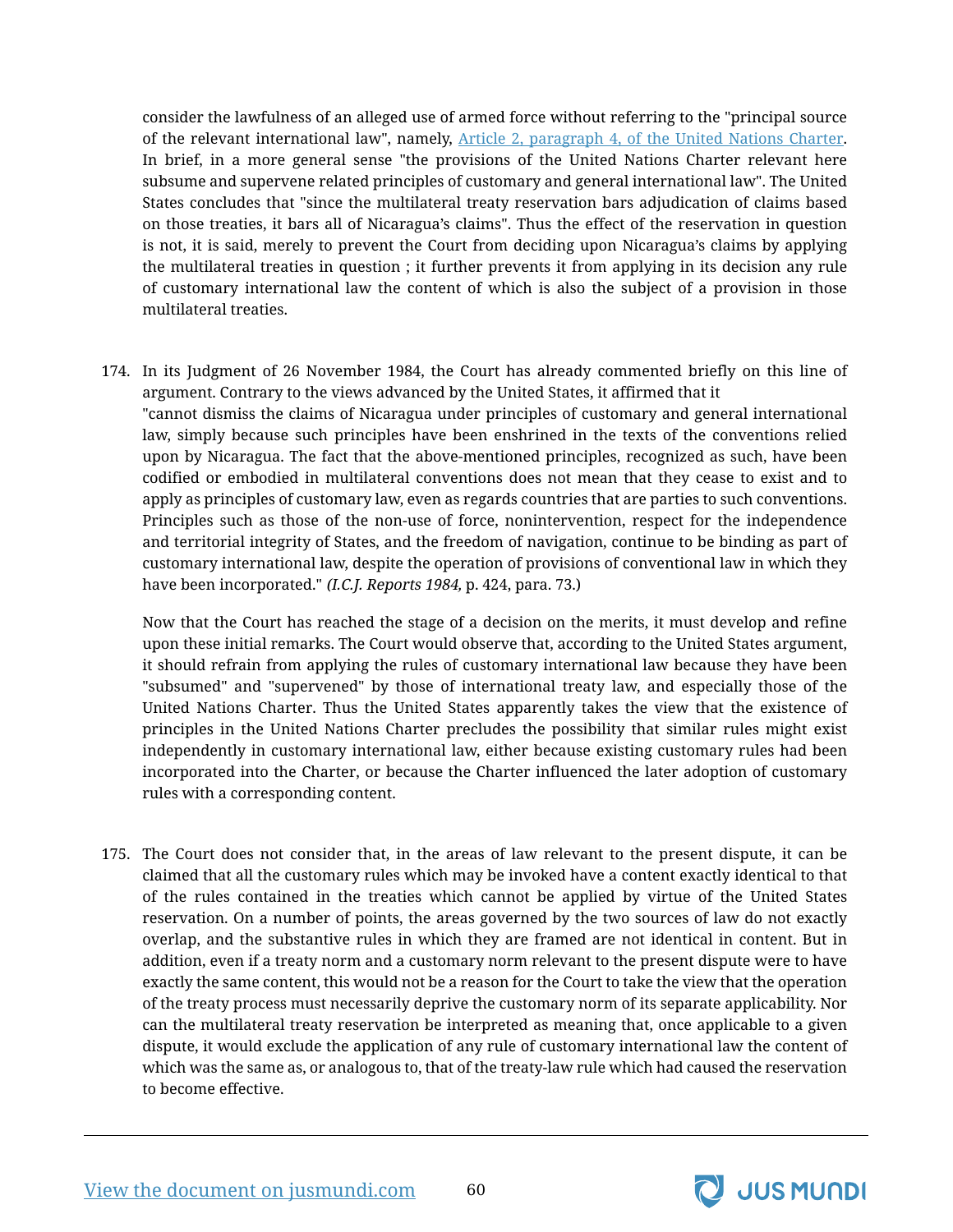- 176. As regards the suggestion that the areas covered by the two sources of law are identical, the Court observes that the United Nations Charter, the convention to which most of the United States argument is directed, by no means covers the whole area of the regulation of the use of force in international relations. On one essential point, this treaty itself refers to pre-existing customary international law ; this reference to customary law is contained in the actual text of Article 51, which mentions the "inherent right" (in the French text the "droit naturel") of individual or collective selfdefence, which "nothing in the present Charter shall impair" and which applies in the event of an armed attack. The Court therefore finds that Article 51 of the Charter is only meaningful on the basis that there is a "natural" or "inherent" right of self-defence, and it is hard to see how this can be other than of a customary nature, even if its present content has been confirmed and influenced by the Charter. Moreover the Charter, having itself recognized the existence of this right, does not go on to regulate directly all aspects of its content. For example, it does not contain any specific rule whereby self-defence would warrant only measures which are proportional to the armed attack and necessary to respond to it, a rule well established in customary international law. Moreover, a definition of the "armed attack" which, if found to exist, authorizes the exercise of the "inherent right" of self-defence, is not provided in the Charter, and is not part of treaty law. It cannot therefore be held that Article 51 is a provision which "subsumes and supervenes" customary international law. It rather demonstrates that in the field in question, the importance of which for the present dispute need hardly be stressed, customary international law continues to exist alongside treaty law. The areas governed by the two sources of law thus do not overlap exactly, and the rules do not have the same content. This could also be demonstrated for other subjects, in particular for the principle of non-intervention.
- 177. But as observed above (paragraph 175), even if the customary norm and the treaty norm were to have exactly the same content, this would not be a reason for the Court to hold that the incorporation of the customary norm into treaty-law must deprive the customary norm of its applicability as distinct from that of the treaty norm. The existence of identical rules in international treaty law and customary law has been clearly recognized by the Court in the North Sea Continental Shelf cases. To a large extent, those cases turned on the question whether a rule enshrined in a treaty also existed as a customary rule, either because the treaty had merely codified the custom, or caused it to "crystallize", or because it had influenced its subsequent adoption. The Court found that this identity of content in treaty law and in customary international law did not exist in the case of the rule invoked, which appeared in one article of the treaty, but did not suggest that such identity was debarred as a matter of principle : on the contrary, it considered it to be clear that certain other articles of the treaty in question "were... regarded as reflecting, or as crystallizing, received or at least emergent rules of customary international law" (I.C.J. Reports 1969, p. 39, para. 63). More generally, there are no grounds for holding that when customary international law is comprised of rules identical to those of treaty law, the latter "supervenes" the former, so that the customary international law has no further existence of its own.
- 178. There are a number of reasons for considering that, even if two norms belonging to two sources of international law appear identical in content, and even if the States in question are bound by these rules both on the level of treaty-law and on that of customary international law, these norms retain a separate existence. This is so from the standpoint of their applicability. In a legal dispute affecting two States, one of them may argue that the applicability of a treaty rule to its own conduct depends on the other State's conduct in respect of the application of other rules, on other subjects, also included in the same treaty. For example, if a State exercises its right to terminate or suspend the

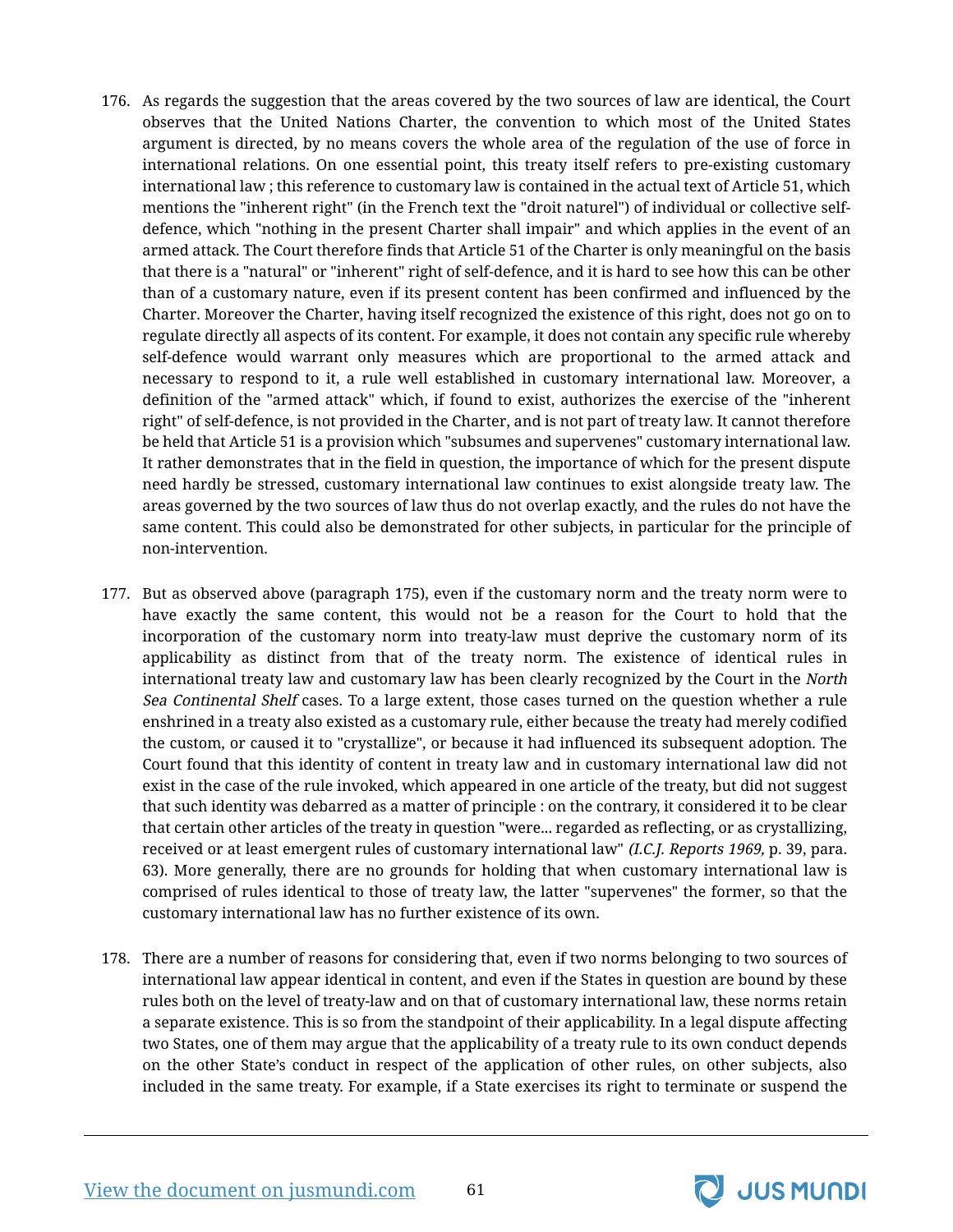operation of a treaty on the ground of the violation by the other party of a "provision essential to the accomplishment of the object or purpose of the treaty" (in the words of Art. 60, para. 3  $(b)$ , of the Vienna Convention on the Law of Treaties), it is exempted, vis-à-vis the other State, from a rule of treaty-law because of the breach by that other State of a different rule of treaty-law. But if the two rules in question also exist as rules of customary international law, the failure of the one State to apply the one rule does not justify the other State in declining to apply the other rule. Rules which are identical in treaty law and in customary international law are also distinguishable by reference to the methods of interpretation and application. A State may accept a rule contained in a treaty not simply because it favours the application of the rule itself, but also because the treaty establishes what that State regards as desirable institutions or mechanisms to ensure implementation of the rule. Thus, if that rule parallels a rule of customary international law, two rules of the same content are subject to separate treatment as regards the organs competent to verify their implementation, depending on whether they are customary rules or treaty rules. The present dispute illustrates this point.

- 179. It will therefore be clear that customary international law continues to exist and to apply, separately from international treaty law, even where the two categories of law have an identical content. Consequently, in ascertaining the content of the customary international law applicable to the present dispute, the Court must satisfy itself that the Parties are bound by the customary rules in question ; but the Court is in no way bound to uphold these rules only in so far as they differ from the treaty rules which it is prevented by the United States reservation from applying in the present dispute.
- 180. The United States however presented a further argument, during the proceedings devoted to the question of jurisdiction and admissibility, in support of its contention that the multilateral treaty reservation debars the Court from considering the Nicaraguan claims based on customary international law. The United States observed that the multilateral treaties in question contain legal standards specifically agreed between the Parties to govern their mutual rights and obligations, and that the conduct of the Parties will continue to be governed by these treaties, irrespective of what the Court may decide on the customary law issue, because of the principle of pacta sunt servanda. Accordingly, in the contention of the United States, the Court cannot properly adjudicate the mutual rights and obligations of the two States when reference to their treaty rights and obligations is barred ; the Court would be adjudicating those rights and obligations by standards other than those to which the Parties have agreed to conduct themselves in their actual international relations.
- 181. The question raised by this argument is whether the provisions of the multilateral treaties in question, particularly the United Nations Charter, diverge from the relevant rules of customary international law to such an extent that a judgment of the Court as to the rights and obligations of the parties under customary law, disregarding the content of the multilateral treaties binding on the parties, would be a wholly academic exercise, and not "susceptible of any compliance or execution whatever" (Northern Cameroons, I.C.J. Reports 1963, p. 37). The Court does not consider that this is the case. As already noted, on the question of the use of force, the United States itself argues for a complete identity of the relevant rules of customary international law with the provisions of the Charter. The Court has not accepted this extreme contention, having found that on a number of points the areas governed by the two sources of law do not exactly overlap, and the substantive rules in which they are framed are not identical in content (paragraph 174 above). However, so far from having constituted a marked departure from a customary international law



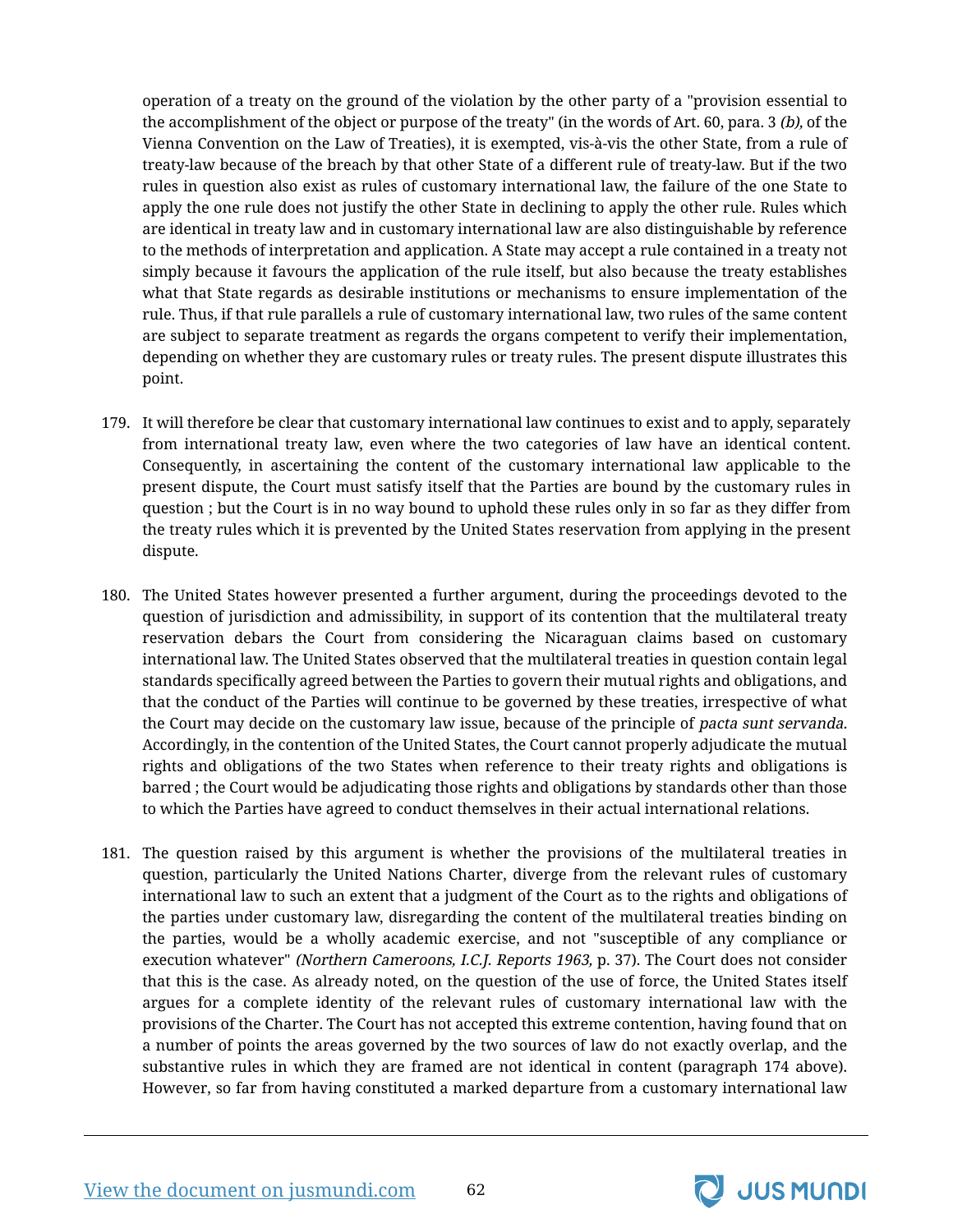which still exists unmodified, the Charter gave expression in this field to principles already present in customary international law, and that law has in the subsequent four decades developed under the influence of the Charter, to such an extent that a number of rules contained in the Charter have acquired a status independent of it. The essential consideration is that both the Charter and the customary international law flow from a common fundamental principle outlawing the use of force in international relations. The differences which may exist between the specific content of each are not, in the Court's view, such as to cause a judgment confined to the field of customary international law to be ineffective or inappropriate, or a judgment not susceptible of compliance or execution.

- 182. The Court concludes that it should exercise the jurisdiction conferred upon it by the United States declaration of acceptance under Article 36, paragraph 2, of the Statute, to determine the claims of Nicaragua based upon customary international law notwithstanding the exclusion from its jurisdiction of disputes "arising under" the United Nations and Organization of American States Charters.
- 183. In view of this conclusion, the Court has next to consider what are the rules of customary international law applicable to the present dispute. For this purpose, it has to direct its attention to the practice and opinio juris of States ; as the Court recently observed,

"It is of course axiomatic that the material of customary international law is to be looked for primarily in the actual practice and *opinio juris* of States, even though multilateral conventions may have an important role to play in recording and defining rules deriving from custom, or indeed in developing them." (Continental Shelf (Libyan Arab Jamahiriya/Malta), I.C.J. Reports 1985, pp. 29-30, para. 27.)

In this respect the Court must not lose sight of the Charter of the United Nations and that of the Organization of American States, notwithstanding the operation of the multilateral treaty reservation. Although the Court has no jurisdiction to determine whether the conduct of the United States constitutes a breach of those conventions, it can and must take them into account in ascertaining the content of the customary international law which the United States is also alleged to have infringed.

- 184. The Court notes that there is in fact evidence, to be examined below, of a considerable degree of agreement between the Parties as to the content of the customary international law relating to the non-use of force and non-intervention. This concurrence of their views does not however dispense the Court from having itself to ascertain what rules of customary international law are applicable. The mere fact that States declare their recognition of certain rules is not sufficient for the Court to consider these as being part of customary international law, and as applicable as such to those States. Bound as it is by Article 38 of its Statute to apply, *inter alia*, international custom "as evidence of a general practice accepted as law", the Court may not disregard the essential role played by general practice. Where two States agree to incorporate a particular rule in a treaty, their agreement suffices to make that rule a legal one, binding upon them ; but in the field of customary international law, the shared view of the Parties as to the content of what they regard as the rule is not enough. The Court must satisfy itself that the existence of the rule in the *opinio juris* of States is confirmed by practice.
- 185. In the present dispute, the Court, while exercising its jurisdiction only in respect of the application

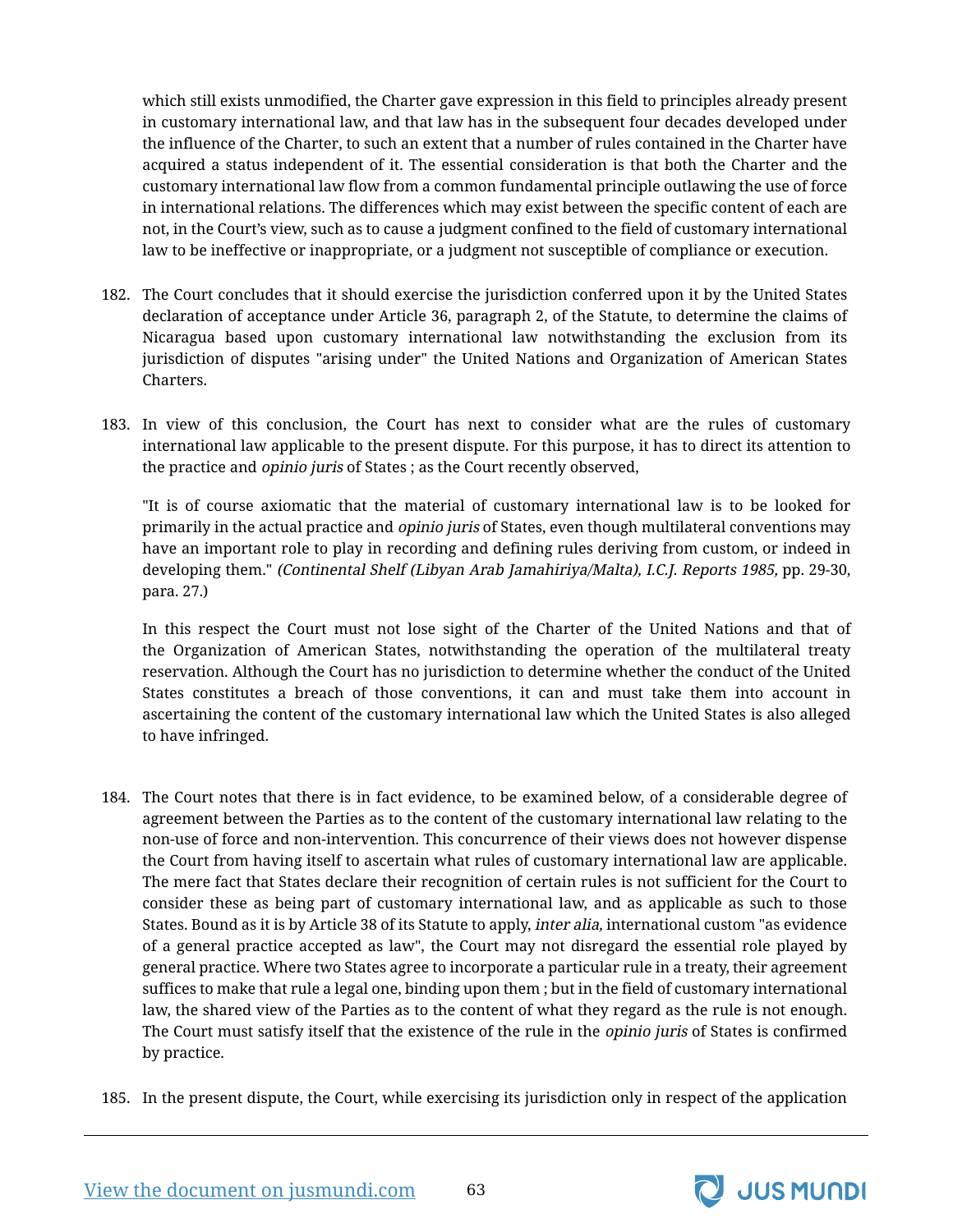of the customary rules of non-use of force and non-intervention, cannot disregard the fact that the Parties are bound by these rules as a matter of treaty law and of customary international law. Furthermore, in the present case, apart from the treaty commitments binding the Parties to the rules in question, there are various instances of their having expressed recognition of the validity thereof as customary international law in other ways. It is therefore in the light of this "subjective element" — the expression used by the Court in its 1969 Judgment in the North Sea Continental Shelf cases (I. C.J. Reports 1969, p. 44) — that the Court has to appraise the relevant practice.

- 186. It is not to be expected that in the practice of States the application of the rules in question should have been perfect, in the sense that States should have refrained, with complete consistency, from the use of force or from intervention in each other's internal affairs. The Court does not consider that, for a rule to be established as customary, the corresponding practice must be in absolutely rigorous conformity with the rule. In order to deduce the existence of customary rules, the Court deems it sufficient that the conduct of States should, in general, be consistent with such rules, and that instances of State conduct inconsistent with a given rule should generally have been treated as breaches of that rule, not as indications of the recognition of a new rule. If a State acts in a way prima facie incompatible with a recognized rule, but defends its conduct by appealing to exceptions or justifications contained within the rule itself, then whether or not the State's conduct is in fact justifiable on that basis, the significance of that attitude is to confirm rather than to weaken the rule.
- 187. The Court must therefore determine, first, the substance of the customary rules relating to the use of force in international relations, applicable to the dispute submitted to it. The United States has argued that, on this crucial question of the lawfulness of the use of force in inter-State relations, the rules of general and customary international law, and those of the United Nations Charter, are in fact identical. In its view this identity is so complete that, as explained above (paragraph 173), it constitutes an argument to prevent the Court from applying this customary law, because it is indistinguishable from the multilateral treaty law which it may not apply. In its Counter-Memorial on jurisdiction and admissibility the United States asserts that "Article 2 (4) of the Charter is customary and general international law". It quotes with approval an observation by the International Law Commission to the effect that

"the great majority of international lawyers today unhesitatingly hold that Article 2, paragraph 4, together with other provisions of the Charter, authoritatively declares the modern customary law regarding the threat or use of force" (ILC Yearbook, 1966, Vol. II, p. 247).

The United States points out that Nicaragua has endorsed this view, since one of its counsel asserted that "indeed it is generally considered by publicists that [Article 2, paragraph 4, of the United Nations](https://jusmundi.com/en/document/h/QU40cHZUZkJRUURFNUNJWUNndHJFcWhNYjU4bjZhdUJzZHFrbFNOL1J5WEVMalpaUjBGY2dOWWJ3TDlBVndvL014ZVg4SXpoektzUSsyaUl4bS9nbWo5NU9TZm1SWlZGUE9RM3MzcmpuOGVJdHNsMlR6Nm1NTk5EaTE2TzJtZDk=) [Charter](https://jusmundi.com/en/document/h/QU40cHZUZkJRUURFNUNJWUNndHJFcWhNYjU4bjZhdUJzZHFrbFNOL1J5WEVMalpaUjBGY2dOWWJ3TDlBVndvL014ZVg4SXpoektzUSsyaUl4bS9nbWo5NU9TZm1SWlZGUE9RM3MzcmpuOGVJdHNsMlR6Nm1NTk5EaTE2TzJtZDk=) is in this respect an embodiment of existing general principles of international law". And the United States concludes :

"In sum, the provisions of Article 2 (4) with respect to the lawfulness of the use of force are 'modern customary law' (International Law Commission, loc. cit.) and the 'embodiment of general principles of international law' (counsel for Nicaragua, Hearing of 25 April 1984, morning, loc. cit.). There is no other 'customary and general international law' on which Nicaragua can rest its claims."

"It is, in short, inconceivable that this Court could consider the lawfulness of an alleged use of armed force without referring to the principal source of the relevant international law - Article 2 (4) of the

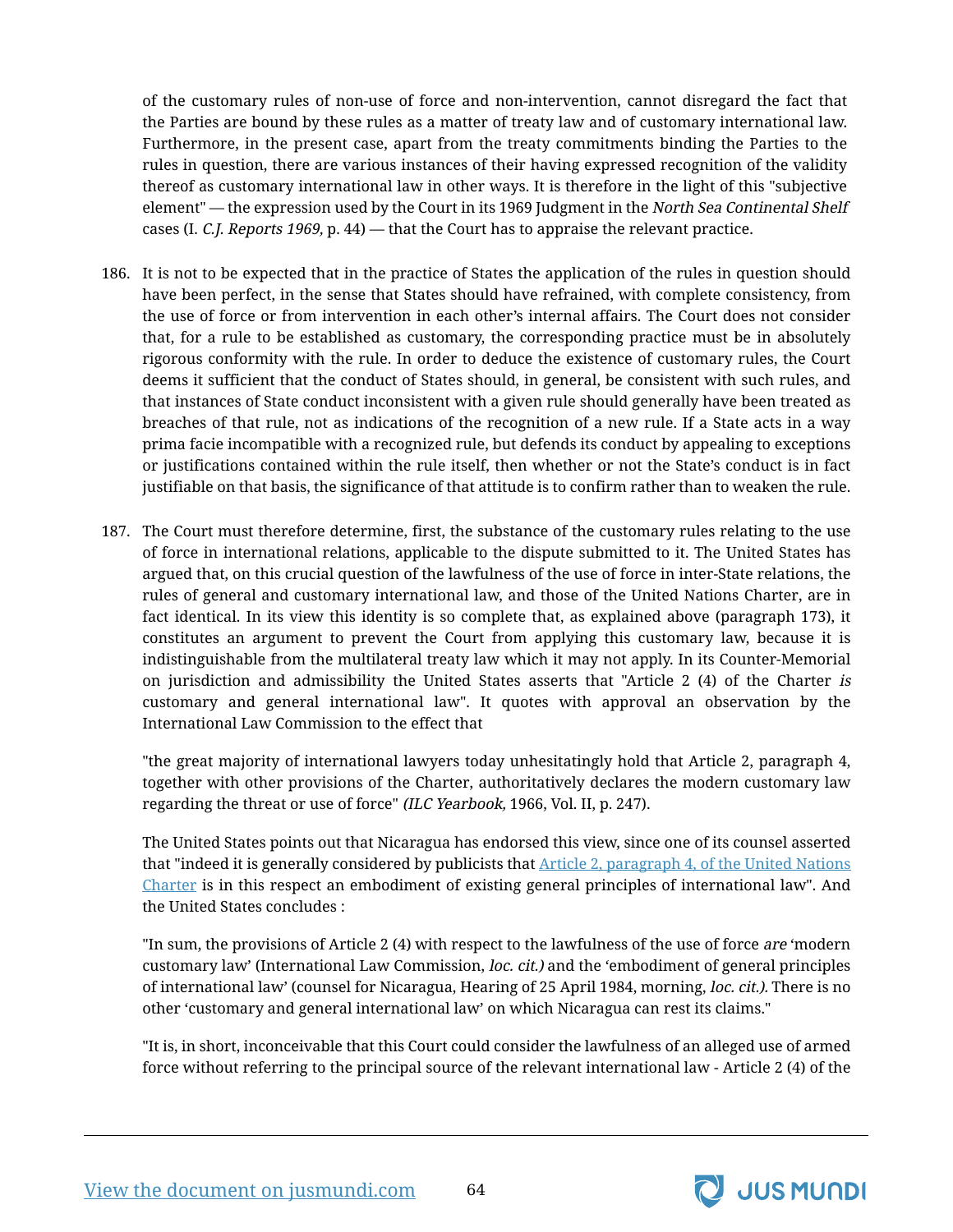United Nations Charter."

As for Nicaragua, the only noteworthy shade of difference in its view lies in Nicaragua's belief that

"in certain cases the rule of customary law will not necessarily be identical in content and mode of application to the conventional rule".

- 188. The Court thus finds that both Parties take the view that the principles as to the use of force incorporated in the United Nations Charter correspond, in essentials, to those found in customary international law. The Parties thus both take the view that the fundamental principle in this area is expressed in the terms employed in [Article 2, paragraph 4, of the United Nations Charter.](https://jusmundi.com/en/document/h/QU40cHZUZkJRUURFNUNJWUNndHJFcWhNYjU4bjZhdUJzZHFrbFNOL1J5WEVMalpaUjBGY2dOWWJ3TDlBVndvL014ZVg4SXpoektzUSsyaUl4bS9nbWo5NU9TZm1SWlZGUE9RM3MzcmpuOGVJdHNsMlR6Nm1NTk5EaTE2TzJtZDk=) They therefore accept a treaty-law obligation to refrain in their international relations from the threat or use of force against the territorial integrity or political independence of any State, or in any other manner inconsistent with the purposes of the United Nations. The Court has however to be satisfied that there exists in customary international law an *opinio juris* as to the binding character of such abstention. This *opinio juris* may, though with all due caution, be deduced from, *inter alia*, the attitude of the Parties and the attitude of States towards certain General Assembly resolutions, and particularly resolution 2625 (XXV) entitled "Declaration on Principles of International Law concerning Friendly Relations and Co-operation among States in accordance with the Charter of the United Nations". The effect of consent to the text of such resolutions cannot be understood as merely that of a "reiteration or elucidation" of the treaty commitment undertaken in the Charter. On the contrary, it may be understood as an acceptance of the validity of the rule or set of rules declared by the resolution by themselves. The principle of non-use of force, for example, may thus be regarded as a principle of customary international law, not as such conditioned by provisions relating to collective security, or to the facilities or armed contingents to be provided under Article 43 of the Charter. It would therefore seem apparent that the attitude referred to expresses an *opinio juris* respecting such rule (or set of rules), to be thenceforth treated separately from the provisions, especially those of an institutional kind, to which it is subject on the treaty-law plane of the Charter.
- 189. As regards the United States in particular, the weight of an expression of *opinio juris* can similarly be attached to its support of the resolution of the Sixth International Conference of American States condemning aggression (18 February 1928) and ratification of the Montevideo Convention on Rights and Duties of States (26 December 1933), Article 11 of which imposes the obligation not to recognize territorial acquisitions or special advantages which have been obtained by force. Also significant is United States acceptance of the principle of the prohibition of the use of force which is contained in the declaration on principles governing the mutual relations of States participating in the Conference on Security and Co-operation in Europe (Helsinki, 1 August 1975), whereby the participating States undertake to "refrain in their mutual relations, as well as in their international relations in general, "(emphasis added) from the threat or use of force. Acceptance of a text in these terms confirms the existence of an *opinio juris* of the participating States prohibiting the use of force in international relations.
- 190. A further confirmation of the validity as customary international law of the principle of the prohibition of the use of force expressed in Article 2, paragraph 4, of the Charter of the United Nations may be found in the fact that it is frequently referred to in statements by State representatives as being not only a principle of customary international law but also a fundamental

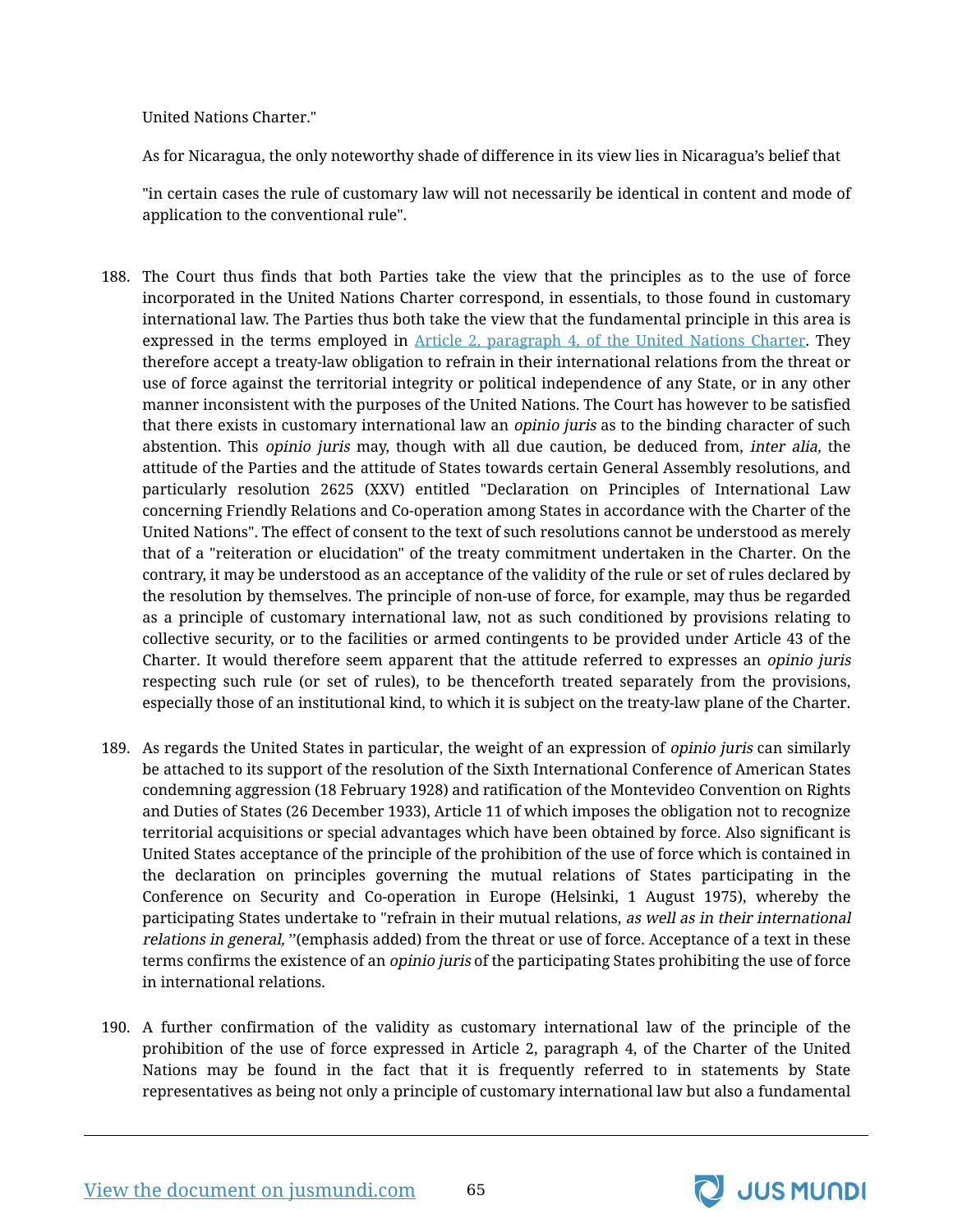or cardinal principle of such law. The International Law Commission, in the course of its work on the codification of the law of treaties, expressed the view that "the law of the Charter concerning the prohibition of the use of force in itself constitutes a conspicuous example of a rule in international law having the character of jus cogens " (paragraph (1) of the commentary of the Commission to Article 50 of its draft Articles on the Law of Treaties, ILC Yearbook, 1966-11, p. 247). Nicaragua in its Memorial on the Merits submitted in the present case states that the principle prohibiting the use of force embodied in Article 2, paragraph 4, of the Charter of the United Nations "has come to be recognized as jus cogens". The United States, in its Counter-Memorial on the questions of jurisdiction and admissibility, found it material to quote the views of scholars that this principle is a "universal norm", a "universal international law", a "universally recognized principle of international law", and a "principle of jus cogens".

191. As regards certain particular aspects of the principle in question, it will be necessary to distinguish the most grave forms of the use of force (those constituting an armed attack) from other less grave forms. In determining the legal rule which applies to these latter forms, the Court can again draw on the formulations contained in the Declaration on Principles of International Law concerning Friendly Relations and Co-operation among States in accordance with the Charter of the United Nations (General Assembly resolution 2625 (XXV), referred to above). As already observed, the adoption by States of this text affords an indication of their *opinio juris* as to customary international law on the question. Alongside certain descriptions which may refer to aggression, this text includes others which refer only to less grave forms of the use of force. In particular, according to this resolution :

"Every State has the duty to refrain from the threat or use of force to violate the existing international boundaries of another State or as a means of solving international disputes, including territorial disputes and problems concerning frontiers of States.

States have a duty to refrain from acts of reprisal involving the use of force.

Every State has the duty to refrain from any forcible action which deprives peoples referred to in the elaboration of the principle of equal rights and self-determination of that right to self-determination and freedom and independence.

Every State has the duty to refrain from organizing or encouraging the organization of irregular forces or armed bands, including mercenaries, for incursion into the territory of another State.

Every State has the duty to refrain from organizing, instigating, assisting or participating in acts of civil strife or terrorist acts in another State or acquiescing in organized activities within its territory directed towards the commission of such acts, when the acts referred to in the present paragraph involve a threat or use of force."

192. Moreover, in the part of this same resolution devoted to the principle of non-intervention in matters within the national jurisdiction of States, a very similar rule is found : "Also, no State shall organize, assist, foment, finance, incite or tolerate subversive, terrorist or armed activities directed towards the violent overthrow of the régime of another State, or interfere in civil strife in another State."



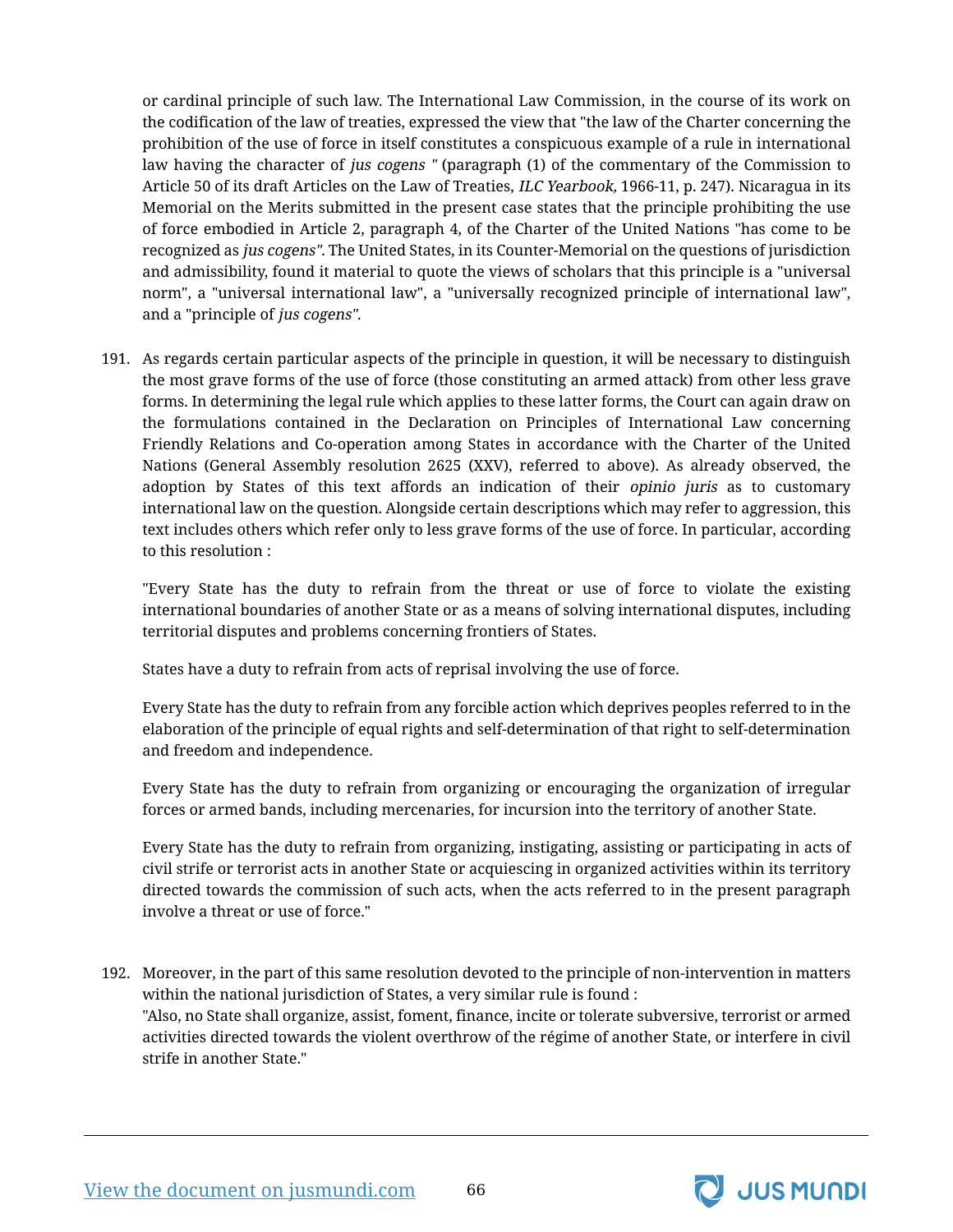In the context of the inter-American system, this approach can be traced back at least to 1928 (Convention on the Rights and Duties of States in the Event of Civil Strife, Art. 1(1)) ; it was confirmed by resolution 78 adopted by the General Assembly of the Organization of American States on 21 April 1972. The operative part of this resolution reads as follows : "The General Assembly Resolves :

1. To reiterate solemnly the need for the member states of the Organization to observe strictly the principles of nonintervention and self-determination of peoples as a means of ensuring peaceful coexistence among them and to refrain from committing any direct or indirect act that might constitute a violation of those principles.

2. To reaffirm the obligation of those states to refrain from applying economic, political, or any other type of measures to coerce another state and obtain from it advantages of any kind.

3. Similarly, to reaffirm the obligation of these states to refrain from organizing, supporting, promoting, financing, instigating, or tolerating subversive, terrorist, or armed activities against another state and from intervening in a civil war in another state or in its internal struggles."

193. The general rule prohibiting force allows for certain exceptions. In view of the arguments advanced by the United States to justify the acts of which it is accused by Nicaragua, the Court must express a view on the content of the right of self-defence, and more particularly the right of collective selfdefence. First, with regard to the existence of this right, it notes that in the language of Article 51 of the United Nations Charter, the inherent right (or "droit naturel") which any State possesses in the event of an armed attack, covers both collective and individual self-defence. Thus, the Charter itself testifies to the existence of the right of collective selfdefence in customary international law. Moreover, just as the wording of certain General Assembly declarations adopted by States demonstrates their recognition of the principle of the prohibition of force as definitely a matter of customary international law, some of the wording in those declarations operates similarly in respect of the right of self-defence (both collective and individual). Thus, in the declaration quoted above on the Principles of International Law concerning Friendly Relations and Cooperation among States in accordance with the Charter of the United Nations, the reference to the prohibition of force is followed by a paragraph stating that :

"nothing in the foregoing paragraphs shall be construed as enlarging or diminishing in any way the scope of the provisions of the Charter concerning cases in which the use of force is lawful".

This resolution demonstrates that the States represented in the General Assembly regard the exception to the prohibition of force constituted by the right of individual or collective self-defence as already a matter of customary international law.

194. With regard to the characteristics governing the right of selfdefence, since the Parties consider the existence of this right to be established as a matter of customary international law, they have concentrated on the conditions governing its use. In view of the circumstances in which the dispute has arisen, reliance is placed by the Parties only on the right of self-defence in the case of an armed attack which has already occurred, and the issue of the lawfulness of a response to the imminent threat of armed attack has not been raised. Accordingly the Court expresses no view on that issue. The Parties also agree in holding that whether the response to the attack is lawful depends on

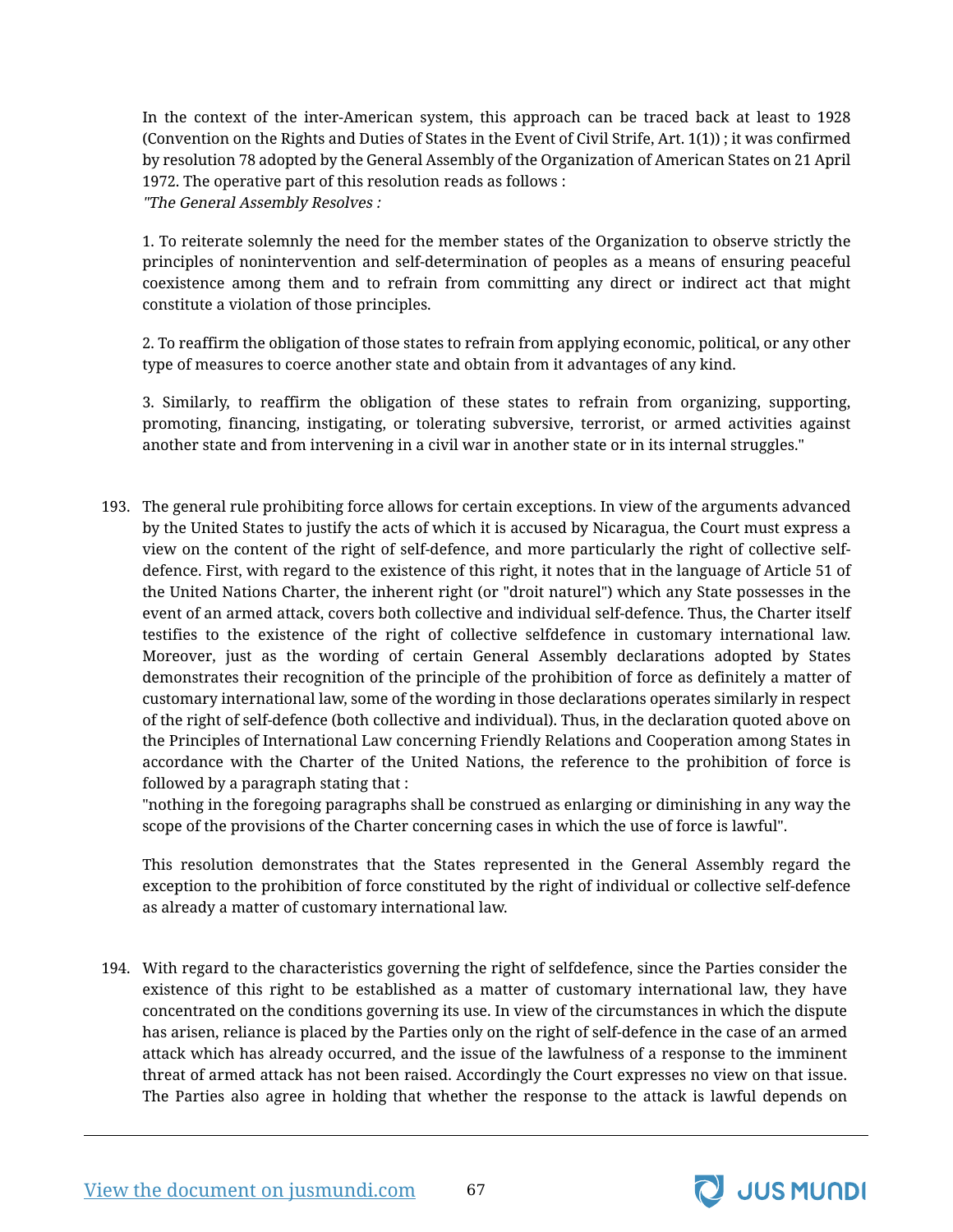observance of the criteria of the necessity and the proportionality of the measures taken in selfdefence. Since the existence of the right of collective self-defence is established in customary international law, the Court must define the specific conditions which may have to be met for its exercise, in addition to the conditions of necessity and proportionality to which the Parties have referred.

- 195. In the case of individual self-defence, the exercise of this right is subject to the State concerned having been the victim of an armed attack. Reliance on collective self-defence of course does not remove the need for this. There appears now to be general agreement on the nature of the acts which can be treated as constituting armed attacks. In particular, it may be considered to be agreed that an armed attack must be understood as including not merely action by regular armed forces across an international border, but also "the sending by or on behalf of a State of armed bands, groups, irregulars or mercenaries, which carry out acts of armed force against another State of such gravity as to amount to" *(inter alia)* an actual armed attack conducted by regular forces, "or its substantial involvement therein". This description, contained in Article 3, paragraph  $(g)$ , of the Definition of Aggression annexed to General Assembly resolution 3314 (XXIX), may be taken to reflect customary international law. The Court sees no reason to deny that, in customary law, the prohibition of armed attacks may apply to the sending by a State of armed bands to the territory of another State, if such an operation, because of its scale and effects, would have been classified as an armed attack rather than as a mere frontier incident had it been carried out by regular armed forces. But the Court does not believe that the concept of armed attack includes not only acts by armed bands where such acts occur on a significant scale but also assistance to rebels in the form of the provision of weapons or logistical or other support. Such assistance may be regarded as a threat or use of force, or amount to intervention in the internal or external affairs of other States. It is also clear that it is the State which is the victim of an armed attack which must form and declare the view that it has been so attacked. There is no rule in customary international law permitting another State to exercise the right of collective self-defence on the basis of its own assessment of the situation. Where collective self-defence is invoked, it is to be expected that the State for whose benefit this right is used will have declared itself to be the victim of an armed attack.
- 196. The question remains whether the lawfulness of the use of collective self-defence by the third State for the benefit of the attacked State also depends on a request addressed by that State to the third State. A provision of the Charter of the Organization of American States is here in point : and while the Court has no jurisdiction to consider that instrument as applicable to the dispute, it may examine it to ascertain what light it throws on the content of customary international law. The Court notes that the Organization of American States Charter includes, in Article 3 (f), the principle that : "an act of aggression against one American State is an act of aggression against all the other American States" and a provision in Article 27 that :

"Every act of aggression by a State against the territorial integrity or the inviolability of the territory or against the sovereignty or political independence of an American State shall be considered an act of aggression against the other American States."

197. Furthermore, by Article 3, paragraph 1, of the Inter-American Treaty of Reciprocal Assistance, signed at Rio de Janeiro on 2 September 1947, the High-Contracting Parties "agree that an armed attack by any State against an American State shall be considered as an

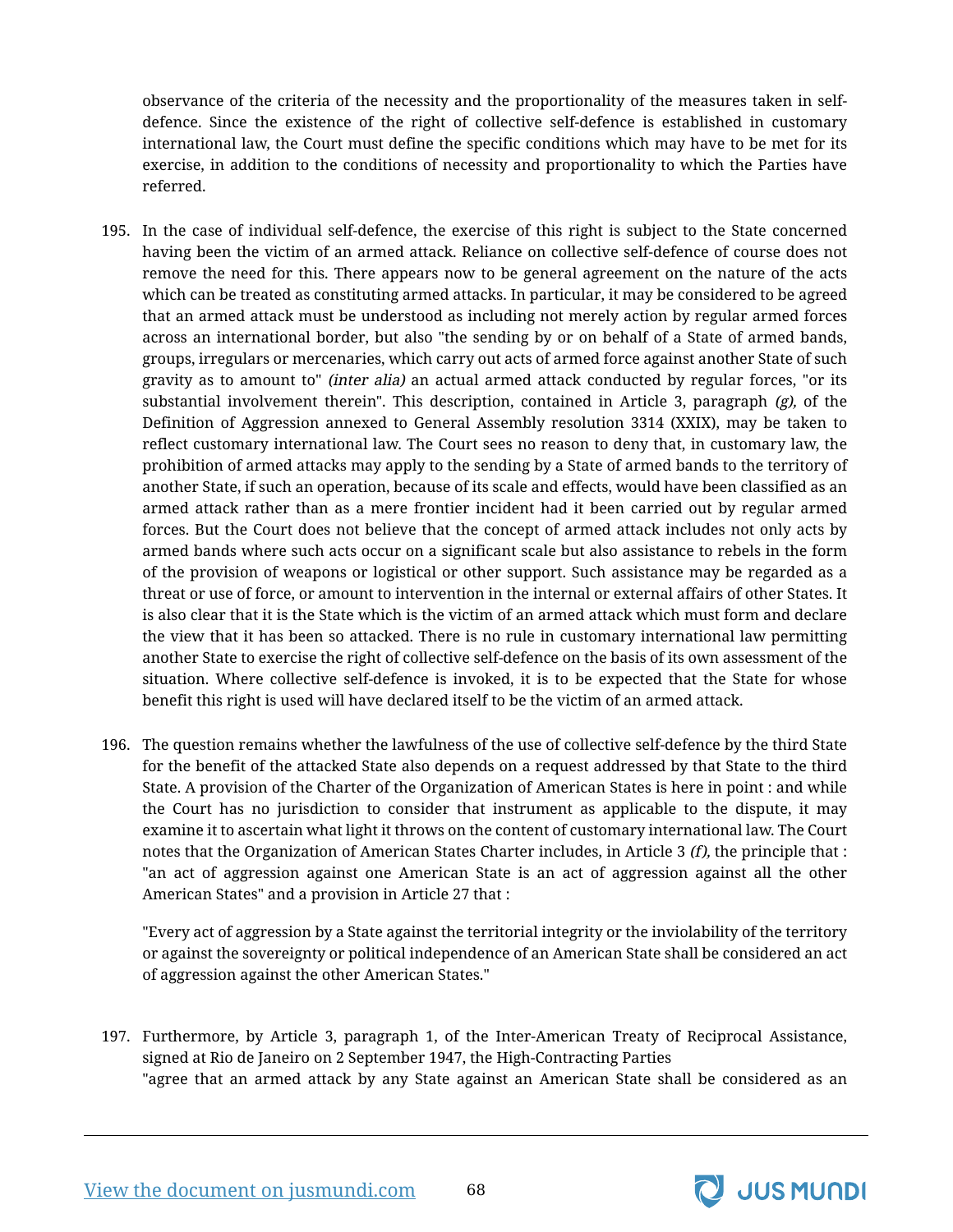attack against all the American States and, consequently, each one of the said Contracting Parties undertakes to assist in meeting the attack in the exercise of the inherent right of individual or collective self-defence recognized by Article 51 of the Charter of the United Nations" ;

and under paragraph 2 of that Article,

"On the request of the State or States directly attacked and until the decision of the Organ of Consultation of the Inter-American System, each one of the Contracting Parties may determine the immediate measures which it may individually take in fulfilment of the obligation contained in the preceding paragraph and in accordance with the principle of continental solidarity."

(The 1947 Rio Treaty was modified by the 1975 Protocol of San José, Costa Rica, but that Protocol is not yet in force.)

- 198. The Court observes that the Treaty of Rio de Janeiro provides that measures of collective selfdefence taken by each State are decided "on the request of the State or States directly attacked". It is significant that this requirement of a request on the part of the attacked State appears in the treaty particularly devoted to these matters of mutual assistance ; it is not found in the more general text (the Charter of the Organization of American States), but Article 28 of that Charter provides for the application of the measures and procedures laid down in "the special treaties on the subject".
- 199. At all events, the Court finds that in customary international law, whether of a general kind or that particular to the inter-American legal system, there is no rule permitting the exercise of collective self-defence in the absence of a request by the State which regards itself as the victim of an armed attack. The Court concludes that the requirement of a request by the State which is the victim of the alleged attack is additional to the requirement that such a State should have declared itself to have been attacked.
- 200. At this point, the Court may consider whether in customary international law there is any requirement corresponding to that found in the treaty law of the United Nations Charter, by which the State claiming to use the right of individual or collective self-defence must report to an international body, empowered to determine the conformity with international law of the measures which the State is seeking to justify on that basis. Thus Article 51 of the United Nations Charter requires that measures taken by States in exercise of this right of self-defence must be "immediately reported" to the Security Council. As the Court has observed above (paragraphs 178 and 188), a principle enshrined in a treaty, if reflected in customary international law, may well be so unencumbered with the conditions and modalities surrounding it in the treaty. Whatever influence the Charter may have had on customary international law in these matters, it is clear that in customary international law it is not a condition of the lawfulness of the use of force in self-defence that a procedure so closely dependent on the content of a treaty commitment and of the institutions established by it, should have been followed. On the other hand, if self-defence is advanced as a justification for measures which would otherwise be in breach both of the principle of customary international law and of that contained in the Charter, it is to be expected that the conditions of the Charter should be respected. Thus for the purpose of enquiry into the customary law position, the absence of a report may be one of the factors indicating whether the State in question was itself convinced that it was acting in self-defence.

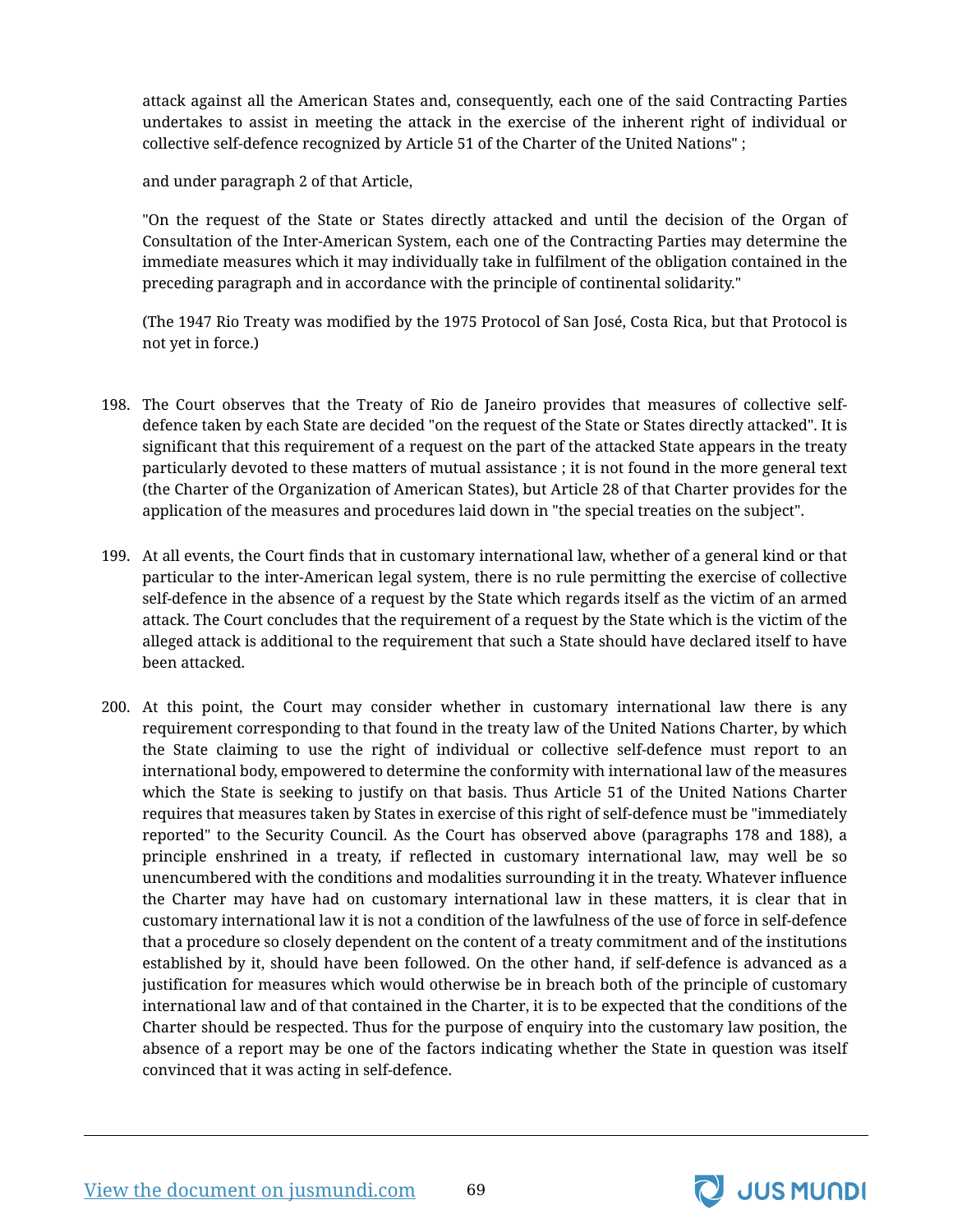- 201. To justify certain activities involving the use of force, the United States has relied solely on the exercise of its right of collective self-defence. However the Court, having regard particularly to the non-participation of the United States in the merits phase, considers that it should enquire whether customary international law, applicable to the present dispute, may contain other rules which may exclude the unlawfulness of such activities. It does not, however, see any need to reopen the question of the conditions governing the exercise of the right of individual self-defence, which have already been examined in connection with collective selfdefence. On the other hand, the Court must enquire whether there is any justification for the activities in question, to be found not in the right of collective self-defence against an armed attack, but in the right to take counter-measures in response to conduct of Nicaragua which is not alleged to constitute an armed attack. It will examine this point in connection with an analysis of the principle of non-intervention in customary international law.
- 202. The principle of non-intervention involves the right of every sovereign State to conduct its affairs without outside interference ; though examples of trespass against this principle are not infrequent, the Court considers that it is part and parcel of customary international law. As the Court has observed : "Between independent States, respect for territorial sovereignty is an essential foundation of international relations" (*I.C.J. Reports 1949*, p. 35), and international law requires political integrity also to be respected. Expressions of an *opinio juris* regarding the existence of the principle of non-intervention in customary international law are numerous and not difficult to find. Of course, statements whereby States avow their recognition of the principles of international law set forth in the United Nations Charter cannot strictly be interpreted as applying to the principle of non-intervention by States in the internal and external affairs of other States, since this principle is not, as such, spelt out in the Charter. But it was never intended that the Charter should embody written confirmation of every essential principle of international law in force. The existence in the opinio juris of States of the principle of non-intervention is backed by established and substantial practice. It has moreover been presented as a corollary of the principle of the sovereign equality of States. A particular instance of this is General Assembly resolution 2625 (XXV), the Declaration on the Principles of International Law concerning Friendly Relations and Co-operation among States. In the Corfu Channel case, when a State claimed a right of intervention in order to secure evidence in the territory of another State for submission to an international tribunal (I.C.J. Reports 1949, p. 34), the Court observed that :

"the alleged right of intervention as the manifestation of a policy of force, such as has, in the past, given rise to most serious abuses and such as cannot, whatever be the present defects in international organization, find a place in international law. Intervention is perhaps still less admissible in the particular form it would take here ; for, from the nature of things, it would be reserved for the most powerful States, and might easily lead to perverting the administration of international justice itself." (I.C.J. Reports 1949, p. 35.)

203. The principle has since been reflected in numerous declarations adopted by international organizations and conferences in which the United States and Nicaragua have participated, e.g., General Assembly resolution 2131 (XX), the Declaration on the Inadmissibility of Intervention in the Domestic Affairs of States and the Protection of their Independence and Sovereignty. It is true that the United States, while it voted in favour of General Assembly resolution 2131 (XX), also declared at the time of its adoption in the First Committee that it considered the declaration in that resolution to be "only a statement of political intention and not a formulation of law" (Official Records of the

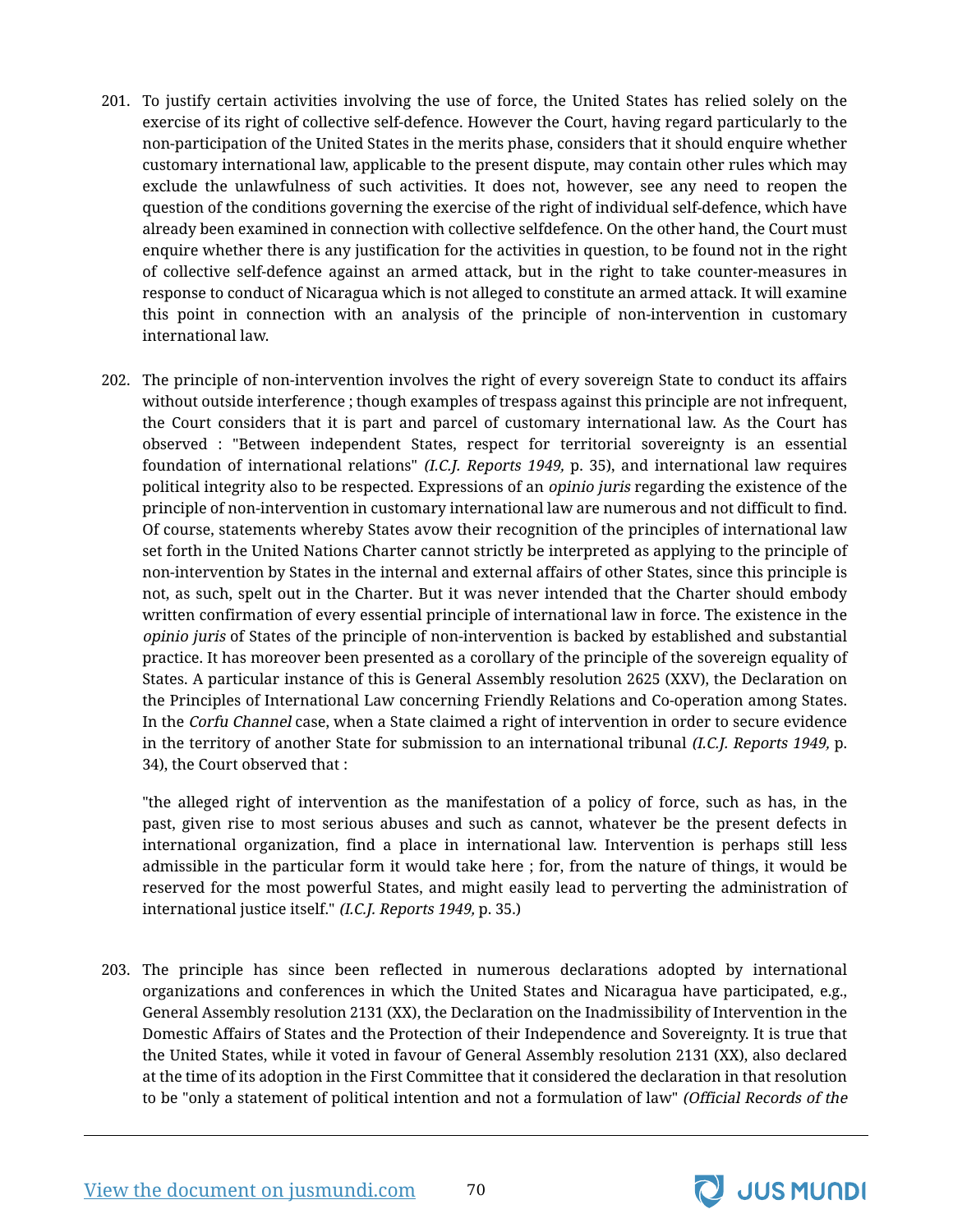General Assembly, Twentieth Session, First Committee, A/C.1/SR.1423, p. 436). However, the essentials of resolution 2131 (XX) are repeated in the Declaration approved by resolution 2625 (XXV), which set out principles which the General Assembly declared to be "basic principles" of international law, and on the adoption of which no analogous statement was made by the United States representative.

- 204. As regards inter-American relations, attention may be drawn to, for example, the United States reservation to the Montevideo Convention on Rights and Duties of States (26 December 1933), declaring the opposition of the United States Government to "interference with the freedom, the sovereignty or other internal affairs, or processes of the Governments of other nations" ; or the ratification by the United States of the Additional Protocol relative to Non-Intervention (23 December 1936). Among more recent texts, mention may be made of resolutions AG/RES.78 and AG/ RES. 128 of the General Assembly of the Organization of American States. In a different context, the United States expressly accepted the principles set forth in the declaration, to which reference has already been made, appearing in the Final Act of the Conference on Security and Co-operation in Europe (Helsinki, 1 August 1975), including an elaborate statement of the principle of nonintervention ; while these principles were presented as applying to the mutual relations among the participating States, it can be inferred that the text testifies to the existence, and the acceptance by the United States, of a customary principle which has universal application.
- 205. Notwithstanding the multiplicity of declarations by States accepting the principle of nonintervention, there remain two questions : first, what is the exact content of the principle so accepted, and secondly, is the practice sufficiently in conformity with it for this to be a rule of customary international law ? As regards the first problem — that of the content of the principle of non-intervention - the Court will define only those aspects of the principle which appear to be relevant to the resolution of the dispute. In this respect it notes that, in view of the generally accepted formulations, the principle forbids all States or groups of States to intervene directly or indirectly in internal or external affairs of other States. A prohibited intervention must accordingly be one bearing on matters in which each State is permitted, by the principle of State sovereignty, to decide freely. One of these is the choice of a political, economic, social and cultural system, and the formulation of foreign policy. Intervention is wrongful when it uses methods of coercion in regard to such choices, which must remain free ones. The element of coercion, which defines, and indeed forms the very essence of, prohibited intervention, is particularly obvious in the case of an intervention which uses force, either in the direct form of military action, or in the indirect form of support for subversive or terrorist armed activities within another State. As noted above (paragraph 191), General Assembly resolution 2625 (XXV) equates assistance of this kind with the use of force by the assisting State when the acts committed in another State "involve a threat or use of force". These forms of action are therefore wrongful in the light of both the principle of non-use of force, and that of non-intervention. In view of the nature of Nicaragua's complaints against the United States, and those expressed by the United States in regard to Nicaragua's conduct towards El Salvador, it is primarily acts of intervention of this kind with which the Court is concerned in the present case.
- 206. However, before reaching a conclusion on the nature of prohibited intervention, the Court must be satisfied that State practice justifies it. There have been in recent years a number of instances of foreign intervention for the benefit of forces opposed to the government of another State. The Court is not here concerned with the process of decolonization ; this question is not in issue in the present



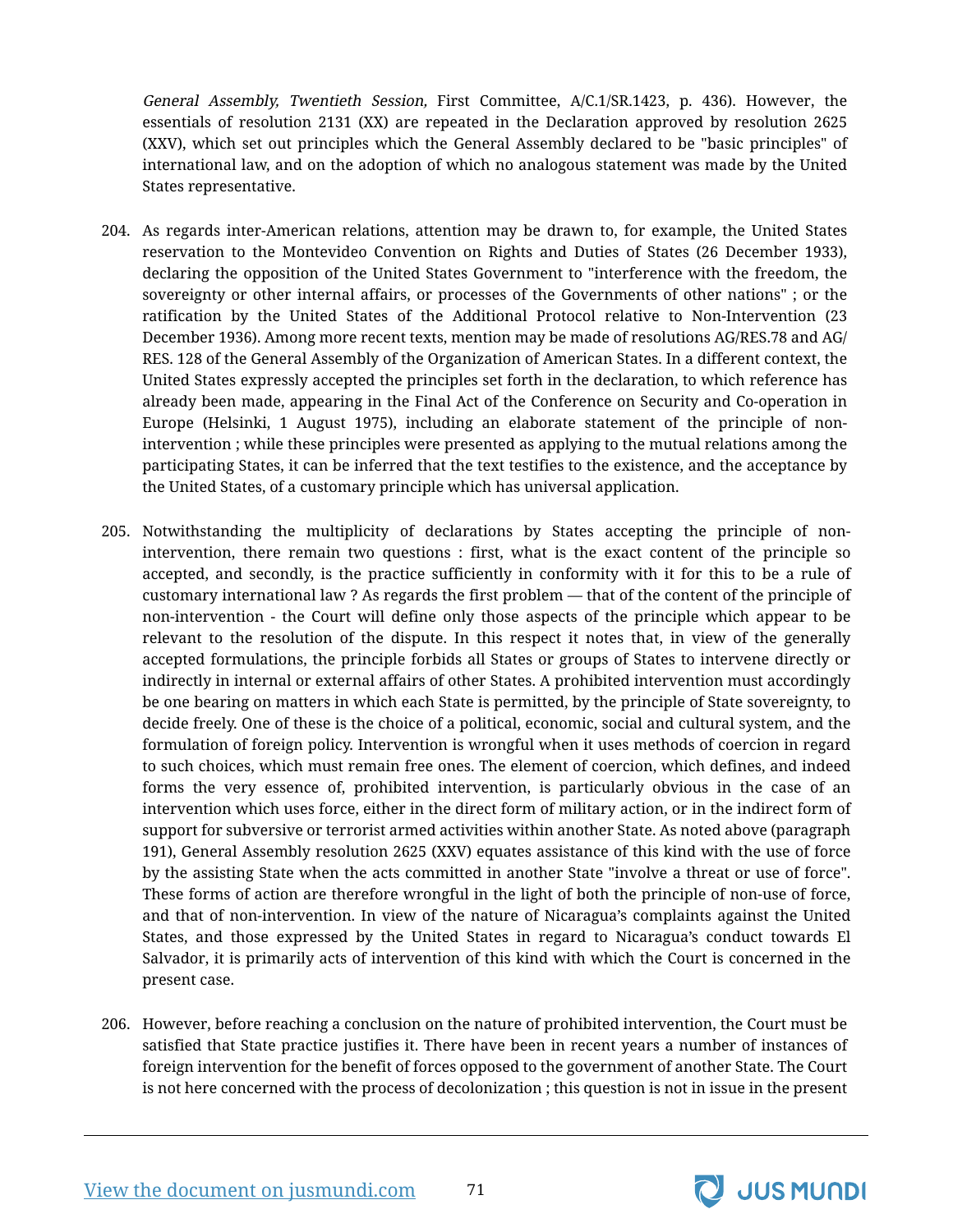case. It has to consider whether there might be indications of a practice illustrative of belief in a kind of general right for States to intervene, directly or indirectly, with or without armed force, in support of an internal opposition in another State, whose cause appeared particularly worthy by reason of the political and moral values with which it was identified. For such a general right to come into existence would involve a fundamental modification of the customary law principle of non-intervention.

207. In considering the instances of the conduct above described, the Court has to emphasize that, as was observed in the North Sea Continental Shelf cases, for a new customary rule to be formed, not only must the acts concerned "amount to a settled practice", but they must be accompanied by the *opinio* juris sive necessitatis. Either the States taking such action or other States in a position to react to it, must have behaved so that their conduct is

"evidence of a belief that this practice is rendered obligatory by the existence of a rule of law requiring it. The need for such a belief, i.e., the existence of a subjective element, is implicit in the very notion of the opinio juris sive necessitatis." (I.C.J. Reports 1969, p. 44, para. 77.)

The Court has no jurisdiction to rule upon the conformity with international law of any conduct of States not parties to the present dispute, or of conduct of the Parties unconnected with the dispute ; nor has it authority to ascribe to States legal views which they do not themselves advance. The significance for the Court of cases of State conduct prima facie inconsistent with the principle of non-intervention lies in the nature of the ground offered as justification. Reliance by a State on a novel right or an unprecedented exception to the principle might, if shared in principle by other States, tend towards a modification of customary international law. In fact however the Court finds that States have not justified their conduct by reference to a new right of intervention or a new exception to the principle of its prohibition. The United States authorities have on some occasions clearly stated their grounds for intervening in the affairs of a foreign State for reasons connected with, for example, the domestic policies of that country, its ideology, the level of its armaments, or the direction of its foreign policy. But these were statements of international policy, and not an assertion of rules of existing international law.

- 208. In particular, as regards the conduct towards Nicaragua which is the subject of the present case, the United States has not claimed that its intervention, which it justified in this way on the political level, was also justified on the legal level, alleging the exercise of a new right of intervention regarded by the United States as existing in such circumstances. As mentioned above, the United States has, on the legal plane, justified its intervention expressly and solely by reference to the "classic" rules involved, namely, collective self-defence against an armed attack. Nicaragua, for its part, has often expressed its solidarity and sympathy with the opposition in various States, especially in El Salvador. But Nicaragua too has not argued that this was a legal basis for an intervention, let alone an intervention involving the use of force.
- 209. The Court therefore finds that no such general right of intervention, in support of an opposition within another State, exists in contemporary international law. The Court concludes that acts constituting a breach of the customary principle of non-intervention will also, if they directly or indirectly involve the use of force, constitute a breach of the principle of non-use of force in international relations.

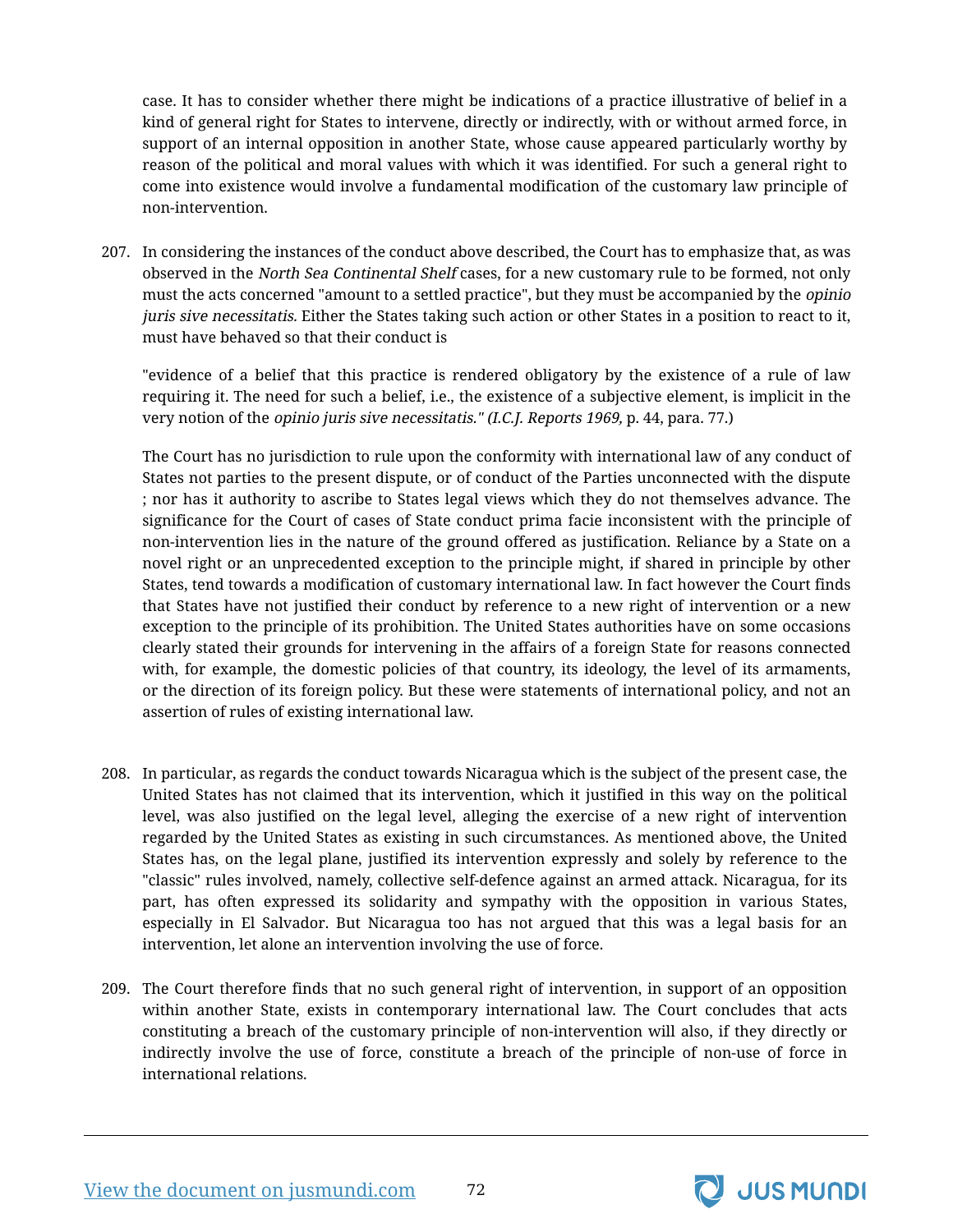- 210. When dealing with the rule of the prohibition of the use of force, the Court considered the exception to it constituted by the exercise of the right of collective self-defence in the event of armed attack. Similarly, it must now consider the following question : if one State acts towards another State in breach of the principle of non-intervention, may a third State lawfully take such action by way of counter-measures against the first State as would otherwise constitute an intervention in its internal affairs ? A right to act in this way in the case of intervention would be analogous to the right of collective self-defence in the case of an armed attack, but both the act which gives rise to the reaction, and that reaction itself, would in principle be less grave. Since the Court is here dealing with a dispute in which a wrongful use of force is alleged, it has primarily to consider whether a State has a right to respond to intervention with intervention going so far as to justify a use of force in reaction to measures which do not constitute an armed attack but may nevertheless involve a use of force. The question is itself undeniably relevant from the theoretical viewpoint. However, since the Court is bound to confine its decision to those points of law which are essential to the settlement of the dispute before it, it is not for the Court here to determine what direct reactions are lawfully open to a State which considers itself the victim of another State's acts of intervention, possibly involving the use of force. Hence it has not to determine whether, in the event of Nicaragua's having committed any such acts against El Salvador, the latter was lawfully entitled to take any particular counter-measure. It might however be suggested that, in such a situation, the United States might have been permitted to intervene in Nicaragua in the exercise of some right analogous to the right of collective self-defence, one which might be resorted to in a case of intervention short of armed attack.
- 211. The Court has recalled above (paragraphs 193 to 195) that for one State to use force against another, on the ground that that State has committed a wrongful act of force against a third State, is regarded as lawful, by way of exception, only when the wrongful act provoking the response was an armed attack. Thus the lawfulness of the use of force by a State in response to a wrongful act of which it has not itself been the victim is not admitted when this wrongful act is not an armed attack. In the view of the Court, under international law in force today — whether customary international law or that of the United Nations system — States do not have a right of "collective" armed response to acts which do not constitute an "armed attack". Furthermore, the Court has to recall that the United States itself is relying on the "inherent right of self-defence" (paragraph 126 above), but apparently does not claim that any such right exists as would, in respect of intervention, operate in the same way as the right of collective self-defence in respect of an armed attack. In the discharge of its duty under Article 53 of the Statute, the Court has nevertheless had to consider whether such a right might exist ; but in doing so it may take note of the absence of any such claim by the United States as an indication of opinio juris.
- 212. The Court should now mention the principle of respect for State sovereignty, which in international law is of course closely linked with the principles of the prohibition of the use of force and of nonintervention. The basic legal concept of State sovereignty in customary international law, expressed in, inter alia, [Article 2, paragraph 1, of the United Nations Charter](https://jusmundi.com/en/document/h/QU40cHZUZkJRUURFNUNJWUNndHJFcWhNYjU4bjZhdUJzZHFrbFNOL1J5WEVMalpaUjBGY2dOWWJ3TDlBVndvL014ZVg4SXpoektzUSsyaUl4bS9nbWlENFA3ekN1QXlidnVwTTQzRFRuZEM4RmVEK3BuU1dXK3RRcVZZMStnVnA=), extends to the internal waters and territorial sea of every State and to the air space above its territory. As to superjacent air space, the 1944 Chicago Convention on International Civil Aviation (Art. 1) reproduces the established principle of the complete and exclusive sovereignty of a State over the air space above its territory. That convention, in conjunction with the 1958 Geneva Convention on the Territorial Sea, further specifies that the sovereignty of the coastal State extends to the territorial sea and to the air space above it, as does the United Nations Convention on the Law of the Sea adopted on 10 December 1982.



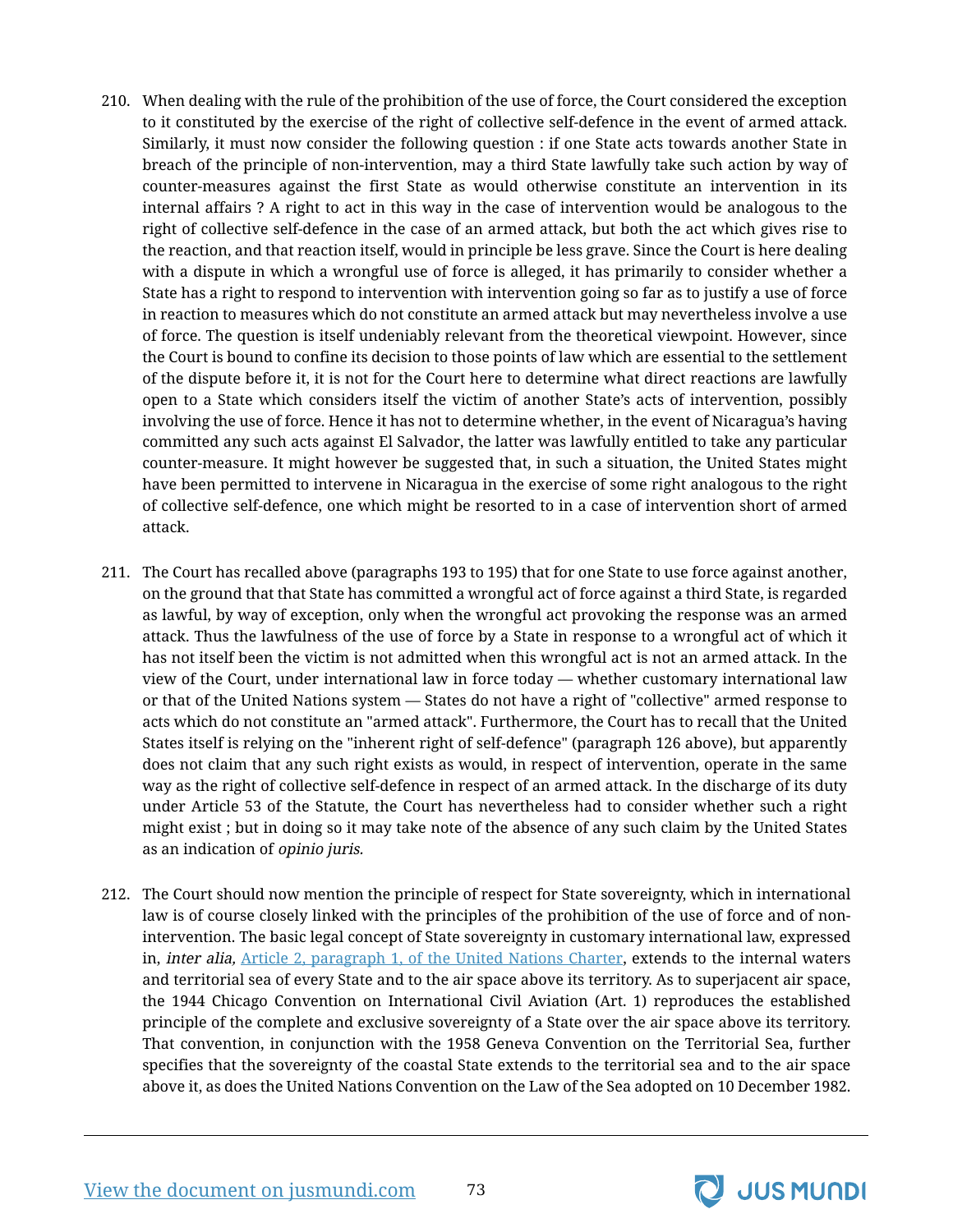The Court has no doubt that these prescriptions of treaty-law merely respond to firmly established and longstanding tenets of customary international law.

- 213. The duty of every State to respect the territorial sovereignty of others is to be considered for the appraisal to be made of the facts relating to the mining which occurred along Nicaragua's coasts. The legal rules in the light of which these acts of mining should be judged depend upon where they took place. The laying of mines within the ports of another State is governed by the law relating to internal waters, which are subject to the sovereignty of the coastal State. The position is similar as regards mines placed in the territorial sea. It is therefore the sovereignty of the coastal State which is affected in such cases. It is also by virtue of its sovereignty that the coastal State may regulate access to its ports.
- 214. On the other hand, it is true that in order to enjoy access to ports, foreign vessels possess a customary right of innocent passage in territorial waters for the purposes of entering or leaving internal waters ; Article 18, paragraph 1  $(b)$ , of the United Nations Convention on the Law of the Sea of 10 December 1982, does no more than codify customary international law on this point. Since freedom of navigation is guaranteed, first in the exclusive economic zones which may exist beyond territorial waters (Art. 58 of the Convention), and secondly, beyond territorial waters and on the high seas (Art. 87), it follows that any State which enjoys a right of access to ports for its ships also enjoys all the freedom necessary for maritime navigation. It may therefore be said that, if this right of access to the port is hindered by the laying of mines by another State, what is infringed is the freedom of communications and of maritime commerce. At all events, it is certain that interference with navigation in these areas prejudices both the sovereignty of the coastal State over its internal waters, and the right of free access enjoyed by foreign ships.
- 215. The Court has noted above (paragraph 77 *in fine)* that the United States did not issue any warning or notification of the presence of the mines which had been laid in or near the ports of Nicaragua. Yet even in time of war, the Convention relative to the laying of automatic submarine contact mines of 18 October 1907 (the Hague Convention No. VIII) provides that "every possible precaution must be taken for the security of peaceful shipping" and belligerents are bound

"to notify the danger zones as soon as military exigencies permit, by a notice addressed to ship owners, which must also be communicated to the Governments through the diplomatic channel" (Art. 3).

Neutral Powers which lay mines off their own coasts must issue a similar notification, in advance (Art. 4). It has already been made clear above that in peacetime for one State to lay mines in the internal or territorial waters of another is an unlawful act ; but in addition, if a State lays mines in any waters whatever in which the vessels of another State have rights of access or passage, and fails to give any warning or notification whatsoever, in disregard of the security of peaceful shipping, it commits a breach of the principles of humanitarian law underlying the specific provisions of Convention No. VIII of 1907. Those principles were expressed by the Court in the Corfu Channel case as follows :

"certain general and well recognized principles, namely : elementary considerations of humanity, even more exacting in peace than in war" (I.C.J. Reports 1949, p. 22).

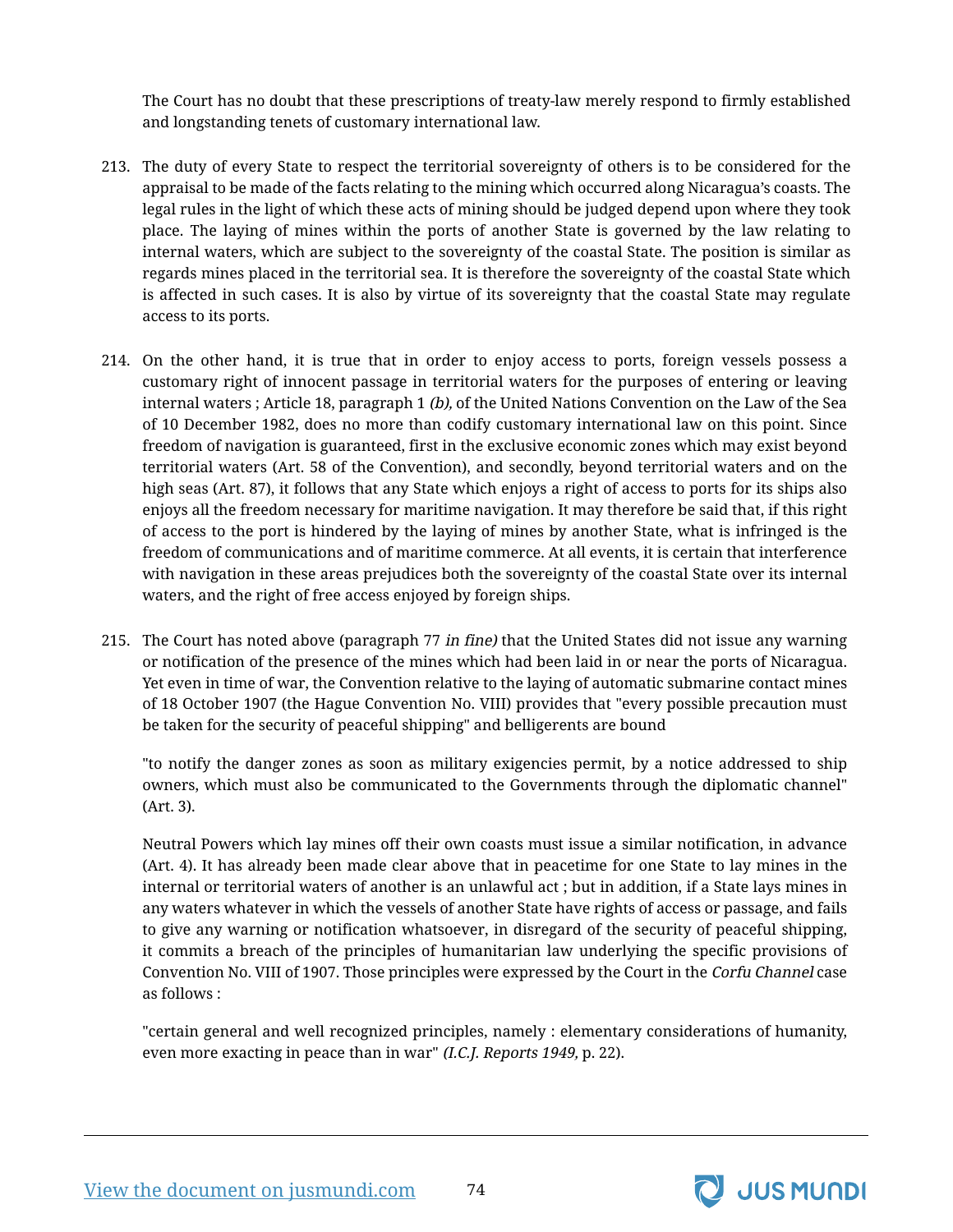216. This last consideration leads the Court on to examination of the international humanitarian law applicable to the dispute. Clearly, use of force may in some circumstances raise questions of such law. Nicaragua has in the present proceedings not expressly invoked the provisions of international humanitarian law as such, even though, as noted above (paragraph 113), it has complained of acts committed on its territory which would appear to be breaches of the provisions of such law. In the submissions in its Application it has expressly charged

"That the United States, in breach of its obligation under general and customary international law, has killed, wounded and kidnapped and is killing, wounding and kidnapping citizens of Nicaragua." (Application, 26  $(f)$ .)

The Court has already indicated (paragraph 115) that the evidence available is insufficient for the purpose of attributing to the United States the acts committed by the contras in the course of their military or paramilitary operations in Nicaragua ; accordingly, this submission has to be rejected. The question however remains of the law applicable to the acts of the United States in relation to the activities of the contras, in particular the production and dissemination of the manual on psychological operations described in paragraphs 117 to 122 above ; as already explained (paragraph 116), this is a different question from that of the violations of humanitarian law of which the contras may or may not have been guilty.

- 217. The Court observes that Nicaragua, which has invoked a number of multilateral treaties, has refrained from making reference to the four Geneva Conventions of 12 August 1949, to which both Nicaragua and the United States are parties. Thus at the time when the Court was seised of the dispute, that dispute could be considered not to "arise", to use the wording of the United States multilateral treaty reservation, under any of these Geneva Conventions. The Court did not therefore have to consider whether that reservation might be a bar to the Court treating the relevant provisions of these Conventions as applicable. However, if the Court were on its own initiative to find it appropriate to apply these Conventions, as such, for the settlement of the dispute, it could be argued that the Court would be treating it as a dispute "arising" under them ; on that basis, it would have to consider whether any State party to those Conventions would be "affected" by the decision, for the purposes of the United States multilateral treaty reservation.
- 218. The Court however sees no need to take a position on that matter, since in its view the conduct of the United States may be judged according to the fundamental general principles of humanitarian law ; in its view, the Geneva Conventions are in some respects a development, and in other respects no more than the expression, of such principles. It is significant in this respect that, according to the terms of the Conventions, the denunciation of one of them

"shall in no way impair the obligations which the Parties to the conflict shall remain bound to fulfil by virtue of the principles of the law of nations, as they result from the usages established among civilized peoples, from the laws of humanity and the dictates of the public conscience" (Convention I, Art. 63 ; Convention II, Art. 62 ; Convention III, Art. 142 ; Convention IV, Art. 158).

Article 3 which is common to all four Geneva Conventions of 12 August 1949 defines certain rules to be applied in the armed conflicts of a noninternational character. There is no doubt that, in the event of international armed conflicts, these rules also constitute a minimum yardstick, in addition to the more elaborate rules which are also to apply to international conflicts ; and they are rules which, in the Court's opinion, reflect what the Court in 1949 called "elementary considerations of

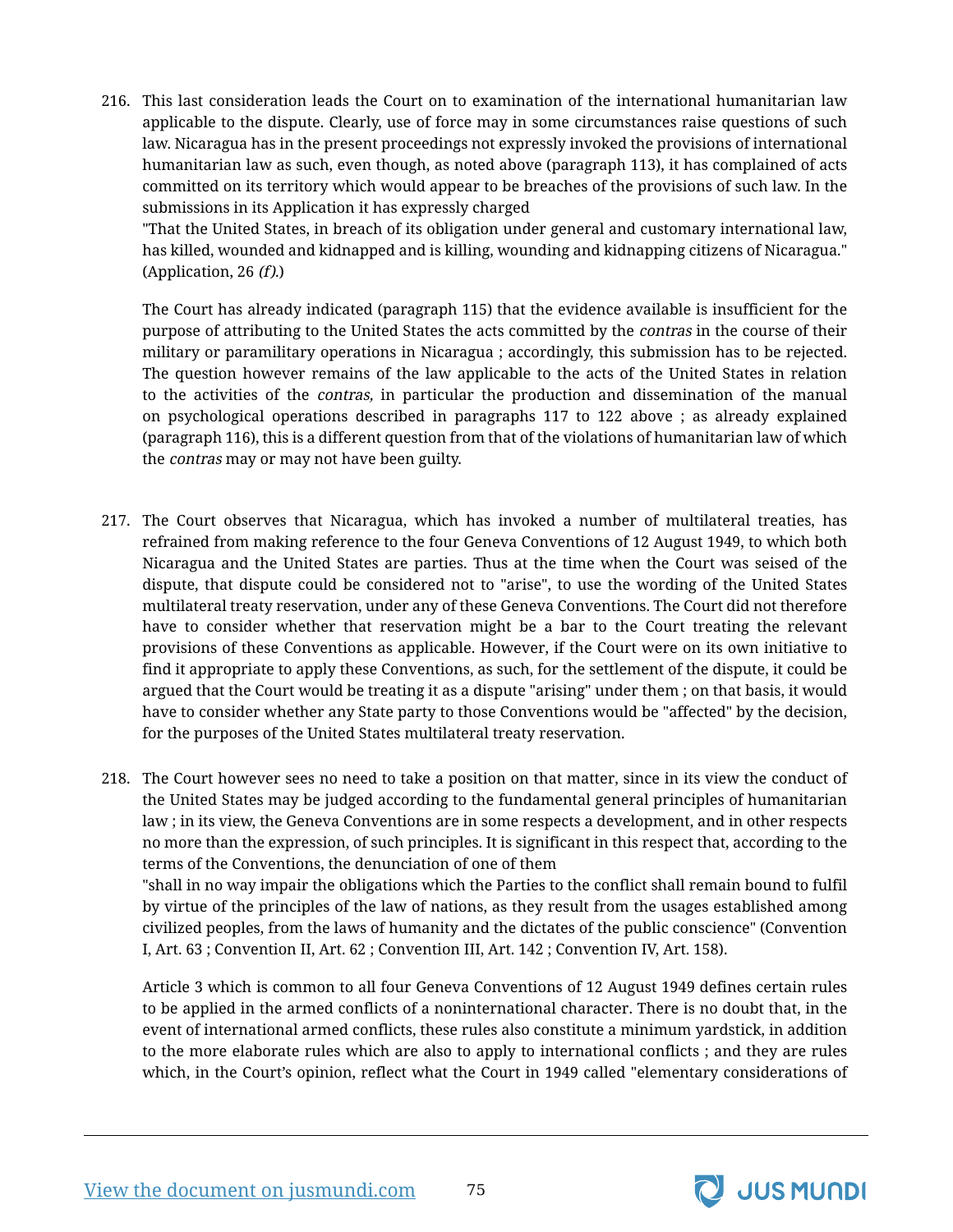humanity" *(Corfu [Channel,](https://jusmundi.com/en/document/h/ZjRhbDl3akNRM013NlE2T0RBNXVJVlBFTkpkdUJyRWp6aElSZFpOYWkvV2JCbGhRc0xFcmwrMW5BVTNSQWNaRkE3VzhoNWhrYlVtanhZdkVSVUw1WmxrSHZXN2kzOFRhbXpVZ2k0dXZTKzR0TVVYQXdQRjJSandTOXEzb1JSWjl5N3pzNnZZd28waFkrNmFjdFRVMmZWVis4WEFNWW5qZmRDcXdaaVFuTmIrWnI3dzEyK3gwSFBlRUlsZ3hOc1A1d0sxZXFVSjhmY3FpVFJXNGFnVytpMlNnTCtzZUpSMnZRMDIrY3R5NEtJYTBvRkl5a2NBZVNaRzdpb3dJazlRUFNKc2ZjQ0l2V1lWQU9STVRGek1UUVNaVVhFb0x4MHVQTjhQc3o3RWNYaUk9) Merits, I.C.J. Reports 1949, p. 22*; paragraph 215 above). The Court may therefore find them applicable to the present dispute, and is thus not required to decide what role the United States multilateral treaty reservation might otherwise play in regard to the treaties in question.

- 219. The conflict between the *contras'* forces and those of the Government of Nicaragua is an armed conflict which is "not of an international character". The acts of the *contras* towards the Nicaraguan Government are therefore governed by the law applicable to conflicts of that character ; whereas the actions of the United States in and against Nicaragua fall under the legal rules relating to international conflicts. Because the minimum rules applicable to international and to noninternational conflicts are identical, there is no need to address the question whether those actions must be looked at in the context of the rules which operate for the one or for the other category of conflict. The relevant principles are to be looked for in the provisions of Article 3 of each of the four Conventions of 12 August 1949, the text of which, identical in each Convention, expressly refers to conflicts not having an international character.
- 220. The Court considers that there is an obligation on the United States Government, in the terms of Article 1 of the Geneva Conventions, to "respect" the Conventions and even "to ensure respect" for them "in all circumstances", since such an obligation does not derive only from the Conventions themselves, but from the general principles of humanitarian law to which the Conventions merely give specific expression. The United States is thus under an obligation not to encourage persons or groups engaged in the conflict in Nicaragua to act in violation of the provisions of Article 3 common to the four 1949 Geneva Conventions, which reads as follows :

"In the case of armed conflict not of an international character occurring in the territory of one of the High Contracting Parties, each Party to the conflict shall be bound to apply, as a minimum, the following provisions :

(1) Persons taking no active part in the hostilities, including members of armed forces who have laid down their arms and those placed hors de combat by sickness, wounds, detention, or any other cause, shall in all circumstances be treated humanely, without any adverse distinction founded on race, colour, religion or faith, sex, birth or wealth, or any other similar criteria.

To this end, the following acts are and shall remain prohibited at any time and in any place whatsoever with respect to the above-mentioned persons :

(a) violence to life and person, in particular murder of all kinds, mutilation, cruel treatment and torture ;

(b) taking of hostages ;

(c) outrages upon personal dignity, in particular, humiliating and degrading treatment ;

(d) the passing of sentences and the carrying out of executions without previous judgment pronounced by a regularly constituted court affording all the judicial guarantees which are recognized as indispensable by civilized peoples.



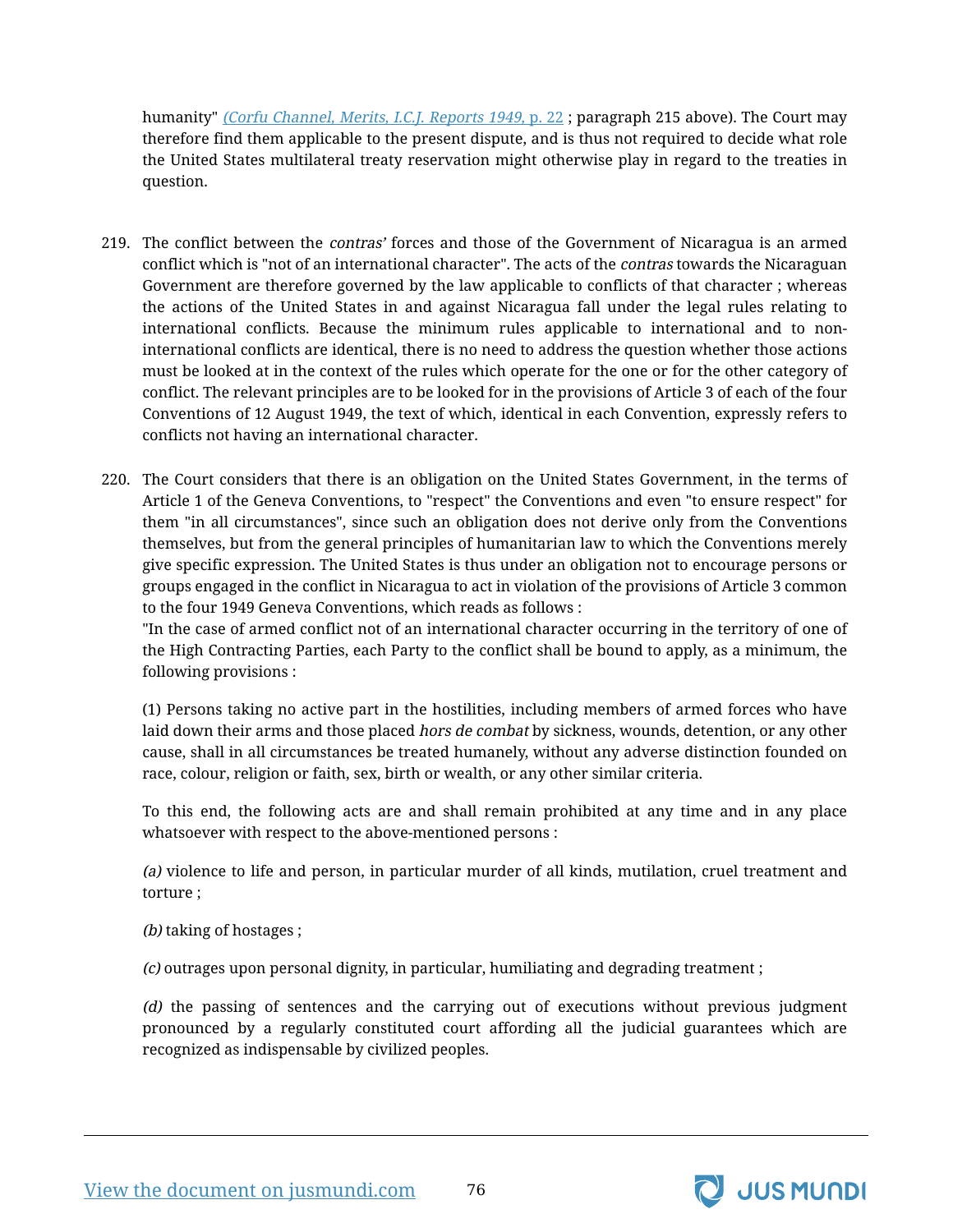(2) The wounded and sick shall be collected and cared for...

The Parties to the conflict should further endeavour to bring into force, by means of special agreements, all or part of the other provisions of the present Convention..."

221. In its Judgment of 26 November 1984, the Court concluded that, in so far as the claims presented in Nicaragua's Application revealed the existence of a dispute as to the interpretation or application of the Articles of the 1956 Treaty of Friendship, Commerce and Navigation between the Parties mentioned in paragraph 82 of that Judgment (that is. Arts. XIX, XIV, XVII, XX, I), it had jurisdiction to deal with them under Article XXIV, paragraph 2, of that Treaty. Having thus established its jurisdiction to entertain the dispute between the Parties in respect of the interpretation and application of the Treaty in question, the Court must determine the meaning of the various provisions which are relevant for its judgment. In this connection, the Court has in particular to ascertain the scope of Article XXI, paragraphs  $1$  (c) and  $1$  (d), of the Treaty. According to that clause

"the present Treaty shall not preclude the application of measures :

(c) regulating the production of or traffic in arms, ammunition and implements of war, or traffic in other materials carried on directly or indirectly for the purpose of supplying a military establishment ;

(d) necessary to fulfill the obligations of a Party for the maintenance or restoration of international peace and security, or necessary to protect its essential security interests".

In the Spanish text of the Treaty (equally authentic with the English text) the last phrase is rendered as "sus intereses esenciales y seguridad".

- 222. This article cannot be interpreted as removing the present dispute as to the scope of the Treaty from the Court's jurisdiction. Being itself an article of the Treaty, it is covered by the provision in Article XXIV that any dispute about the "interpretation or application" of the Treaty lies within the Court's jurisdiction. Article XXI defines the instances in which the Treaty itself provides for exceptions to the generality of its other provisions, but it by no means removes the interpretation and application of that article from the jurisdiction of the Court as contemplated in Article XXIV. That the Court has jurisdiction to determine whether measures taken by one of the Parties fall within such an exception, is also clear <sup>a</sup> contrario from the fact that the text of Article XXI of the Treaty does not employ the wording which was already to be found in Article XXI of the General Agreement on Tariffs and Trade. This provision of GATT, contemplating exceptions to the normal implementation of the General Agreement, stipulates that the Agreement is not to be construed to prevent any contracting party from taking any action which it "considers necessary for the protection of its essential security interests", in such fields as nuclear fission, arms, etc. The 1956 Treaty, on the contrary, speaks simply of "necessary" measures, not of those considered by a party to be such.
- 223. The Court will therefore determine the substantial nature of the two categories of measures contemplated by this Article and which are not barred by the Treaty. No comment is required at this stage on subparagraph 1 (c) of Article XXI. As to subparagraph  $1$  (d), clearly "measures... necessary to fulfill the obligations of a Party for the maintenance or restoration of international peace and

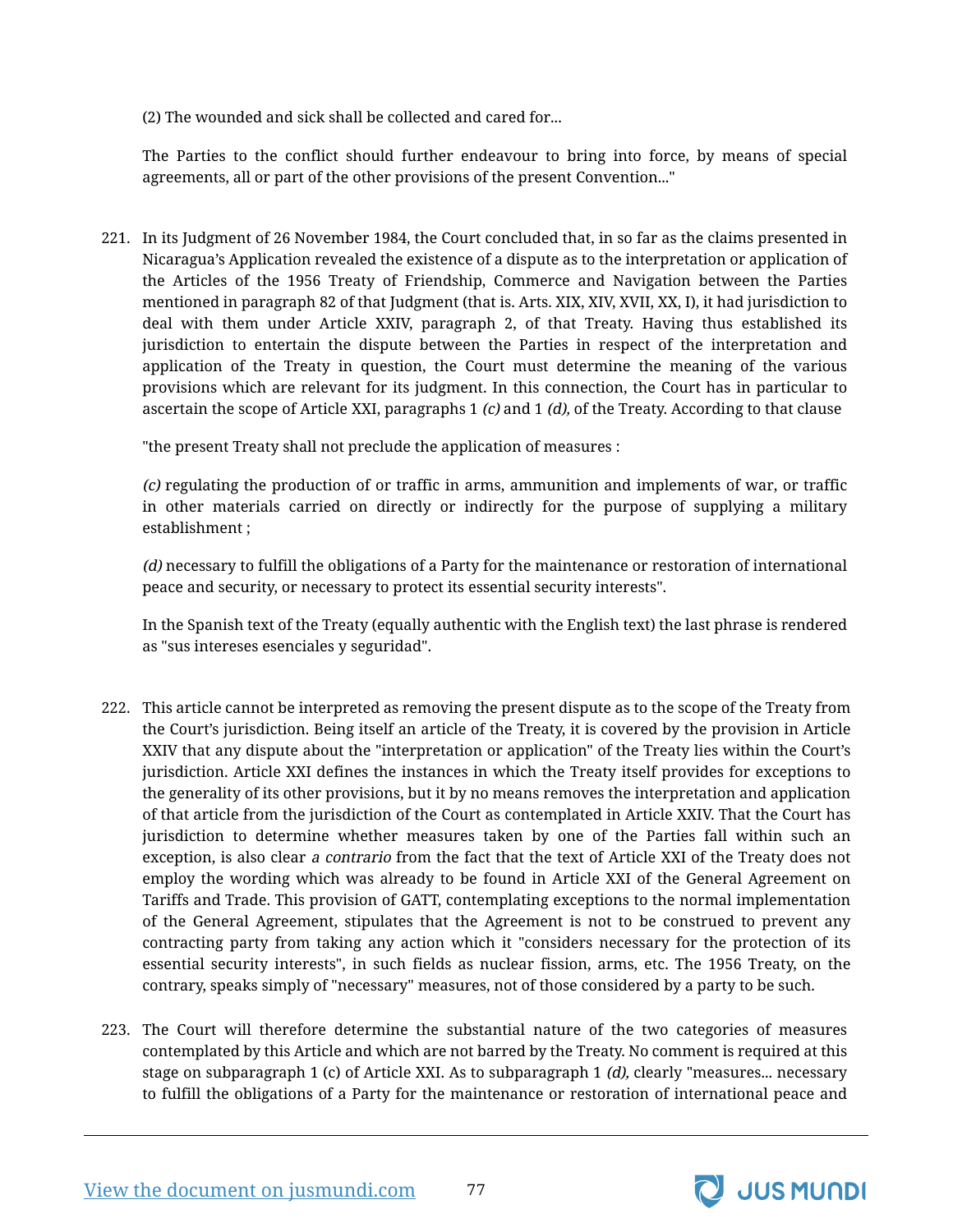security" must signify measures which the State in question must take in performance of an international commitment of which any evasion constitutes a breach. A commitment of this kind is accepted by Members of the United Nations in respect of Security Council decisions taken on the basis of Chapter VII of the United Nations Charter (Art. 25), or, for members of the Organization of American States, in respect of decisions taken by the Organ of Consultation of the Inter-American system, under Articles 3 and 20 of the Inter-American Treaty of Reciprocal Assistance (Rio de Janeiro, 1947). The Court does not believe that this provision of the 1956 Treaty can apply to the eventuality of the exercise of the right of individual or collective self-defence.

224. On the other hand, action taken in self-defence, individual or collective, might be considered as part of the wider category of measures qualified in Article XXI as "necessary to protect" the "essential security interests" of a party. In its Counter-Memorial on jurisdiction and admissibility, the United States contended that : "Any possible doubts as to the applicability of the FCN Treaty to Nicaragua's claims is dispelled by Article XXI of the Treaty..." After quoting paragraph  $1$  (d) (set out in paragraph 221 above), the Counter-Memorial continues :

"Article XXI has been described by the Senate Foreign Relations Committee as containing 'the usual exceptions relating... to traffic in arms, ammunition and implements of war and to measures for collective or individual self-defense'."

It is difficult to deny that self-defence against an armed attack corresponds to measures necessary to protect essential security interests. But the concept of essential security interests certainly extends beyond the concept of an armed attack, and has been subject to very broad interpretations in the past. The Court has therefore to assess whether the risk run by these "essential security interests" is reasonable, and secondly, whether the measures presented as being designed to protect these interests are not merely useful but "necessary".

- 225. Since Article XXI of the 1956 Treaty contains a power for each of the parties to derogate from the other provisions of the Treaty, the possibility of invoking the clauses of that Article must be considered once it is apparent that certain forms of conduct by the United States would otherwise be in conflict with the relevant provisions of the Treaty. The appraisal of the conduct of the United States in the light of these relevant provisions of the Treaty pertains to the application of the law rather than to its interpretation, and the Court will therefore undertake this in the context of its general evaluation of the facts established in relation to the applicable law.
- 226. The Court, having outlined both the facts of the case as proved by the evidence before it, and the general rules of international law which appear to it to be in issue as a result of these facts, and the applicable treaty-law, has now to appraise the facts in relation to the legal rules applicable. In so far as acts of the Respondent may appear to constitute violations of the relevant rules of law, the Court will then have to determine whether there are present any circumstances excluding unlawfulness, or whether such acts may be justified upon any other ground.
- 227. The Court will first appraise the facts in the light of the principle of the non-use of force, examined in paragraphs 187 to 200 above. What is unlawful, in accordance with that principle, is recourse to either the threat or the use of force against the territorial integrity or political independence of any State. For the most part, the complaints by Nicaragua are of the actual use of force against it by the United States. Of the acts which the Court has found imputable to the Government of the United

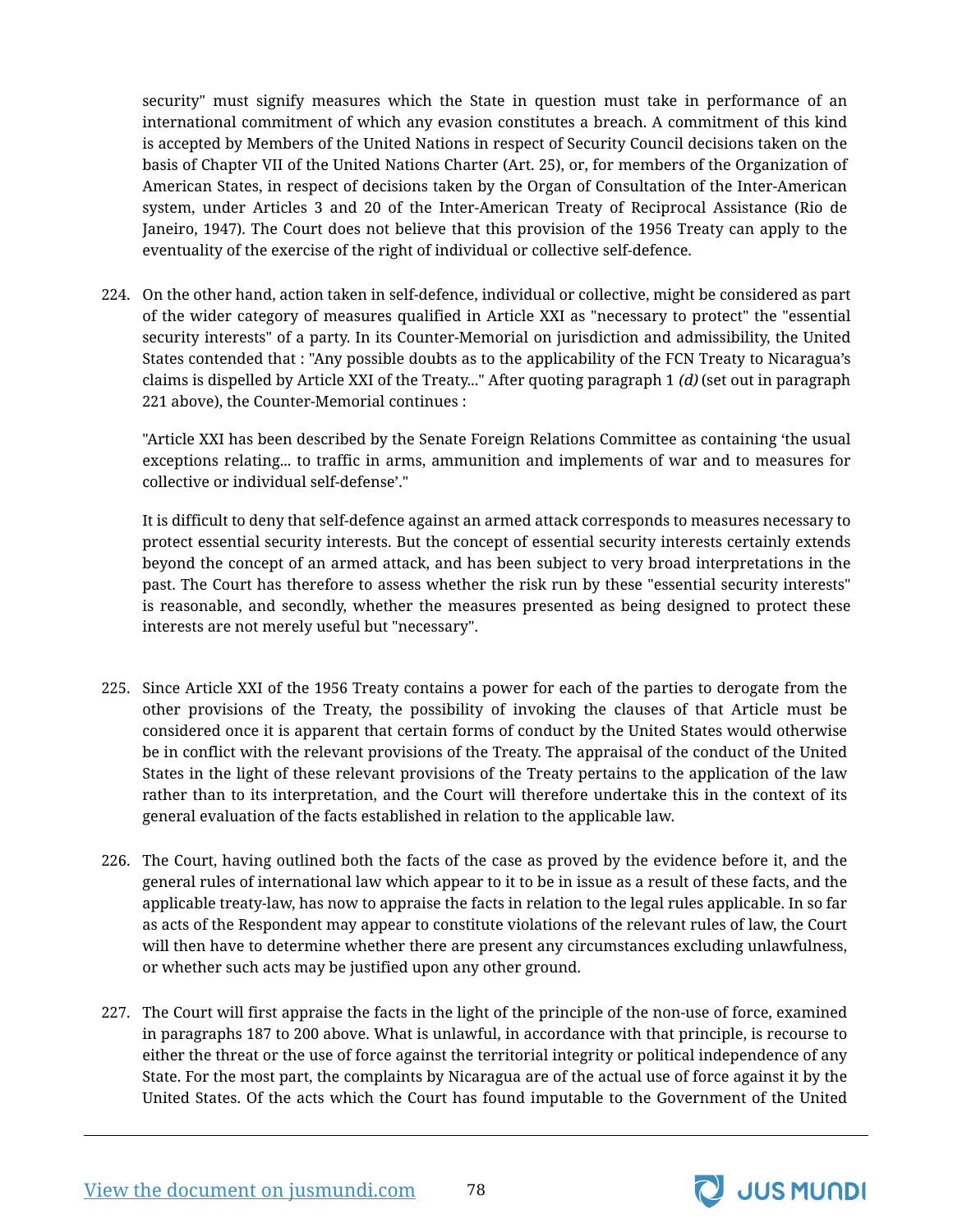States, the following are relevant in this respect :

- the laying of mines in Nicaraguan internal or territorial waters in early 1984 (paragraph 80 above) ;

- certain attacks on Nicaraguan ports, oil installations and a naval base (paragraphs 81 and 86 above).

These activities constitute infringements of the principle of the prohibition of the use of force, defined earlier, unless they are justified by circumstances which exclude their unlawfulness, a question now to be examined. The Court has also found (paragraph 92) the existence of military manoeuvres held by the United States near the Nicaraguan borders ; and Nicaragua has made some suggestion that this constituted a "threat of force", which is equally forbidden by the principle of non-use of force. The Court is however not satisfied that the manoeuvres complained of, in the circumstances in which they were held, constituted on the part of the United States a breach, as against Nicaragua, of the principle forbidding recourse to the threat or use of force.

228. Nicaragua has also claimed that the United States has violated Article 2, paragraph 4, of the Charter, and has used force against Nicaragua in breach of its obligation under customary international law in as much as it has engaged in

"recruiting, training, arming, equipping, financing, supplying and otherwise encouraging, supporting, aiding, and directing military and paramilitary actions in and against Nicaragua" (Application, para. 26  $(a)$  and  $(c)$ .

So far as the claim concerns breach of the Charter, it is excluded from the Court's jurisdiction by the multilateral treaty reservation. As to the claim that United States activities in relation to the contras constitute a breach of the customary international law principle of the non-use of force, the Court finds that, subject to the question whether the action of the United States might be justified as an exercise of the right of self-defence, the United States has committed a prima facie violation of that principle by its assistance to the *contras* in Nicaragua, by "organizing or encouraging the organization of irregular forces or armed bands... for incursion into the territory of another State", and "participating in acts of civil strife... in another State", in the terms of General Assembly resolution 2625 (XXV). According to that resolution, participation of this kind is contrary to the principle of the prohibition of the use of force when the acts of civil strife referred to "involve a threat or use of force". In the view of the Court, while the arming and training of the contras can certainly be said to involve the threat or use of force against Nicaragua, this is not necessarily so in respect of all the assistance given by the United States Government. In particular, the Court considers that the mere supply of funds to the *contras*, while undoubtedly an act of intervention in the internal affairs of Nicaragua, as will be explained below, does not in itself amount to a use of force.

229. The Court must thus consider whether, as the Respondent claims, the acts in question of the United States are justified by the exercise of its right of collective self-defence against an armed attack. The Court must therefore establish whether the circumstances required for the exercise of this right of self-defence are present and, if so, whether the steps taken by the United States actually correspond to the requirements of international law. For the Court to conclude that the United States was lawfully exercising its right of collective self-defence, it must first find that Nicaragua engaged in an

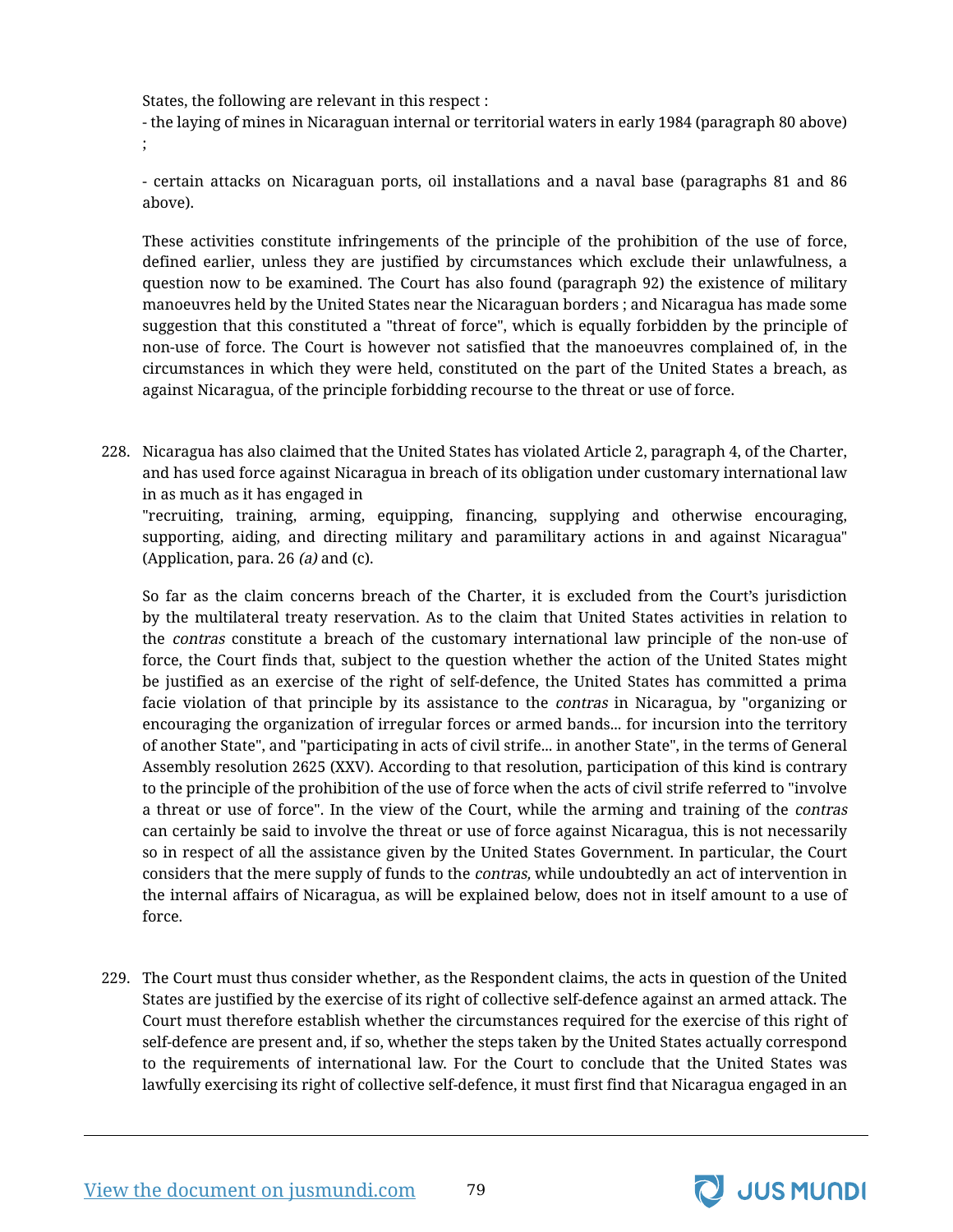armed attack against El Salvador, Honduras or Costa Rica.

- 230. As regards El Salvador, the Court has found (paragraph 160 above) that it is satisfied that between July 1979 and the early months of 1981, an intermittent flow of arms was routed via the territory of Nicaragua to the armed opposition in that country. The Court was not however satisfied that assistance has reached the Salvadorian armed opposition, on a scale of any significance, since the early months of 1981, or that the Government of Nicaragua was responsible for any flow of arms at either period. Even assuming that the supply of arms to the opposition in El Salvador could be treated as imputable to the Government of Nicaragua, to justify invocation of the right of collective self-defence in customary international law, it would have to be equated with an armed attack by Nicaragua on El Salvador. As stated above, the Court is unable to consider that, in customary international law, the provision of arms to the opposition in another State constitutes an armed attack on that State. Even at a time when the arms flow was at its peak, and again assuming the participation of the Nicaraguan Government, that would not constitute such armed attack.
- 231. Turning to Honduras and Costa Rica, the Court has also stated (paragraph 164 above) that it should find established that certain trans- border incursions into the territory of those two States, in 1982, 1983 and 1984, were imputable to the Government of Nicaragua. Very little information is however available to the Court as to the circumstances of these incursions or their possible motivations, which renders it difficult to decide whether they may be treated for legal purposes as amounting, singly or collectively, to an "armed attack" by Nicaragua on either or both States. The Court notes that during the Security Council debate in March/April 1984, the representative of Costa Rica made no accusation of an armed attack, emphasizing merely his country's neutrality and support for the Contadora process (S/PV.2529, pp. 13-23) ; the representative of Honduras however stated that "my country is the object of aggression made manifest through a number of incidents by Nicaragua against our territorial integrity and civilian population" (ibid., p. 37).

There are however other considerations which justify the Court in finding that neither these incursions, nor the alleged supply of arms to the opposition in El Salvador, may be relied on as justifying the exercise of the right of collective self-defence.

- 232. The exercise of the right of collective self-defence presupposes that an armed attack has occurred ; and it is evident that it is the victim State, being the most directly aware of that fact, which is likely to draw general attention to its plight. It is also evident that if the victim State wishes another State to come to its help in the exercise of the right of collective self-defence, it will normally make an express request to that effect. Thus in the present instance, the Court is entitled to take account, in judging the asserted justification of the exercise of collective self-defence by the United States, of the actual conduct of El Salvador, Honduras and Costa Rica at the relevant time, as indicative of a belief by the State in question that it was the victim of an armed attack by Nicaragua, and of the making of a request by the victim State to the United States for help in the exercise of collective self-defence.
- 233. The Court has seen no evidence that the conduct of those States was consistent with such a situation, either at the time when the United States first embarked on the activities which were allegedly justified by self-defence, or indeed for a long period subsequently. So far as El Salvador is concerned, it appears to the Court that while El Salvador did in fact officially declare itself the victim of an armed attack, and did ask for the United States to exercise its right of collective self-defence, this

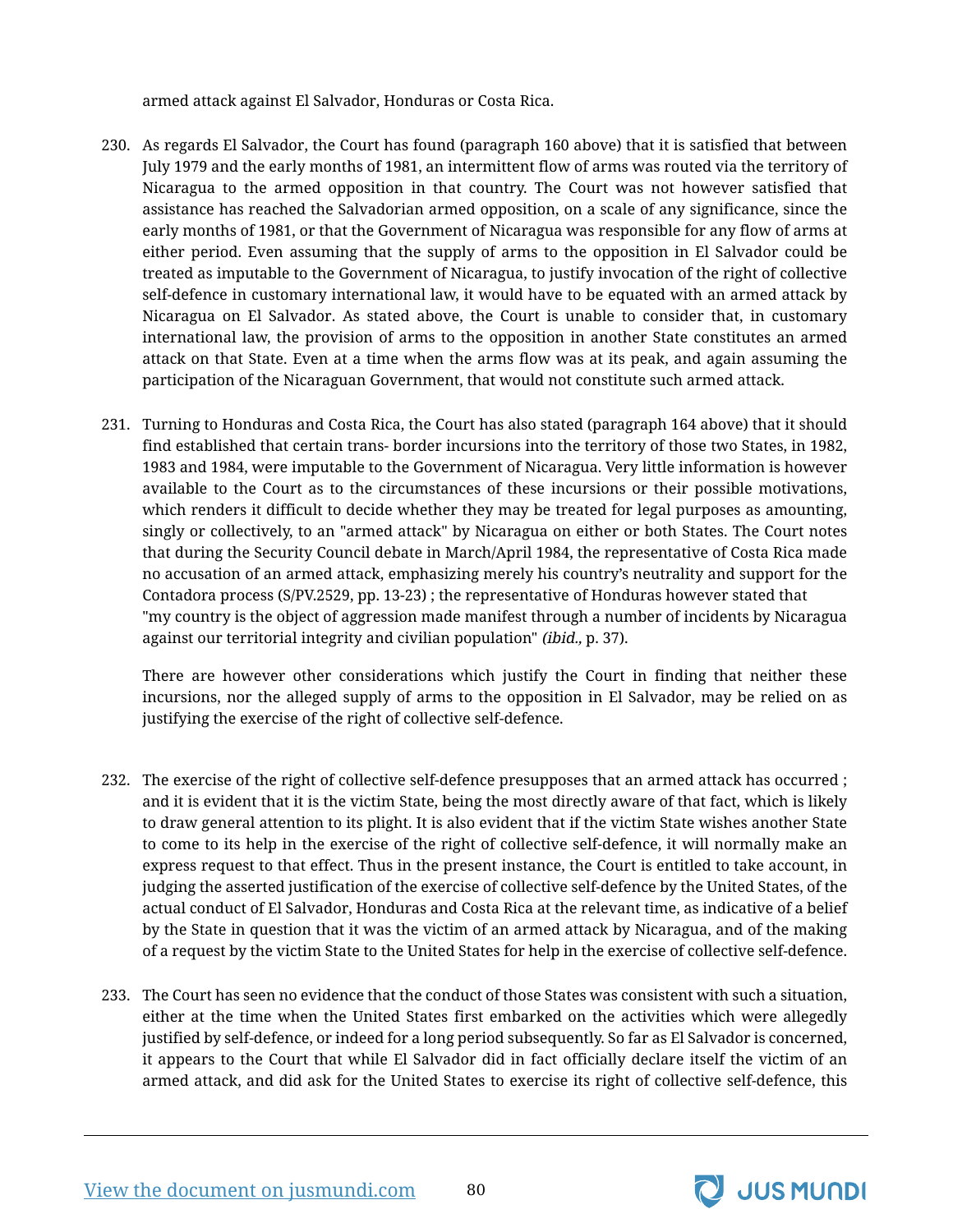occurred only on a date much later than the commencement of the United States activities which were allegedly justified by this request. The Court notes that on 3 April 1984, the representative of El Salvador before the United Nations Security Council, while complaining of the "open foreign intervention practised by Nicaragua in our internal affairs" (S/PV.2528, p. 58), refrained from stating that El Salvador had been subjected to armed attack, and made no mention of the right of collective self-defence which it had supposedly asked the United States to exercise. Nor was this mentioned when El Salvador addressed a letter to the Court in April 1984, in connection with Nicaragua's complaint against the United States. It was only in its Declaration of Intervention filed on 15 August 1984, that El Salvador referred to requests addressed at various dates to the United States for the latter to exercise its right of collective self-defence (para. XII), asserting on this occasion that it had been the victim of aggression from Nicaragua "since at least 1980". In that Declaration, El Salvador affirmed that initially it had "not wanted to present any accusation or allegation [against Nicaragua] to any of the jurisdictions to which we have a right to apply", since it sought "a solution of understanding and mutual respect" (para. III).

- 234. As to Honduras and Costa Rica, they also were prompted by the institution of proceedings in this case to address communications to the Court ; in neither of these is there mention of armed attack or collective self-defence. As has already been noted (paragraph 231 above), Honduras in the Security Council in 1984 asserted that Nicaragua had engaged in aggression against it, but did not mention that a request had consequently been made to the United States for assistance by way of collective selfdefence. On the contrary, the representative of Honduras emphasized that the matter before the Security Council "is a Central American problem, without exception, and it must be solved regionally" (S/PV.2529, p. 38), i.e., through the Contadora process. The representative of Costa Rica also made no reference to collective self-defence. Nor, it may be noted, did the representative of the United States assert during that debate that it had acted in response to requests for assistance in that context.
- 235. There is also an aspect of the conduct of the United States which the Court is entitled to take into account as indicative of the view of that State on the question of the existence of an armed attack. At no time, up to the present, has the United States Government addressed to the Security Council, in connection with the matters the subject of the present case, the report which is required by Article 51 of the United Nations Charter in respect of measures which a State believes itself bound to take when it exercises the right of individual or collective self-defence. The Court, whose decision has to be made on the basis of customary international law, has already observed that in the context of that law, the reporting obligation enshrined in Article 51 of the Charter of the United Nations does not exist. It does not therefore treat the absence of a report on the part of the United States as the breach of an undertaking forming part of the customary international law applicable to the present dispute. But the Court is justified in observing that this conduct of the United States hardly conforms with the latter's avowed conviction that it was acting in the context of collective self-defence as consecrated by Article 51 of the Charter. This fact is all the more noteworthy because, in the Security Council, the United States has itself taken the view that failure to observe the requirement to make a report contradicted a State's claim to be acting on the basis of collective self-defence (S/PV.2187).
- 236. Similarly, while no strict legal conclusion may be drawn from the date of El Salvador's announcement that it was the victim of an armed attack, and the date of its official request addressed to the United States concerning the exercise of collective self-defence, those dates have a significance as evidence of El Salvador's view of the situation. The declaration and the request of El

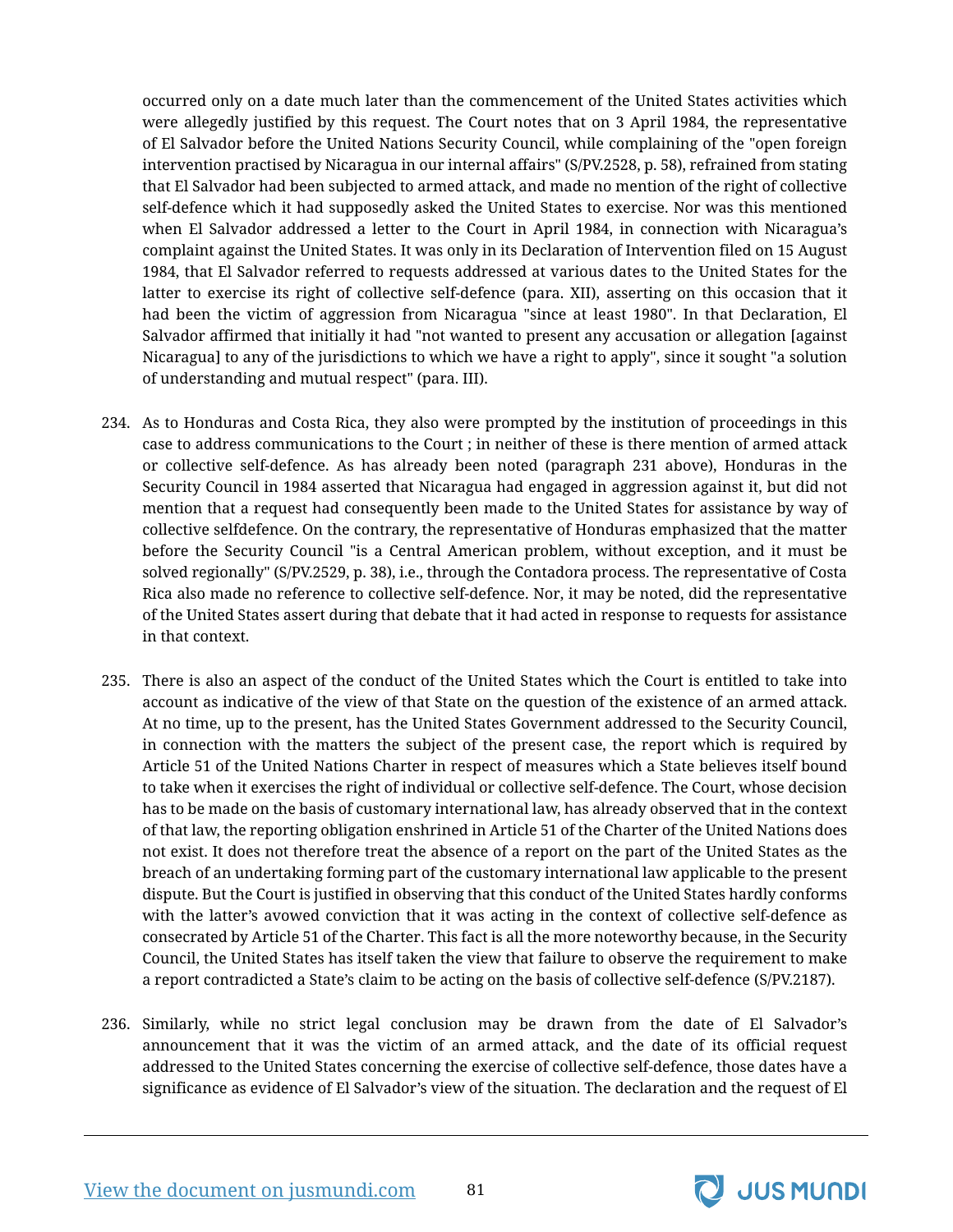Salvador, made publicly for the first time in August 1984, do not support the contention that in 1981 there was an armed attack capable of serving as a legal foundation for United States activities which began in the second half of that year. The States concerned did not behave as though there were an armed attack at the time when the activities attributed by the United States to Nicaragua, without actually constituting such an attack, were nevertheless the most accentuated ; they did so behave only at a time when these facts fell furthest short of what would be required for the Court to take the view that an armed attack existed on the part of Nicaragua against El Salvador.

- 237. Since the Court has found that the condition *sine qua non* required for the exercise of the right of collective self-defence by the United States is not fulfilled in this case, the appraisal of the United States activities in relation to the criteria of necessity and proportionality takes on a different significance. As a result of this conclusion of the Court, even if the United States activities in question had been carried on in strict compliance with the canons of necessity and proportionality, they would not thereby become lawful. If however they were not, this may constitute an additional ground of wrongfulness. On the question of necessity, the Court observes that the United States measures taken in December 1981 (or, at the earliest, March of that year — paragraph 93 above) cannot be said to correspond to a "necessity" justifying the United States action against Nicaragua on the basis of assistance given by Nicaragua to the armed opposition in El Salvador. First, these measures were only taken, and began to produce their effects, several months after the major offensive of the armed opposition against the Government of El Salvador had been completely repulsed (January 1981), and the actions of the opposition considerably reduced in consequence. Thus it was possible to eliminate the main danger to the Salvadorian Government without the United States embarking on activities in and against Nicaragua. Accordingly, it cannot be held that these activities were undertaken in the light of necessity. Whether or not the assistance to the contras might meet the criterion of proportionality, the Court cannot regard the United States activities summarized in paragraphs 80, 81 and 86, i.e., those relating to the mining of the Nicaraguan ports and the attacks on ports, oil installations, etc., as satisfying that criterion. Whatever uncertainty may exist as to the exact scale of the aid received by the Salvadorian armed opposition from Nicaragua, it is clear that these latter United States activities in question could not have been proportionate to that aid. Finally on this point, the Court must also observe that the reaction of the United States in the context of what it regarded as self-defence was continued long after the period in which any presumed armed attack by Nicaragua could reasonably be contemplated.
- 238. Accordingly, the Court concludes that the plea of collective selfdefence against an alleged armed attack on El Salvador, Honduras or Costa Rica, advanced by the United States to justify its conduct toward Nicaragua, cannot be upheld ; and accordingly that the United States has violated the principle prohibiting recourse to the threat or use of force by the acts listed in paragraph 227 above, and by its assistance to the contras to the extent that this assistance "involve[s] a threat or use of force" (paragraph 228 above).
- 239. The Court comes now to the application in this case of the principle of non-intervention in the internal affairs of States. It is argued by Nicaragua that the "military and paramilitary activities aimed at the government and people of Nicaragua" have two purposes : "(a) The actual overthrow of the existing lawful government of Nicaragua and its replacement by a government acceptable to the United States ; and

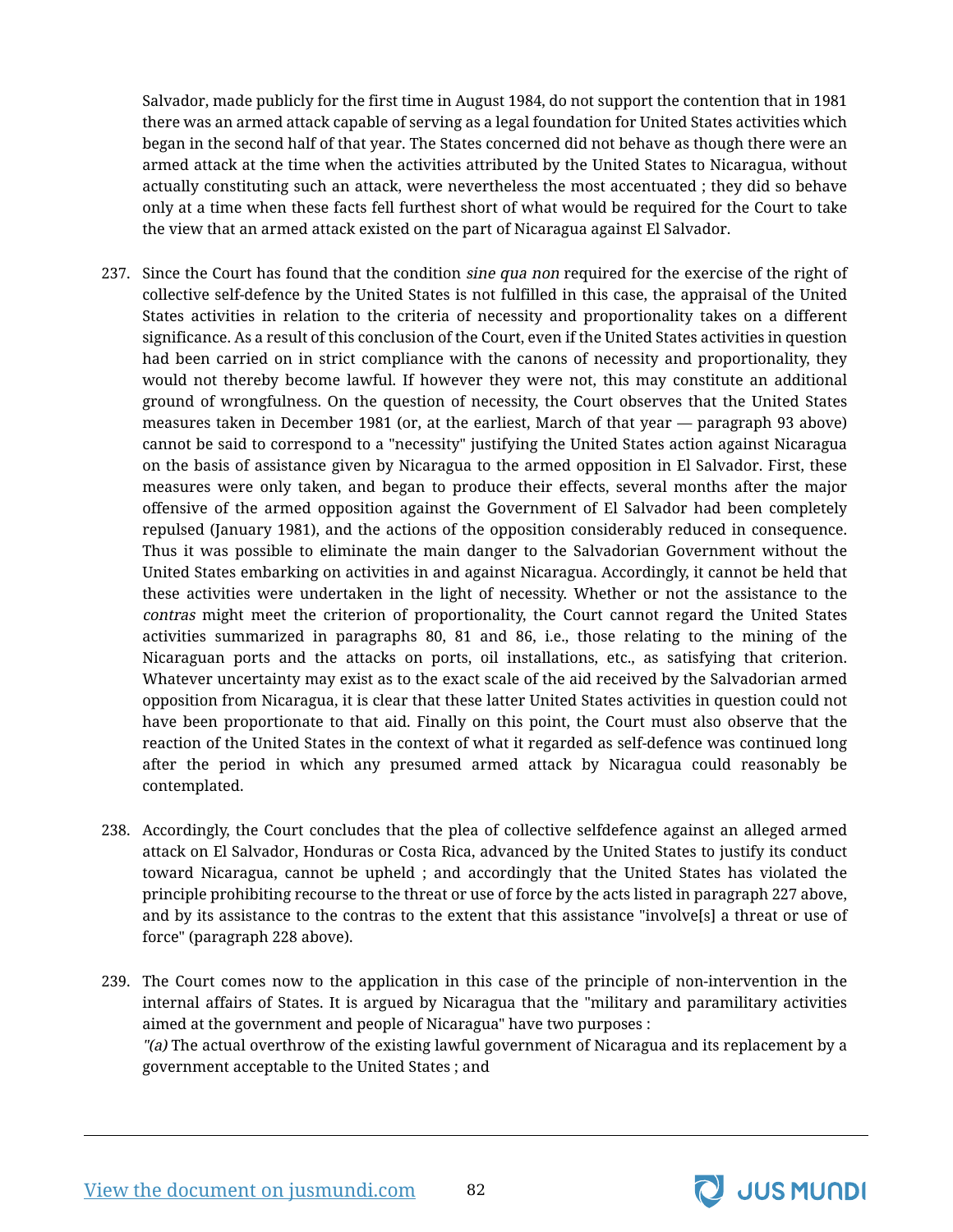(b) The substantial damaging of the economy, and the weakening of the political system, in order to coerce the government of Nicaragua into the acceptance of United States policies and political demands."

Nicaragua also contends that the various acts of an economic nature, summarized in paragraphs 123 to 125 above, constitute a form of "indirect" intervention in Nicaragua's internal affairs.

- 240. Nicaragua has laid much emphasis on the intentions it attributes to the Government of the United States in giving aid and support to the contras. It contends that the purpose of the policy of the United States and its actions against Nicaragua in pursuance of this policy was, from the beginning, to overthrow the Government of Nicaragua. In order to demonstrate this, it has drawn attention to numerous statements by high officials of the United States Government, in particular by President Reagan, expressing solidarity and support for the contras, described on occasion as "freedom fighters", and indicating that support for the *contras* would continue until the Nicaraguan Government took certain action, desired by the United States Government, amounting in effect to a surrender to the demands of the latter Government. The official Report of the President of the United States to Congress of 10 April 1985, quoted in paragraph 96 above, states that : "We have not sought to overthrow the Nicaraguan Government nor to force on Nicaragua a specific system of government." But it indicates also quite openly that "United States policy toward Nicaragua" which includes the support for the military and paramilitary activities of the contras which it was the purpose of the Report to continue - "has consistently sought to achieve changes in Nicaraguan government policy and behavior".
- 241. The Court however does not consider it necessary to seek to establish whether the intention of the United States to secure a change of governmental policies in Nicaragua went so far as to be equated with an endeavour to overthrow the Nicaraguan Government. It appears to the Court to be clearly established first, that the United States intended, by its support of the *contras*, to coerce the Government of Nicaragua in respect of matters in which each State is permitted, by the principle of State sovereignty, to decide freely (see paragraph 205 above) ; and secondly that the intention of the contras themselves was to overthrow the present Government of Nicaragua. The 1983 Report of the Intelligence Committee refers to the contras' "openly acknowledged goal of overthrowing the Sandinistas". Even if it be accepted, for the sake of argument, that the objective of the United States in assisting the contras was solely to interdict the supply of arms to the armed opposition in El Salvador, it strains belief to suppose that a body formed in armed opposition to the Government of Nicaragua, and calling itself the "Nicaraguan Democratic Force", intended only to check Nicaraguan interference in El Salvador and did not intend to achieve violent change of government in Nicaragua. The Court considers that in international law, if one State, with a view to the coercion of another State, supports and assists armed bands in that State whose purpose is to overthrow the government of that State, that amounts to an intervention by the one State in the internal affairs of the other, whether or not the political objective of the State giving such support and assistance is equally far-reaching. It is for this reason that the Court has only examined the intentions of the United States Government so far as they bear on the question of self-defence.
- 242. The Court therefore finds that the support given by the United States, up to the end of September 1984, to the military and paramilitary activities of the *contras* in Nicaragua, by financial support, training, supply of weapons, intelligence and logistic support, constitutes a clear breach of the

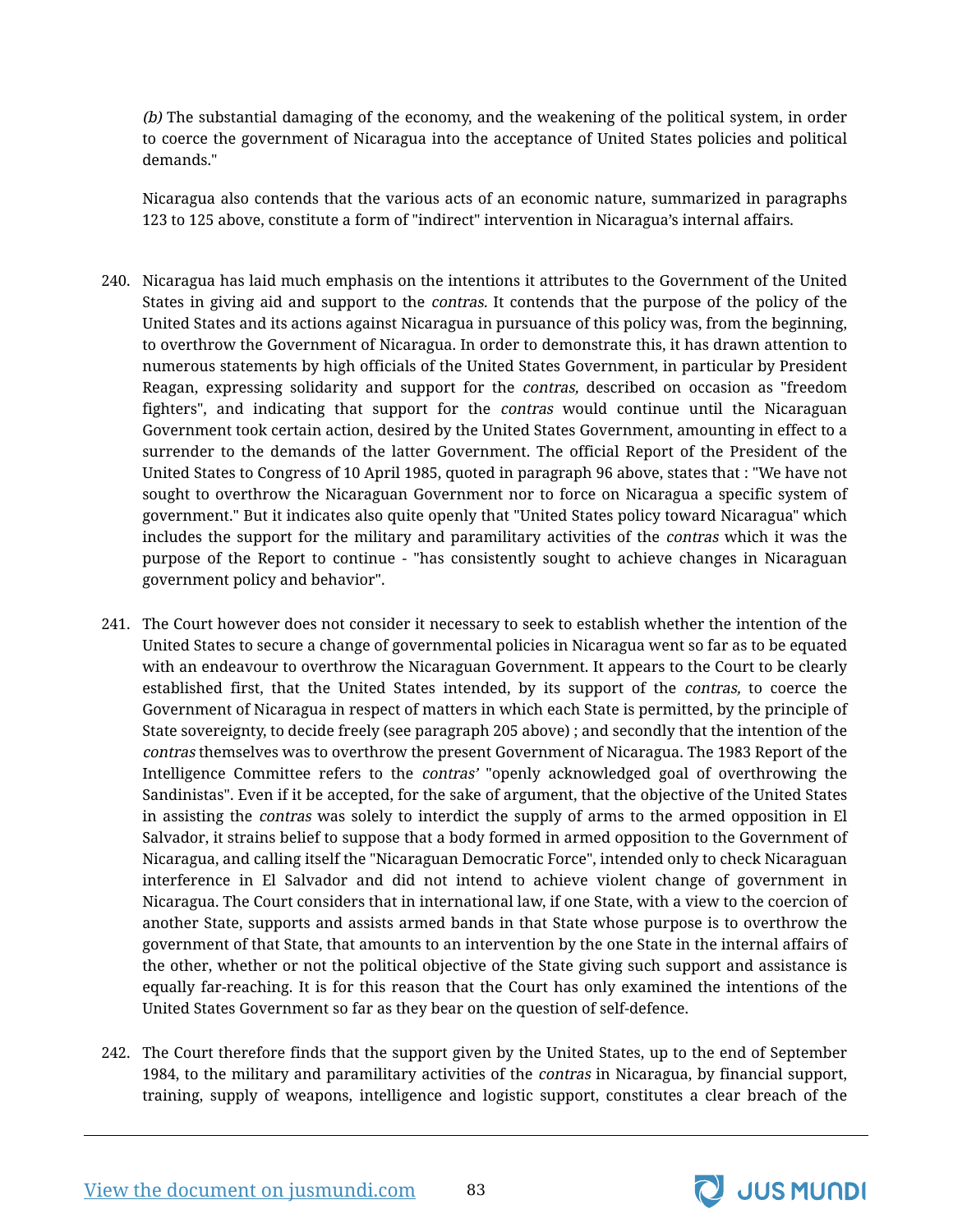principle of non-intervention. The Court has however taken note that, with effect from the beginning of the United States governmental financial year 1985, namely 1 October 1984, the United States Congress has restricted the use of the funds appropriated for assistance to the contras to "humanitarian assistance" (paragraph 97 above). There can be no doubt that the provision of strictly humanitarian aid to persons or forces in another country, whatever their political affiliations or objectives, cannot be regarded as unlawful intervention, or as in any other way contrary to international law. The characteristics of such aid were indicated in the first

and second of the fundamental principles declared by the Twentieth International Conference of the Red Cross, that

"The Red Cross, born of a desire to bring assistance without discrimination to the wounded on the battlefield, endeavours  $-$  in its international and national capacity  $-$  to prevent and alleviate human suffering wherever it may be found. Its purpose is to protect life and health and to ensure respect for the human being. It promotes mutual understanding, friendship, co-operation and lasting peace amongst all peoples"

and that

"It makes no discrimination as to nationality, race, religious beliefs, class or political opinions. It endeavours only to relieve suffering, giving priority to the most urgent cases of distress."

243. The United States legislation which limited aid to the *contras* to humanitarian assistance however also defined what was meant by such assistance, namely :

"the provision of food, clothing, medicine, and other humanitarian assistance, and it does not include the provision of weapons, weapons systems, ammunition, or other equipment, vehicles, or material which can be used to inflict serious bodily harm or death" (paragraph 97 above).

It is also to be noted that, while the United States Congress has directed that the CIA and Department of Defense are not to administer any of the funds voted, it was understood that intelligence information might be "shared" with the contras. Since the Court has no information as to the interpretation in fact given to the Congress decision, or as to whether intelligence information is in fact still being supplied to the *contras*, it will limit itself to a declaration as to how the law applies in this respect. An essential feature of truly humanitarian aid is that it is given "without discrimination" of any kind. In the view of the Court, if the provision of "humanitarian assistance" is to escape condemnation as an intervention in the internal affairs of Nicaragua, not only must it be limited to the purposes hallowed in the practice of the Red Cross, namely "to prevent and alleviate human suffering", and "to protect life and health and to ensure respect for the human being" ; it must also, and above all, be given without discrimination to all in need in Nicaragua, not merely to the contras and their dependents.

244. As already noted, Nicaragua has also asserted that the United States is responsible for an "indirect" form of intervention in its internal affairs inasmuch as it has taken, to Nicaragua s disadvantage, certain action of an economic nature. The Court's attention has been drawn in particular to the cessation of economic aid in April 1981 ; the 90 per cent reduction in the sugar quota for United States imports from Nicaragua in April 1981 ; and the trade embargo adopted on 1 May 1985. While

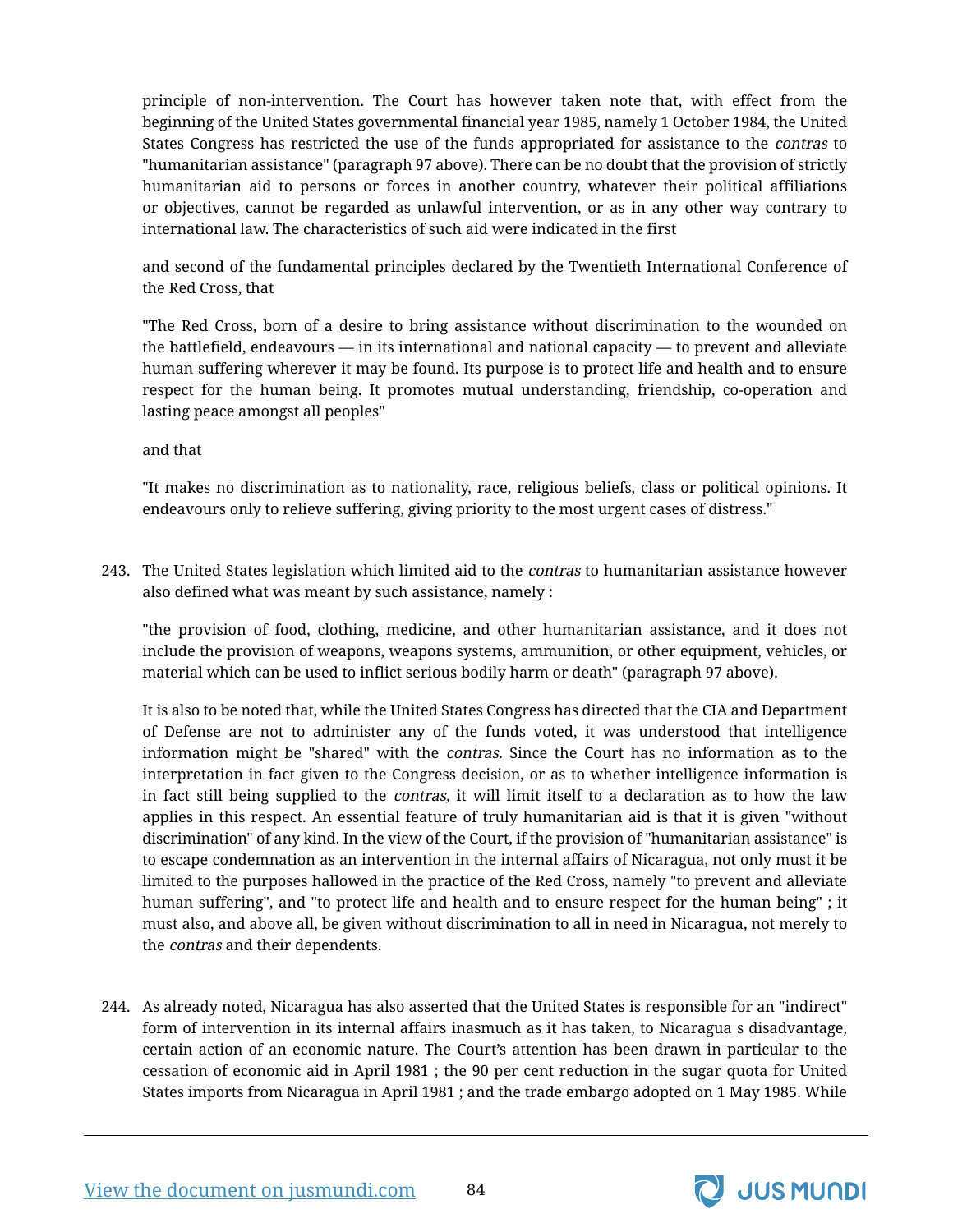admitting in principle that some of these actions were not unlawful in themselves, counsel for Nicaragua argued that these measures of economic constraint add up to a systematic violation of the principle of non-intervention.

- 245. The Court does not here have to concern itself with possible breaches of such international economic instruments as the General Agreement on Tariffs and Trade, referred to in passing by counsel for Nicaragua ; any such breaches would appear to fall outside the Court's jurisdiction, particularly in view of the effect of the multilateral treaty reservation, nor has Nicaragua seised the Court of any complaint of such breaches. The question of the compatibility of the actions complained of with the 1956 Treaty of Friendship, Commerce and Navigation will be examined below, in the context of the Court's examination of the provisions of that Treaty. At this point, the Court has merely to say that it is unable to regard such action on the economic plane as is here complained of as a breach of the customary-law principle of non-intervention.
- 246. Having concluded that the activities of the United States in relation to the activities of the *contras* in Nicaragua constitute prima facie acts of intervention, the Court must next consider whether they may nevertheless be justified on some legal ground. As the Court has stated, the principle of nonintervention derives from customary international law. It would certainly lose its effectiveness as a principle of law if intervention were to be justified by a mere request for assistance made by an opposition group in another State — supposing such a request to have actually been made by an opposition to the régime in Nicaragua in this instance. Indeed, it is difficult to see what would remain of the principle of non-intervention in international law if intervention, which is already allowable at the request of the government of a State, were also to be allowed at the request of the opposition. This would permit any State to intervene at any moment in the internal affairs of another State, whether at the request of the government or at the request of its opposition. Such a situation does not in the Court's view correspond to the present state of international law.
- 247. The Court has already indicated (paragraph 238) its conclusion that the conduct of the United States towards Nicaragua cannot be justified by the right of collective self-defence in response to an alleged armed attack on one or other of Nicaragua's neighbours. So far as regards the allegations of supply of arms by Nicaragua to the armed opposition in El Salvador, the Court has indicated that while the concept of an armed attack includes the despatch by one State of armed bands into the territory of another State, the supply of arms and other support to such bands cannot be equated with armed attack. Nevertheless, such activities may well constitute a breach of the principle of the non-use of force and an intervention in the internal affairs of a State, that is, a form of conduct which is certainly wrongful, but is of lesser gravity than an armed attack. The Court must therefore enquire now whether the activities of the United States towards Nicaragua might be justified as a response to an intervention by that State in the internal affairs of another State in Central America.
- 248. The United States admits that it is giving its support to the *contras* in Nicaragua, but justifies this by claiming that that State is adopting similar conduct by itself assisting the armed opposition in El Salvador, and to a lesser extent in Honduras and Costa Rica, and has committed transborder attacks on those two States. The United States raises this justification as one of self-defence ; having rejected it on those terms, the Court has nevertheless to consider whether it may be valid as action by way of counter-measures in response to intervention. The Court has however to find that the applicable law does not warrant such a justification.

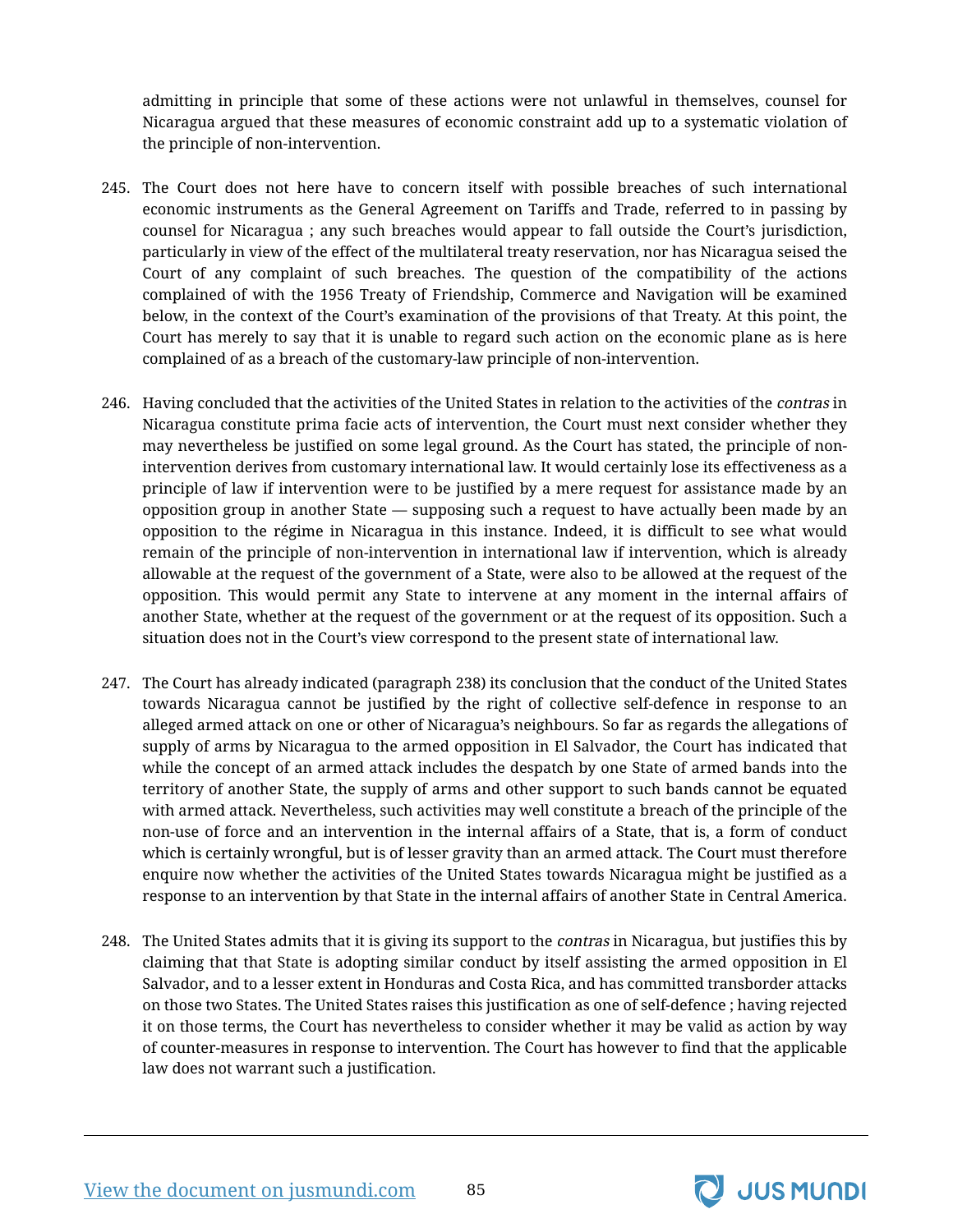- 249. On the legal level the Court cannot regard response to an intervention by Nicaragua as such a justification. While an armed attack would give rise to an entitlement to collective self-defence, a use of force of a lesser degree of gravity cannot, as the Court has already observed (paragraph 211 above), produce any entitlement to take collective countermeasures involving the use of force. The acts of which Nicaragua is accused, even assuming them to have been established and imputable to that State, could only have justified proportionate counter-measures on the part of the State which had been the victim of these acts, namely El Salvador, Honduras or Costa Rica. They could not justify counter-measures taken by a third State, the United States, and particularly could not justify intervention involving the use of force.
- 250. In the Application, Nicaragua further claims : "That the United States, in breach of its obligation under general and customary international law, has violated and is violating the sovereignty of Nicaragua by :
	- armed attacks against Nicaragua by air, land and sea ;
	- incursions into Nicaraguan territorial waters ;
	- aerial trespass into Nicaraguan airspace ;

- efforts by direct and indirect means to coerce and intimidate the Government of Nicaragua." (Para. 26 (b).)

The Nicaraguan Memorial, however, enumerates under the heading of violations of sovereignty only attacks on Nicaraguan territory, incursions into its territorial sea, and overflights. The claim as to United States "efforts by direct and indirect means to coerce and intimidate the Government of Nicaragua" was presented in the Memorial under the heading of the threat or use of force, which has already been dealt with above (paragraph 227). Accordingly, that aspect of Nicaragua's claim will not be pursued further.

- 251. The effects of the principle of respect for territorial sovereignty inevitably overlap with those of the principles of the prohibition of the use of force and of non-intervention. Thus the assistance to the contras, as well as the direct attacks on Nicaraguan ports, oil installations, etc., referred to in paragraphs 81 to 86 above, not only amount to an unlawful use of force, but also constitute infringements of the territorial sovereignty of Nicaragua, and incursions into its territorial and internal waters. Similarly, the mining operations in the Nicaraguan ports not only constitute breaches of the principle of the non-use of force, but also affect Nicaragua's sovereignty over certain maritime expanses. The Court has in fact found that these operations were carried on in Nicaragua's territorial or internal waters or both (paragraph 80), and accordingly they constitute a violation of Nicaragua's sovereignty. The principle of respect for territorial sovereignty is also directly infringed by the unauthorized overflight of a State's territory by aircraft belonging to or under the control of the government of another State. The Court has found above that such overflights were in fact made (paragraph 91 above).
- 252. These violations cannot be justified either by collective selfdefence, for which, as the Court has recognized, the necessary circumstances are lacking, nor by any right of the United States to take countermeasures involving the use of force in the event of intervention by Nicaragua in El Salvador,

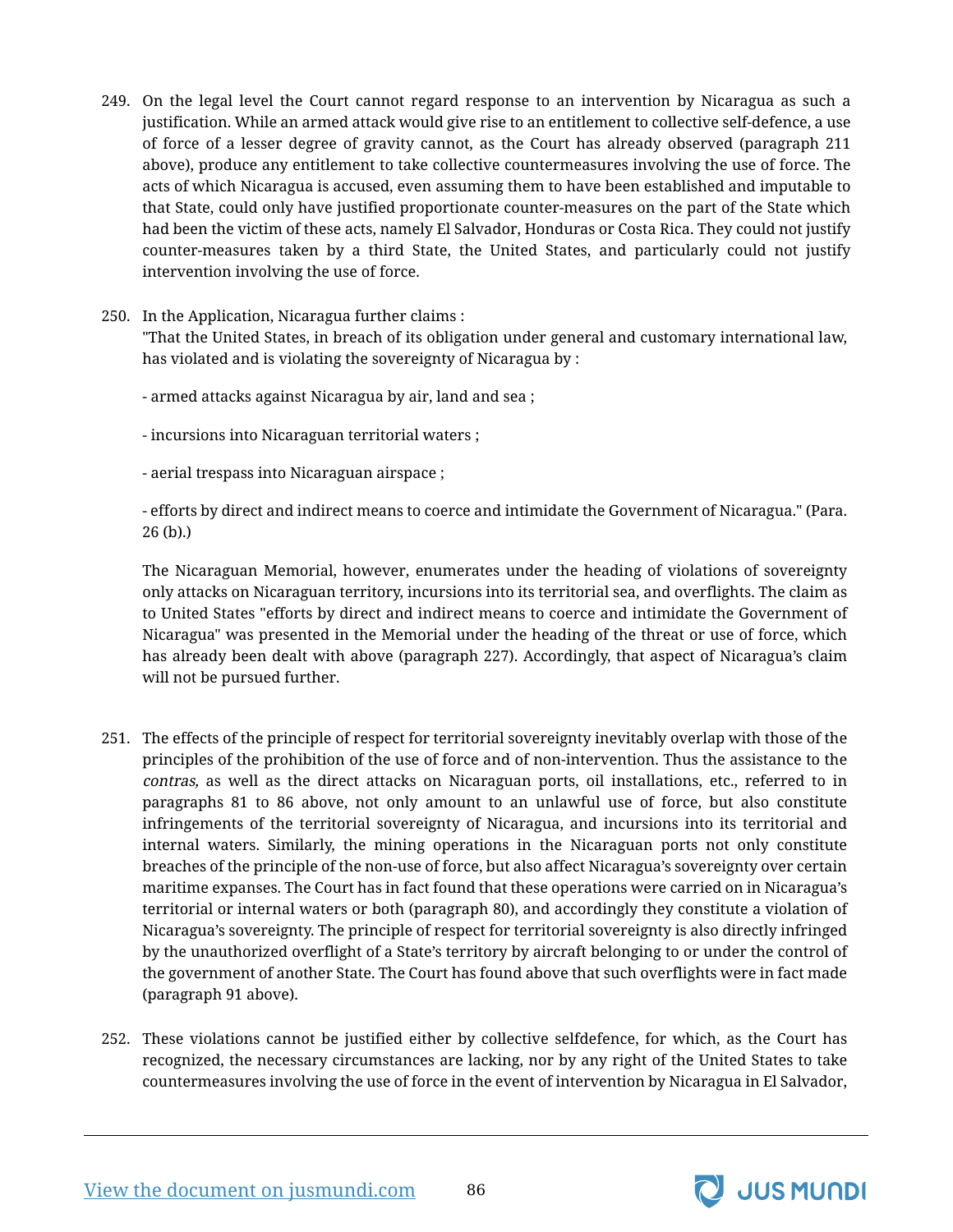since no such right exists under the applicable international law. They cannot be justified by the activities in El Salvador attributed to the Government of Nicaragua. The latter activities, assuming that they did in fact occur, do not bring into effect any right belonging to the United States which would justify the actions in question. Accordingly, such actions constitute violations of Nicaragua's sovereignty under customary international law.

- 253. At this point it will be convenient to refer to another aspect of the legal implications of the mining of Nicaragua's ports. As the Court has indicated in paragraph 214 above, where the vessels of one State enjoy a right of access to ports of another State, if that right of access is hindered by the laying of mines, this constitutes an infringement of the freedom of communications and of maritime commerce. This is clearly the case here. It is not for the Court to pass upon the rights of States which are not parties to the case before it ; but it is clear that interference with a right of access to the ports of Nicaragua is likely to have an adverse effect on Nicaragua's economy and its trading relations with any State whose vessels enjoy the right of access to its ports. Accordingly, the Court finds, in the context of the present proceedings between Nicaragua and the United States, that the laying of mines in or near Nicaraguan ports constituted an infringement, to Nicaragua's detriment, of the freedom of communications and of maritime commerce.
- 254. The Court now turns to the question of the application of humanitarian law to the activities of the United States complained of in this case. Mention has already been made (paragraph 215 above) of the violations of customary international law by reason of the failure to give notice of the mining of the Nicaraguan ports, for which the Court has found the United States directly responsible. Except as regards the mines, Nicaragua has not however attributed any breach of humanitarian law to either United States personnel or the "UCLAs", as distinct from the *contras*. The Applicant has claimed that acts perpetrated by the *contras* constitute breaches of the "fundamental norms protecting human rights" ; it has not raised the question of the law applicable in the event of conflict such as that between the *contras* and the established Government. In effect, Nicaragua is accusing the *contras* of violations both of the law of human rights and humanitarian law, and is attributing responsibility for these acts to the United States. The Court has however found (paragraphs 115, 216) that this submission of Nicaragua cannot be upheld ; but it has also found the United States responsible for the publication and dissemination of the manual on "Psychological Operations in Guerrilla Warfare" referred to in paragraphs 118 to 122 above.
- 255. The Court has also found (paragraphs 219 and 220 above) that general principles of humanitarian law include a particular prohibition, accepted by States, and extending to activities which occur in the context of armed conflicts, whether international in character or not. By virtue of such general principles, the United States is bound to refrain from encouragement of persons or groups engaged in the conflict in Nicaragua to commit violations of Article 3 which is common to all four Geneva Conventions of 12 August 1949. The question here does not of course relate to the definition of the circumstances in which one State may be regarded as responsible for acts carried out by another State, which probably do not include the possibility of incitement. The Court takes note of the advice given in the manual on psychological operations to "neutralize" certain "carefully selected and planned targets", including judges, police officers, State Security officials, etc., after the local population have been gathered in order to "take part in the act and formulate accusations against the oppressor". In the view of the Court, this must be regarded as contrary to the prohibition in Article 3 of the Geneva Conventions, with respect to non-combatants, of



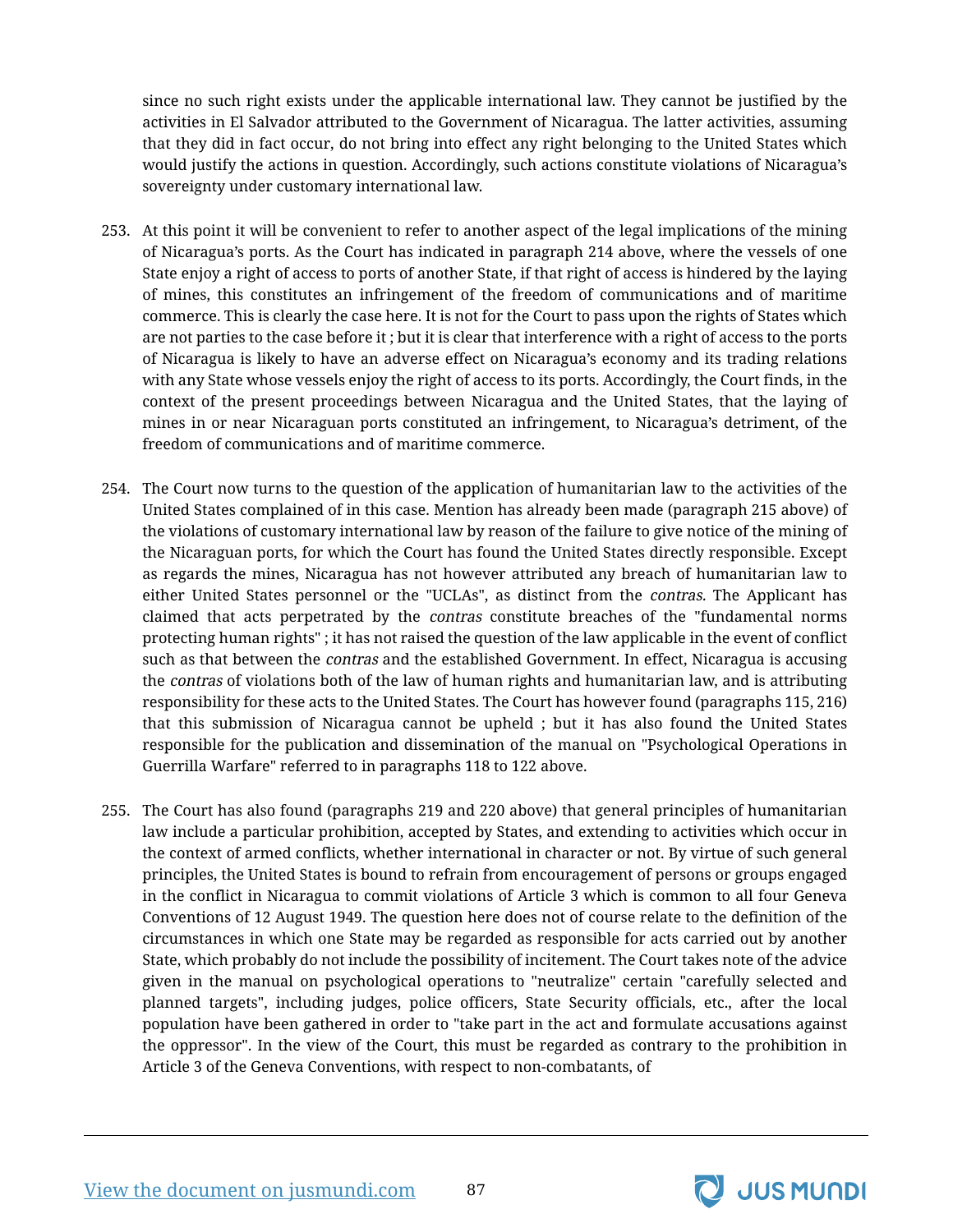"the passing of sentences and the carrying out of executions without previous judgment pronounced by a regularly constituted court, affording all the judicial guarantees which are recognized as indispensable by civilized peoples"

and probably also of the prohibition of "violence to life and person, in particular murder to all kinds,...".

- 256. It is also appropriate to recall the circumstances in which the manual of psychological operations was issued. When considering whether the publication of such a manual, encouraging the commission of acts contrary to general principles of humanitarian law, is unlawful, it is material to consider whether that encouragement was offered to persons in circumstances where the commission of such acts was likely or foreseeable. The Court has however found (paragraph 121) that at the relevant time those responsible for the issue of the manual were aware of, at the least, allegations that the behaviour of the contras in the field was not consistent with humanitarian law ; it was in fact even claimed by the CIA that the purpose of the manual was to "moderate" such behaviour. The publication and dissemination of a manual in fact containing the advice quoted above must therefore be regarded as an encouragement, which was likely to be effective, to commit acts contrary to general principles of international humanitarian law reflected in treaties.
- 257. The Court has noted above (paragraphs 169 and 170) the attitude of the United States, as expressed in the finding of the Congress of 29 July 1985, linking United States support to the contras with alleged breaches by the Government of Nicaragua of its "solemn commitments to the Nicaraguan people, the United States, and the Organization of American States". Those breaches were stated to involve questions such as the composition of the government, its political ideology and alignment, totalitarianism, human rights, militarization and aggression. So far as the question of "aggression in the form of armed subversion against its neighbours" is concerned, the Court has already dealt with the claimed justification of collective self-defence in response to armed attack, and will not return to that matter. It has also disposed of the suggestion of a right to collective counter-measures in face of an armed intervention. What is now in question is whether there is anything in the conduct of Nicaragua which might legally warrant counter-measures by the United States.
- 258. The questions as to which the Nicaraguan Government is said to have entered into a commitment are questions of domestic policy. The Court would not therefore normally consider it appropriate to engage in a verification of the truth of assertions of this kind, even assuming that it was in a position to do so. A State's domestic policy falls within its exclusive jurisdiction, provided of course that it does not violate any obligation of international law. Every State possesses a fundamental right to choose and implement its own political, economic and social systems. Consequently, there would normally be no need to make any enquiries, in a matter outside the Court's jurisdiction, to ascertain in what sense and along what lines Nicaragua has actually exercised its right.
- 259. However, the assertion of a commitment raises the question of the possibility of a State binding itself by agreement in relation to a question of domestic policy, such as that relating to the holding of free elections on its territory. The Court cannot discover, within the range of subjects open to international agreement, any obstacle or provision to hinder a State from making a commitment of this kind. A State, which is free to decide upon the principle and methods of popular consultation within its domestic order, is sovereign for the purpose of accepting a limitation of its sovereignty in

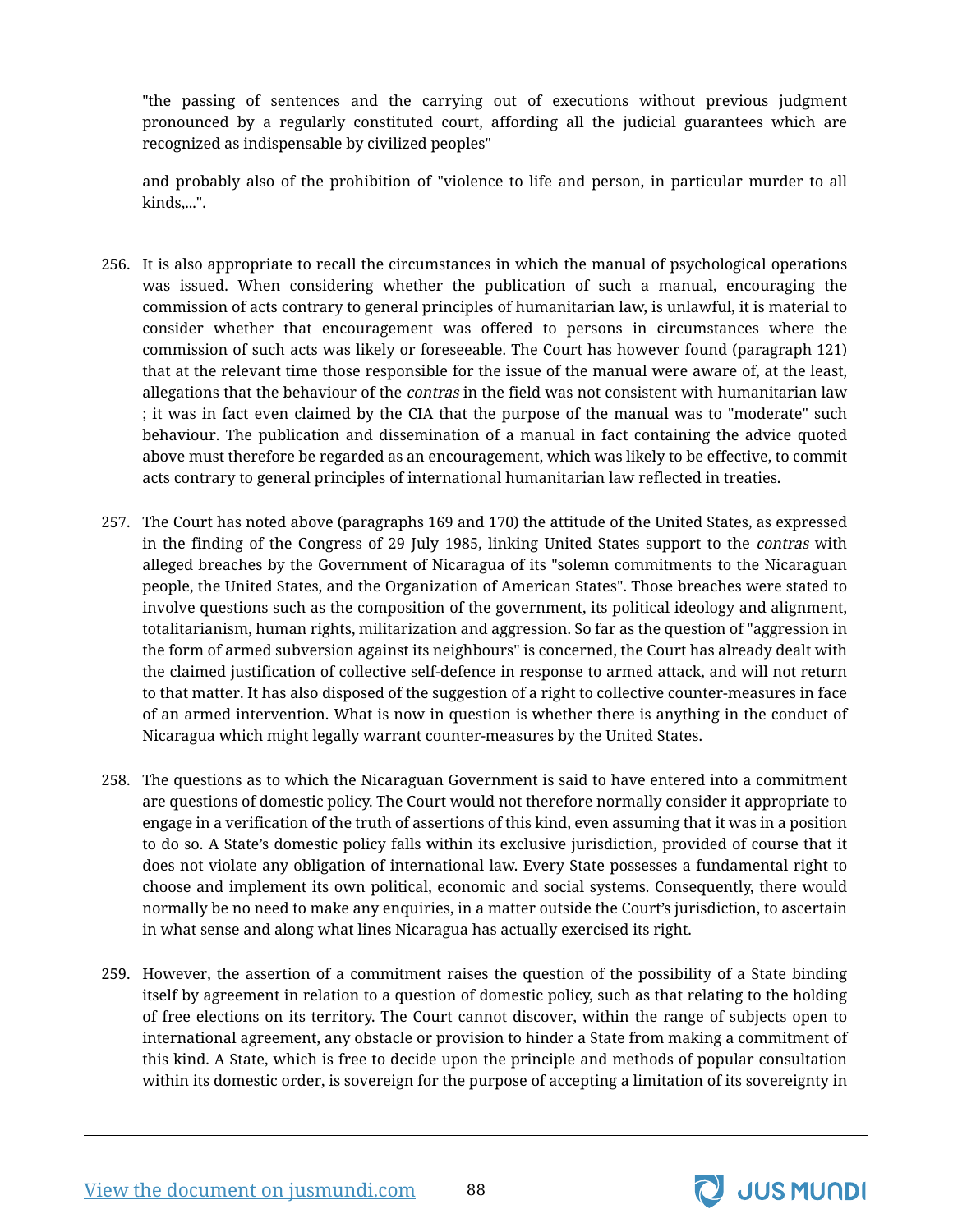this field. This is a conceivable situation for a State which is bound by institutional links to a confederation of States, or indeed to an international organization. Both Nicaragua and the United States are members of the Organization of American States. The Charter of that Organization however goes no further in the direction of an agreed limitation on sovereignty of this kind than the provision in Article 3 (d) that

"The solidarity of the American States and the high aims which are sought through it require the political organization of those States on the basis of the effective exercise of representative democracy" ;

on the other hand, it provides for the right of every State "to organize itself as it sees fit" (Art. 12), and to "develop its cultural, political and economic life freely and naturally" (Art. 16).

- 260. The Court has set out above the facts as to the events of 1979, including the resolution of the XVIIth Meeting of Consultation of Ministers for Foreign Affairs of the Organization of American States, and the communications of 12 July 1979 from the Junta of the Government of National Reconstruction of Nicaragua to the Secretary-General of the Organization, accompanied by a "Plan to secure peace". The letter contained *inter alia* a list of the objectives of the Nicaraguan Junta and stated in particular its intention of installing the new régime by a peaceful, orderly transition and of respecting human rights under the supervision of the Inter-American Commission on Human Rights, which the Junta invited to visit Nicaragua "as soon as we are installed". In this way, before its installation in Managua, the new régime soothed apprehensions as desired and expressed its intention of governing the country democratically.
- 261. However, the Court is unable to find anything in these documents, whether the resolution or the communication accompanied by the "Plan to secure peace", from which it can be inferred that any legal undertaking was intended to exist. Moreover, the Junta made it plain in one of these documents that its invitation to the Organization of American States to supervise Nicaragua's political life should not be allowed to obscure the fact that it was the Nicaraguans themselves who were to decide upon and conduct the country's domestic policy. The resolution of 23 June 1979 also declares that the solution of their problems is a matter "exclusively" for the Nicaraguan people, while stating that that solution was to be based (in Spanish, *deberta inspirarse*) on certain foundations which were put forward merely as recommendations to the future government. This part of the resolution is a mere statement which does not comprise any formal offer which if accepted would constitute a promise in law, and hence a legal obligation. Nor can the Court take the view that Nicaragua actually undertook a commitment to organize free elections, and that this commitment was of a legal nature. The Nicaraguan Junta of National Reconstruction planned the holding of free elections as part of its political programme of government, following the recommendation of the XVIIth Meeting of Consultation of Foreign Ministers of the Organization of American States. This was an essentially political pledge, made not only to the Organization, but also to the people of Nicaragua, intended to be its first beneficiaries. But the Court cannot find an instrument with legal force, whether unilateral or synallagmatic, whereby Nicaragua has committed itself in respect of the principle or methods of holding elections. The Organization of American States Charter has already been mentioned, with its respect for the political independence of the member States ; in the field of domestic policy, it goes no further than to list the social standards to the application of which the Members "agree to dedicate every effort", including :

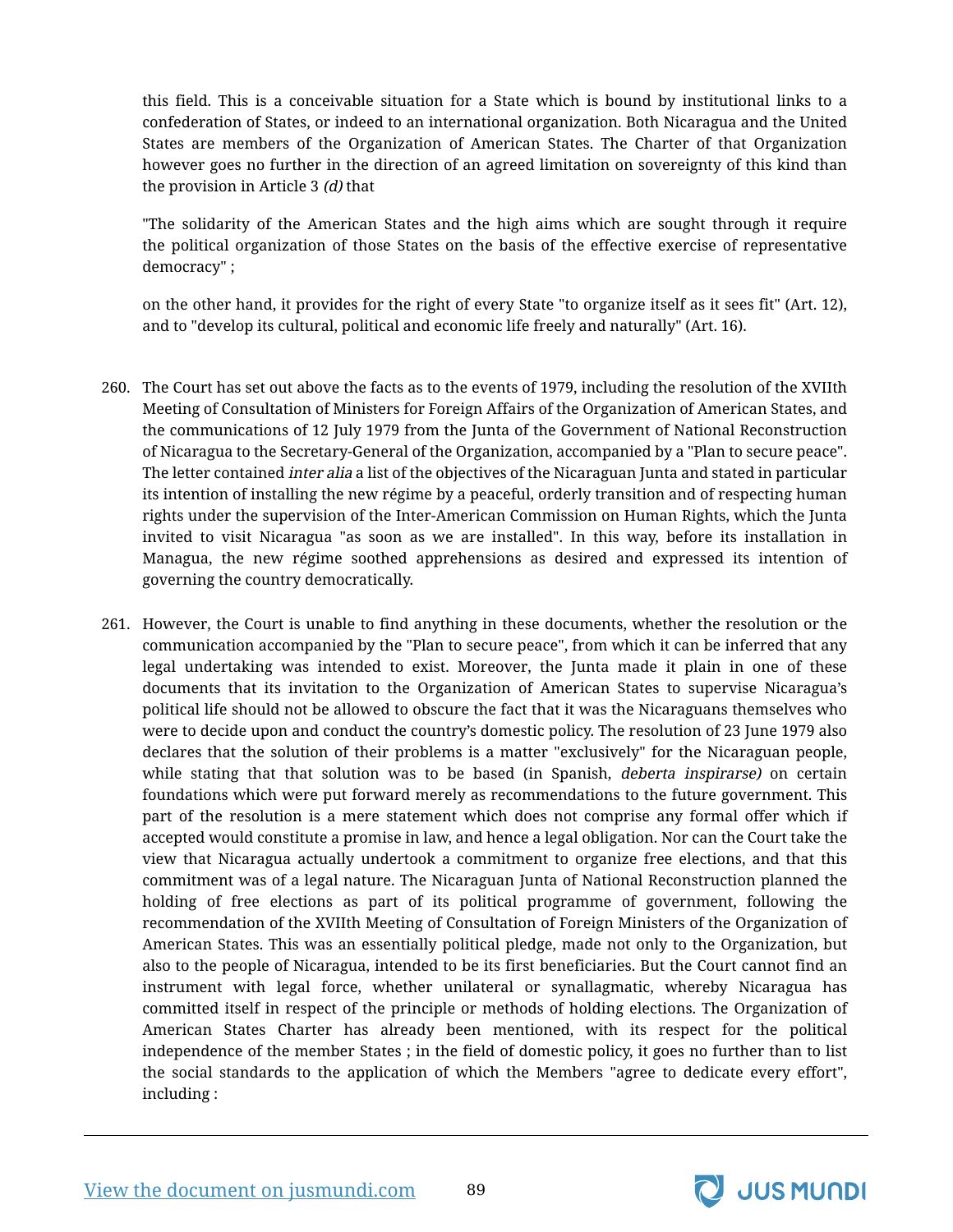"The incorporation and increasing participation of the marginal sectors of the population, in both rural and urban areas, in the economic, social, civic, cultural, and political life of the nation, in order to achieve the full integration of the national community, acceleration of the process of social mobility, and the consolidation of the democratic system." (Art. 43 (f).)

It is evident that provisions of this kind are far from being a commitment as to the use of particular political mechanisms.

- 262. Moreover, even supposing that such a political pledge had had the force of a legal commitment, it could not have justified the United States insisting on the fulfilment of a commitment made not directly towards the United States, but towards the Organization, the latter being alone empowered to monitor its implementation. The Court can see no legal basis for the "special responsibility regarding the implementation of the commitments made" by the Nicaraguan Government which the United States considers itself to have assumed in view of "its role in the installation of the current Government of Nicaragua" (see paragraph 170 above). Moreover, even supposing that the United States were entitled to act in lieu of the Organization, it could hardly make use for the purpose of methods which the Organization could not use itself ; in particular, it could not be authorized to use force in that event. Of its nature, a commitment like this is one of a category which, if violated, cannot justify the use of force against a sovereign State.
- 263. The finding of the United States Congress also expressed the view that the Nicaraguan Government had taken "significant steps towards establishing a totalitarian Communist dictatorship". However the régime in Nicaragua be defined, adherence by a State to any particular doctrine does not constitute a violation of customary international law ; to hold otherwise would make nonsense of the fundamental principle of State sovereignty, on which the whole of international law rests, and the freedom of choice of the political, social, economic and cultural system of a State. Consequently, Nicaragua's domestic policy options, even assuming that they correspond to the description given of them by the Congress finding, cannot justify on the legal plane the various actions of the Respondent complained of. The Court cannot contemplate the creation of a new rule opening up a right of intervention by one State against another on the ground that the latter has opted for some particular ideology or political system.
- 264. The Court has also emphasized the importance to be attached, in other respects, to a text such as the Helsinki Final Act, or, on another level, to General Assembly resolution 2625 (XXV) which, as its name indicates, is a declaration on "Principles of International Law concerning Friendly Relations and Co-operation among States in accordance with the Charter of the United Nations". Texts like these, in relation to which the Court has pointed to the customary content of certain provisions such as the principles of the non-use of force and non-intervention, envisage the relations among States having different political, economic and social systems on the basis of coexistence among their various ideologies ; the United States not only voiced no objection to their adoption, but took an active part in bringing it about.
- 265. Similar considerations apply to the criticisms expressed by the United States of the external policies and alliances of Nicaragua. Whatever the impact of individual alliances on regional or international political-military balances, the Court is only competent to consider such questions from the standpoint of international law. From that aspect, it is sufficient to say that State sovereignty

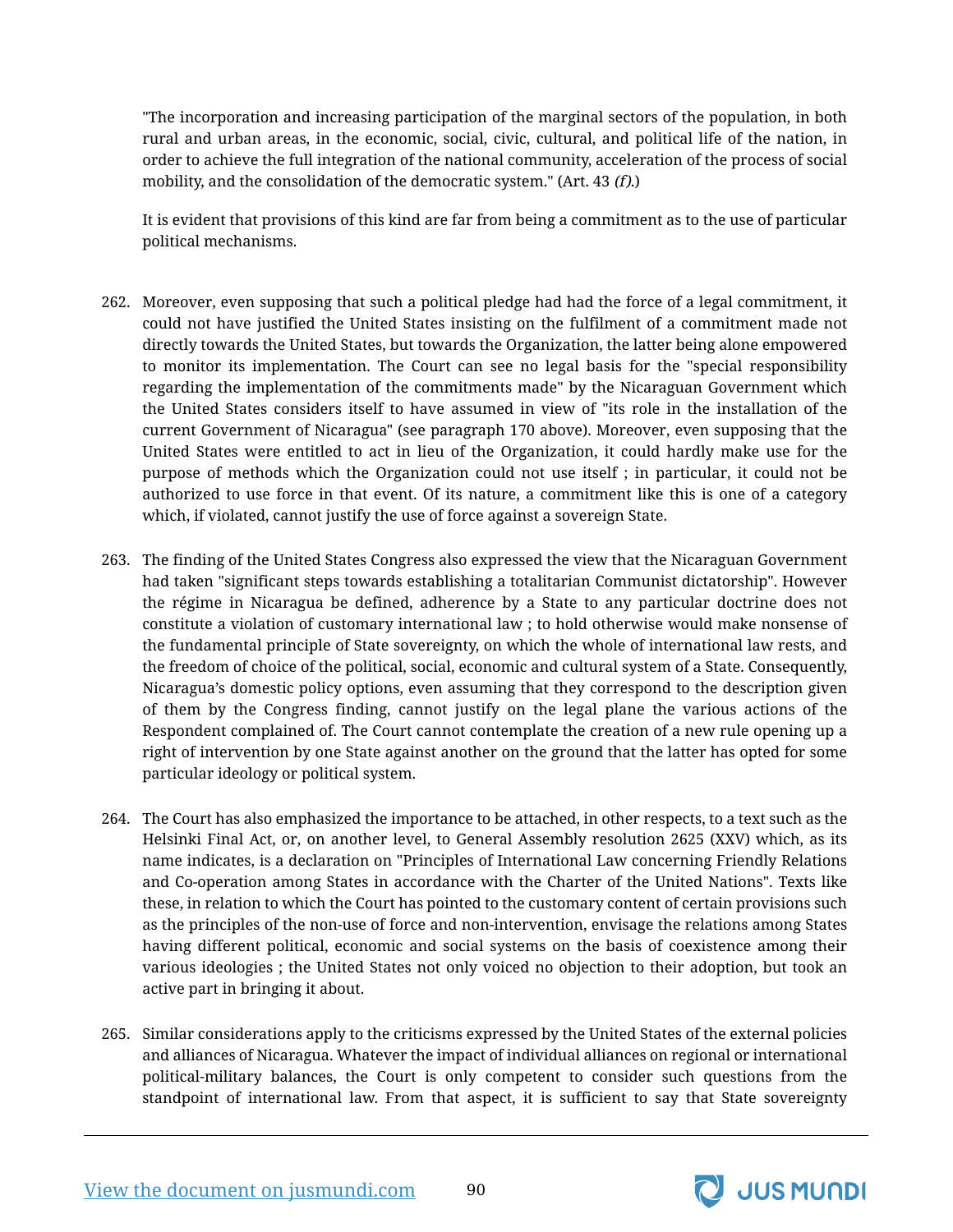evidently extends to the area of its foreign policy, and that there is no rule of customary international law to prevent a State from choosing and conducting a foreign policy in co-ordination with that of another State.

- 266. The Court also notes that these justifications, advanced solely in a political context which it is naturally not for the Court to appraise, were not advanced as legal arguments. The respondent State has always confined itself to the classic argument of self-defence, and has not attempted to introduce a legal argument derived from a supposed rule of "ideological intervention", which would have been a striking innovation. The Court would recall that one of the accusations of the United States against Nicaragua is violation of "the 1965 General Assembly Declaration on Intervention" (paragraph 169 above), by its support for the armed opposition to the Government in El Salvador. It is not aware of the United States having officially abandoned reliance on this principle, substituting for it a new principle "of ideological intervention", the definition of which would be discretionary. As stated above (paragraph 29), the Court is not solely dependent for its decision on the argument of the Parties before it with respect to the applicable law : it is required to consider on its own initiative all rules of international law which may be relevant to the settlement of the dispute even if these rules have not been invoked by a party. The Court is however not entitled to ascribe to States legal views which they do not themselves formulate.
- 267. The Court also notes that Nicaragua is accused by the 1985 finding of the United States Congress of violating human rights. This particular point requires to be studied independently of the question of the existence of a "legal commitment" by Nicaragua towards the Organization of American States to respect these rights ; the absence of such a commitment would not mean that Nicaragua could with impunity violate human rights. However, where human rights are protected by international conventions, that protection takes the form of such arrangements for monitoring or ensuring respect for human rights as are provided for in the conventions themselves. The political pledge by Nicaragua was made in the context of the Organization of American States, the organs of which were consequently entitled to monitor its observance. The Court has noted above (paragraph 168) that the Nicaraguan Government has since 1979 ratified a number of international instruments on human rights, and one of these was the American Convention on Human Rights (the Pact of San José, Costa Rica). The mechanisms provided for therein have functioned. The Inter-American Commission on Human Rights in fact took action and compiled two reports (OEA/Ser.L/V/11.53 and 62) following visits by the Commission to Nicaragua at the Government's invitation. Consequently, the Organization was in a position, if it so wished, to take a decision on the basis of these reports.
- 268. In any event, while the United States might form its own appraisal of the situation as to respect for human rights in Nicaragua, the use of force could not be the appropriate method to monitor or ensure such respect. With regard to the steps actually taken, the protection of human rights, a strictly humanitarian objective, cannot be compatible with the mining of ports, the destruction of oil installations, or again with the training, arming and equipping of the *contras*. The Court concludes that the argument derived from the preservation of human rights in Nicaragua cannot afford a legal justification for the conduct of the United States, and cannot in any event be reconciled with the legal strategy of the respondent State, which is based on the right of collective self-defence.
- 269. The Court now turns to another factor which bears both upon domestic policy and foreign policy. This is the militarization of Nicaragua, which the United States deems excessive and such as to prove its aggressive intent, and in which it finds another argument to justify its activities with regard to

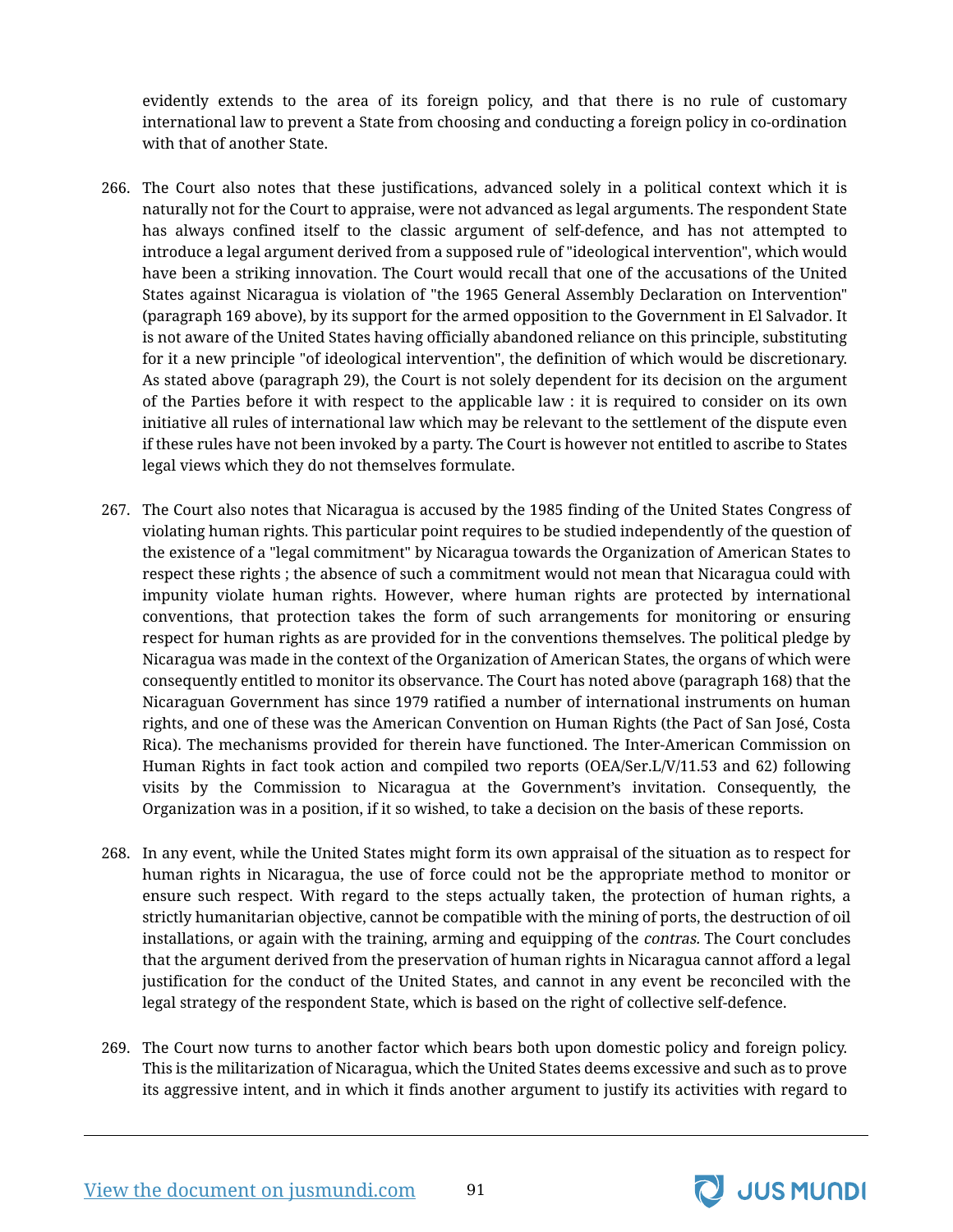Nicaragua. It is irrelevant and inappropriate, in the Court's opinion, to pass upon this allegation of the United States, since in international law there are no rules, other than such rules as may be accepted by the State concerned, by treaty or otherwise, whereby the level of armaments of a sovereign State can be limited, and this principle is valid for all States without exception.

- 270. Having thus concluded its examination of the claims of Nicaragua based on customary international law, the Court must now consider its claims based on the Treaty of Friendship, Commerce and Navigation between the Parties, signed at Managua on 21 January 1956 ; Article XXIV. paragraph 2, of that Treaty provides for the jurisdiction of the Court for any dispute between the Parties as to its interpretation or application. The first claim which Nicaragua makes in relation to the Treaty is however one not based directly on a specific provision thereof. Nicaragua has argued that the United States, by its conduct in relation to Nicaragua, has deprived the Treaty of its object and purpose, and emptied it of real content. For this purpose, Nicaragua has relied on the existence of a legal obligation of States to refrain from acts which would impede the due performance of any treaties entered into by them. However, if there is a duty of a State not to impede the due performance of a treaty to which it is a party, that is not a duty imposed by the treaty itself. Nicaragua itself apparently contends that this is a duty arising under customary international law independently of the treaty, that it is implicit in the rule pacta sunt servanda. This claim therefore does not in fact fall under the heading of possible breach by the United States of the provisions of the 1956 Treaty, though it may involve the interpretation or application thereof.
- 271. In view of the Court's finding in its 1984 Judgment that the Court has jurisdiction both under the 1956 FCN Treaty and on the basis of the United States acceptance of jurisdiction under the Optional Clause of Article 36, paragraph 2, this poses no problem of jurisdiction in the present case. It should however be emphasized that the Court does not consider that a Compromissory clause of the kind included in Article XXIV, paragraph 2, of the 1956 FCN Treaty, providing for jurisdiction over disputes as to its interpretation or application, would enable the Court to entertain a claim alleging conduct depriving the treaty of its object and purpose. It is only because in the present case the Court has found that it has jurisdiction. apart from Article XXIV, over any legal dispute between the Parties concerning any of the matters enumerated in Article 36, paragraph 2, of the Statute, that it can proceed to examine Nicaragua's claim under this head. However, as indicated in paragraph 221 above, the Court has first to determine whether the actions of the United States complained of as breaches of the 1956 FCN Treaty have to be regarded as "measures... necessary to protect its essential security interests *[sus intereses esenciales y seguridad]* ", since Article XXI of the Treaty provides that "the present Treaty shall not preclude the application of" such measures. The question thus arises whether Article XXI similarly affords a defence to a claim under customary international law based on allegation of conduct depriving the Treaty of its object and purpose if such conduct can be shown to be "measures... necessary to protect" essential security interests.
- 272. In the view of the Court, an act cannot be said to be one calculated to deprive a treaty of its object and purpose, or to impede its due performance, if the possibility of that act has been foreseen in the treaty itself, and it has been expressly agreed that the treaty "shall not preclude" the act, so that it will not constitute a breach of the express terms of the treaty. Accordingly, the Court cannot entertain either the claim of Nicaragua alleging conduct depriving the treaty of its object and purpose, or its claims of breach of specific articles of the treaty, unless it is first satisfied that the conduct complained of is not "measures... necessary to protect" the essential security interests of the United States. The Court will first proceed to examine whether the claims of Nicaragua in relation to



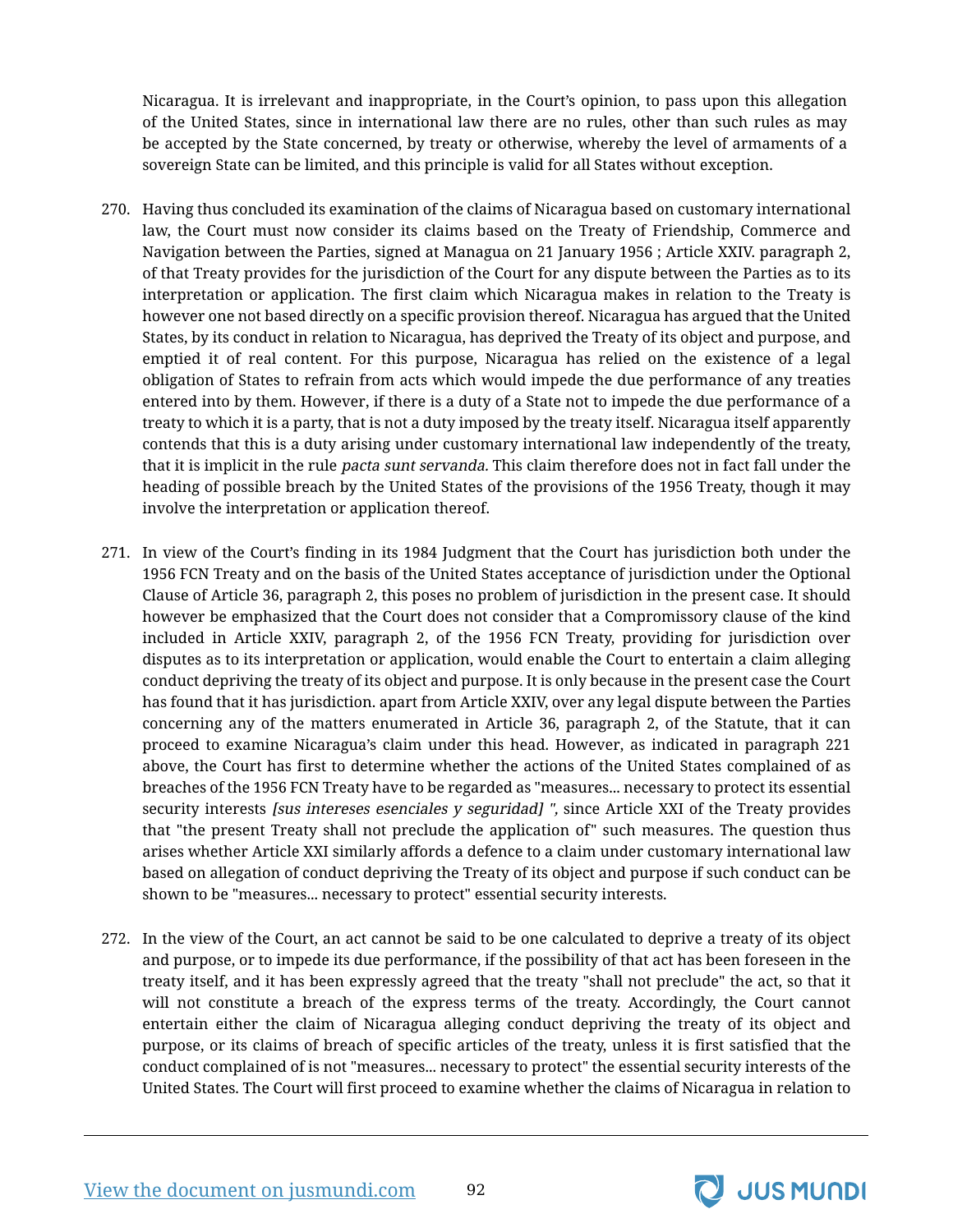the Treaty appear to be well founded, and then determine whether they are nevertheless justifiable by reference to Article XXI.

- 273. The argument that the United States has deprived the Treaty of its object and purpose has a scope which is not very clearly defined, but it appears that in Nicaragua's contention the Court could on this ground make a blanket condemnation of the United States for all the activities of which Nicaragua complains on more specific grounds. For Nicaragua, the Treaty is "without doubt a treaty of friendship which imposes on the Parties the obligation to conduct amicable relations with each other", and "Whatever the exact dimensions of the legal norm of 'friendship' there can be no doubt of a United States violation in this case". In other words, the Court is asked to rule that a State which enters into a treaty of friendship binds itself, for so long as the Treaty is in force, to abstain from any act toward the other party which could be classified as an unfriendly act, even if such act is not in itself the breach of an international obligation. Such a duty might of course be expressly stipulated in a treaty, or might even emerge as a necessary implication from the text ; but as a matter of customary international law, it is not clear that the existence of such a far-reaching rule is evidenced in the practice of States. There must be a distinction, even in the case of a treaty of friendship, between the broad category of unfriendly acts, and the narrower category of acts tending to defeat the object and purpose of the Treaty. That object and purpose is the effective implementation of friendship in the specific fields provided for in the Treaty, not friendship in a vague general sense.
- 274. The Court has in this respect to note that the Treaty itself provides in Article XXIV, paragraph 1, as follows :

"Each Party shall accord sympathetic consideration to, and shall afford adequate opportunity for consultation regarding, such representations as the other Party may make with respect to any matter affecting the operation of the present Treaty."

Nicaragua claims that the conduct of the United States is such as drastically to "affect the operation" of the Treaty ; but so far as the Court is informed, no representations on the specific question have been made. The Court has therefore first to be satisfied that a claim based on the 1956 FCN Treaty is admissible even though no attempt has been made to use the machinery of Article XXIV, paragraph 1, to resolve the dispute. In general, treaty rules being lex specialis, it would not be appropriate that a State should bring a claim based on a customary-law rule if it has by treaty already provided means for settlement of such a claim. However, in the present case, the operation of Article XXIV, paragraph 1, if it had been invoked, would have been wholly artificial. While Nicaragua does allege that certain activities of the United States were in breach of the 1956 FCN Treaty, it has also claimed, and the Court has found, that they were violations of customary international law. In the Court's view, it would therefore be excessively formalistic to require Nicaragua first to exhaust the procedure of Article XXIV, paragraph 1, before bringing the matter to the Court. In its 1984 Judgment the Court has already dealt with the argument that Article XXIV, paragraph 2, of the Treaty required that the dispute be "one not satisfactorily adjusted by diplomacy", and that this was not the case in view of the absence of negotiations between the Parties. The Court held that :

"it does not necessarily follow that, because a State has not expressly referred in negotiations with another State to a particular treaty as having been violated by conduct of that other State, it is debarred from invoking a Compromissory clause in that treaty" (I.C.J. Reports 1984, p. 428).

The point now at issue is different, since the claim of conduct impeding the operation of the Treaty

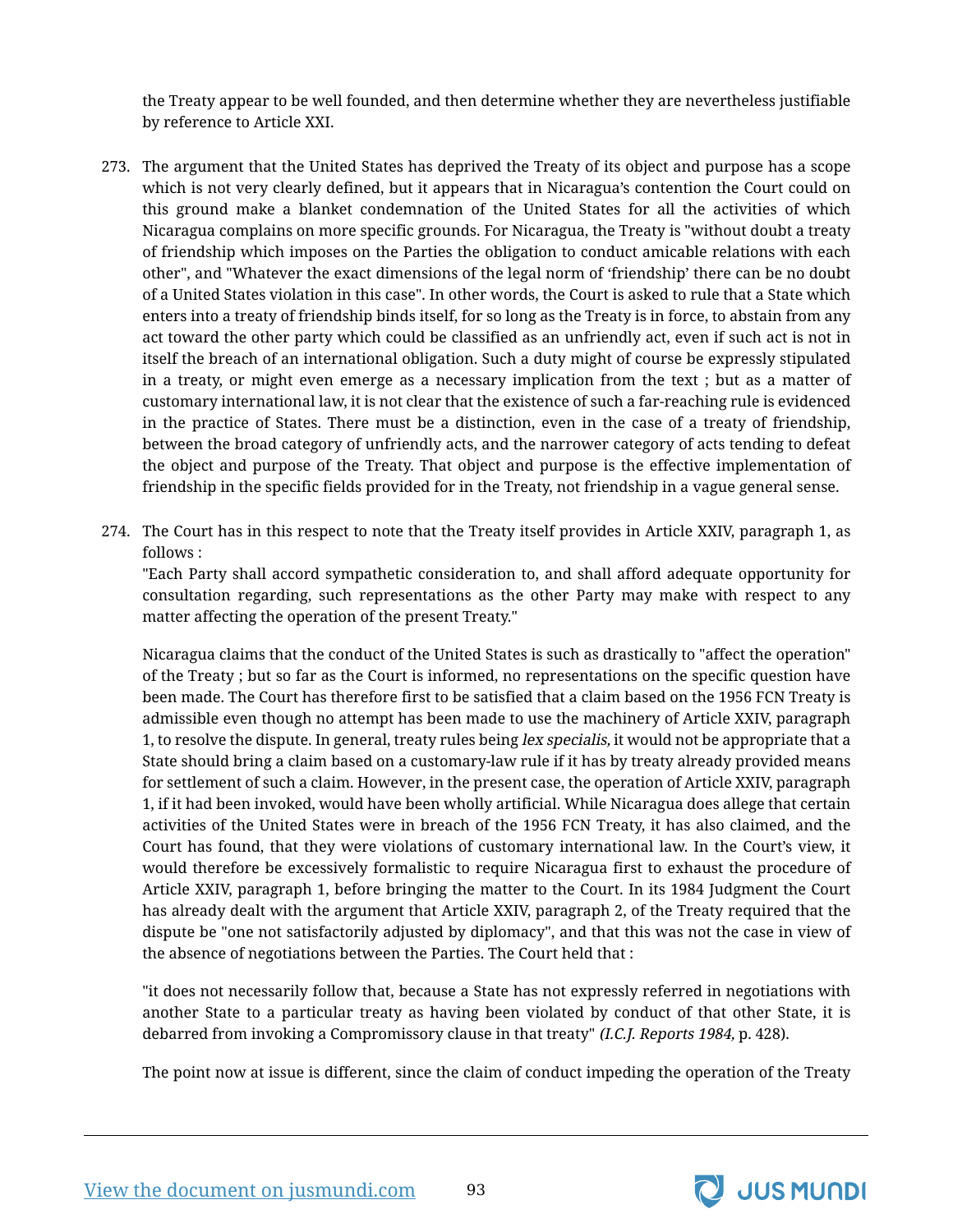is not advanced on the basis of the compromissory clause in the Treaty. The Court nevertheless considers that neither paragraph of Article XXIV constitutes a bar to examination of Nicaragua's claims.

- 275. In respect of the claim that the United States activities have been such as to deprive the 1956 FCN Treaty of its object and purpose, the Court has to make a distinction. It is unable to regard all the acts complained of in that light ; but it does consider that there are certain activities of the United States which are such as to undermine the whole spirit of a bilateral agreement directed to sponsoring friendship between the two States parties to it. These are : the direct attacks on ports, oil installations, etc., referred to in paragraphs 81 to 86 above ; and the mining of Nicaraguan ports, mentioned in paragraph 80 above. Any action less calculated to serve the purpose of "strengthening the bonds of peace and friendship traditionally existing between" the Parties, stated in the Preamble of the Treaty, could hardly be imagined.
- 276. While the acts of economic pressure summarized in paragraphs 123 to 125 above are less flagrantly in contradiction with the purpose of the Treaty, the Court reaches a similar conclusion in respect of some of them. A State is not bound to continue particular trade relations longer than it sees fit to do so, in the absence of a treaty commitment or other specific legal obligation ; but where there exists such a commitment, of the kind implied in a treaty of friendship and commerce, such an abrupt act of termination of commercial intercourse as the general trade embargo of 1 May 1985 will normally constitute a violation of the obligation not to defeat the object and purpose of the treaty. The 90 per cent cut in the sugar import quota of 23 September 1983 does not on the other hand seem to the Court to go so far as to constitute an act calculated to defeat the object and purpose of the Treaty. The cessation of economic aid, the giving of which is more of a unilateral and voluntary nature, could be regarded as such a violation only in exceptional circumstances. The Court has also to note that, by the very terms of the legislation authorizing such aid (the Special Central American Assistance Act, 1979), of which the Government of Nicaragua must have been aware, the continuance of aid was made subject to the appreciation of Nicaragua's conduct by the President of the United States. As to the opposition to the grant of loans from international institutions, the Court cannot regard this as sufficiently linked with the 1956 FCN Treaty to constitute an act directed to defeating its object and purpose.
- 277. Nicaragua claims that the United States is in breach of Article I of the 1956 FCN Treaty, which provides that each Party is to accord "equi-table treatment" to the nationals of the other. Nicaragua suggests that whatever meaning given to the expression "equitable treatment" "it necessarily precludes the Government of the United States from... killing, wounding or kidnapping citizens of Nicaragua, and, more generally from threatening Nicaraguan citizens in the integrity of their persons or the safety of their property".

It is Nicaragua's claim that the treatment of Nicaraguan citizens complained of was inflicted by the United States or by forces controlled by the United States. The Court is however not satisfied that the evidence available demonstrates that the *contras* were "controlled" by the United States when committing such acts. As the Court has indicated (paragraph 110 above), the exact extent of the control resulting from the financial dependence of the *contras* on the United States authorities cannot be established; and it has not been able to conclude that the *contras* are subject to the United



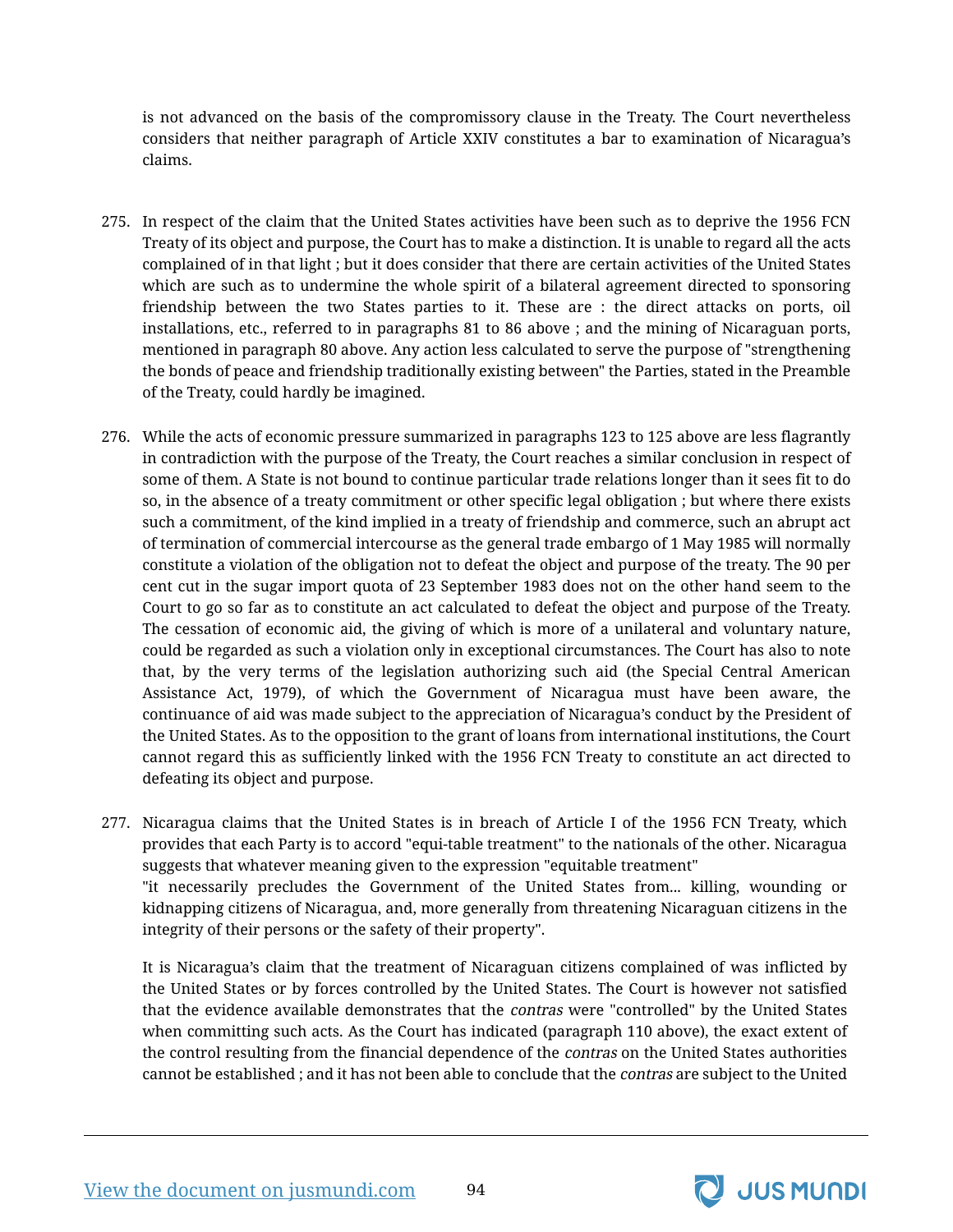States to such an extent that any acts they have committed are imputable to that State (paragraph 115 above). Even if the provision for "equitable treatment" in the Treaty is read as involving an obligation not to kill, wound or kidnap Nicaraguan citizens in Nicaragua — as to which the Court expresses no opinion - those acts of the *contras* performed in the course of their military or paramilitary activities in Nicaragua are not conduct attributable to the United States.

278. Secondly, Nicaragua claims that the United States has violated the provisions of the Treaty relating to freedom of communication and commerce. For the reasons indicated in paragraph 253 above, the Court must uphold the contention that the mining of the Nicaraguan ports by the United States is in manifest contradiction with the freedom of navigation and commerce guaranteed by Article XIX, paragraph 1, of the 1956 Treaty ; there remains the question whether such action can be justified under Article XXI (see paragraphs 280 to 282 below). In the commercial context of the Treaty, Nicaragua's claim is justified not only as to the physical damage to its vessels, but also the consequential damage to its trade and commerce. Nicaragua however also contended that all the activities of the United States in and against Nicaragua are "violative of the 1956 Treaty" : "Since the word 'commerce' in the 1956 Treaty must be understood in its broadest sense, all of

the activities by which the United States has deliberately inflicted on Nicaragua physical damage and economic losses of all types, violate the principle of freedom of commerce which the Treaty establishes in very general terms."

It is clear that considerable economic loss and damage has been inflicted on Nicaragua by the actions of the contras : apart from the economic impact of acts directly attributable to the United States, such as the loss of fishing boats blown up by mines, the Nicaraguan Minister of Finance estimated loss of production in 1981-1984 due to inability to collect crops, etc., at some US\$ 300 million. However, as already noted (paragraph 277 above) the Court has not found the relationship between the contras and the United States Government to have been proved to be such that the United States is responsible for all acts of the contras.

279. The trade embargo declared by the United States Government on 1 May 1985 has already been referred to in the context of Nicaragua's contentions as to acts tending to defeat the object and purpose of the 1956 FCN Treaty. The question also arises of its compatibility with the letter and the spirit of Article XIX of the Treaty. That Article provides that "Between the territories of the two Parties there shall be freedom of commerce and navigation" (para. 1) and continues "3. Vessels of either Party shall have liberty, on equal terms with vessels of the other Party and on equal terms with vessels of any third country, to come with their cargoes to all ports, places and waters of such other Party open to foreign commerce and navigation..."

By the Executive Order dated 1 May 1985 the President of the United States declared "I hereby prohibit vessels of Nicaraguan registry from entering into United States ports, and transactions relating thereto". The Court notes that on the same day the United States gave notice to Nicaragua to terminate the Treaty under Article XXV, paragraph 3, thereof ; but that Article requires "one year's written notice" for the termination to take effect. The freedom of Nicaraguan vessels, under Article XIX, paragraph 3, "to come with their cargoes to all ports, places and waters" of the United States could not therefore be interfered with during that period of notice, let alone terminated abruptly by

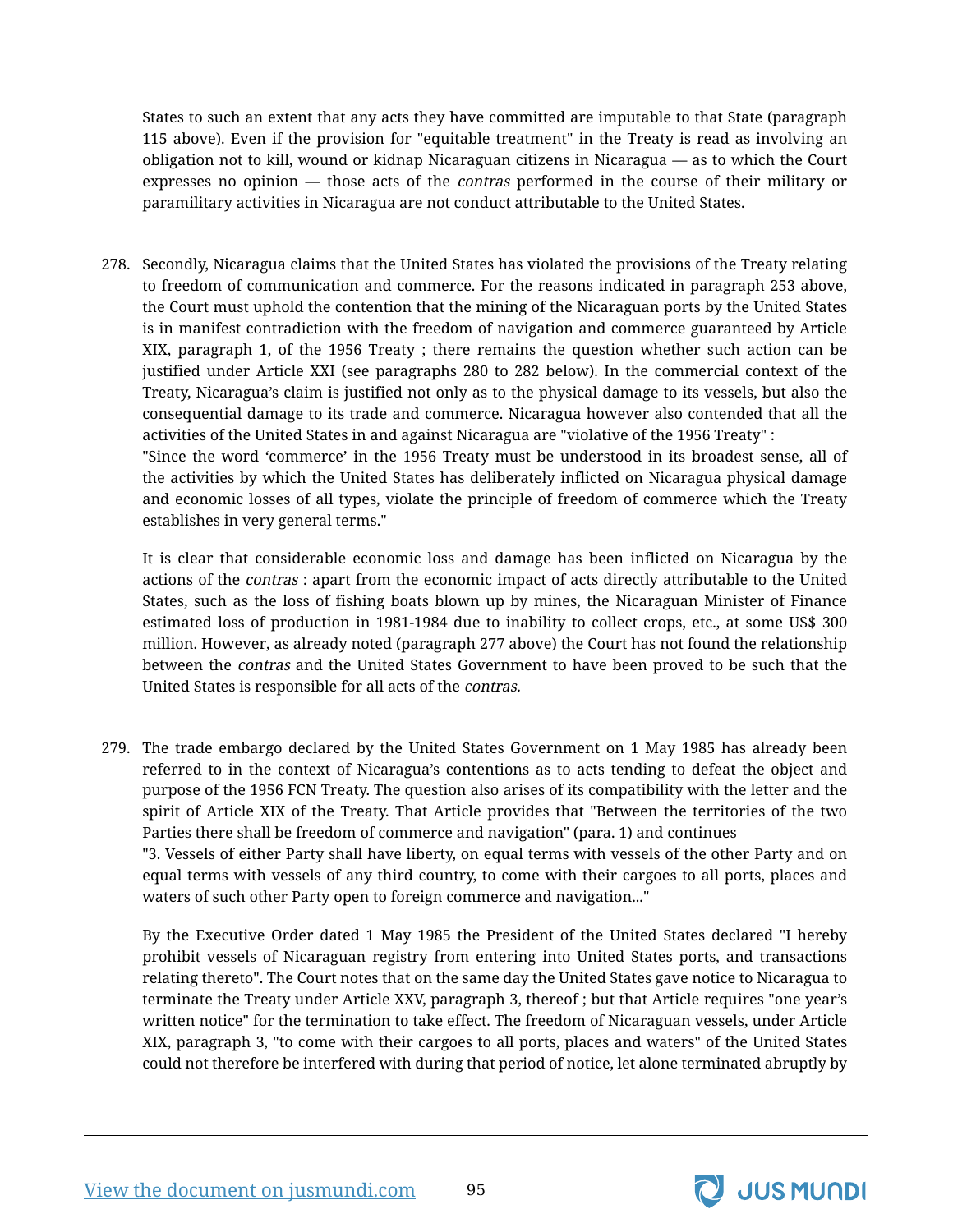the declaration of an embargo. The Court accordingly finds that the embargo constituted a measure in contradiction with Article XIX of the 1956 FCN Treaty.

- 280. The Court has thus found that the United States is in breach of a duty not to deprive the 1956 FCN Treaty of its object and purpose, and has committed acts which are in contradiction with the terms of the Treaty, subject to the question whether the exceptions in Article XXI, paragraphs 1 (c) and 1 (d), concerning respectively "traffic in arms" and "measures... necessary to fulfill" obligations "for the maintenance or restoration of international peace and security" or necessary to protect the "essential security interests" of a party, may be invoked to justify the acts complained of. In its Counter-Memorial on jurisdiction and admissibility, the United States relied on paragraph 1 (c) as showing the inapplicability of the 1956 FCN Treaty to Nicaragua's claims. This paragraph appears however to be relevant only in respect of the complaint of supply of arms to the *contras*, and since the Court does not find that arms supply to be a breach of the Treaty, or an act calculated to deprive it of its object and purpose, paragraph  $1$  (c) does not need to be considered further. There remains the question of the relationship of Article XXI, paragraph  $1$  (d), to the direct attacks on ports, oil installations, etc. ; the mining of Nicaraguan ports ; and the general trade embargo of 1 May 1985 (paragraphs 275 to 276 above).
- 281. In approaching this question, the Court has first to bear in mind the chronological sequence of events. If the activities of the United States are to be covered by Article XXI of the Treaty, they must have been, at the time they were taken, measures necessary to protect its essential security interests. Thus the finding of the President of the United States on 1 May 1985 that "the policies and actions of the Government of Nicaragua constitute an unusual and extraordinary threat to the national security and foreign policy of the United States", even if it be taken as sufficient evidence that that was so, does not justify action by the United States previous to that date.
- 282. Secondly, the Court emphasizes the importance of the word "necessary" in Article XXI : the measures taken must not merely be such as tend to protect the essential security interests of the party taking them, but must be "necessary" for that purpose. Taking into account the whole situation of the United States in relation to Central America, so far as the Court is informed of it (and even assuming that the justification of selfdefence, which the Court has rejected on the legal level, had some validity on the political level), the Court considers that the mining of Nicaraguan ports, and the direct attacks on ports and oil installations, cannot possibly be justified as "necessary" to protect the essential security interests of the United States. As to the trade embargo, the Court has to note the express justification for it given in the Presidential finding quoted in paragraph 125 above, and that the measure was one of an economic nature, thus one which fell within the sphere of relations contemplated by the Treaty. But by the terms of the Treaty itself, whether a measure is necessary to protect the essential security interests of a party is not, as the Court has emphasized (paragraph 222 above), purely a question for the subjective judgment of the party ; the text does not refer to what the party "considers necessary" for that purpose. Since no evidence at all is available to show how Nicaraguan policies had in fact become a threat to "essential security interests" in May 1985, when those policies had been consistent, and consistently criticized by the United States, for four years previously, the Court is unable to find that the embargo was "necessary" to protect those interests. Accordingly, Article XXI affords no defence for the United States in respect of any of the actions here under consideration.

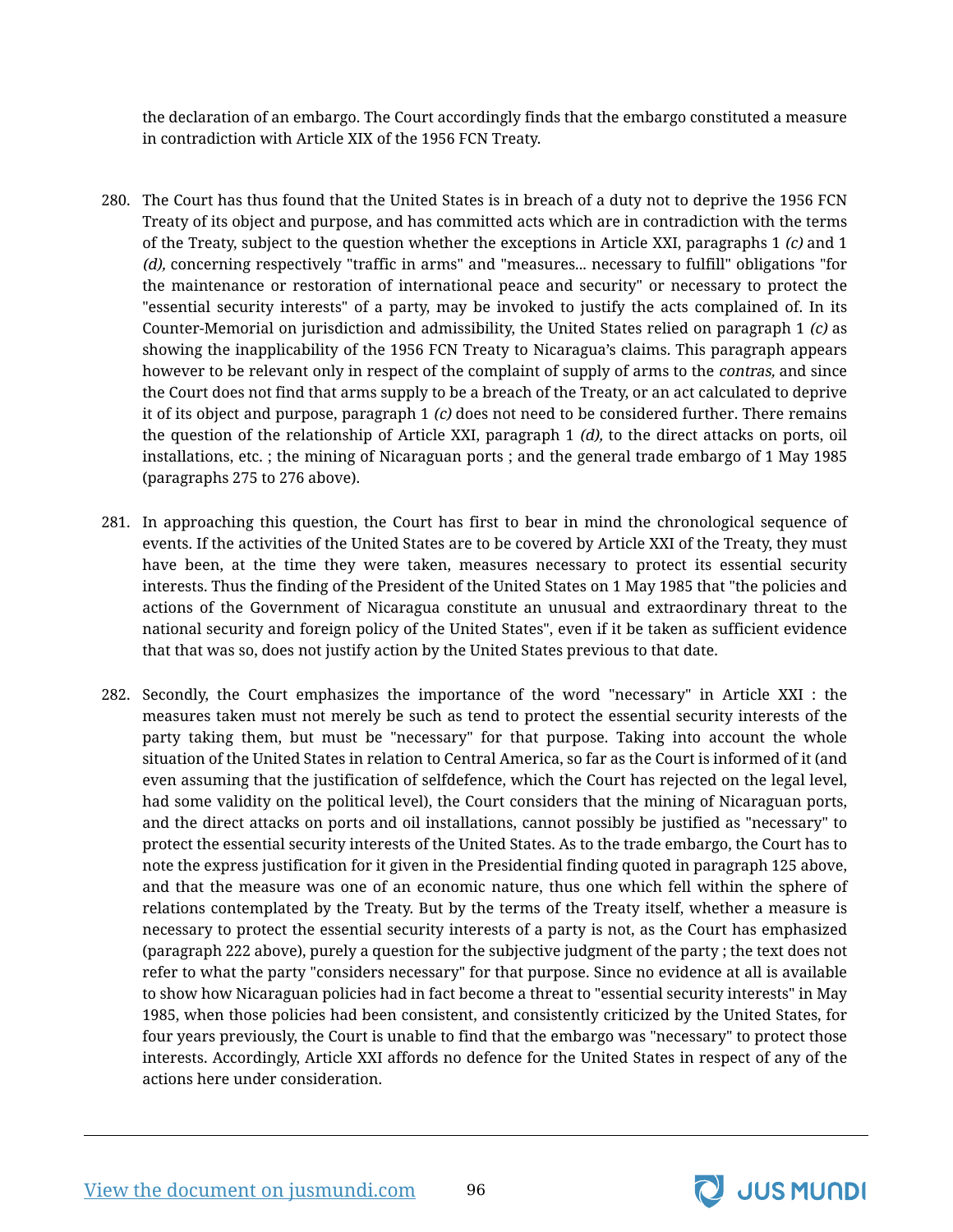283. The third submission of Nicaragua in its Memorial on the merits, set out in paragraph 15 above, requests the Court to adjudge and declare that compensation is due to Nicaragua and "to receive evidence and to determine, in a subsequent phase of the present proceedings, the quantum of damages to be assessed as the compensation due to the Republic of Nicaragua".

The fourth submission requests the Court to award to Nicaragua the sum of 370,200,000 United States dollars, "which sum constitutes the minimum valuation of the direct damages" claimed by Nicaragua. In order to decide on these submissions, the Court must satisfy itself that it possesses jurisdiction to do so. In general, jurisdiction to determine the merits of a dispute entails jurisdiction to determine reparation. More specifically, the Court notes that in its declaration of acceptance of jurisdiction under the Optional Clause of 26 August 1946, the United States expressly accepted the Court's jurisdiction in respect of disputes concerning "the nature or extent of the reparation to be made for the breach of an international obligation". The corresponding declaration by which Nicaragua accepted the Court's jurisdiction contains no restriction of the powers of the Court under Article 36, paragraph 2 (d), of its Statute ; Nicaragua has thus accepted the "same obligation". Under the 1956 FCN Treaty, the Court has jurisdiction to determine "any dispute between the Parties as to the interpretation or application of the present Treaty" (Art. XXIV, para. 2) ; and as the Permanent Court of International Justice stated in the case concerning the Factory at Chorzów,

"Differences relating to reparations, which may be due by reason of failure to apply a convention, are consequently differences relating to its application." (Jurisdiction, Judgment No. 8, 1927, P.C.I.J., Series A, No. 9, p. 21.)

- 284. The Court considers appropriate the request of Nicaragua for the nature and amount of the reparation due to it to be determined in a subsequent phase of the proceedings. While a certain amount of evidence has been provided, for example, in the testimony of the Nicaraguan Minister of Finance, of pecuniary loss sustained, this was based upon contentions as to the responsibility of the United States which were more far-reaching than the conclusions at which the Court has been able to arrive. The opportunity should be afforded Nicaragua to demonstrate and prove exactly what injury was suffered as a result of each action of the United States which the Court has found contrary to international law. Nor should it be overlooked that, while the United States has chosen not to appear or participate in the present phase of the proceedings, Article 53 of the Statute does not debar it from appearing to present its arguments on the question of reparation if it so wishes. On the contrary, the principle of the equality of the Parties requires that it be given that opportunity. It goes without saying, however, that in the phase of the proceedings devoted to reparation, neither Party may call in question such findings in the present Judgment as have become res judicata.
- 285. There remains the request of Nicaragua (paragraph 15 above) for an award, at the present stage of the proceedings, of \$370,200,000 as the "minimum (and in that sense provisional) valuation of direct damages". There is no provision in the Statute of the Court either specifically empowering the Court to make an interim award of this kind, or indeed debarring it from doing so. In view of the final and binding character of the Court's judgments, under Articles 59 and 60 of the Statute, it would however only be appropriate to make an award of this kind, assuming that the Court possesses the power to do so, in exceptional circumstances, and where the entitlement of the State making the claim was already established with certainty and precision. Furthermore, in a case in which the respondent State is not appearing, so that its views on the matter are not known to the Court, the Court should refrain from any unnecessary act which might prove an obstacle to a negotiated



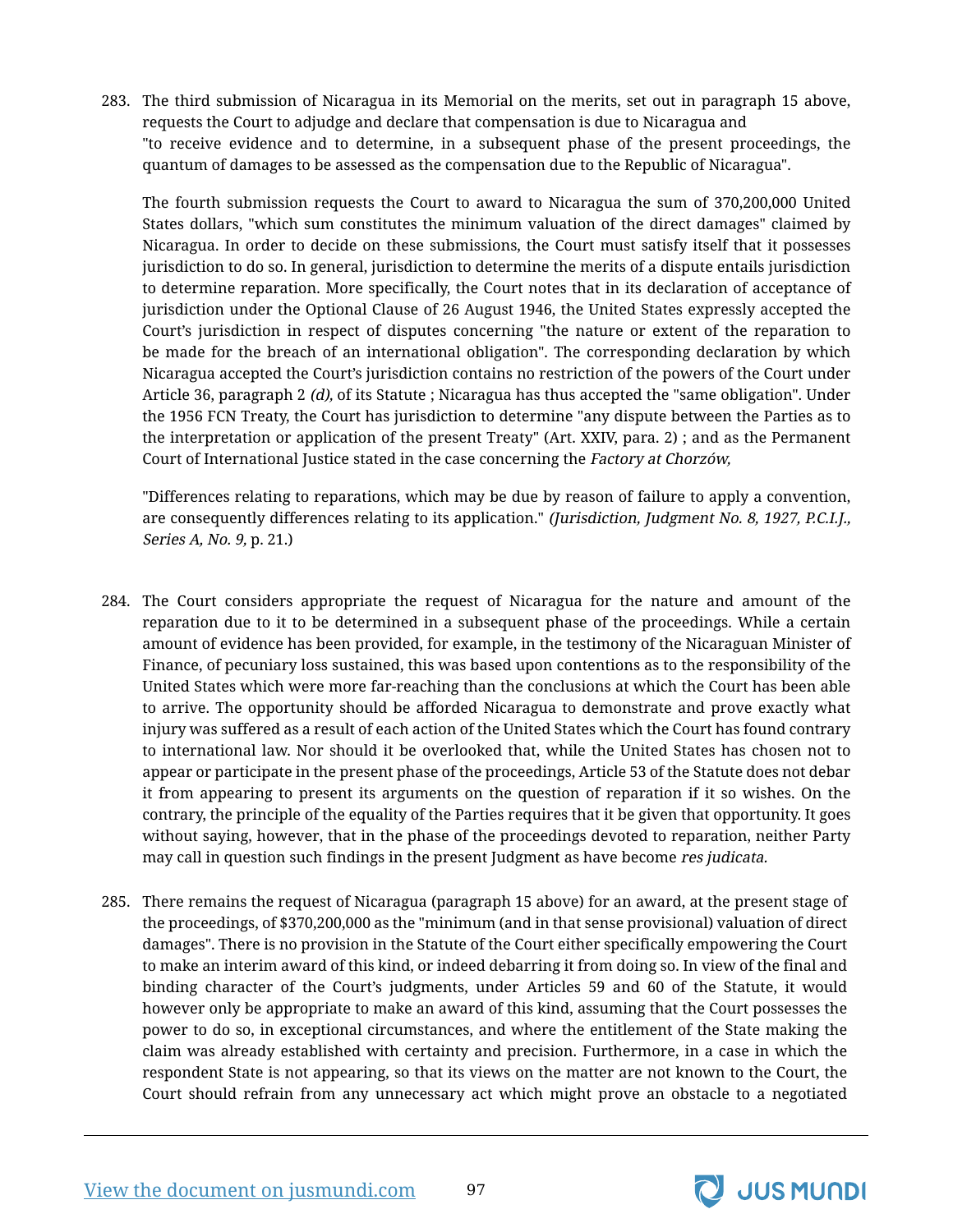settlement. It bears repeating that

"the judicial settlement of international disputes, with a view to which the Court has been established, is simply an alternative to the direct and friendly settlement of such disputes between the Parties ; as consequently it is for the Court to facilitate, so far as is compatible with its Statute, such direct and friendly settlement..." (Free Zones of [Upper](https://jusmundi.com/en/document/h/NDdmQnZNYUtYT0w3TFN3U3NTQnpjeE5UTDdWUTFvaDJZQjZ0Q1lWSVh6M1VZYXFDNjh1aTAxQmU5aHd0TDVrVmgxd09tZDJFQVYrY1dHK28wcEFpM2syUEQ4Mk9NdnloeW5lQktaajhJNWY1UVp6a0V0WjUwUDNLK2YzRnE2RWtYemRVRjJoVW5pR2pGd0tuMzl4cTlRPT0=) Savoy and the District of Gex, Order of [19 August 1929, P.C.I.J., Series A, No. 22,](https://jusmundi.com/en/document/h/NDdmQnZNYUtYT0w3TFN3U3NTQnpjeE5UTDdWUTFvaDJZQjZ0Q1lWSVh6M1VZYXFDNjh1aTAxQmU5aHd0TDVrVmgxd09tZDJFQVYrY1dHK28wcEFpM2syUEQ4Mk9NdnloeW5lQktaajhJNWY1UVp6a0V0WjUwUDNLK2YzRnE2RWtYemRVRjJoVW5pR2pGd0tuMzl4cTlRPT0=) p. 13).

Accordingly, the Court does not consider that it can accede at this stage to the request made in the Fourth Submission of Nicaragua.

286. By its Order of 10 May 1984, the Court indicated, pursuant to Article 41 of the Statute of the Court, the provisional measures which in its view "ought to be taken to preserve the respective rights of either party", pending the final decision in the present case. In connection with the first such measure, namely that

"The United States of America should immediately cease and refrain from any action restricting, blocking or endangering access to or from Nicaraguan ports, and, in particular, the laying of mines",

the Court notes that no complaint has been made that any further action of this kind has been taken.

- 287. On 25 June 1984, the Government of Nicaragua addressed a communication to the Court referring to the Order indicating provisional measures, informing the Court of what Nicaragua regarded as "the failure of the United States to comply with that Order", and requesting the indication of further measures. The action by the United States complained of consisted in the fact that the United States was continuing "to sponsor and carry out military and paramilitary activities in and against Nicaragua". By a letter of 16 July 1984, the President of the Court informed the Agent of Nicaragua that the Court considered that that request should await the outcome of the proceedings on jurisdiction which were then pending before the Court. The Government of Nicaragua has not reverted to the question.
- 288. The Court considers that it should re-emphasize, in the light of its present findings, what was indicated in the Order of 10 May 1984 : "The right to sovereignty and to political independence possessed by the Republic of Nicaragua, like any other State of the region or of the world, should be fully respected and should not in any way be jeopardized by any military and paramilitary activities which are prohibited by the principles of international law, in particular the principle that States should refrain in their international relations from the threat or use of force against the territorial integrity or the political independence of any State, and the principle concerning the duty not to intervene in matters within the domestic jurisdiction of a State, principles embodied in the United Nations Charter and the Charter of the Organization of American States."
- 289. Furthermore, the Court would draw attention to the further measures indicated in its Order, namely that the Parties "should each of them ensure that no action of any kind is taken which might aggravate or extend the dispute submitted to the Court" and "should each of them ensure that no action is taken which might prejudice the rights of the other



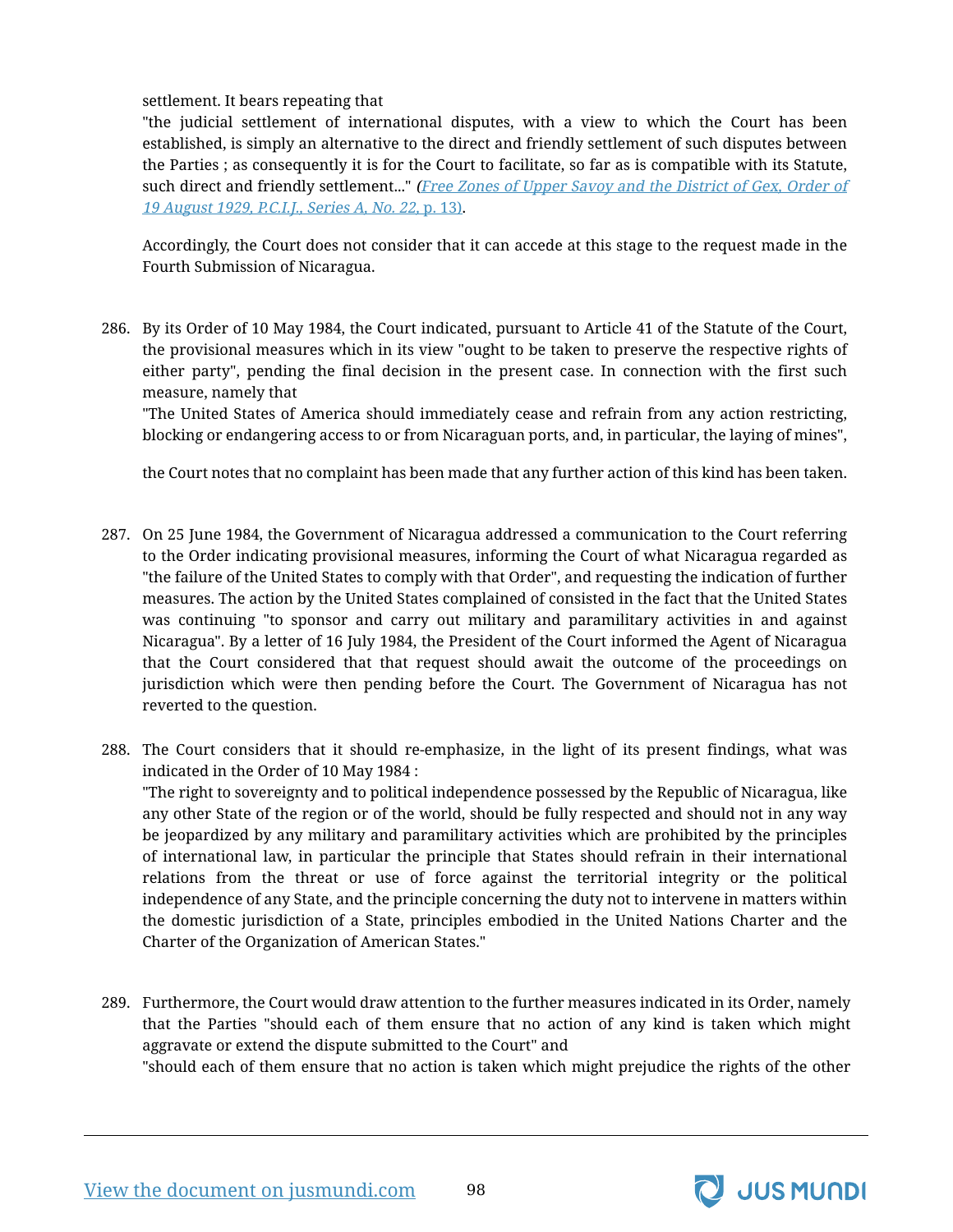Party in respect of the carrying out of whatever decision the Court may render in the case".

When the Court finds that the situation requires that measures of this kind should be taken, it is incumbent on each party to take the Court's indications seriously into account, and not to direct its conduct solely by reference to what it believes to be its rights. Particularly is this so in a situation of armed conflict where no reparation can efface the results of conduct which the Court may rule to have been contrary to international law.

- 290. In the present Judgment, the Court has found that the Respondent has, by its activities in relation to the Applicant, violated a number of principles of customary international law. The Court has however also to recall a further principle of international law, one which is complementary to the principles of a prohibitive nature examined above, and respect for which is essential in the world of today : the principle that the parties to any dispute, particularly any dispute the continuance of which is likely to endanger the maintenance of international peace and security, should seek a solution by peaceful means. Enshrined in Article 33 of the United Nations Charter, which also indicates a number of peaceful means which are available, this principle has also the status of customary law. In the present case, the Court has already taken note, in its Order indicating provisional measures and in its Judgment on jurisdiction and admissibility (I.C.J. Reports 1984, pp. 183-184, paras. 34 ff" pp. 438-441, paras. 102 ff.) of the diplomatic negotiation known as the Contadora Process, which appears to the Court to correspond closely to the spirit of the principle which the Court has here recalled.
- 291. In its Order indicating provisional measures, the Court took note of the Contadora Process, and of the fact that it had been endorsed by the United Nations Security Council and General Assembly (I.C.J. Reports 1984, pp. 183-184, para. 34). During that phase of the proceedings as during the phase devoted to jurisdiction and admissibility, both Nicaragua and the United States have expressed full support for the Contadora Process, and praised the results achieved so far. Therefore, the Court could not but take cognizance of this effort, which merits full respect and consideration as a unique contribution to the solution of the difficult situation in the region. The Court is aware that considerable progress has been achieved on the main objective of the process, namely agreement on texts relating to arms control and reduction, exclusion of foreign military bases or military interference and withdrawal of foreign advisers, prevention of arms traffic, stopping the support of groups aiming at the destabilization of any of the Governments concerned, guarantee of human rights and enforcement of democratic processes, as well as on co-operation for the creation of a mechanism for the verification of the agreements concerned. The work of the Contadora Group may facilitate the delicate and difficult negotiations, in accord with the letter and spirit of the United Nations Charter, that are now required. The Court recalls to both Parties to the present case the need to co-operate with the Contadora efforts in seeking a definitive and lasting peace in Central America, in accordance with the principle of customary international law that prescribes the peaceful settlement of international disputes.
- 292. For these reasons, The Court

(1) By eleven votes to four.

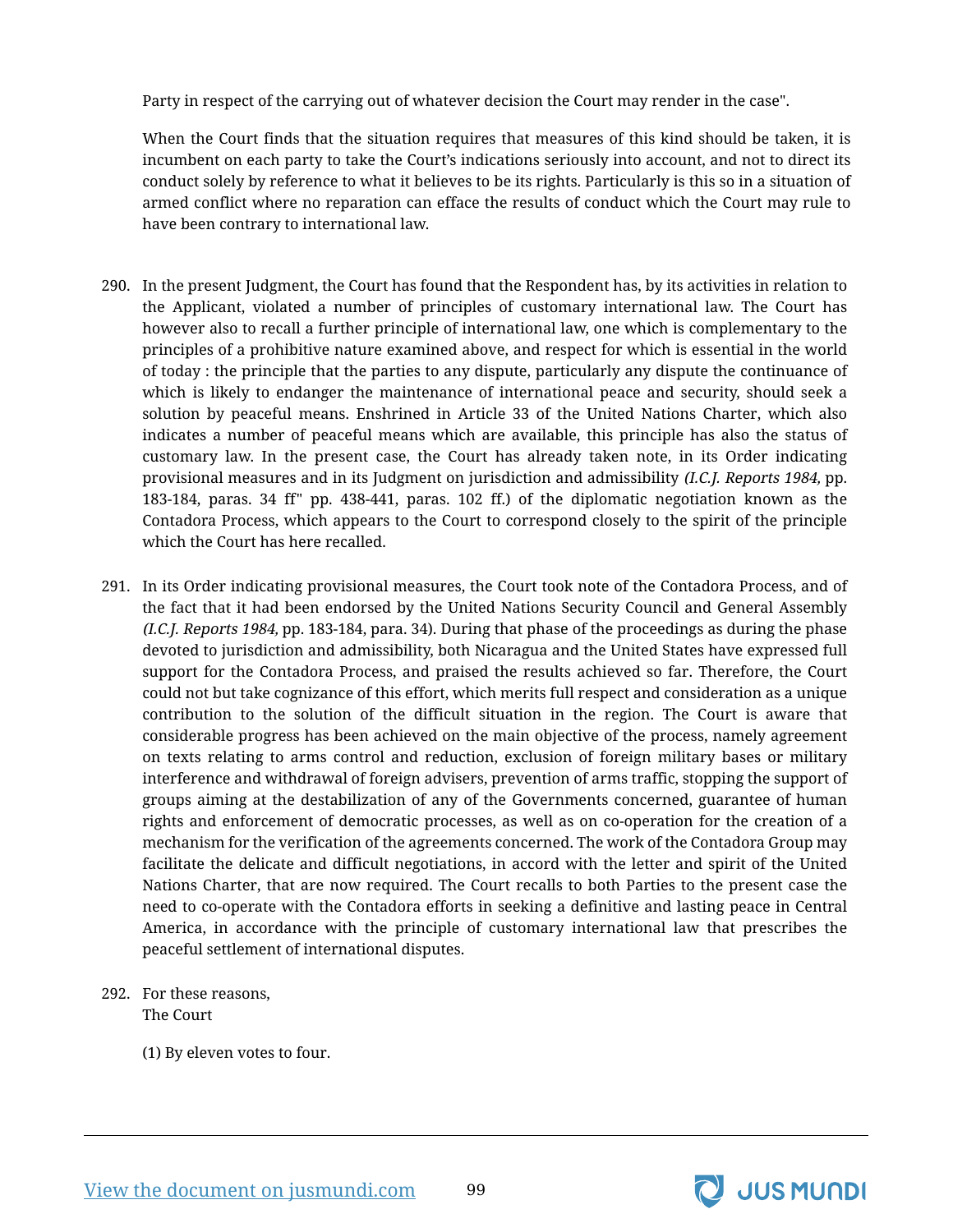Decides that in adjudicating the dispute brought before it by the Application filed by the Republic of Nicaragua on 9 April 1984, the Court is required to apply the "multilateral treaty reservation" contained in proviso (c) to the declaration of acceptance of jurisdiction made under Article 36, paragraph 2, of the Statute of the Court by the Government of the United States of America deposited on 26 August 1946 ;

in favour : President Nagendra Singh ; Vice-President de Lacharrière ; Judges Lachs, Oda, Ago, Schwebel, Sir Robert Jennings, Mbaye, Bedjaoui and Evensen ; Judge ad hoc Colliard ;

against : Judges Ruda, Elias, Sette-Camara and Ni.

(2) By twelve votes to three,

Rejects the justification of collective self-defence maintained by the United States of America in connection with the military and paramilitary activities in and against Nicaragua the subject of this case ;

in favour : President Nagendra Singh ; Vice-President de Lacharrière ; Judges Lachs, Ruda, Elias, Ago, Sette-Camara, Mbaye, Bedjaoui, Ni and Evensen ; Judge ad hoc Colliard ;

against : Judges Oda, Schwebel and Sir Robert Jennings.

(3) By twelve votes to three,

Decides that the United States of America, by training, arming, equipping, financing and supplying the *contra* forces or otherwise encouraging, supporting and aiding military and paramilitary activities in and against Nicaragua, has acted, against the Republic of Nicaragua, in breach of its obligation under customary international law not to intervene in the affairs of another State ;

in favour : President Nagendra Singh ; Vice-President de Lacharrière ; Judges Lachs, Ruda, Elias, Ago, Sette-Camara, Mbaye, Bedjaoui, Ni and Evensen ; *Judge* ad hoc Colliard ;

against : Judges Oda, Schwebel and Sir Robert Jennings.

(4) By twelve votes to three,

Decides that the United States of America, by certain attacks on Nicaraguan territory in 1983-1984, namely attacks on Puerto Sandino on 13 September and 14 October 1983 ; an attack on Corinto on 10 October 1983 ; an attack on Potosi Naval Base on 4/5 January 1984 ; an attack on San Juan del Sur on 7 March 1984 ; attacks on patrol boats at Puerto Sandino on 28 and 30 March 1984 ; and an attack on San Juan del Norte on 9 April 1984 ; and further by those acts of intervention referred to in subparagraph (3) hereof which involve the use of force, has acted, against the Republic of Nicaragua, in breach of its obligation under customary international law not to use force against another State ;

in favour : President Nagendra Singh ; Vice-President de Lacharrière ; Judges Lachs, Ruda, Elias, Ago, Sette-Camara, Mbaye, Bedjaoui, Ni and Evensen ; Judge ad hoc Colliard ;

against : Judges Oda, Schwebel and Sir Robert Jennings.

(5) By twelve votes to three,

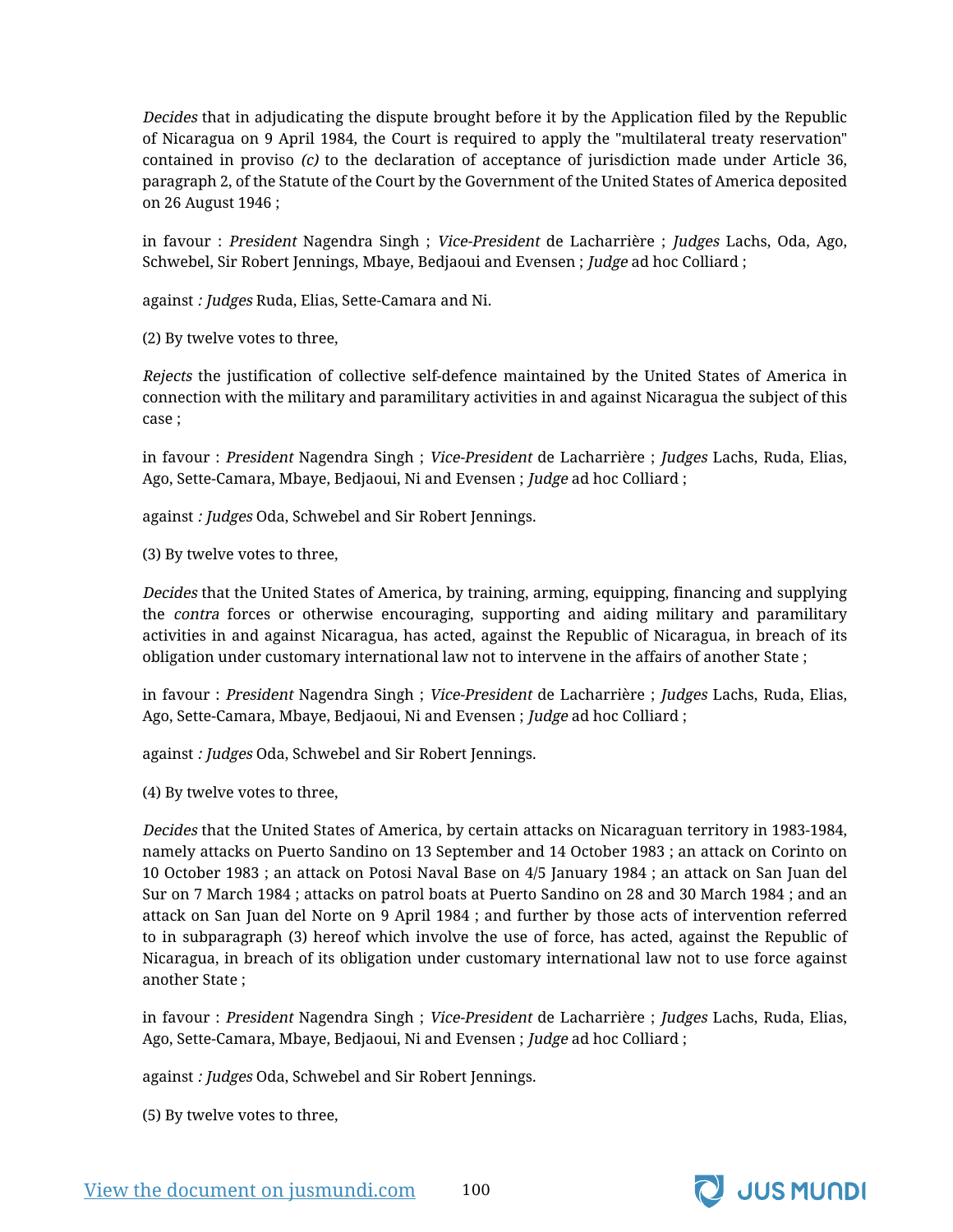Decides that the United States of America, by directing or authorizing overflights of Nicaraguan territory, and by the acts imputable to the United States referred to in subparagraph (4) hereof, has acted, against the Republic of Nicaragua, in breach of its obligation under customary international law not to violate the sovereignty of another State ;

in favour : President Nagendra Singh ; Vice-President de Lacharrière ; Judges Lachs, Ruda, Elias, Ago, Sette-Camara, Mbaye, Bedjaoui, Ni and Evensen ; Judge ad hoc Colliard ;

against : Judges Oda, Schwebel and Sir Robert Jennings.

(6) By twelve votes to three,

Decides that, by laying mines in the internal or territorial waters of the Republic of Nicaragua during the first months of 1984, the United States of America has acted, against the Republic of Nicaragua, in breach of its obligations under customary international law not to use force against another State, not to intervene in its affairs, not to violate its sovereignty and not to interrupt peaceful maritime commerce ;

in favour : President Nagendra Singh ; Vice-President de Lacharrière ; Judges Lachs, Ruda, Elias, Ago, Sette-Camara, Mbaye, Bedjaoui, Ni and Evensen ; Judge ad hoc Colliard ;

against : Judges Oda, Schwebel and Sir Robert Jennings.

(7) By fourteen votes to one,

Decides that, by the acts referred to in subparagraph (6) hereof, the United States of America has acted, against the Republic of Nicaragua, in breach of its obligations under Article XIX of the Treaty of Friendship, Commerce and Navigation between the United States of America and the Republic of Nicaragua signed at Managua on 21 January 1956 ;

in favour : President Nagendra Singh ; Vice-President de Lacharrière ; Judges Lachs, Ruda, Elias, Oda, Ago, Sette-Camara, Sir Robert Jennings, Mbaye, Bedjaoui, Ni and Evensen ; Judge ad hoc Colliard ;

against : Judge Schwebel.

(8) By fourteen votes to one,

Decides that the United States of America, by failing to make known the existence and location of the mines laid by it, referred to in subparagraph (6) hereof, has acted in breach of its obligations under customary international law in this respect ;

in favour : President Nagendra Singh ; Vice-President de Lacharrière ; Judges Lachs, Ruda, Elias, Ago, Sette-Camara, Schwebel, Sir Robert Jennings, Mbaye, Bedjaoui, Ni and Evensen ; Judge ad hoc Colliard ;

against : Judge Oda.

(9) By fourteen votes to one,

Finds that the United States of America, by producing in 1983 a manual entitled Operaciones

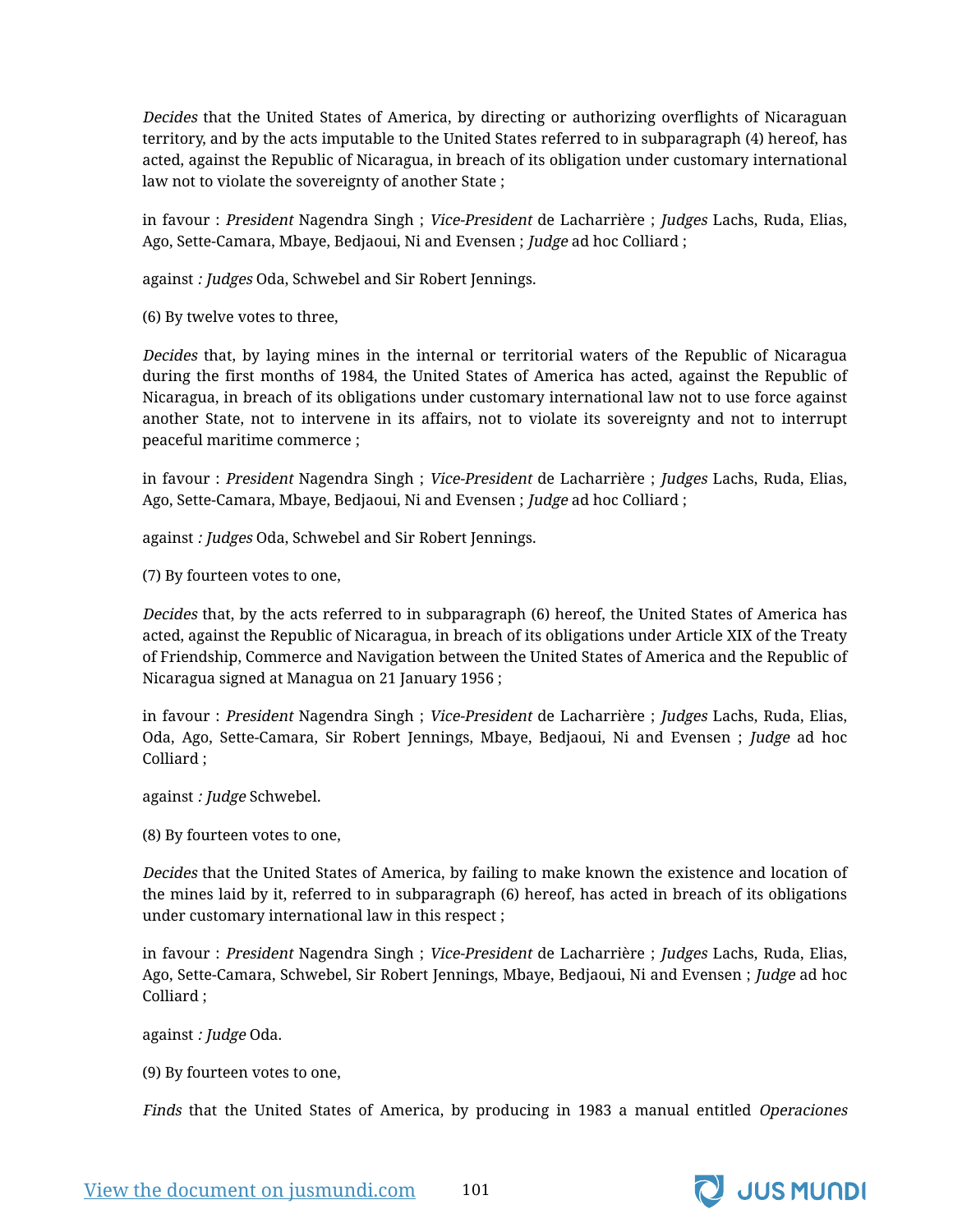sicolôgicas en guerra de guerrillas, and disseminating it to contra forces, has encouraged the commission by them of acts contrary to general principles of humanitarian law ; but does not find a basis for concluding that any such acts which may have been committed are imputable to the United States of America as acts of the United States of America ;

in favour : President Nagendra Singh ; Vice-President de Lacharrière ; Judges Lachs, Ruda, Elias, Ago, Sette-Camara, Schwebel, Sir Robert Jennings, Mbaye, Bedjaoui, Ni and Evensen ; Judge ad hoc Colliard ;

against : Judge Oda.

(10) By twelve votes to three,

Decides that the United States of America, by the attacks on Nicaraguan territory referred to in subparagraph (4) hereof, and by declaring a general embargo on trade with Nicaragua on 1 May 1985, has committed acts calculated to deprive of its object and purpose the Treaty of Friendship, Commerce and Navigation between the Parties signed at Managua on 21 January 1956 ;

in favour : President Nagendra Singh ; Vice-President de Lacharrière ; Judges Lachs, Ruda, Elias, Ago, Sette-Camara, Mbaye, Bedjaoui, Ni and Evensen ; Judge ad hoc Colliard ;

against : Judges Oda, Schwebel and Sir Robert Jennings.

(11) By twelve votes to three,

Decides that the United States of America, by the attacks on Nicaraguan territory referred to in subparagraph (4) hereof, and by declaring a general embargo on trade with Nicaragua on 1 May 1985, has acted in breach of its obligations under Article XIX of the Treaty of Friendship, Commerce and Navigation between the Parties signed at Managua on 21 January 1956 ;

in favour : President Nagendra Singh ; Vice-President de Lacharrière ; Judges Lachs, Ruda, Elias, Ago, Sette-Camara, Mbaye, Bedjaoui, Ni and Evensen ; Judge ad hoc Colliard ;

against : Judges Oda, Schwebel and Sir Robert Jennings.

(12) By twelve votes to three,

Decides that the United States of America is under a duty immediately to cease and to refrain from all such acts as may constitute breaches of the foregoing legal obligations ;

in favour : President Nagendra Singh ; Vice-President de Lacharrière ; Judges Lachs, Ruda, Elias, Ago, Sette-Camara, Mbaye, Bedjaoui, Ni and Evensen ; Judge ad hoc Colliard ;

against : Judges Oda, Schwebel and Sir Robert Jennings.

(13) By twelve votes to three,

Decides that the United States of America is under an obligation to make reparation to the Republic of Nicaragua for all injury caused to Nicaragua by the breaches of obligations under customary international law enumerated above ;